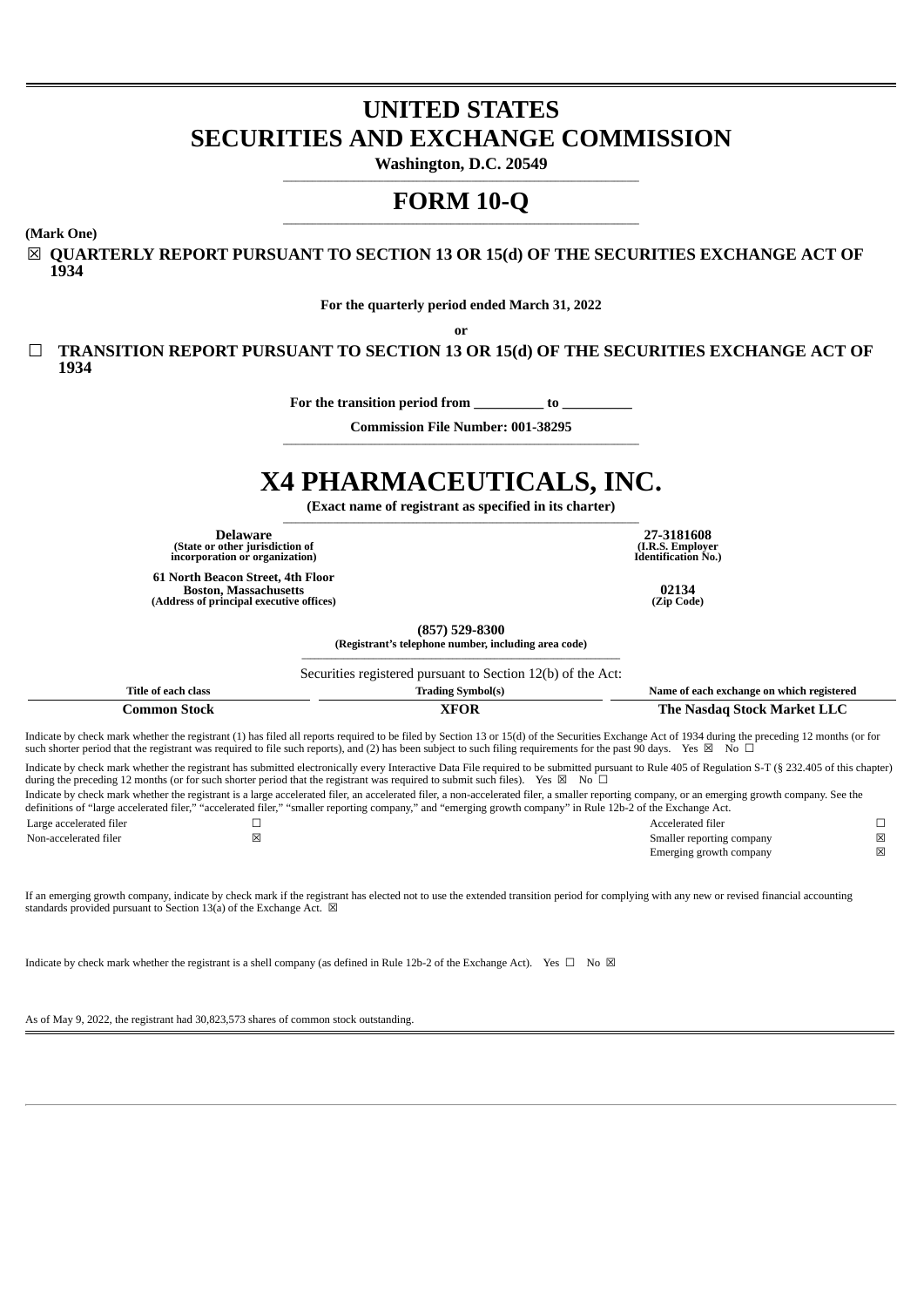# PART I: FINANCIAL [INFORMATION](#page-5-0)

| Item 1.           | <b>FINANCIAL STATEMENTS</b>                                                                                                                             | 7  |
|-------------------|---------------------------------------------------------------------------------------------------------------------------------------------------------|----|
|                   | Condensed Consolidated Balance Sheets (unaudited) as of March 31, 2022 and December 31, 2021                                                            | 7  |
|                   | Condensed Consolidated Statements of Operations and Comprehensive Loss (unaudited) for the Three Months Ended March 31,<br>2022 and 2021                | 8  |
|                   | Condensed Consolidated Statements of Redeemable Common Stock and Stockholders' Equity (unaudited) for the Three Months<br>Ended March 31, 2022 and 2021 | 9  |
|                   | Condensed Consolidated Statements of Cash Flows (unaudited) for the Three Months Ended March 31, 2022 and 2021                                          | 11 |
|                   | Notes to Condensed Consolidated Financial Statements (unaudited)                                                                                        | 12 |
| Item 2.           | MANAGEMENT'S DISCUSSION AND ANALYSIS OF FINANCIAL CONDITION AND RESULTS OF OPERATIONS                                                                   | 25 |
| Item 3.           | <b>QUANTITATIVE AND QUALITATIVE DISCLOSURES ABOUT MARKET RISK</b>                                                                                       | 32 |
| Item 4.           | <b>CONTROLS AND PROCEDURES</b>                                                                                                                          | 32 |
|                   | PART II: OTHER INFORMATION                                                                                                                              |    |
| Item 1.           | <b>LEGAL PROCEEDINGS</b>                                                                                                                                | 33 |
| Item 1A.          | <b>RISK FACTORS</b>                                                                                                                                     | 33 |
| Item 2.           | UNREGISTERED SALES OF EQUITY SECURITIES AND USE OF PROCEEDS                                                                                             | 72 |
| Item 3.           | <b>DEFAULTS UPON SENIOR SECURITIES</b>                                                                                                                  | 72 |
| Item 4.           | <b>MINE SAFETY DISCLOSURES</b>                                                                                                                          | 72 |
| Item 5.           | <b>OTHER INFORMATION</b>                                                                                                                                | 72 |
| Item 6.           | <b>EXHIBITS</b>                                                                                                                                         | 72 |
| <b>SIGNATURES</b> |                                                                                                                                                         | 74 |
|                   |                                                                                                                                                         |    |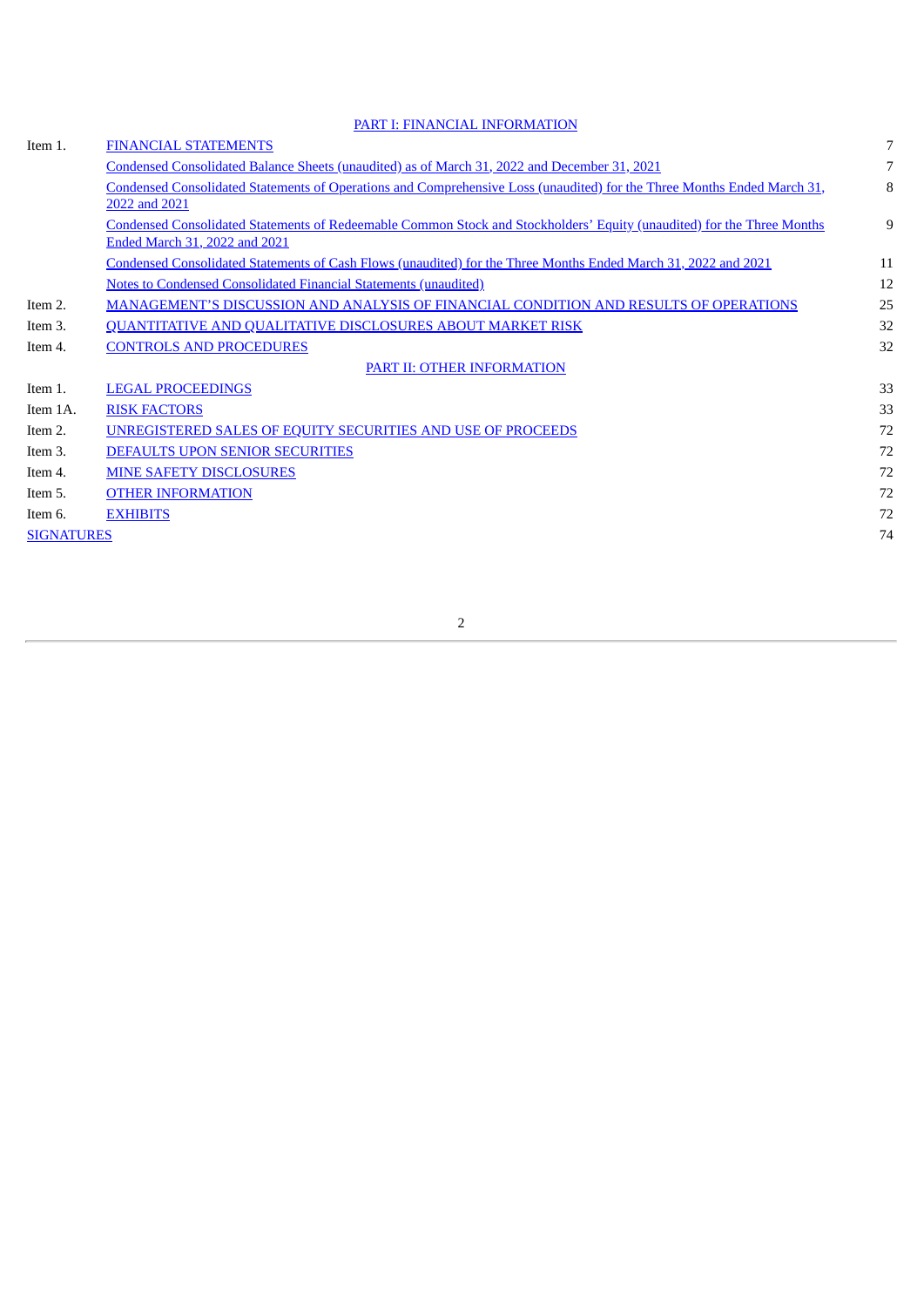#### **CAUTIONARY NOTE REGARDING FORWARD-LOOKING STATEMENTS**

This Quarterly Report on Form 10-Q contains forward-looking statements within the meaning of Section 27A of the Securities Act of 1933, as amended (the "Securities Act"), and Section 21E of the Securities Exchange Act of 1934, as amended, or the ("Exchange Act"), that relate to future events or to our future operations or financial performance. All statements, other than statements of historical facts, contained in this Quarterly Report on Form 10-Q, including statements regarding our strategy, future operations, future financial position, future revenues, projected costs, prospects, plans and objectives of management, are forward-looking statements. These statements may be identified by such forward-looking terminology as "may," "should," "expects," "intends," "plans," "anticipates," "believes," "estimates," "predicts," "potential," "continue" or the negative of these terms or other comparable terminology. Our forward-looking statements are based on a series of expectations, assumptions, estimates and projections about our company, are not guarantees of future results or performance and involve substantial risks and uncertainty. We may not actually achieve the plans, intentions or expectations disclosed in these forward-looking statements. Actual results or events could differ materially from the plans, intentions and expectations disclosed in these forward-looking statements. These forward-looking statements are subject to a number of known and unknown risks, uncertainties and assumptions, including risks described in the section titled "Risk Factors" and elsewhere in this report, regarding, among other things:

- the timing, progress and reporting of results of our current trials of mavorixafor, including our global Phase 3 clinical trial in patients with Warts, Hypogammaglobulinemia, Infections, and Myelokathexis ("WHIM"), syndrome, our Phase 1b clinical trial in combination with ibrutinib in patients with Waldenström's macroglobulinemia, and our Phase 1b clinical trial as monotherapy in patients with Severe Congenital Neutropenia ("SCN") and chronic neutropenia disorders;
- the initiation, timing, design, progress and results of our current and future preclinical studies and clinical trials of X4P-002 and X4P-003 or any of our other product candidates or our research and development programs that we pursue;
- the impact of the ongoing COVID-19 pandemic on our business, operations, strategy, goals and anticipated timelines;
- the diversion of healthcare resources away from the conduct of clinical trials as a result of the ongoing COVID-19 pandemic and its variants, including the diversion of hospitals serving as our clinical trial sites and of hospital staff or independent physicians supporting the conduct of our clinical trials;
- the interruption of key clinical trial activities, such as clinical trial site monitoring, due to limitations on travel, quarantines or social distancing protocols imposed or recommended by federal or state governments, employers and others in connection with the ongoing COVID-19 pandemic;
- the potential benefits, including clinical utility, that may be derived from any of our product candidates;
- the timing of and our ability to obtain and maintain regulatory approval of our existing product candidates or any product candidates that we may develop in the future, and any related restrictions, limitations, or warnings in the label of any approved product candidates;
- our plans to research, develop, manufacture and commercialize our product candidates;
- the timing of our regulatory filings for our product candidates, along with regulatory developments in the United States and other foreign countries;
- the size and growth potential of the markets for our product candidates, if approved, and the rate and degree of market acceptance of our product candidates, including reimbursement that may be received from payors;
- the benefits of U.S. Food and Drug Administration and European Commission designations, including, without limitation, Fast Track, Orphan Drug and Breakthrough Therapy;
- our commercialization, marketing and manufacturing capabilities and strategy;
- our ability to attract and retain qualified employees and key personnel;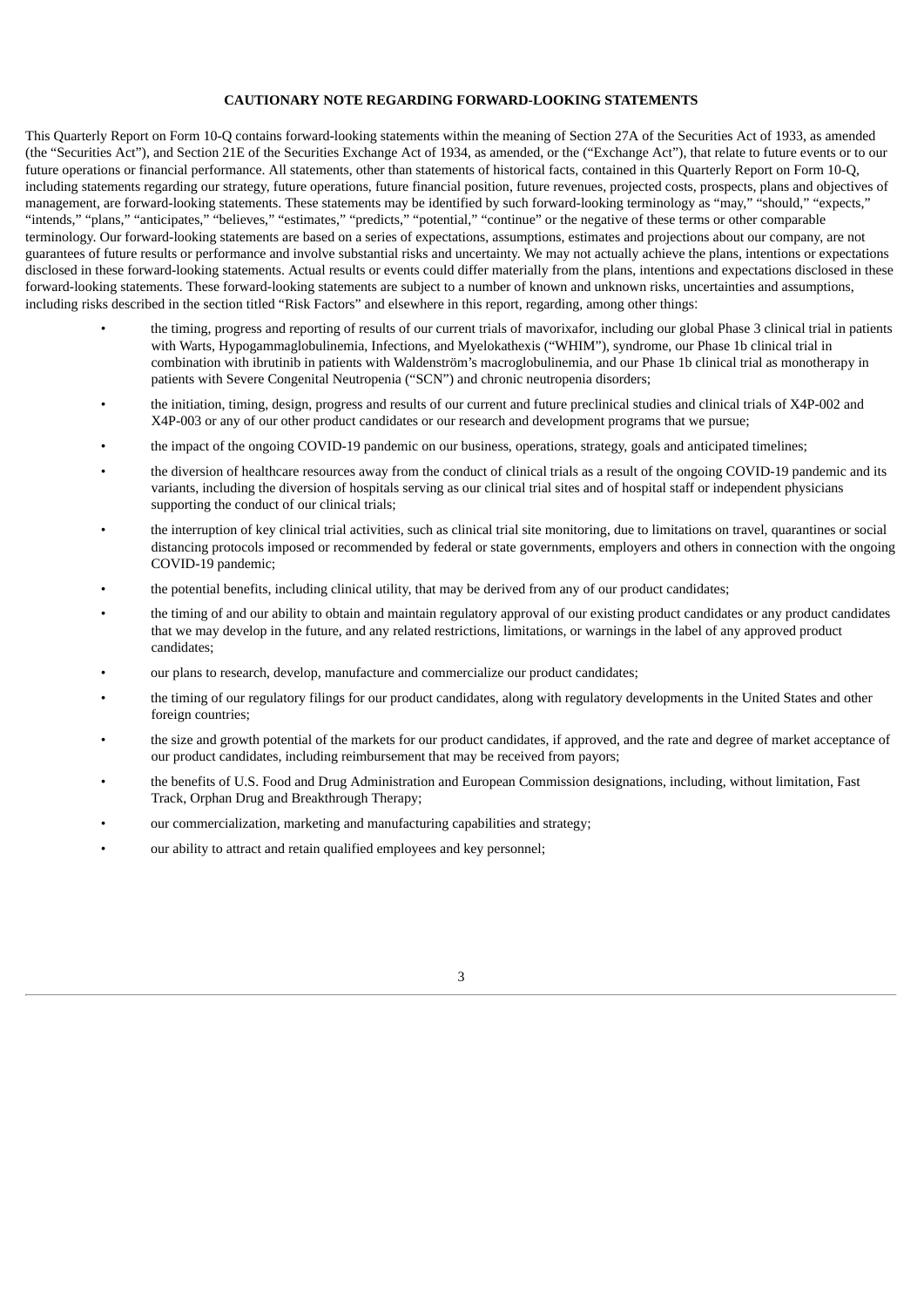- our competitive position and the development of and projections relating to our competitors or our industry;
- our expectations regarding our ability to obtain and maintain intellectual property protection;
- the success of competing therapies that are or may become available;
- our estimates and expectations regarding future operations, financial position, revenues, costs, expenses, uses of cash, capital requirements or our need for additional financing;
- our plans to in-license, acquire, develop and commercialize additional product candidates;
- the impact of laws and regulations;
- our plans to identify additional product candidates with significant commercial potential that are consistent with our commercial objectives;
- our ability to raise additional capital; and
- our strategies, prospects, plans, expectations or objectives.

You should refer to the section titled "Risk Factors" in this Quarterly Report for a discussion of important factors that may cause our actual results to differ materially from those expressed or implied by our forward-looking statements. As a result of these factors, we cannot assure you that the forward-looking statements in this Quarterly Report will prove to be accurate. Furthermore, if our forward-looking statements prove to be inaccurate, the inaccuracy may be material. In light of the significant uncertainties in these forward-looking statements, you should not regard these statements as a representation or warranty by us or any other person that we will achieve our objectives and plans in any specified time frame, or at all. We undertake no obligation to publicly update any forward-looking statements, whether as a result of new information, future events or otherwise, except as required by law. You should, therefore, not rely on these forward-looking statements as representing our views as of any date subsequent to the date of this Quarterly Report.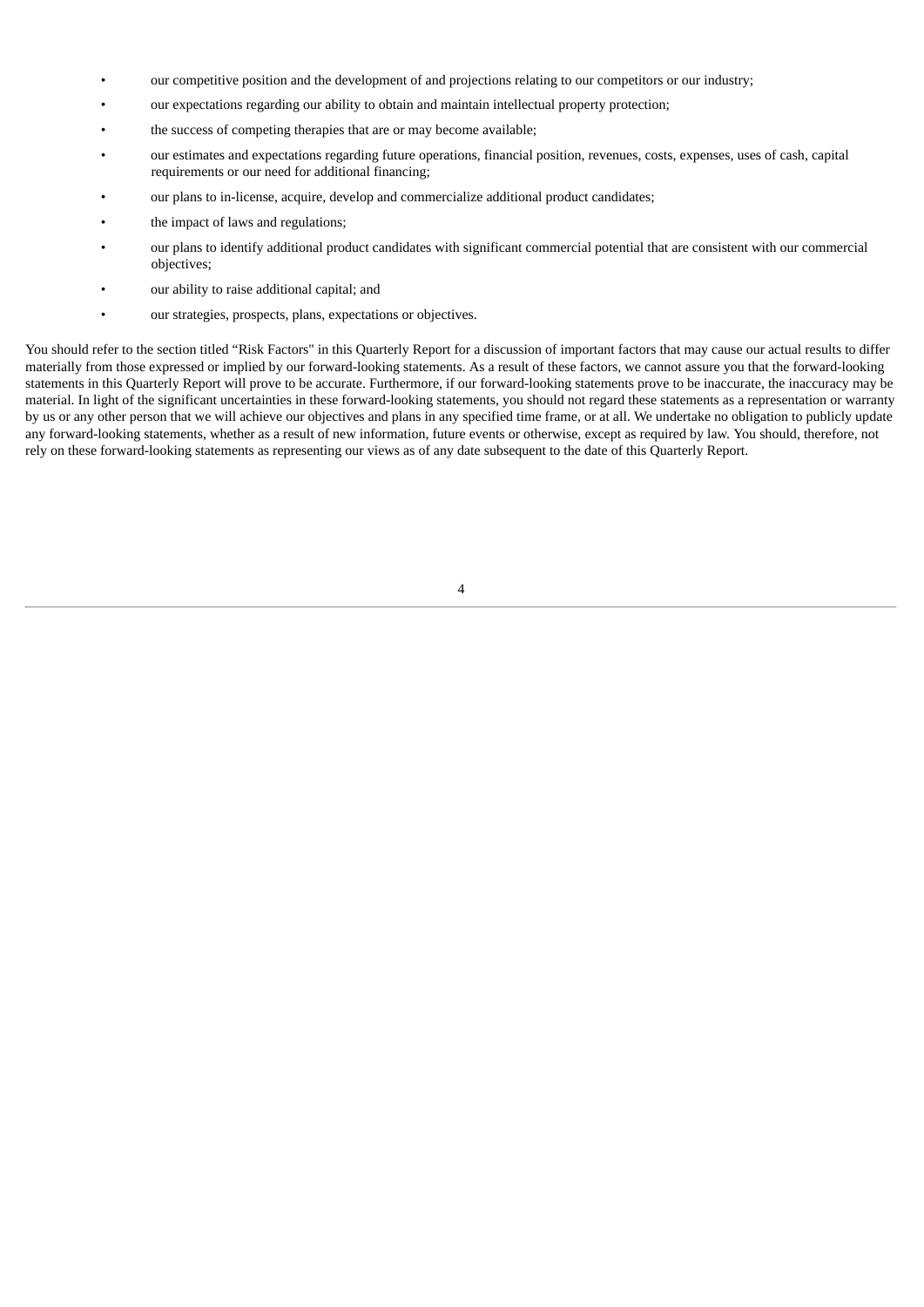#### **SUMMARY OF SELECTED RISKS ASSOCIATED WITH OUR BUSINESS**

Our business faces significant risks and uncertainties. If any of the following risks are realized, our business, financial condition and results of operations could be materially and adversely affected. You should carefully review and consider the full discussion of our risk factors in the section titled "Risk Factors" in Part I, Item 1A of this Quarterly Report. Some of the more significant risks include the following:

- We have incurred significant losses and have not generated revenue from product sales since our inception. We expect to continue to incur losses for the foreseeable future, and we may never achieve or maintain profitability.
- We will require substantial additional funding. If we are unable to raise capital when needed, we could be forced to delay, reduce or eliminate any product development programs or commercialization efforts.
- Raising additional capital may cause dilution to our investors, restrict our operations or require us to relinquish rights to our technologies or product candidates. Future debt obligations may expose us to risks that could adversely affect our business, operating results and financial condition and may result in further dilution to our stockholders.
- We depend almost entirely on the success of our lead product candidate, mavorixafor, which we are developing initially for the treatment of WHIM syndrome, for the treatment of SCN and chronic neutropenia disorders, for the treatment of Waldenström's, and contingent on a potential strategic partner, for the treatment of clear cell renal cell carcinoma ("ccRCC"). We cannot be certain that we will be able to obtain regulatory approval for, or successfully commercialize, mavorixafor or any other product candidate.
- We expect to develop mavorixafor, and potentially future product candidates, in combination with other therapies, which exposes us to additional risks.
- The regulatory review and approval processes of the FDA and comparable foreign regulatory authorities are lengthy, time-consuming and inherently unpredictable, and if we are ultimately unable to obtain regulatory approval for our product candidates, including mavorixafor, our business will be substantially harmed.
- We depend on license agreements with Genzyme, Beth Israel Deaconess Medical Center, Dana-Farber Cancer Institute, and Georgetown University to permit us to use patents and patent applications. Termination of these rights or the failure to comply with obligations under these agreements could materially harm our business and prevent us from developing or commercializing our product candidates.
- The results of clinical trials may not support our product candidate claims.
- We may fail to enroll a sufficient number of patients in our clinical trials in a timely manner, which could delay or prevent clinical trials of our product candidates.
- If the commercial opportunity in WHIM syndrome, SCN or Waldenström's is smaller than we anticipate, our potential future revenue from mavorixafor for the treatment of any of the diseases may be adversely affected and our business may suffer.
- If we experience any of a number of possible unforeseen events in connection with our clinical trials, potential marketing approval or commercialization of our product candidates, or our entry into licensing, collaboration or similar arrangements, could be delayed or prevented.
- Interim top-line and preliminary data from our clinical trials that we announce or publish from time to time may change as more patient data become available and are subject to audit and verification procedures that could result in material changes in the final data.
- A breakthrough therapy designation or Fast Track designation by the FDA for our product candidates may not lead to a faster development or regulatory review or approval process, and neither of these designations increases the likelihood that our product candidates will receive marketing approval.
- Product candidates may cause undesirable side effects that could delay or prevent their marketing approval, limit the commercial profile of an approved label, or result in significant negative consequences following marketing approval, if any, including marketing withdrawal.
- If, in the future, we are unable to establish sales and marketing capabilities or to selectively enter into agreements with third parties to sell and market our product candidates, we may not be successful in commercializing our product candidates if and when they are approved.
- We face substantial competition, which may result in others discovering, developing or commercializing products before or more successfully than we do.

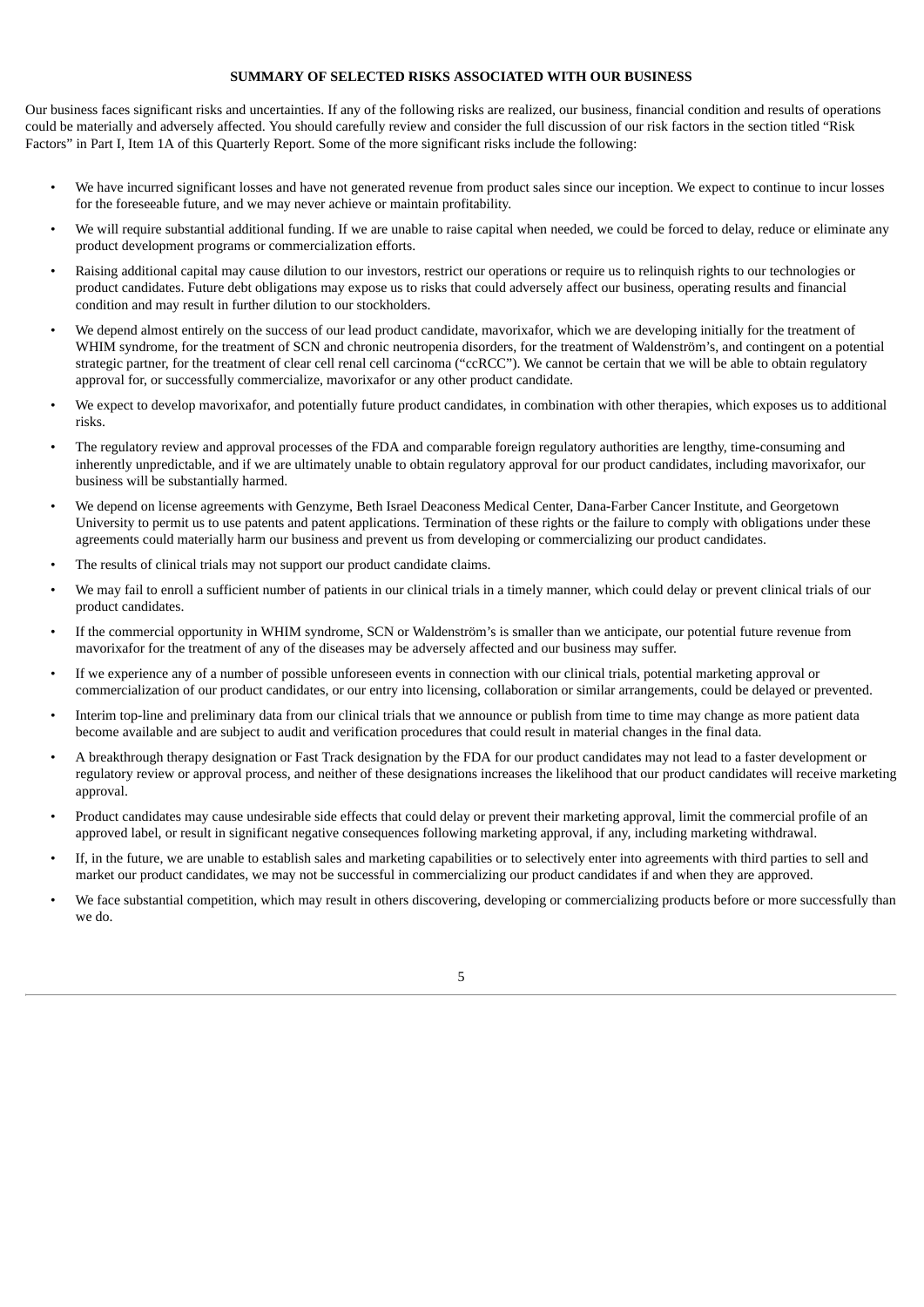- Even if we obtain and maintain approval for our product candidates from the FDA, we may never obtain approval for our product candidates outside of the United States, which would limit our market opportunities and could harm our business.
- Even if we are able to commercialize mavorixafor or any other product candidate that we develop, the product may become subject to unfavorable pricing regulations, third-party reimbursement practices or healthcare reform initiatives, which would harm our business.
- We have minimal experience manufacturing our product candidates on a large clinical or commercial scale and have no manufacturing facility. We are currently dependent on a single third party manufacturer for the manufacture of mavorixafor, the active pharmaceutical ingredient ("API") and a single manufacturer of mavorixafor finished drug product capsules. If we experience problems with these third parties, the manufacturing of mavorixafor could be delayed, which could harm our results of operations.
- We rely on third-party clinical research organizations ("CROs") to conduct our preclinical studies and clinical trials. If these CROs do not successfully carry out their contractual duties or meet expected deadlines, we may not be able to obtain regulatory approval for or commercialize our product candidates and our business could be substantially harmed.
- Disruptions in our supply chain could delay the commercial launch of our product candidates.
- Our employees, principal investigators, CROs and consultants may engage in misconduct or other improper activities, including noncompliance with regulatory standards and requirements, which could have a material adverse effect on our business.
- We may depend on such collaborations for the development and commercialization of our product candidates. If those collaborations are not successful, we may not be able to capitalize on the market potential of our product candidates.
- We may engage in future acquisitions or in-licenses of technology that could disrupt our business, cause dilution to our stockholders and harm our financial condition and operating results.
- If we are unable to protect our intellectual property rights, our competitive position could be harmed.
- Third parties may initiate legal proceedings alleging that we are infringing their intellectual property rights, the outcome of which would be uncertain and could have a material adverse effect on the success of our business.
- The global COVID-19 pandemic is adversely affecting, and is expected to continue to adversely affect, our business, including our clinical trials and preclinical studies.
- Our future success depends on our ability to retain executives and to attract, retain and motivate key personnel in a competitive environment for skilled biotechnology personnel.
- We will need to grow the size of our organization, and we may experience difficulties in managing this growth.
- Our stock price is expected to continue to be volatile.
- <span id="page-5-0"></span>• We are an "emerging growth company," and a "smaller reporting company" and as a result of the reduced disclosure requirements applicable to emerging growth companies and smaller reporting companies, our common stock may be less attractive to investors.

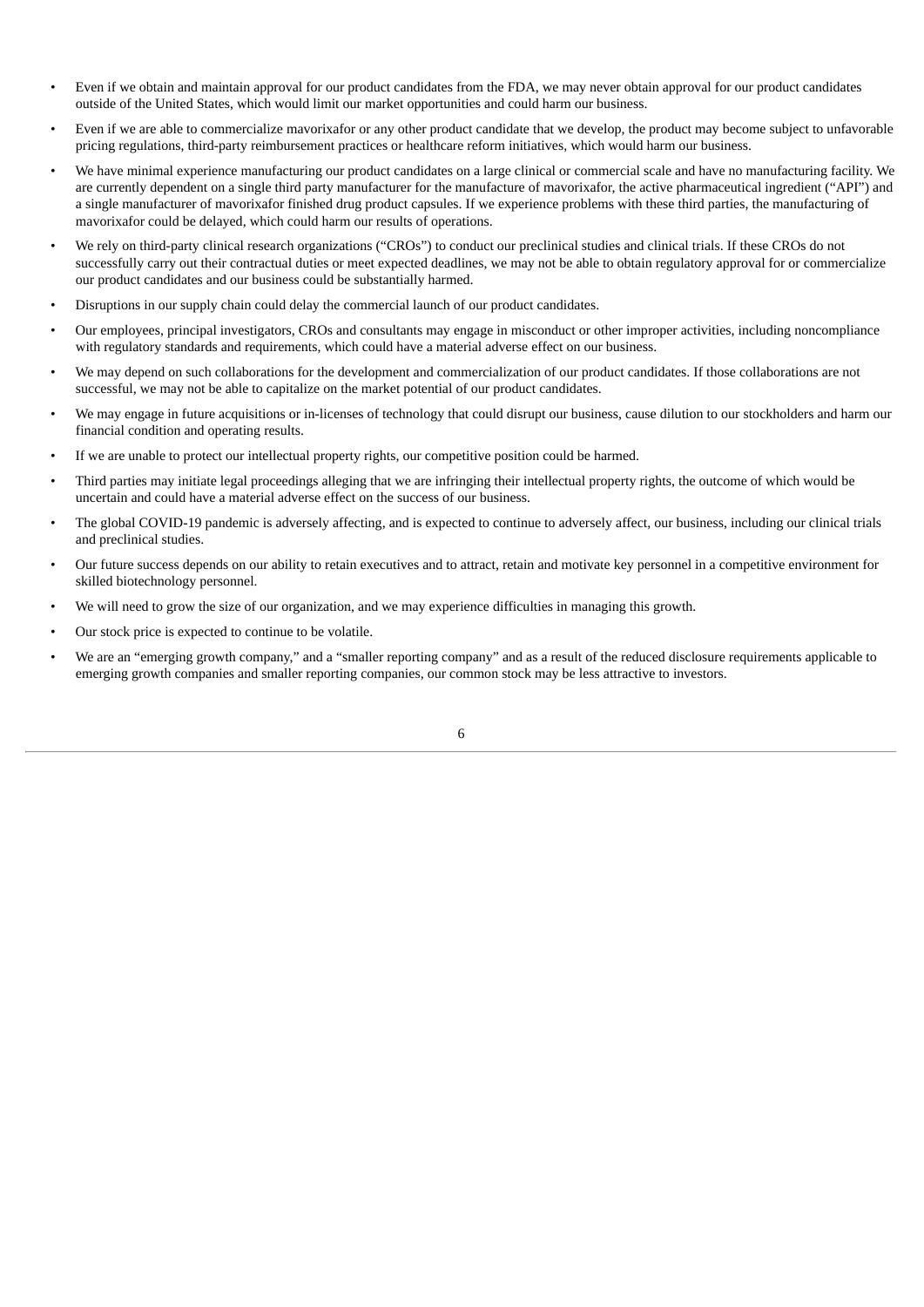# **PART I FINANCIAL INFORMATION**

## <span id="page-6-1"></span><span id="page-6-0"></span>**Item 1. FINANCIAL STATEMENTS.**

# **X4 PHARMACEUTICALS, INC.**

# **CONDENSED CONSOLIDATED BALANCE SHEETS (In thousands, except share and per share amounts) (Unaudited)**

|                                                                                                                                                                                                                           | March 31, 2022 | <b>December 31, 2021</b> |
|---------------------------------------------------------------------------------------------------------------------------------------------------------------------------------------------------------------------------|----------------|--------------------------|
| <b>Assets</b>                                                                                                                                                                                                             |                |                          |
| Current assets:                                                                                                                                                                                                           |                |                          |
| Cash and cash equivalents                                                                                                                                                                                                 | \$<br>66,427   | \$<br>81,787             |
| Research and development incentive receivable                                                                                                                                                                             | 868            | 747                      |
| Prepaid expenses and other current assets                                                                                                                                                                                 | 3,586          | 5,344                    |
| Total current assets                                                                                                                                                                                                      | 70,881         | 87,878                   |
| Property and equipment, net                                                                                                                                                                                               | 1,403          | 1,514                    |
| Goodwill                                                                                                                                                                                                                  | 17,351         | 17,351                   |
| Right-of-use assets                                                                                                                                                                                                       | 8,344          | 8,710                    |
| Other assets                                                                                                                                                                                                              | 1,646          | 1,723                    |
| <b>Total assets</b>                                                                                                                                                                                                       | \$<br>99,625   | \$<br>117,176            |
| <b>Liabilities and Stockholders' Equity</b>                                                                                                                                                                               |                |                          |
| Current liabilities:                                                                                                                                                                                                      |                |                          |
| Accounts payable                                                                                                                                                                                                          | \$<br>3,569    | \$<br>4,283              |
| Accrued expenses                                                                                                                                                                                                          | 6,877          | 7,870                    |
| Current portion of lease liability                                                                                                                                                                                        | 1,109          | 1,075                    |
| Current portion of long-term debt                                                                                                                                                                                         | 3,415          | 795                      |
| Total current liabilities                                                                                                                                                                                                 | 14,970         | 14,023                   |
| Long-term debt, net of discount and current portion                                                                                                                                                                       | 29,809         | 33,139                   |
| Lease liabilities                                                                                                                                                                                                         | 4,482          | 4,776                    |
| Other liabilities                                                                                                                                                                                                         | 650            | 826                      |
| <b>Total liabilities</b>                                                                                                                                                                                                  | 49,911         | 52,764                   |
| Commitments and contingencies (Note 9)                                                                                                                                                                                    |                |                          |
| Stockholders' equity:                                                                                                                                                                                                     |                |                          |
| Common stock, \$0.001 par value, 125,000,000 shares authorized as of each of March 31, 2022 and December 31, 2021;<br>30,809,476 and 28,127,657 shares issued and outstanding as of March 31, 2022 and December 31, 2021, |                |                          |
| respectively                                                                                                                                                                                                              | 31             | 28                       |
| Additional paid-in capital                                                                                                                                                                                                | 354,638        | 347,374                  |
| Accumulated other comprehensive loss                                                                                                                                                                                      | (119)          | (119)                    |
| Accumulated deficit                                                                                                                                                                                                       | (304, 836)     | (282, 871)               |
| Total stockholders' equity                                                                                                                                                                                                | 49,714         | 64,412                   |
| Total liabilities and stockholders' equity                                                                                                                                                                                | \$<br>99,625   | \$<br>117,176            |

<span id="page-6-2"></span>*The accompanying notes are an integral part of these unaudited condensed consolidated financial statements.*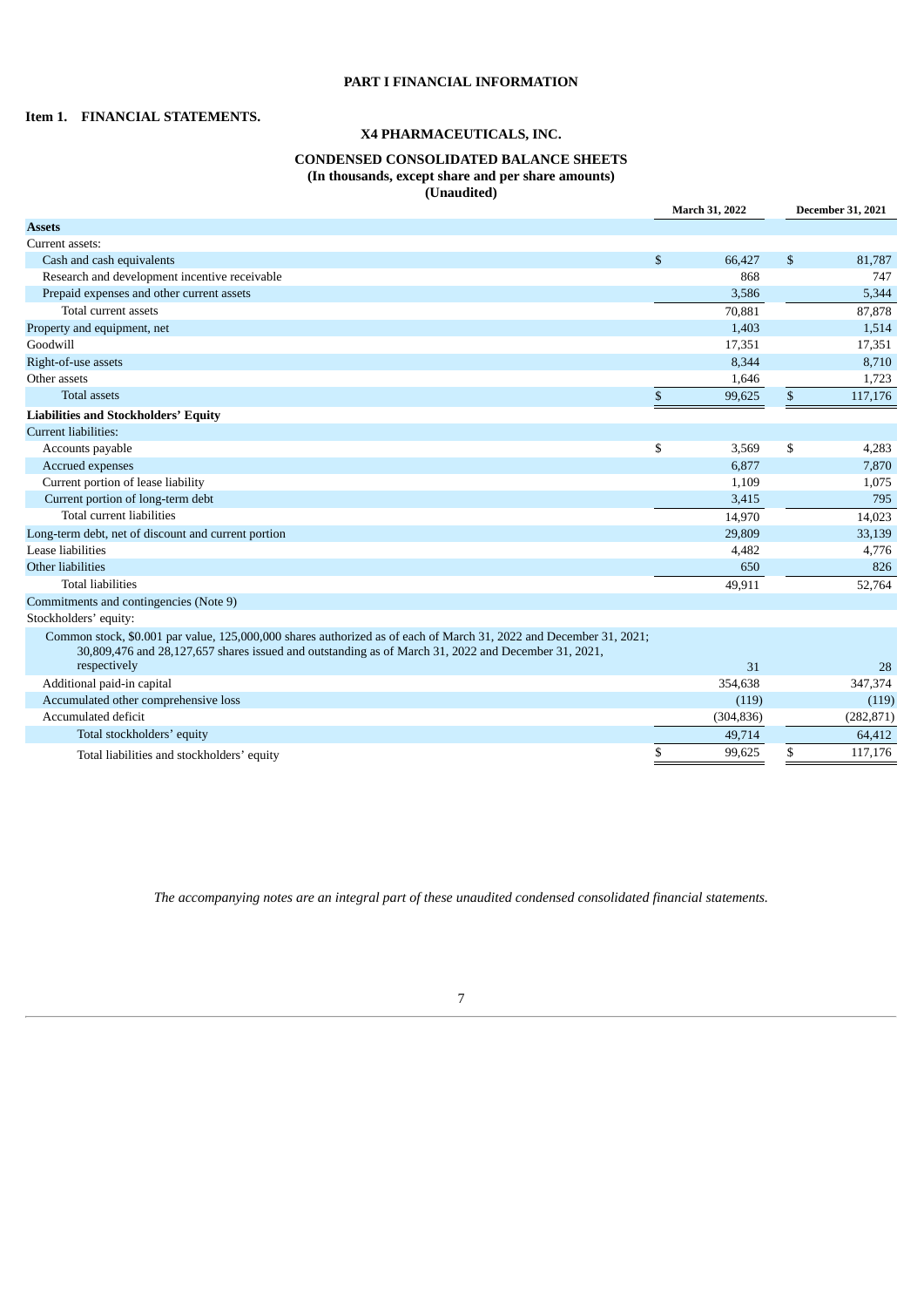# **X4 PHARMACEUTICALS, INC.**

# **CONDENSED CONSOLIDATED STATEMENTS OF OPERATIONS AND COMPREHENSIVE LOSS**

# **(In thousands, except per share amounts)**

# **(Unaudited)**

|                                                                          | <b>Three Months Ended March 31.</b> |     |           |
|--------------------------------------------------------------------------|-------------------------------------|-----|-----------|
|                                                                          | 2022                                |     | 2021      |
| Operating expenses:                                                      |                                     |     |           |
| Research and development                                                 | \$<br>14,113                        | \$. | 12,104    |
| Selling, general and administrative                                      | 7,664                               |     | 5,832     |
| Gain on sale of non-financial asset                                      | (509)                               |     |           |
| Total operating expenses                                                 | 21,268                              |     | 17,936    |
| Loss from operations                                                     | (21, 268)                           |     | (17, 936) |
| Other income (expense):                                                  |                                     |     |           |
| Interest income                                                          | 3                                   |     | 2         |
| Interest expense                                                         | (913)                               |     | (891)     |
| Change in fair value of derivative liability                             | 176                                 |     | (31)      |
| Other income, net                                                        | 60                                  |     | 186       |
| Total other expense, net                                                 | (674)                               |     | (734)     |
| Loss before provision for income taxes                                   | (21, 942)                           |     | (18,670)  |
| Provision for income taxes                                               | 23                                  |     | 6         |
| Net loss and comprehensive loss                                          | (21, 965)                           |     | (18, 676) |
| Deemed dividend on Class B Warrant price reset                           | (2,259)                             |     | (8,239)   |
| Net loss attributable to common stockholders                             | (24, 224)                           | \$  | (26, 915) |
| Net loss per share attributable to common stockholders—basic and diluted | (0.72)                              |     | (1.30)    |
| Weighted average shares of common stock outstanding—basic and diluted    | 33,737                              |     | 20,751    |

<span id="page-7-0"></span>*The accompanying notes are an integral part of these unaudited condensed consolidated financial statements.*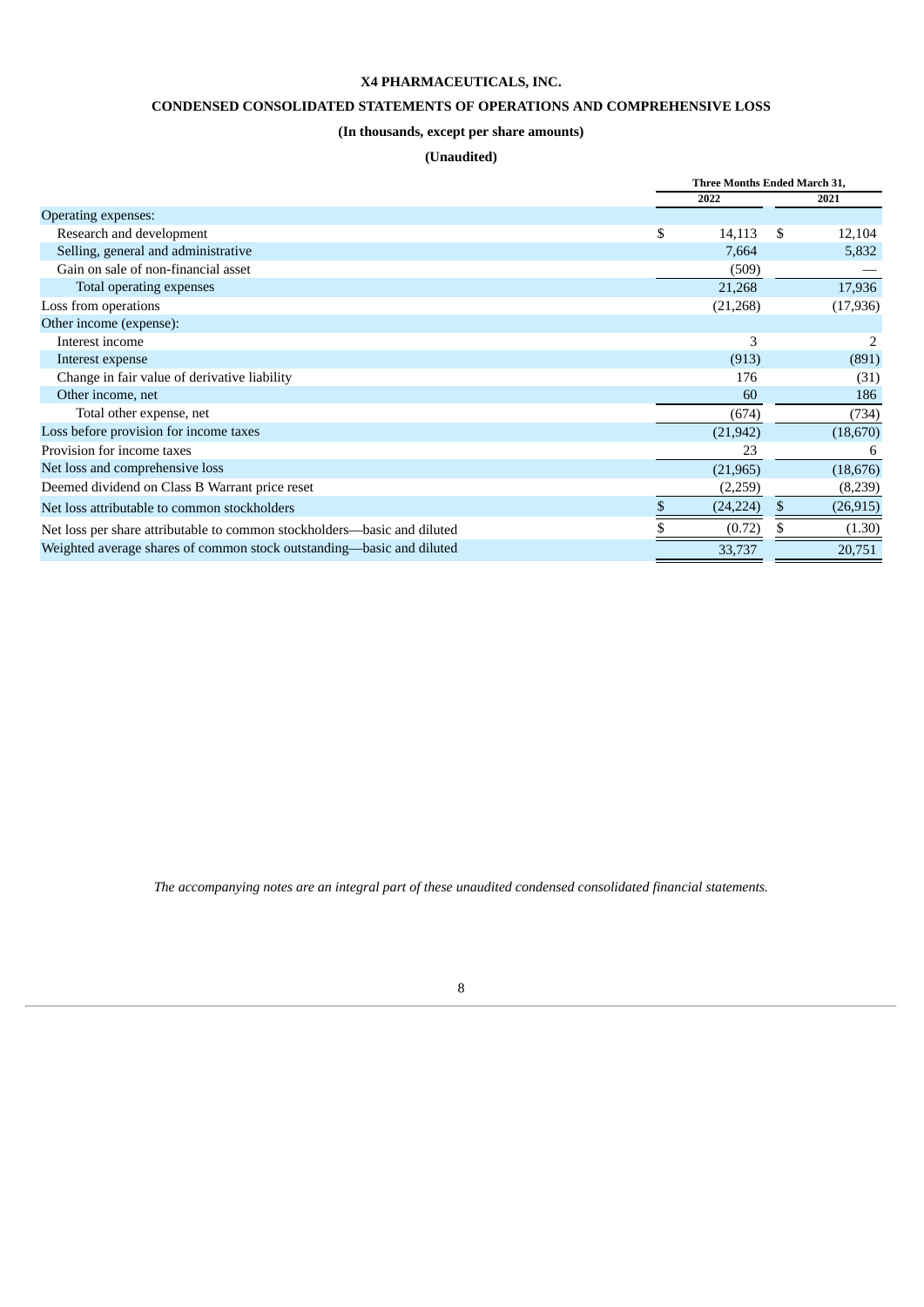# **X4 PHARMACEUTICALS, INC.**

# **CONDENSED CONSOLIDATED STATEMENT OF REDEEMABLE COMMON STOCK AND STOCKHOLDERS' EQUITY**

# **(In thousands, except share amounts)**

**(Unaudited)**

|                                                                                                                     | <b>Common Stock</b> |        |    | <b>Additional</b><br>Paid-In | Accumulated<br>Other<br>Comprehensive | Accumulated     | Total<br>Stockholders' |
|---------------------------------------------------------------------------------------------------------------------|---------------------|--------|----|------------------------------|---------------------------------------|-----------------|------------------------|
|                                                                                                                     | <b>Shares</b>       | Amount |    | Capital                      | <b>LOSS</b>                           | Deficit         | <b>Equity</b>          |
| <b>Balance at December 31, 2021</b>                                                                                 | 28,127,657          | 28     |    | 347,374                      | (119)                                 | $(282, 871)$ \$ | 64,412                 |
| Issuance of common stock and prefunded warrants for the purchase of<br>common stock, net of issuance costs of \$174 | 2.512.902           |        |    | 5.817                        |                                       |                 | 5.820                  |
| Vesting of restricted stock units, less shares withheld and retired to<br>satisfy tax obligations                   | 168,817             |        |    | (12)                         |                                       |                 | (12)                   |
| Exercise of warrants                                                                                                | 100                 |        |    |                              |                                       |                 |                        |
| Stock-based compensation expense                                                                                    |                     |        |    | 1.459                        |                                       |                 | 1,459                  |
| Net loss                                                                                                            |                     |        |    |                              |                                       | (21,965)        | (21,965)               |
| <b>Balance at March 31, 2022</b>                                                                                    | 30,809,476          | 31     | S. | 354,638                      | (119)                                 | (304, 836)      | 49,714                 |

*The accompanying notes are an integral part of these unaudited condensed consolidated financial statements.*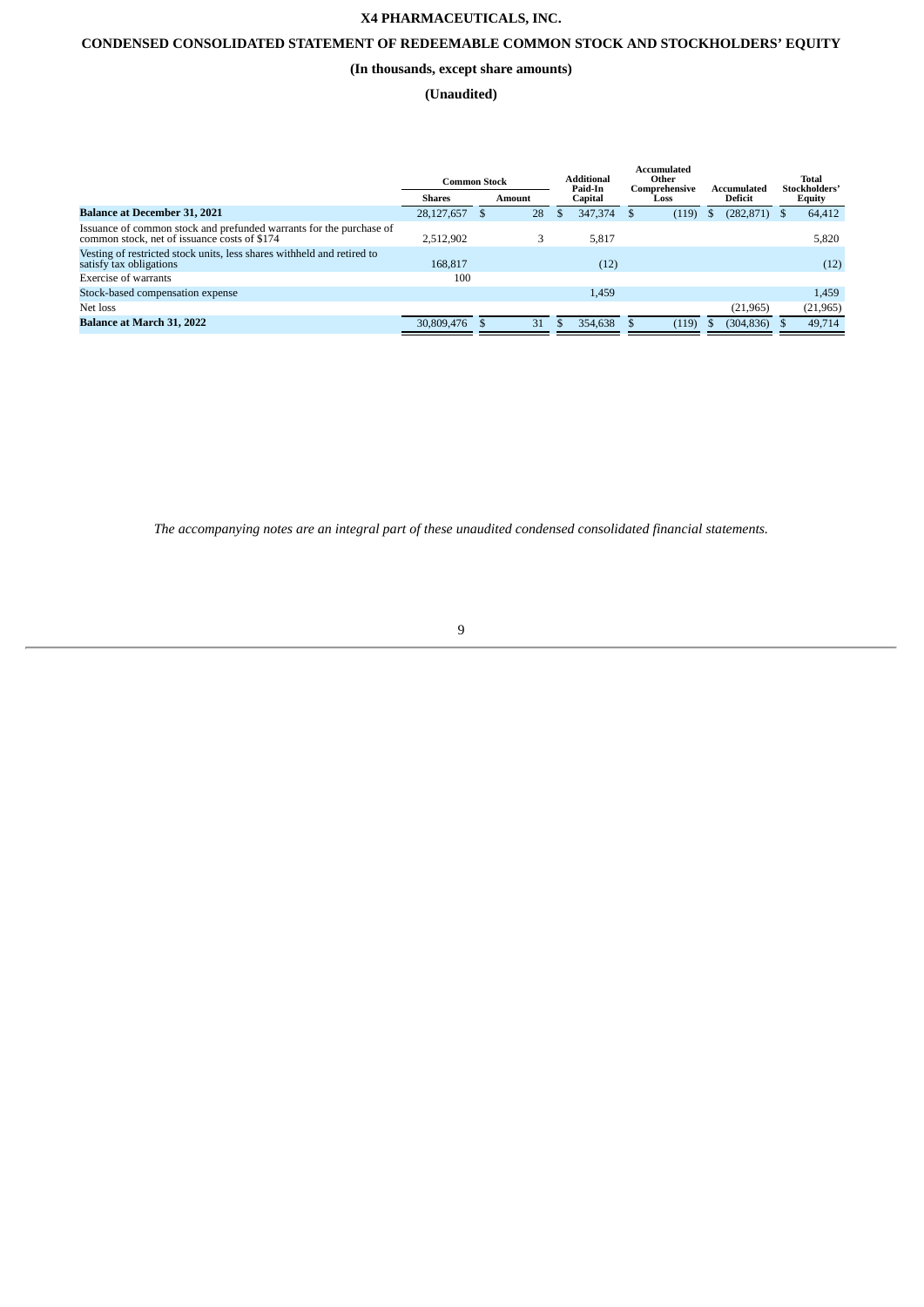# **X4 PHARMACEUTICALS, INC.**

# **CONDENSED CONSOLIDATED STATEMENT OF REDEEMABLE COMMON STOCK AND STOCKHOLDERS' EQUITY**

# **(In thousands, except share amounts)**

# **(Unaudited)**

|                                                                                                                                            | <b>Redeemable Common Stock</b> |               |       | <b>Common Stock</b> |    |               |   | <b>Additional</b><br>Paid-In |  | Accumulated<br>Other<br>Comprehensive |   | Accumulated     | Total<br>Stockholders' |  |  |  |  |  |  |  |  |  |  |  |  |  |  |      |  |         |        |
|--------------------------------------------------------------------------------------------------------------------------------------------|--------------------------------|---------------|-------|---------------------|----|---------------|---|------------------------------|--|---------------------------------------|---|-----------------|------------------------|--|--|--|--|--|--|--|--|--|--|--|--|--|--|------|--|---------|--------|
|                                                                                                                                            | <b>Shares</b>                  | <b>Amount</b> |       | <b>Shares</b>       |    | <b>Amount</b> |   | Capital                      |  |                                       |   |                 |                        |  |  |  |  |  |  |  |  |  |  |  |  |  |  | Loss |  | Deficit | Equity |
| <b>Balance at December 31, 2020</b>                                                                                                        |                                |               |       | 16,305,731          | -S | 16            | S | 267,077                      |  | (119)                                 | ъ | $(194, 175)$ \$ | 72,799                 |  |  |  |  |  |  |  |  |  |  |  |  |  |  |      |  |         |        |
| Issuance of common stock, redeemable<br>common stock and pre-funded warrants for the<br>purchase of common stock, net of issuance<br>costs | 229,885                        |               | 1.875 | 6,041,951           |    |               |   | 49,633                       |  |                                       |   |                 | 49,640                 |  |  |  |  |  |  |  |  |  |  |  |  |  |  |      |  |         |        |
| Exercise of stock options                                                                                                                  |                                |               |       | 5,860               |    |               |   | 40                           |  |                                       |   |                 | 40                     |  |  |  |  |  |  |  |  |  |  |  |  |  |  |      |  |         |        |
| Exercise of pre-funded warrants                                                                                                            |                                |               |       | 1,072,887           |    |               |   |                              |  |                                       |   |                 |                        |  |  |  |  |  |  |  |  |  |  |  |  |  |  |      |  |         |        |
| Stock-based compensation                                                                                                                   |                                |               |       |                     |    |               |   | 1,258                        |  |                                       |   |                 | 1,258                  |  |  |  |  |  |  |  |  |  |  |  |  |  |  |      |  |         |        |
| Net loss                                                                                                                                   |                                |               |       |                     |    |               |   |                              |  |                                       |   | (18, 676)       | (18, 676)              |  |  |  |  |  |  |  |  |  |  |  |  |  |  |      |  |         |        |
| <b>Balance at March 31, 2021</b>                                                                                                           | 229.885                        |               | 1.875 | 23,426,429          |    | 24            |   | 318,008                      |  | (119)                                 |   | $(212, 851)$ \$ | 105,062                |  |  |  |  |  |  |  |  |  |  |  |  |  |  |      |  |         |        |

<span id="page-9-0"></span>*The accompanying notes are an integral part of these unaudited condensed consolidated financial statements.*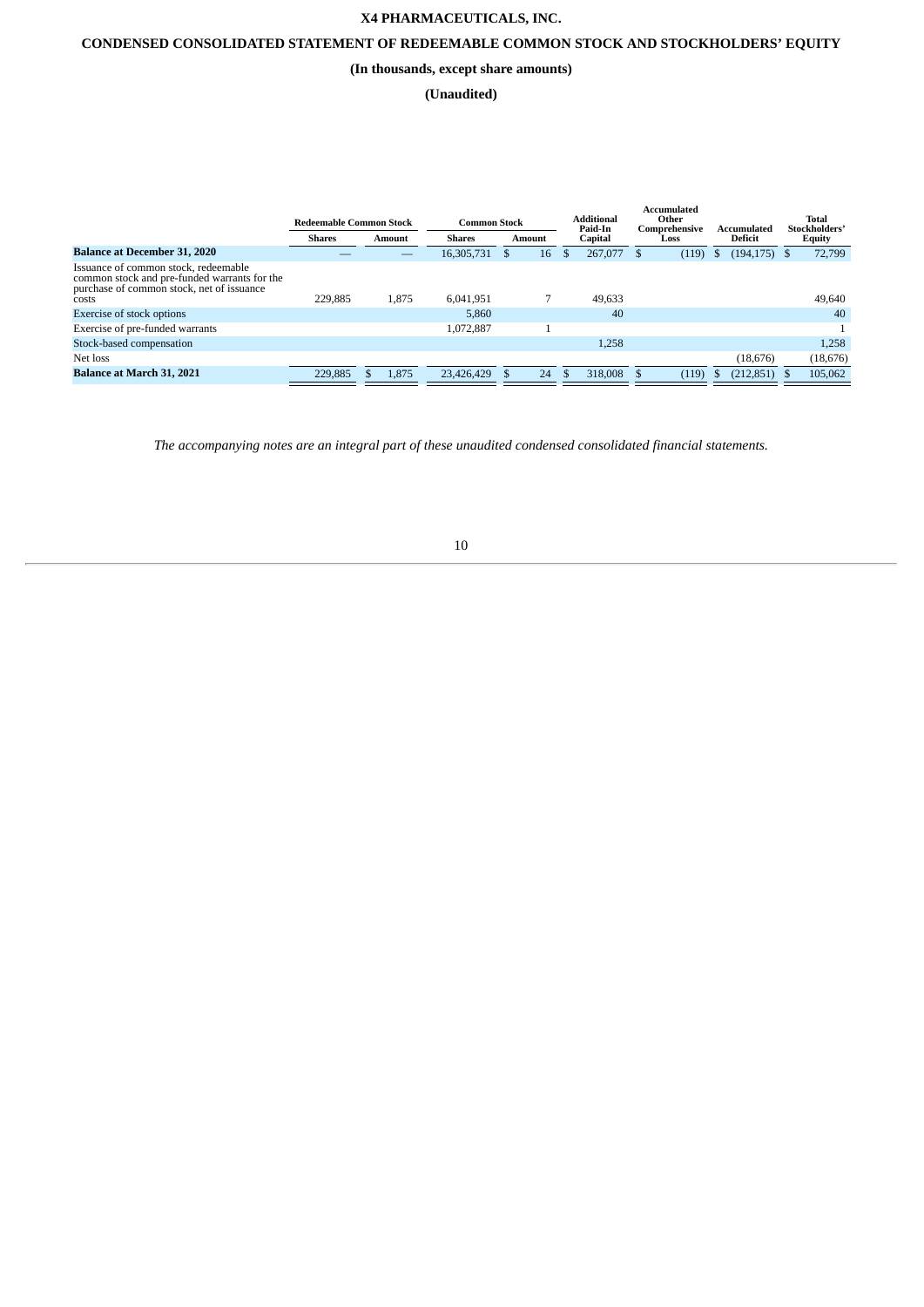#### **X4 PHARMACEUTICALS, INC. CONDENSED CONSOLIDATED STATEMENTS OF CASH FLOWS (In thousands)**

**(Unaudited)**

|                                                                                                                                              | <b>Three Months Ended March 31,</b> |              |           |
|----------------------------------------------------------------------------------------------------------------------------------------------|-------------------------------------|--------------|-----------|
|                                                                                                                                              | 2022                                |              | 2021      |
| <b>Cash flows from operating activities:</b>                                                                                                 |                                     |              |           |
| Net loss                                                                                                                                     | \$<br>$(21,965)$ \$                 |              | (18, 676) |
| Adjustments to reconcile net loss to net cash used in operating activities:                                                                  |                                     |              |           |
| Stock-based compensation expense                                                                                                             | 1,459                               |              | 1,258     |
| Depreciation and amortization expense                                                                                                        | 133                                 |              | 106       |
| Non-cash lease expense                                                                                                                       | 366                                 |              | 314       |
| Accretion of debt discount                                                                                                                   | 198                                 |              | 178       |
| Other                                                                                                                                        | (120)                               |              | 99        |
| Changes in operating assets and liabilities:                                                                                                 |                                     |              |           |
| Prepaid expenses, other current assets and research and development incentive receivable                                                     | 1,633                               |              | (711)     |
| Accounts payable                                                                                                                             | (713)                               |              | (23)      |
| Accrued expenses                                                                                                                             | (984)                               |              | (786)     |
| Lease liabilities                                                                                                                            | (236)                               |              | (160)     |
| Operating lease right-of-use asset, net of non-cash portion                                                                                  |                                     |              | (43)      |
| Net cash used in operating activities                                                                                                        | (20, 229)                           |              | (18, 444) |
| <b>Cash flows from investing activities:</b>                                                                                                 |                                     |              |           |
| Acquisition of property, equipment and intangible assets                                                                                     | (22)                                |              | (496)     |
| Net cash used in investing activities                                                                                                        | (22)                                |              | (496)     |
| <b>Cash flows from financing activities:</b>                                                                                                 |                                     |              |           |
| Proceeds from exercise of stock options and pre-funded warrants and issuance of shares of common stock under<br>employee stock purchase plan |                                     |              | 41        |
| Employee taxes paid related to net share settlement of vested restricted stock units                                                         | (12)                                |              |           |
| Proceeds from borrowings under loan and security agreements, net of issuance costs                                                           | (114)                               |              |           |
| Repayments of borrowings under loan and security agreement                                                                                   | (795)                               |              |           |
| Proceeds from sale of shares of common stock, redeemable common stock and pre-funded warrants, net of issuance<br>costs                      | 5,877                               |              | 55,000    |
| Net cash provided by financing activities                                                                                                    | 4,956                               |              | 55,041    |
| Effect of exchange rate changes on cash, cash equivalents and restricted cash                                                                | (69)                                |              | (143)     |
| Net (decrease) increase in cash, cash equivalents and restricted cash                                                                        | (15, 364)                           |              | 35,958    |
| Cash, cash equivalents and restricted cash at beginning of period                                                                            | 83,108                              |              | 80,702    |
| Cash, cash equivalents and restricted cash at end of period                                                                                  | \$<br>67,744                        | \$           | 116,660   |
| Supplemental disclosure of non-cash investing and financing activities:                                                                      |                                     |              |           |
| Acquisition of property, equipment and right-of-use assets included in accounts payable and accrued expenses                                 | \$                                  | \$           | 17        |
| Acquisition of right-of-use asset financed by lease liabilities                                                                              | \$                                  | $\mathbf{s}$ | 1,343     |
| Issuance costs not yet paid related to sale of shares of common stock, redeemable common stock and pre-funded<br>warrants                    | \$                                  | \$           | 3,485     |

<span id="page-10-0"></span>*The accompanying notes are an integral part of these unaudited condensed consolidated financial statements.*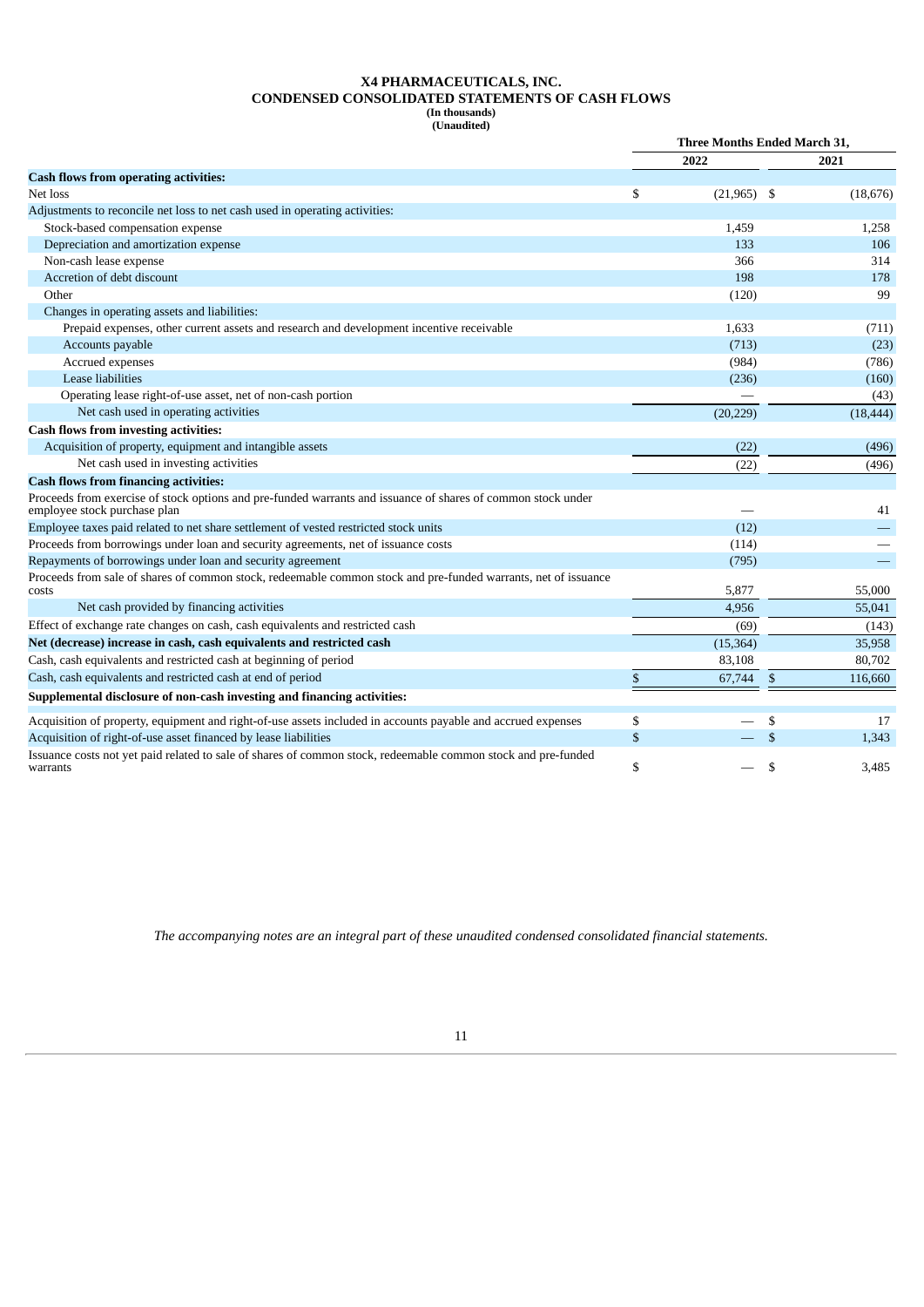#### **1. NATURE OF THE BUSINESS AND BASIS OF PRESENTATION**

X4 Pharmaceuticals, Inc. (together with its subsidiaries, the "Company") is a late-stage clinical biopharmaceutical company focused on the research, development and commercialization of novel therapeutics for the treatment of rare diseases. The Company's lead product candidate, mavorixafor, is a potential first-in-class, once-daily, oral inhibitor of CXCR4 and is currently in a Phase 3 clinical trial for the treatment of Warts, Hypogammaglobulinemia, Infections, and Myelokathexis ("WHIM") syndrome, a rare, inherited, primary immunodeficiency disease caused by genetic mutations in the CXCR4 receptor gene. The Company is also conducting a 14-day, proof-of-concept Phase 1b clinical trial of mavorixafor in patients with Severe Congenital Neutropenia ("SCN") and chronic neutropenia disorders, and a Phase 1b clinical trial of mavorixafor in combination with ibrutinib in Waldenström's macroglobulinemia ("Waldenström's"). The Company is headquartered in Boston, Massachusetts and has an additional facility in Vienna, Austria.

*Going Concern Assessment—*The Company has evaluated whether there are certain conditions and events, considered in the aggregate, that raise substantial doubt about the Company's ability to continue as a going concern within one year after the date that these condensed consolidated financial statements are issued. As of March 31, 2022, the Company had \$66.4 million of cash and cash equivalents. Based on its current operating plan, the Company believes that its existing cash and cash equivalents will be sufficient to fund its operating expense and capital expenditure requirements into the fourth quarter of 2022. However, as further discussed in Note 7, the Company has a covenant under its loan agreement with Hercules Capital Inc. ("Hercules") that requires that the Company maintain a minimum level of cash, as defined, beginning on September 1, 2022. Based on its current financial projections, the Company believes it would be in violation of this covenant in the third quarter of 2022. If the Company is in violation of this covenant, Hercules could require the repayment of all outstanding debt.

As a result, the Company believes that, in the aggregate, these conditions raise substantial doubt about the Company's ability to continue as a going concern within one year after the date that these condensed consolidated financial statements are issued. Nevertheless, the accompanying condensed consolidated financial statements have been prepared on a going concern basis, which contemplates the realization of assets and the satisfaction of liabilities in the normal course of business. In order to fund its operations beyond the fourth quarter of 2022, the Company is seeking to raise funds potentially through a combination of equity offerings, debt financings, other third-party funding, marketing and distribution arrangements and other collaborations and strategic alliances. If the Company is unable to obtain future funding when needed, the Company may be forced to delay, reduce or eliminate some or all of its research and development programs, product portfolio expansion or pre-commercialization efforts, which could adversely affect its business prospects, or the Company may be unable to continue operations. There is no assurance that the Company will be successful in obtaining sufficient funding on terms acceptable to the Company to fund continuing operations, if at all.

*Impact* of the COVID-19 Pandemic— Beginning in late 2019 and continuing into 2022, the outbreak of COVID-19 has resulted in the declaration of a global pandemic and adversely affected economic activity across virtually all sectors and industries on a local, national and global scale. Impacts to the Company's business have included temporary closures or postponements of activation of its clinical trial sites or facilities, disruptions or restrictions on its employees' ability to travel, disruptions to or delays in ongoing clinical trials, including patient enrollment at a slower pace than initially projected and the diversion of healthcare resources away from the conduct of the Company's clinical trials as a result of the ongoing COVID-19 pandemic, including the diversion of hospitals serving as the Company's clinical trial sites and hospital staff supporting the conduct of the Company's clinical trials. While global vaccination efforts are underway and certain jurisdictions, including Massachusetts, where the Company is headquartered, have reopened businesses and governmental agencies, there remain limitations on the physical operations of businesses and prohibitions on certain non-essential gatherings, and the Company is unable to accurately predict the full impact that COVID-19 will have due to numerous uncertainties, including the duration of the outbreak, the result of vaccination efforts, resurgence of the virus, actions that may be taken by governmental authorities, the impact on the Company's business including its clinical programs and timelines, and the impact to the business of its service providers and partners.

# **2. SUMMARY OF SIGNIFICANT ACCOUNTING POLICIES**

*Significant Accounting Policies—*The Company's significant accounting policies are disclosed in the audited consolidated financial statements and the notes thereto in the Company's Annual Report on Form 10-K for the year ended December 31, 2021 filed with the Securities and Exchange Commission ("SEC") on March 17, 2022 (the "2021 Annual Report"). Since the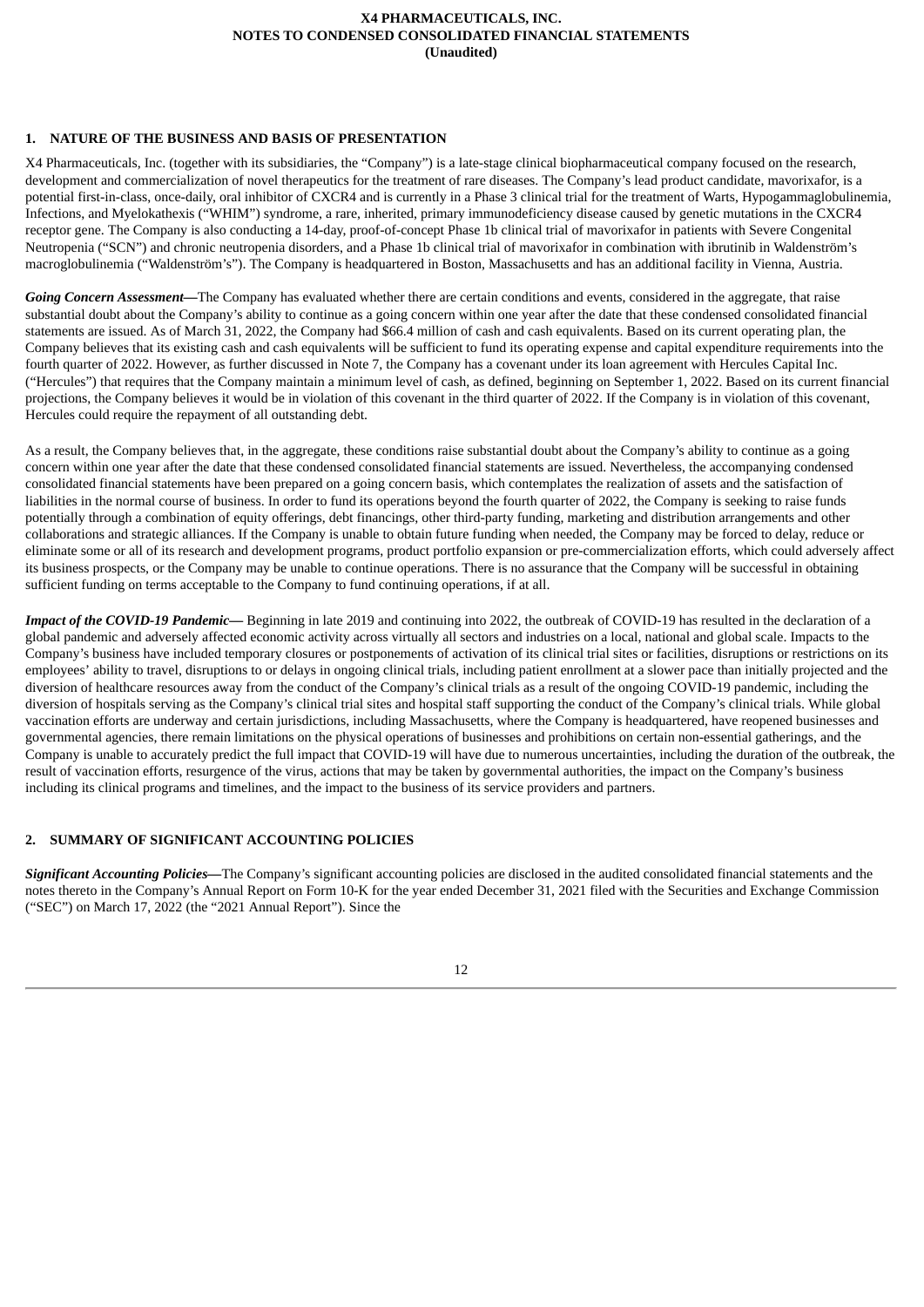date of those consolidated financial statements, there have been no material changes to the Company's significant accounting policies.

*Risks and Uncertainties—*The impact of the ongoing COVID-19 pandemic has been and, notwithstanding vaccination efforts, is expected to continue to be extensive in many aspects of society, which has resulted in and will likely continue to result in significant disruptions to the global economy, as well as businesses and capital markets around the world. Impacts to the Company's business have included temporary closures or postponements of activation of its clinical trial sites or facilities, disruptions or restrictions on its employees' ability to travel, disruptions to or delays in ongoing clinical trials, including patient enrollment at a slower pace than initially projected and the diversion of healthcare resources away from the conduct of the Company's clinical trials as a result of the ongoing COVID-19 pandemic, including the diversion of hospitals serving as the Company's clinical trial sites and hospital staff supporting the conduct of the Company's clinical trials.

In addition, the Company is subject to other challenges and risks specific to its business and its ability to execute on its business plan and strategy, as well as risks and uncertainties common to companies in the biotechnology industry with research and development operations, including, without limitation, risks and uncertainties associated with: obtaining regulatory approval of its product candidates; delays or problems in obtaining clinical supply, loss of single source suppliers or failure to comply with manufacturing regulations; identifying, acquiring or in-licensing additional products or product candidates; product development and the inherent uncertainty of clinical success; and the challenges of protecting and enhancing its intellectual property rights; and the challenges of complying with applicable regulatory requirements. In addition, to the extent the ongoing COVID-19 pandemic adversely affects the Company's business and results of operations, it is expected also to have the effect of heightening many of the other risks and uncertainties discussed above.

*Principles of Consolidation—*The condensed consolidated financial statements include the accounts of the Company and its wholly-owned subsidiaries, including X4 Pharmaceuticals (Austria) GmbH, which is incorporated in Vienna, Austria ("X4 Austria"), and X4 Therapeutics, Inc. All significant intercompany accounts and transactions have been eliminated.

*Unaudited Interim Condensed Consolidated Financial Statements—* The condensed consolidated balance sheet at December 31, 2021 that is presented in these interim condensed consolidated financial statements was derived from audited financial statements but does not include all disclosures required by accounting principles generally accepted in the United States of America ("GAAP"). The accompanying condensed consolidated financial statements are unaudited. The accompanying unaudited interim condensed consolidated financial statements have been prepared by the Company pursuant to the rules and regulations of the SEC for interim financial statements. Accordingly, certain information and footnote disclosures normally included in financial statements prepared in accordance with GAAP have been condensed or omitted pursuant to such rules and regulations. However, the Company believes that the disclosures are adequate to make the information presented not misleading. These unaudited interim condensed consolidated financial statements should be read in conjunction with the Company's audited financial statements and the notes thereto for the year ended December 31, 2021 included in the 2021 Annual Report. In the opinion of management, all adjustments, consisting only of normal recurring adjustments as necessary, for the fair statement of the Company's condensed financial position, condensed results of its operations and cash flows have been made. The results of operations for the three months ended March 31, 2022 are not necessarily indicative of the results of operations that may be expected for the year ending December 31, 2022.

*Use of Estimates—* The preparation of the Company's condensed consolidated financial statements in conformity with GAAP requires management to make estimates and assumptions that affect the reported amounts of assets and liabilities, the disclosure of contingent assets and liabilities at the date of the condensed consolidated financial statements, and the reported amounts of expenses during the reporting period. Significant estimates and assumptions reflected in these condensed consolidated financial statements include, but are not limited to, the accrual of research and development expenses, the impairment or lack of impairment of long-lived assets including operating lease right-of-use assets and goodwill, and the constraint of variable consideration from contracts with customers. The Company bases its estimates on historical experience, known trends and other market-specific or other relevant factors that it believes to be reasonable under the circumstances. On an ongoing basis, management evaluates its estimates when there are changes in circumstances, facts and experience. Changes in estimates are recorded in the period in which they become known. The COVID-19 pandemic has impacted and is expected to continue to impact the clinical development timelines for certain of the Company's clinical programs. As of the date of issuance of these condensed consolidated financial statements, the Company is not aware of any specific event or circumstance that would require the Company to update its estimates, assumptions and judgments or revise the carrying value of its assets or liabilities. Actual results could differ from those estimates, and any such differences may be material to the Company's condensed consolidated financial statements.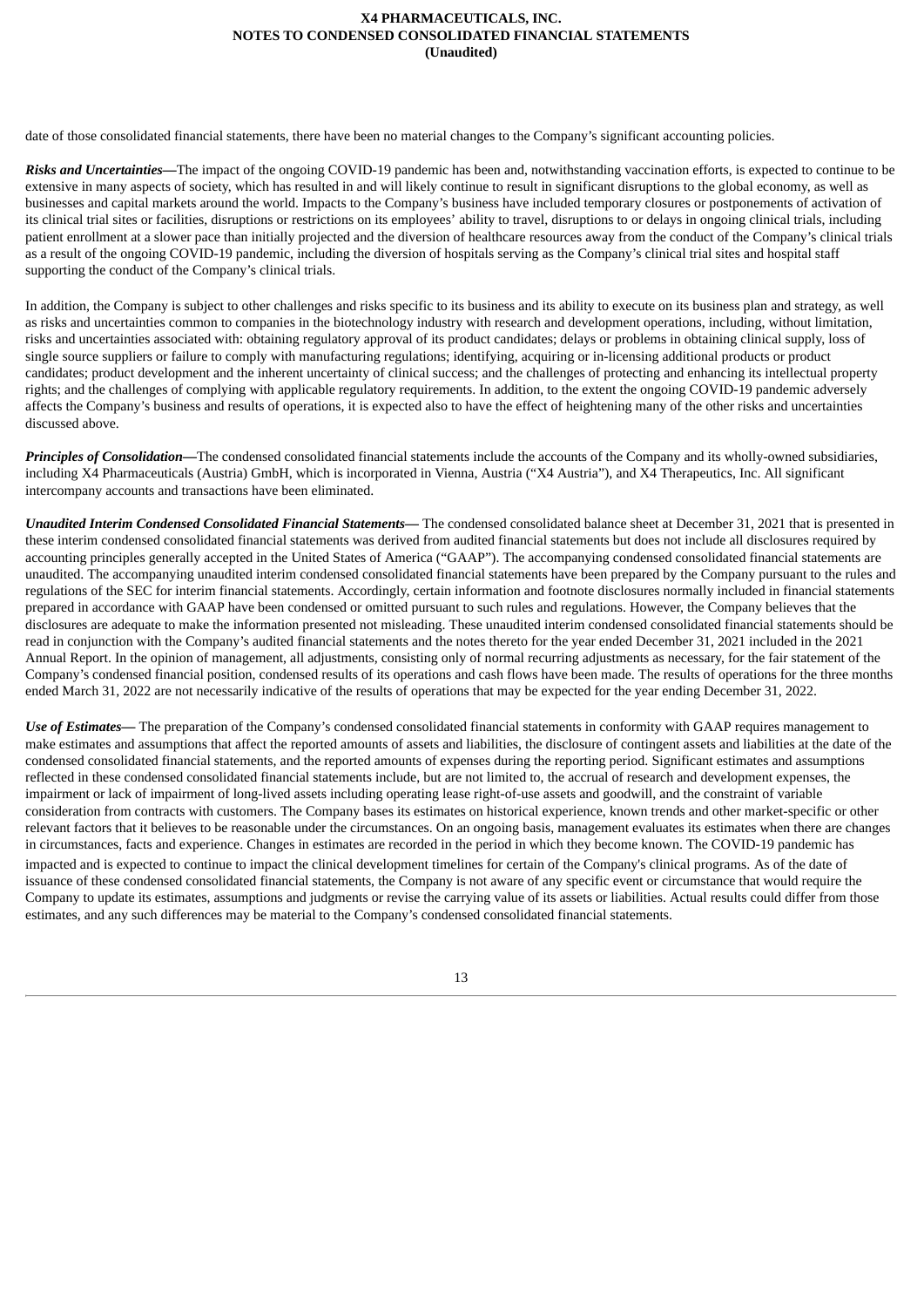*Cash and Cash Equivalents—* The Company considers all highly liquid investments with maturities of three months or less at the date of purchase to be cash equivalents. Cash equivalents consisted of money market funds as of March 31, 2022 and December 31, 2021.

| <b>Restricted Cash</b>                          |                      |                         |
|-------------------------------------------------|----------------------|-------------------------|
| (in thousands)                                  | As of March 31, 2022 | As of December 31, 2021 |
| Letter of credit security: Waltham lease        | 250                  | 250                     |
| Letter of credit security: Vienna Austria lease | 212                  | 216                     |
| Letter of credit security: Boston lease         | 855                  | 855                     |
| Restricted cash included in other assets        | 1,317                | 1,321                   |

In connection with the Company's lease agreements for its facilities in Massachusetts and Austria, the Company maintains letters of credit, which are secured by restricted cash, for the benefit of the respective landlord.

The following table provides a reconciliation of cash, cash equivalents, and restricted cash reported within the condensed consolidated balance sheets to the sum of the total of amounts shown in the Company's condensed consolidated statements of cash flows as of March 31, 2022 and December 31, 2021:

| (in thousands)                                   | <b>March 31, 2022</b> |        | <b>December 31, 2021</b> |
|--------------------------------------------------|-----------------------|--------|--------------------------|
| Cash and cash equivalents                        |                       | 66,427 | 81,787                   |
| Restricted cash, non-current                     |                       | 1,317  | 1,321                    |
| Total cash, cash equivalents and restricted cash |                       | 67,744 | 83.108                   |

*Goodwill—* Goodwill is tested for impairment at the reporting unit level annually in the fourth quarter, or more frequently when events or changes in circumstances indicate that the asset might be impaired. Examples of such events or circumstances include, but are not limited to, a significant adverse change in legal or business climate, an adverse regulatory action or unanticipated competition. The Company has determined that it operates in a single operating segment and has a single reporting unit.

The Company assesses qualitative factors to determine whether the existence of events or circumstances would indicate that it is more likely than not that the fair value of the reporting unit is less than its carrying amount. If after assessing the totality of events or circumstances, the Company were to determine that it is more likely than not that the fair value of the reporting unit is less than its carrying amount, then the Company would perform an interim quantitative impairment test, whereby the Company compares the fair value of the reporting unit to its carrying value. If the fair value of the reporting unit exceeds the carrying value of its net assets, goodwill is not impaired, and no further testing is required. If the fair value of the reporting unit is less than its carrying value, the Company measures the amount of impairment loss, if any, as the excess of the carrying value over the fair value of the reporting unit. There were no triggering events during the three months ended March 31, 2022 that necessitated an interim impairment test of goodwill.

## *Recently Adopted Accounting Standards*

In May 2021, the Financial Accounting Standards Board ("FASB") issued ASU 2021-04, *Issuer's Accounting for Certain Modifications or Exchanges of Freestanding Equity-Classified Written Call Options.* ASU 2021-04 was issued to clarify and reduce diversity in an issuer's accounting for modifications or exchanges of freestanding equity-classified written call options (such as warrants for the purchase of common shares) that remain classified as equity following the modification or exchange. ASU 2021-04 is effective January 1, 2022 for the Company. The adoption of this standard did not have an impact on the Company's consolidated financial statements.

## *Recently Issued Accounting Standards Not Yet Adopted*

In June 2016, the FASB issued ASU 2016-13, *Credit Losses (Topic 326) Measurement of Credit Losses on Financial Instruments* ("ASU 2016-13"), as amended. ASU 2016-13 requires that financial assets measured at amortized cost, such as trade receivables, be presented net of expected credit losses, which may be estimated based on relevant information such as historical experience, current conditions, and future expectation for each pool of similar financial asset. The new guidance requires enhanced disclosures related to trade receivables and associated credit losses. In accordance with ASU 2019-10, *Financial Instruments-Credit Losses (Topic 326), Derivative and Hedging (Topic 815), and Leases (Topic 842)- Effective*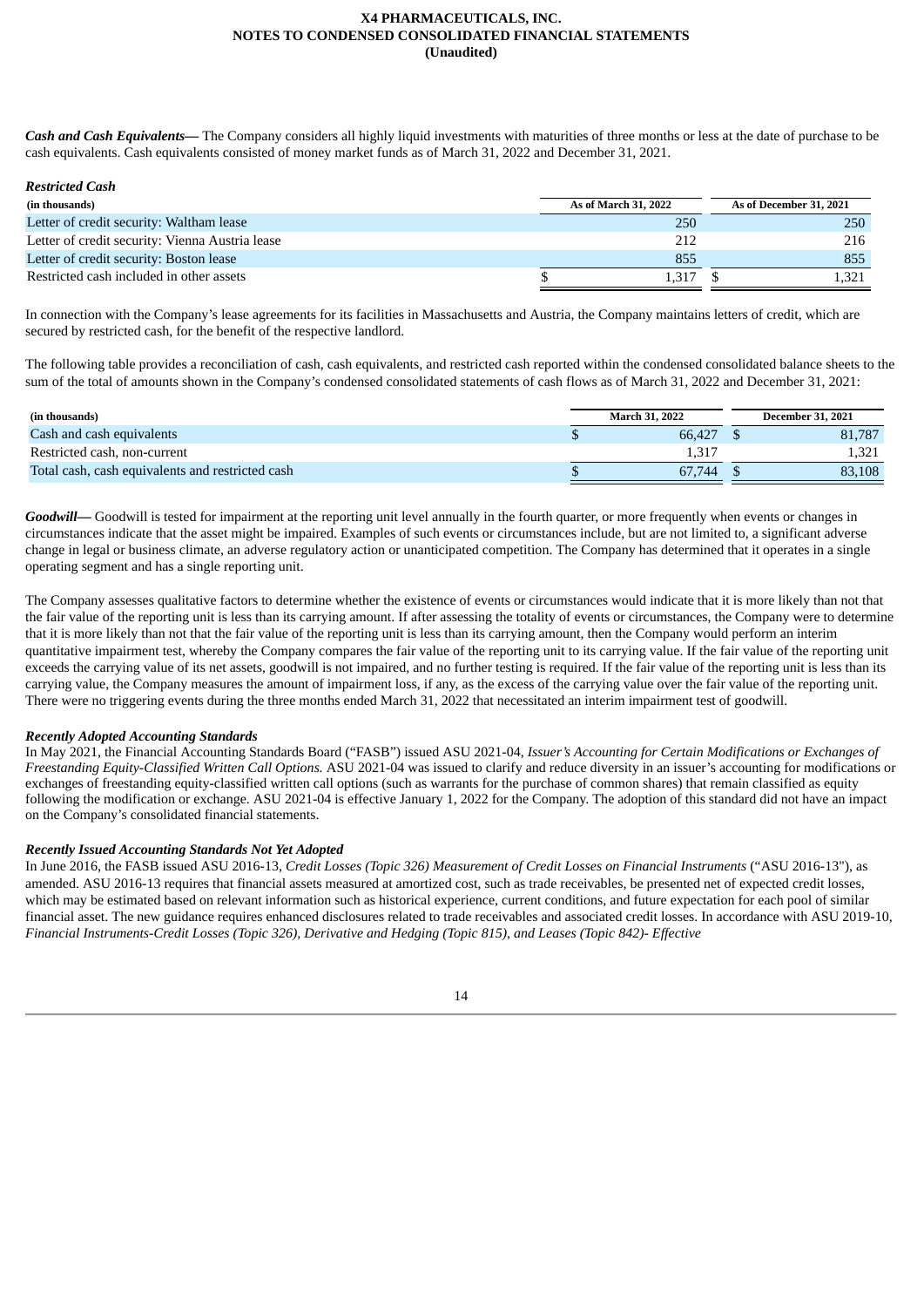*Dates,* as the Company meets the definition of a "smaller reporting company", the Company has elected to defer the adoption of ASU 2016-13 until January 1, 2023. The Company expects that the adoption of ASU 2016-13 may accelerate the timing and could increase the level of credit loss expense in the consolidated statement of operations and will likely require an increased level of disclosure in the notes to the consolidated financial statements.

# **3. LICENSE, COLLABORATION AND FUNDING AGREEMENTS**

## *Research and Development Incentive Program*

The Company participates in a research and development incentive program provided by the Austrian government whereby the Company is entitled to reimbursement by the Austrian government for a percentage of qualifying research and development expenses and capital expenditures incurred by the Company's subsidiary in Austria. As of March 31, 2022, the amount due under the program is \$0.9 million, which amount was included in research and development incentive receivable in the condensed consolidated balance sheet. During the three months ended March 31, 2022 and 2021, the Company recorded \$0.1 million and \$0.3 million, respectively, of income related to the program within the condensed consolidated statements of operations as other income.

#### *License and Collaboration Agreements*

During the three months ended March 31, 2022, a third party, who had previously acquired rights to certain intellectual property from the Company, terminated the arrangement and transferred these rights back to the Company. Also during the three months ended March 31, 2022, the Company transferred these rights to another third party in return for \$0.5 million. The Company has no continuing involvement in any ongoing research and development activities associated with the intellectual property. The Company concluded that these third parties are "non-customers" as the underlying intellectual property transferred to and from these third parties supports potential drug candidates that are not aligned with the Company's strategic focus and, therefore, are not an output of the Company's ordinary activities. Accordingly, the Company accounted for the sale of the intellectual property as the sale of a non-financial asset under ASC Topic 610-20, *Gains and Losses from the Derecognition of Nonfinancial Assets* ("ASC 610-20"), and included the gain as part of gain on sale of non-financial asset for the period ended March 31, 2022.

There were no material modifications of the Company's license or collaboration agreements during the three months ended March 31, 2022.

## **4. FAIR VALUE OF FINANCIAL ASSETS AND LIABILITIES**

The following tables present information about the Company's financial assets and liabilities measured at fair value on a recurring basis and indicate the level of the fair value hierarchy used to determine such fair values:

|                                     |                          |                          | Fair Value Measurements as of March 31, 2022 Using: |              |
|-------------------------------------|--------------------------|--------------------------|-----------------------------------------------------|--------------|
| (in thousands)                      | Level 1                  | Level 2                  | <b>Level 3</b>                                      | <b>Total</b> |
| Assets:                             |                          |                          |                                                     |              |
| Cash equivalents—money market funds | $\overline{\phantom{m}}$ | 2,626                    |                                                     | 2,626        |
|                                     | $\overline{\phantom{m}}$ | 2.626                    |                                                     | 2,626        |
| Liabilities:                        |                          |                          |                                                     |              |
| Embedded derivative liability       | $\frac{1}{2}$            | $\overline{\phantom{m}}$ | 645 \$                                              | 645          |
|                                     |                          | $\overline{\phantom{a}}$ | 645                                                 | 645          |
|                                     |                          |                          |                                                     |              |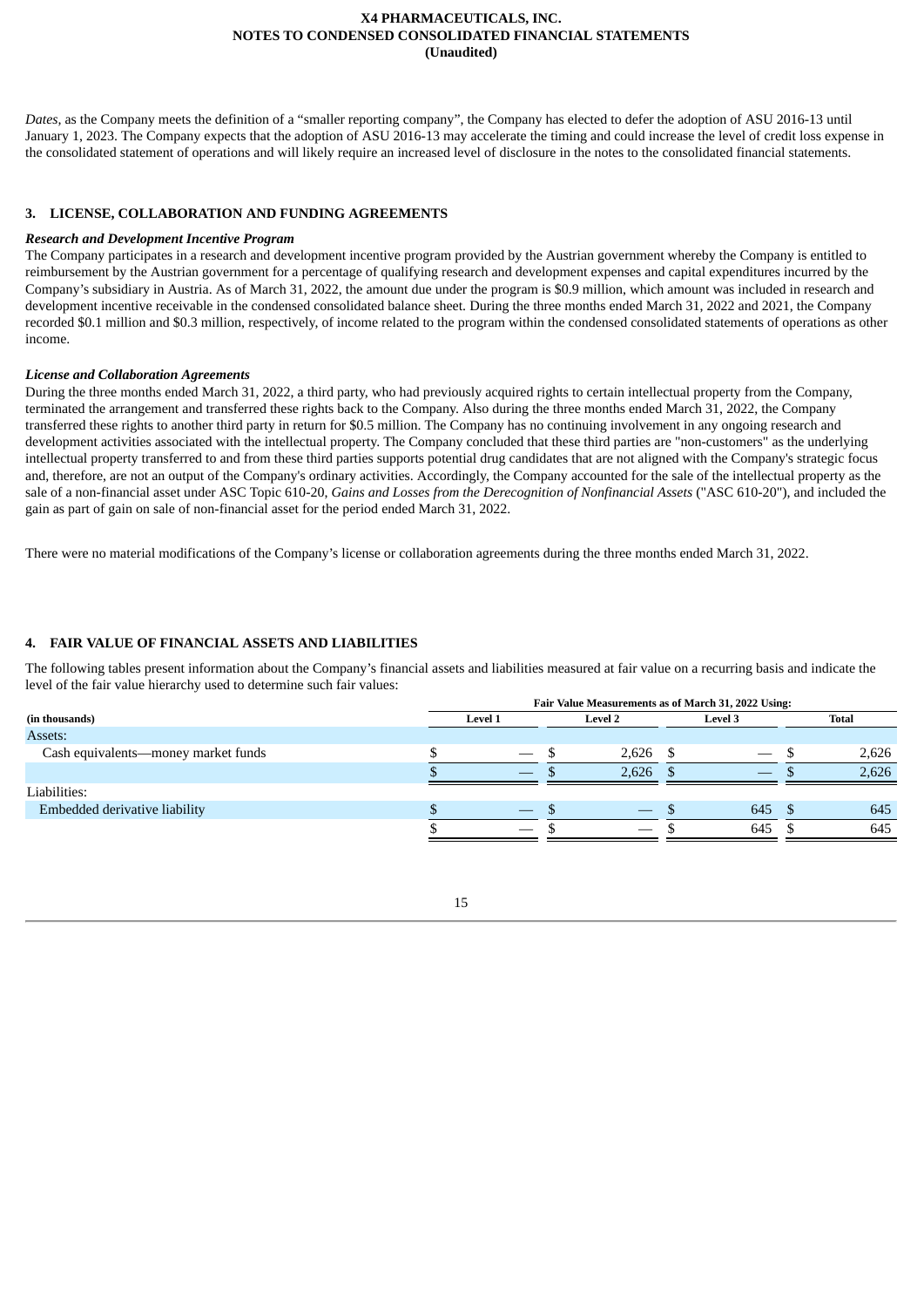|                                     | Fair Value Measurements as of December 31, 2021 Using: |         |         |        |         |                          |  |        |
|-------------------------------------|--------------------------------------------------------|---------|---------|--------|---------|--------------------------|--|--------|
| (in thousands)                      |                                                        | Level 1 | Level 2 |        | Level 3 |                          |  | Total  |
| Assets:                             |                                                        |         |         |        |         |                          |  |        |
| Cash equivalents—money market funds |                                                        | 20,000  |         | 27,793 |         |                          |  | 47,793 |
|                                     |                                                        | 20,000  |         | 27,793 |         | $\overline{\phantom{m}}$ |  | 47,793 |
| Liabilities:                        |                                                        |         |         |        |         |                          |  |        |
| Embedded derivative liability       |                                                        |         |         |        |         | 821                      |  | 821    |
|                                     |                                                        | _       |         |        |         | 821                      |  | 821    |

The Company's cash equivalents consisted of money market funds invested in U.S. Treasury securities. The money market funds were valued based on reported market pricing for the identical assets, which represents a Level 1 measurement, or by using inputs observable in active markets for similar securities, which represents a Level 2 measurement.

The following table provides a roll-forward of the aggregate fair values financial instruments for which fair values are determined using Level 3 inputs:

| (in thousands)                  | <b>Embedded Derivative Liability</b> |
|---------------------------------|--------------------------------------|
| Balance as of December 31, 2021 | 821                                  |
| Change in fair value            | (176)                                |
| Balance as of March 31, 2022    | 645                                  |

*Embedded Derivative Liability—* The fair value of the embedded derivative liability recognized in connection with the Company's loan agreement with Hercules (Note 7), which is associated with additional fees due to Hercules upon events of default, was determined based on significant inputs not observable in the market, which represents a Level 3 measurement within the fair value hierarchy. The fair value of this embedded derivative liability, which is reported within other non-current liabilities on the condensed consolidated balance sheets, is estimated by the Company at each reporting date based, in part, on the results of third party valuations, which are prepared based on a discounted cash flow model that considers the timing and probability of occurrence of a redemption upon an event of default, the potential amount of prepayment fees or contingent interest upon an event of default and the Company's risk-adjusted discount rate of 14%.

# **5. PROPERTY AND EQUIPMENT, NET**

Property and equipment, net consisted of the following:

| (in thousands)                                  | March 31, 2022 |       |    | <b>December 31, 2021</b> |
|-------------------------------------------------|----------------|-------|----|--------------------------|
| Leasehold improvements                          |                | 228   | -5 | 228                      |
| Furniture and fixtures                          |                | 1,254 |    | 1,251                    |
| Computer equipment                              |                | 169   |    | 150                      |
| Software                                        |                | 33    |    | 33                       |
| Lab equipment                                   |                | 576   |    | 576                      |
|                                                 |                | 2,260 |    | 2,238                    |
| Less: Accumulated depreciation and amortization |                | (857) |    | (724)                    |
|                                                 |                | 1,403 |    | 1,514                    |

Depreciation and amortization expense related to property and equipment was \$133 thousand and \$106 thousand for the three months ended March 31, 2022 and 2021, respectively.

## **6. ACCRUED EXPENSES**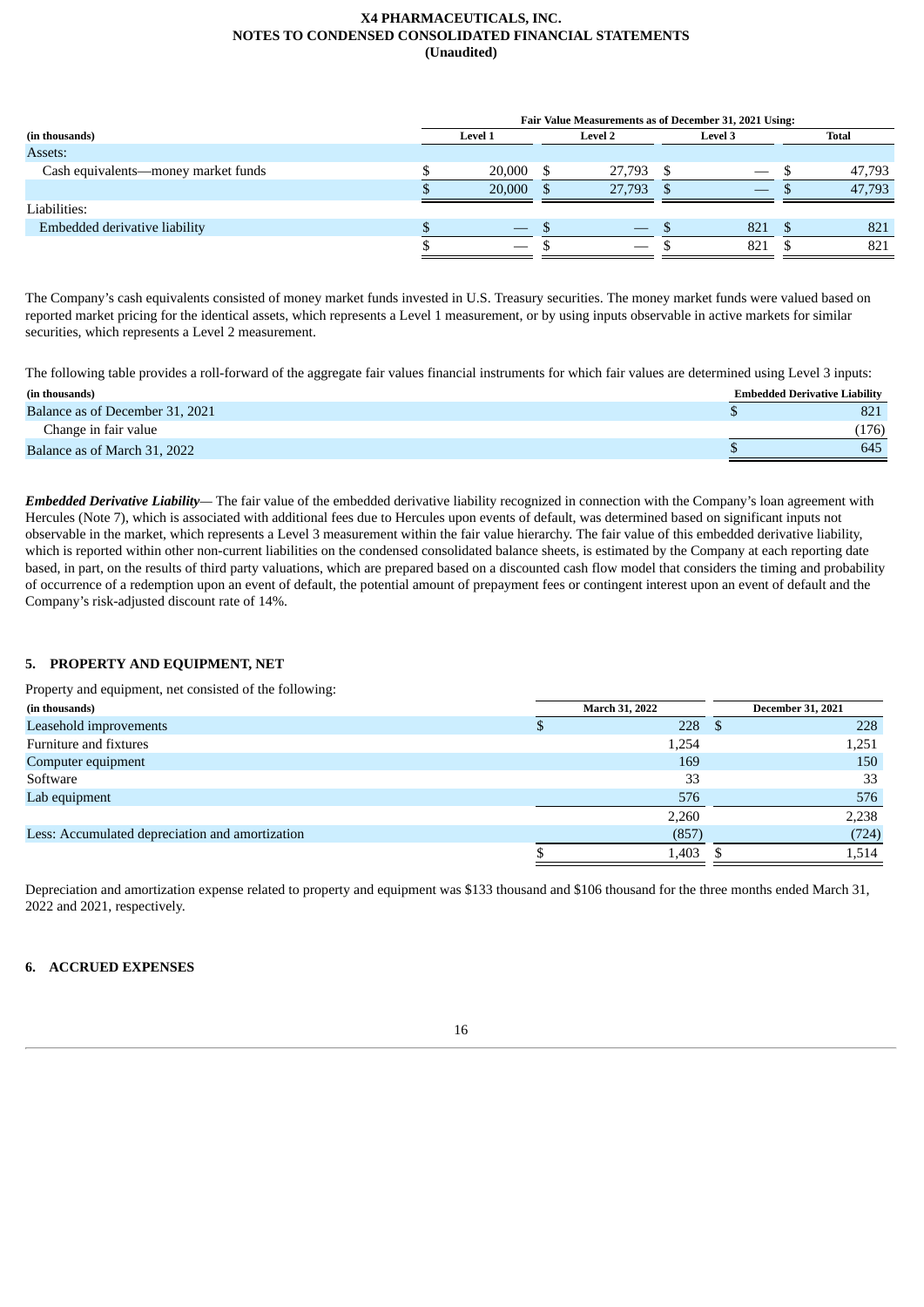Accrued expenses consisted of the following:

| (in thousands)                                     | March 31,<br>2022 |       |       |       | December 31,<br>2021 |  |
|----------------------------------------------------|-------------------|-------|-------|-------|----------------------|--|
| Accrued employee compensation and benefits         |                   | 3,784 | 5,417 |       |                      |  |
| Accrued external research and development expenses |                   | 2,013 |       | 1,507 |                      |  |
| Accrued professional fees                          |                   | 762   |       | 632   |                      |  |
| Other                                              |                   | 318   |       | 314   |                      |  |
|                                                    |                   | 6,877 |       | 7,870 |                      |  |

## **7. LONG-TERM DEBT**

Long-term debt consisted of the following:

| (in thousands)                               | March 31,<br>2022 |              | December 31,<br>2021 |
|----------------------------------------------|-------------------|--------------|----------------------|
| Principal amount of long-term debt           |                   | 32,500       | 32,500               |
| Debt discount, net of accretion              |                   | 127          | 277                  |
| Cumulative accretion of end of term payments |                   | 597          | 1,157                |
| Long-term debt                               |                   | 33.224       | 33,934               |
| Less: current portion of long-term debt      |                   | $(3,415)$ \$ | (795)                |
| Long-term debt, net of current portion       |                   | 29,809       | 33,139               |

## *Hercules Loan Agreement, As Amended*

In October 2018, the Company entered into a Loan and Security Agreement (the "Hercules Loan Agreement"), as amended in December 2018, June 2019, March 2020, December 2020 and February 2022, with Hercules, under which the Company has borrowed an aggregate of \$32.5 million of term loans to date. The Hercules Loan Agreement provides for maximum borrowings of up to \$50.0 million, which include, subject to Hercules investment committee's sole discretion, a right of the Company to request that Hercules make additional term loan advances in an aggregate amount of up to \$17.5 million through December 31, 2022. Borrowings under the Hercules Loan Agreement accrues interest at a variable rate equal to the greater of (i) 8.75% or (ii) 8.75% plus *The Wall Street Journal* prime rate minus 6.0%. In an event of default and until such event is no longer continuing, the interest rate applicable to borrowings would be increased by 4.0%.

Borrowings under the Hercules Loan Agreement are repayable in monthly interest-only payments through January 1, 2023, and in equal monthly payments of principal and accrued interest from February 1, 2023 until the maturity date of the loan, which is July 1, 2024. The Company may prepay all, but not less than all, of the outstanding borrowings, subject to a prepayment premium of up to 1.0% of the principal amount outstanding as of the date of repayment. In addition, the Hercules Loan Agreement provides for payments of \$1.3 million and \$0.8 million payable on July 1, 2023 and July 1, 2024, respectively, which payments are accelerated upon the prepayment of the borrowings upon the Company's election on upon default of the loan. Borrowings under the Hercules Loan Agreement are collateralized by substantially all of the Company's personal property and other assets except for their intellectual property (but including rights to payment and proceeds from the sale, licensing or disposition of the intellectual property).

As noted above, on February 9, 2022, the Company entered into Amendment No. 3 the Hercules Loan Agreement. The amendment primarily added a financial milestone that if met by June 30, 2022 would modify the minimum cash covenant contained in the Hercules Loan Agreement, which is effective beginning September 1, 2022, as further described below. The Company concluded that the amendment represented a modification to the debt. Accordingly, fees paid to third parties directly related to the amended debt were expensed as incurred and fees paid to Hercules in conjunction with the amendment were deferred and will be amortized to interest expense over the life of the debt arrangement using the effective interest method.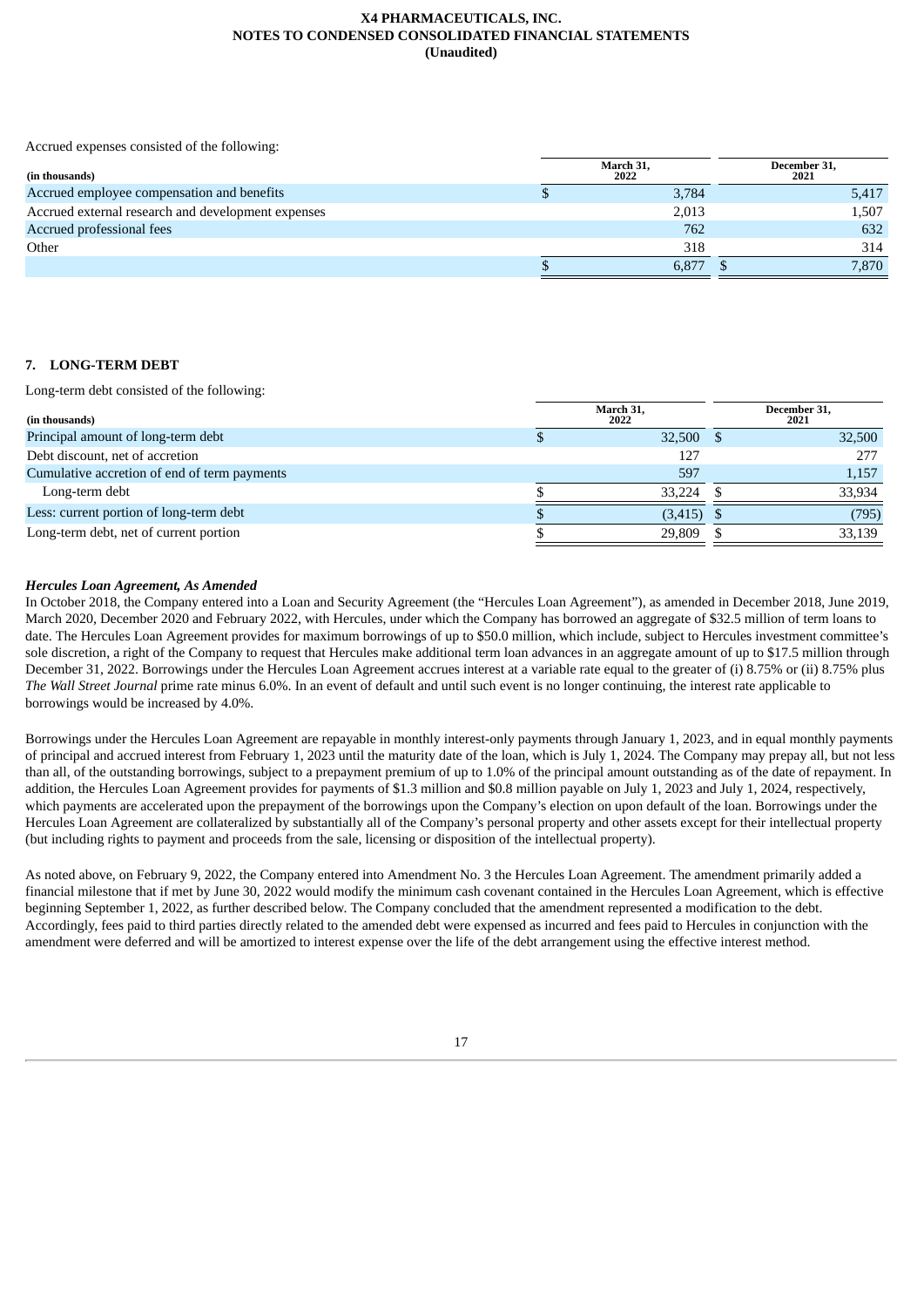Pursuant to the Hercules Loan Agreement, effective as of the earlier of (a) certain specified events impacting the Company's Phase III trial of mavorixafor for the treatment of WHIM syndrome and (b) September 1, 2022, the Company at all times thereafter must maintain cash in an account or accounts in which Hercules has a first priority security interest, in an aggregate amount greater than or equal to the greater of (i) \$30.0 million or (ii) 6 multiplied by a metric based on prior months' cash expenditures; provided, however, that from and after the Company's achievement of certain financing milestones through June 30, 2022, the Company must maintain cash in an account or accounts in which Hercules has a first priority security interest in an aggregate amount of \$30.0 million. Following the achievement of certain operational performance milestones, the required level shall be reduced to the greater of \$20.0 million, or, if the Company had not met the financing milestones noted above, 3 multiplied by the current cash expenditures metric; and provided further, that subject to the achievement of certain milestones, this covenant will be extinguished. The Hercules Loan Agreement also restricts the Company's ability to incur additional indebtedness, pay dividends, encumber its intellectual property, or engage in certain fundamental business transactions, such as mergers or acquisitions of other businesses, with certain exceptions.

The Company recognized interest expense under the Hercules Loan Agreement as follows:

| (in thousands)            | For the Three Months ended March 31. |     |  |      |
|---------------------------|--------------------------------------|-----|--|------|
|                           | 2022                                 |     |  | 2021 |
| Total interest expense    |                                      | 909 |  | 890  |
| Non-cash interest expense |                                      | 198 |  | 178  |

The annual effective interest rate of the Hercules Loan Agreement as of March 31, 2022 is 10.7%. There were no principal payments due or paid under the Hercules Loan Agreement during the three months ended March 31, 2022. An end-of-term payment of \$0.8 million was paid during the three months ended March 31, 2022 in accordance with the Hercules Loan Agreement.

As of March 31, 2022, future principal and end-of-term payments due under the Hercules Loan Agreement were as follows (in thousands):

| <b>Year Ending December 31,</b> |   | <b>Total</b> |
|---------------------------------|---|--------------|
| 2022                            | ш |              |
| 2023                            |   | 19,802       |
| 2024                            |   | 13,295       |
| Long-term debt                  |   | 33,097       |

## **8. LEASES**

The Company has lease agreements for its facilities in Boston, Massachusetts, which is the Company's principal executive office; Vienna, Austria, which is the Company's research and development center; and Waltham, Massachusetts, which the Company has sublet to a third party. There are no restrictions or financial covenants associated with any of the lease agreements.

- *• Vienna Austria Leases—* The Company has an operating lease for approximately 1,200 square meters of laboratory and office space in Vienna, Austria ("Vienna Lease"), which commenced in February 2021 for a term of 7 years. The annual base rent for the Vienna Lease is approximately \$300 thousand.
- *Boston Lease* The Company leases approximately 28,000 square feet of office space in Boston, Massachusetts ("Boston Lease"), which serves as the Company's headquarters. Base rental payments are approximately \$1.0 million annually, plus certain operating expenses. The term of the Boston Lease will continue until November 2026, unless earlier terminated. The Company has the right to sublease the premises, subject to landlord consent and also has the right to renew the Boston Lease for an additional five years at the then prevailing effective market rental rate. The

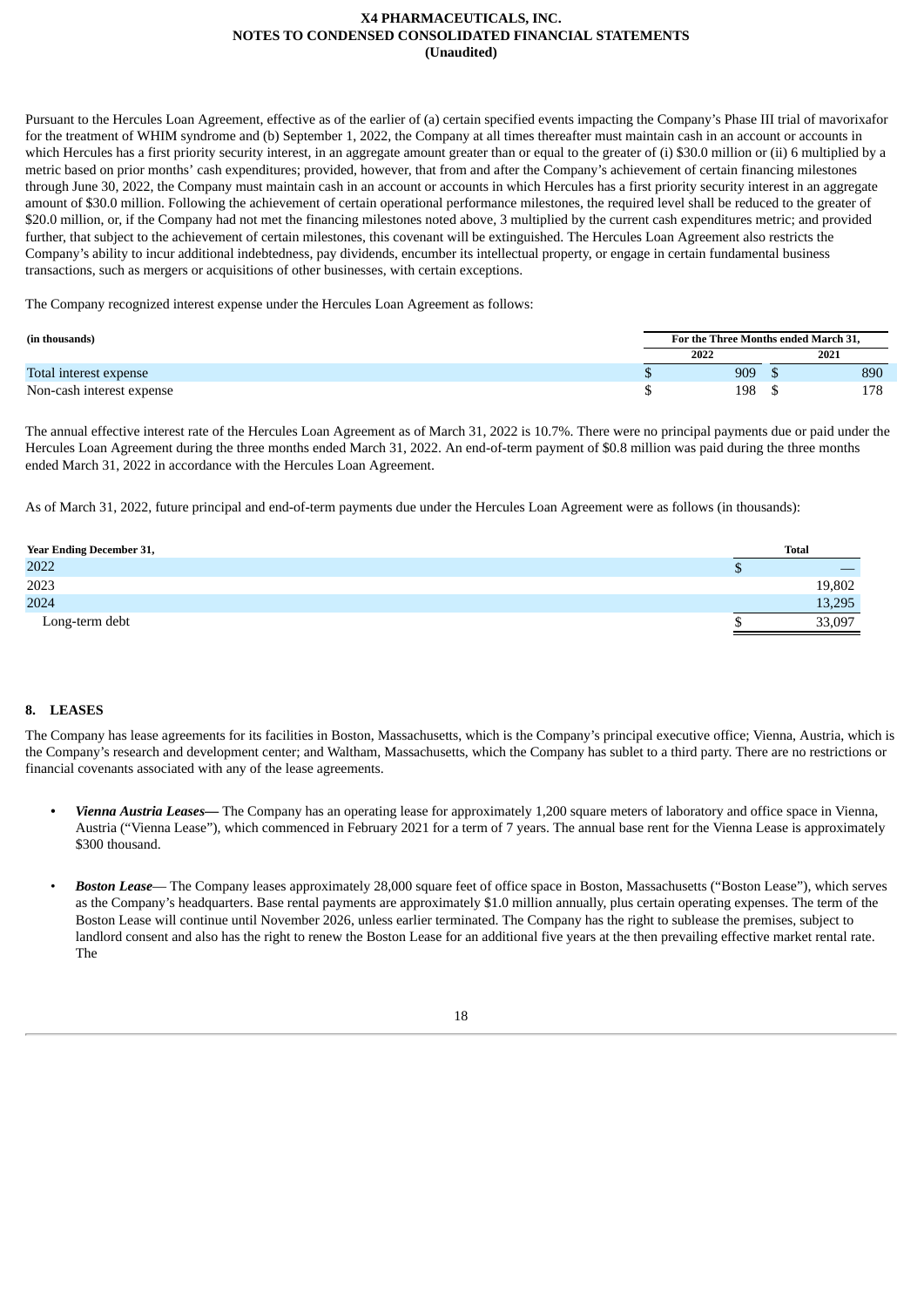Company is required to maintain a security deposit in the form of a letter of credit for \$0.9 million for the benefit of the landlord.

• *Waltham Lease—* The Company leases approximately 6,000 square feet of office space in Waltham, Massachusetts ("Waltham Lease"). The Waltham Lease, as amended, commenced on January 1, 2019, and expires approximately five years from the commencement date. The base rent is approximately \$0.3 million annually. In addition to the base rent, the Company is also responsible for its share of operating expenses, electricity and real estate taxes, which costs are not included in the determination of the leases' right-of-use assets or lease liabilities. The Company is subleasing the space to a third party for the duration of the lease. The right-of-use asset is being amortized to rent expense over the five-year term of the lease.

As the Company's leases do not provide an implicit rate, the Company estimated the incremental borrowing rate in calculating the present value of the lease payments. The Company utilizes its incremental borrowing rates, which are the rates incurred to borrow on a collateralized basis over a similar term and amount equal to the lease payments in a similar economic environment.

The components of lease expense for the three months ended March 31, 2022 and 2021 were as follows:

| (dollars in thousands)                                                  | For the Three Months Ended March 31, |     |     |       |
|-------------------------------------------------------------------------|--------------------------------------|-----|-----|-------|
| <b>Lease Cost</b>                                                       | 2022<br>2021                         |     |     |       |
| Fixed operating lease cost                                              |                                      | 530 | Ъ   | 476   |
| Short-term lease costs                                                  |                                      |     |     | 42    |
| Total lease expense                                                     |                                      | 530 |     | 518   |
| <b>Other information</b>                                                |                                      |     |     |       |
| Right-of-use asset obtained in exchange for operating lease liabilities |                                      |     |     | 1,343 |
| Operating cash flows from operating leases                              |                                      | 342 | S   | 323   |
| Sublease income                                                         | S.                                   | 49  | \$. | 49    |
| Weighted-average remaining lease term—operating leases                  | 4.7 years                            |     |     |       |
| Weighted-average discount rate—operating leases                         | 11.3 %                               |     |     |       |

Maturities of lease liabilities due under lease agreements that have commenced as of March 31, 2022 are as follows (in thousands)

| <b>Maturity of lease liabilities</b>                   | <b>Operating</b><br>Leases |
|--------------------------------------------------------|----------------------------|
| 2022 (remainder of the year)                           | 1,194                      |
| 2023                                                   | 1,619                      |
| 2024                                                   | 1,384                      |
| 2025                                                   | 1,412                      |
| 2026                                                   | 1,318                      |
| Thereafter                                             | 363                        |
| Total lease payments                                   | 7,290                      |
| Less: interest                                         | (1,699)                    |
| Total operating lease liabilities as of March 31, 2022 | 5,591                      |

# **9. COMMITMENTS AND CONTINGENCIES**

The Company has agreements with Contract Research Organizations ("CROs") pursuant to which the Company and the CROs are conducting clinical trials of mavorixafor for the treatment of WHIM syndrome, Waldenström's and SCN and chronic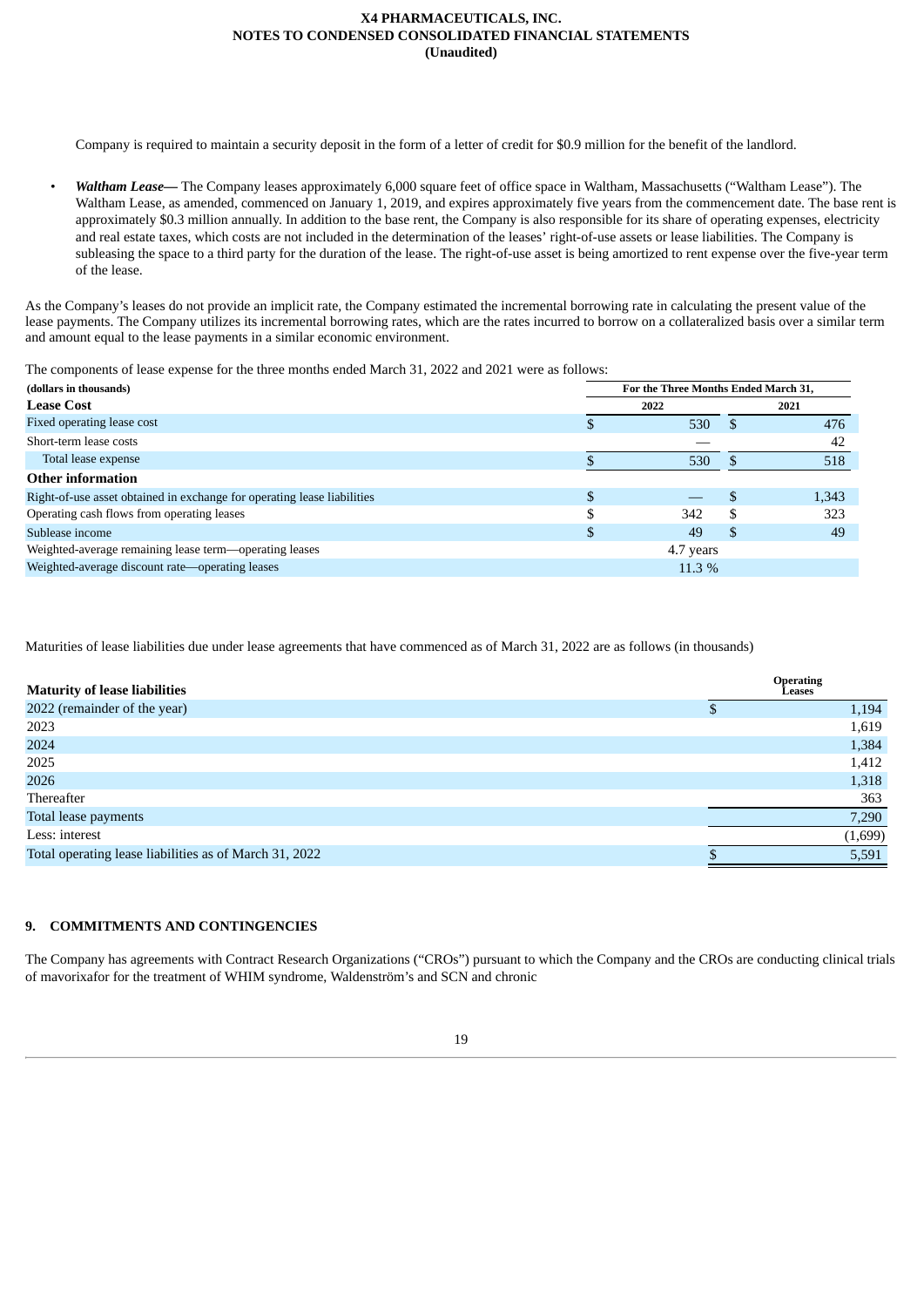neutropenia disorders. The Company may terminate these agreements by providing notice pursuant to the contractual provisions of such agreements and would incur early termination fees. The Company also has agreements with contract manufacturing organizations ("CMOs") for the production of mavorixafor for use in clinical trials.

*Indemnification Agreements—* In the ordinary course of business, the Company may provide indemnification of varying scope and terms to vendors, lessors, business partners and other parties with respect to certain matters including, but not limited to, losses arising out of breach of such agreements or from intellectual property infringement claims made by third parties. In addition, the Company has entered into indemnification agreements with members of its board of directors and its executive officers that will require the Company to, among other things, indemnify them against certain liabilities that may arise by reason of their status or service as directors or officers. The maximum potential amount of future payments the Company could be required to make under these indemnification agreements is, in many cases, unlimited. To date, the Company has not incurred any material costs as a result of such indemnification obligations. The Company is not currently aware of any indemnification claims and has not accrued any liabilities related to such obligations in its condensed consolidated financial statements as of March 31, 2022 or December 31, 2021.

*Legal Proceedings—* The Company is not a party to any litigation and does not have contingency reserves established for any litigation liabilities. At each reporting date, the Company evaluates whether or not a potential loss amount or a potential range of loss is probable and reasonably estimable under the provisions of the authoritative guidance that addresses accounting for contingencies. The Company expenses as incurred the costs related to any legal proceedings.

## **10. COMMON STOCK AND COMMON STOCK WARRANTS**

As of March 31, 2022 and December 31, 2021, the Company's Restated Certificate of Incorporation authorized the Company to issue 125,000,000 shares of common stock, par value \$0.001 per share. The voting, dividend and liquidation rights of the holders of the Company's common stock are subject to and qualified by the rights, powers and preferences of the holders of any preferred stock that may be issued. Each share of common stock entitles the holder to one vote on all matters submitted to a vote of the Company's stockholders. Common stockholders are entitled to receive dividends, as may be declared by the board of directors, if any. No cash dividends have been declared or paid to date.

On March 3, 2022, the Company entered into a securities purchase agreement pursuant to which it agreed to issue and sell to an investor (the "Investor"), in a private placement (the "Q1 2022 Private Placement"), 900,000 shares of common stock at a price of \$1.80 per share, which represents the volume weighted average price per share of the Company's common stock as quoted on the Nasdaq Stock Market for the thirty (30) consecutive-day trading day period ending on March 2, 2022, and pre-funded warrants to purchase 766,666 shares of common stock at a purchase price of \$1.79 per pre-funded warrant (representing the price of \$1.80 per share minus the \$0.01 per share exercise price of each such prefunded warrant). The pre-funded warrants are exercisable at any time after their original issuance date and will have no expiration date. The Q1 2022 Private Placement closed on March 7, 2022 and the Company received gross proceeds of 3.0 million, before deducting offering expenses payable by the Company.

Also, on March 3, 2022, the Company entered into a registration rights agreement (the "Registration Rights Agreement") with the Investor, pursuant to which the Company agreed to register for resale the shares of common stock purchased by the Investor and the shares of common stock underlying the prefunded warrants held by the Investor (the "Registrable Securities"). Pursuant to the Registration Rights Agreement, the Company filed a registration statement covering the resale of the Registrable Securities on April 22, 2022.

In connection with its issuance of common stock in a public offering that closed on November 29, 2019, the Company issued 5,416,667 Class B warrants, which are exercisable for shares of the Company's common stock or pre-funded warrants to purchase shares of the Company's common stock. The Class B warrants were immediately exercisable upon issuance, had an initial exercise price of \$15.00 per share and expire on a date that is the earlier of (a) the date that is 30 calendar days from the date on which the Company issues a press release announcing top-line data from its Phase 3 clinical trial of mavorixafor for the treatment of patients with WHIM syndrome (or, if such date is not a business day, the next business day) and (b) November 28, 2024. The Class B warrants have a contingent price adjustment feature pursuant to which the exercise price of the Class B warrants is adjusted to the lowest weighted average offering price at which the Company sells its common stock or certain securities convertible into or exercisable for the Company's common stock in one or more subsequent offerings, if the weighted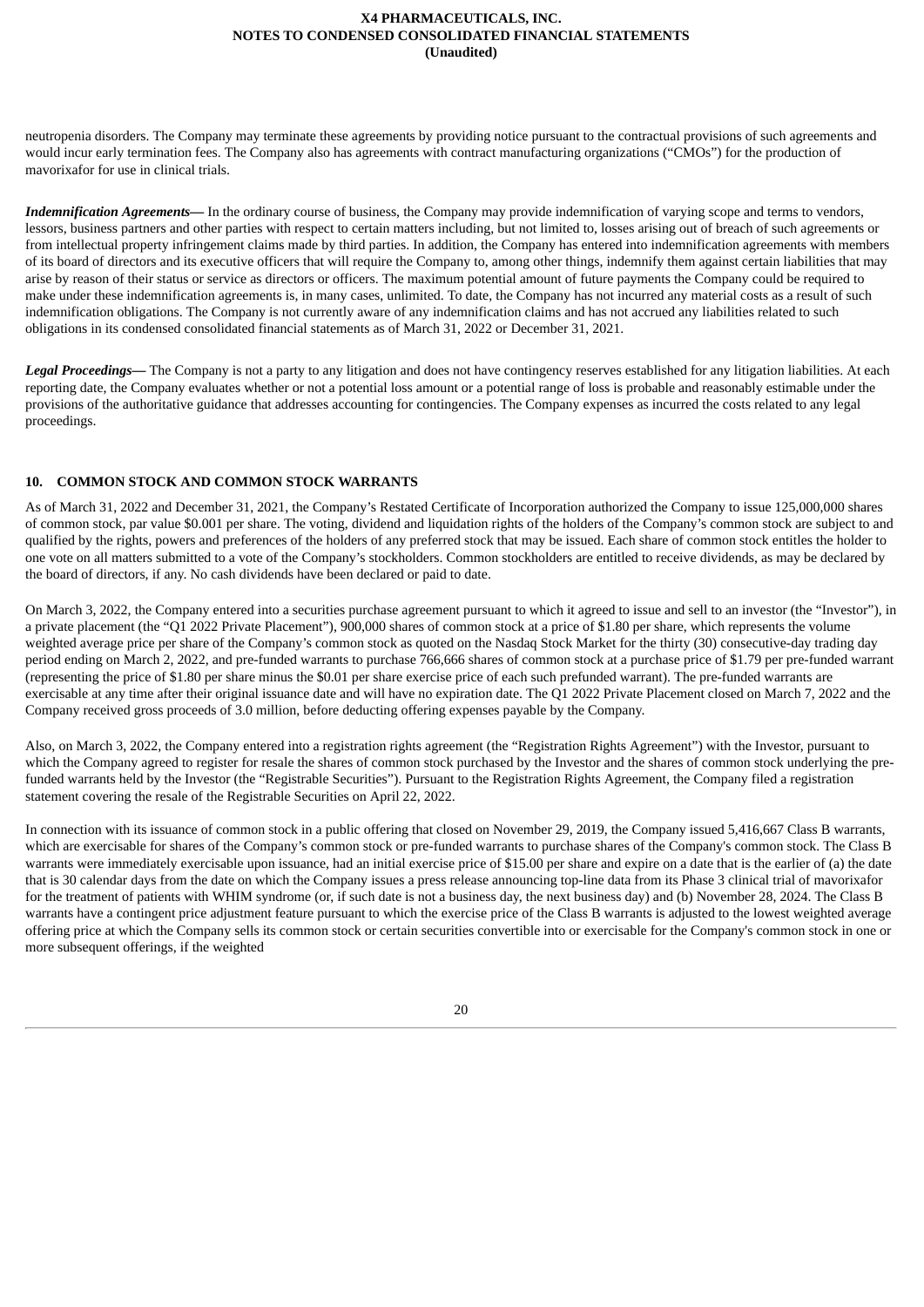average offering price for such offering is below \$15.00. On March 3, 2022, the exercise price of the Class B warrants was adjusted to \$1.80 as a result of the Q1 2022 Private Placement.

In connection with previous equity offerings, the Company has issued pre-funded warrants, which are exercisable into one share of the Company's common stock, are immediately exercisable upon issuance, and for which the remaining exercise price is equal to or less than \$0.01 per share.

The following table provides a roll forward of outstanding warrants for the three month period ended March 31, 2022:

|                                                                                        | <b>Number of warrants</b> | <b>Weighted Average</b><br><b>Exercise Price</b> | weighted Average<br><b>Contractual Term</b><br>(Years) |
|----------------------------------------------------------------------------------------|---------------------------|--------------------------------------------------|--------------------------------------------------------|
| Outstanding and exercisable warrants to purchase common shares as of December 31, 2021 | 13,257,160                | \$7.96                                           | 2.72                                                   |
| Issued                                                                                 | 766.666                   | \$1.80                                           |                                                        |
| Exercised                                                                              | (100)                     |                                                  |                                                        |
| Outstanding and exercisable warrants to purchase common shares as of March 31, 2022    | 14,023,726                | \$6.91                                           | 2.47                                                   |

**Weighted Average**

As of March 31, 2022, the Company's outstanding warrants to purchase shares of common stock consisted of the following:

|                      | Number of<br><b>Shares</b> of<br>Common |              | <b>Exercise</b> |                        |
|----------------------|-----------------------------------------|--------------|-----------------|------------------------|
| <b>Issuance Date</b> | <b>Stock Issuable</b>                   |              | Price           | <b>Expiration Date</b> |
| October 25, 2016     | 5,155                                   | $\mathbb{S}$ | 19.78           | October 24, 2026       |
| December 28, 2017    | 115,916                                 | \$           | 19.78           | December 28, 2027      |
| September 12, 2018   | 20,220                                  | $\mathbb{S}$ | 19.78           | September 12, 2028     |
| October 19, 2018     | 20,016                                  | \$           | 19.78           | October 19, 2028       |
| March 13, 2019       | 5,000                                   | -S           | 19.78           | March 12, 2029         |
| April 16, 2019       | 3,866,154                               | S.           | 13.20           | April 15, 2024         |
| November 29, 2019    | 5,416,567                               | -S           | 1.80            | November 28, 2024      |
| November 29, 2019    | 1,750,000                               | \$           | 12.00           | $(a)$ n/a              |
| March 23, 2021       | 50,000                                  | -S           | 8.70            | (b) $n/a$              |
| November 9, 2021     | 2,008,032                               | -S           | 4.98            | $(c)$ n/a              |
| March 3, 2022        | 766,666                                 | -S           | 1.80            | $(d)$ n/a              |
|                      | 14,023,726                              |              |                 |                        |

(a) In November 2019, the Company received \$11.999 per pre-funded warrant, or \$21.0 million in aggregate proceeds. Each pre-funded warrant may be exercised for an additional \$0.001 per pre-funded warrant.

(b) In March 2021, the Company received \$8.69 per pre-funded warrant, or \$435 thousand in aggregate proceeds. Each pre-funded warrant may be exercised for an additional \$0.01 per pre-funded warrant.

(c) In November 2021, the Company received \$4.97 per pre-funded warrant, or \$10.0 million in aggregate proceeds. Each pre-funded warrant may be exercised for an additional \$0.01 per pre-funded warrant.

(d) In March 2022, the Company received \$1.79 per pre-funded warrant, or \$3.0 million in aggregate proceeds. Each pre-funded warrant may be exercised for an additional \$0.01 per pre-funded warrant.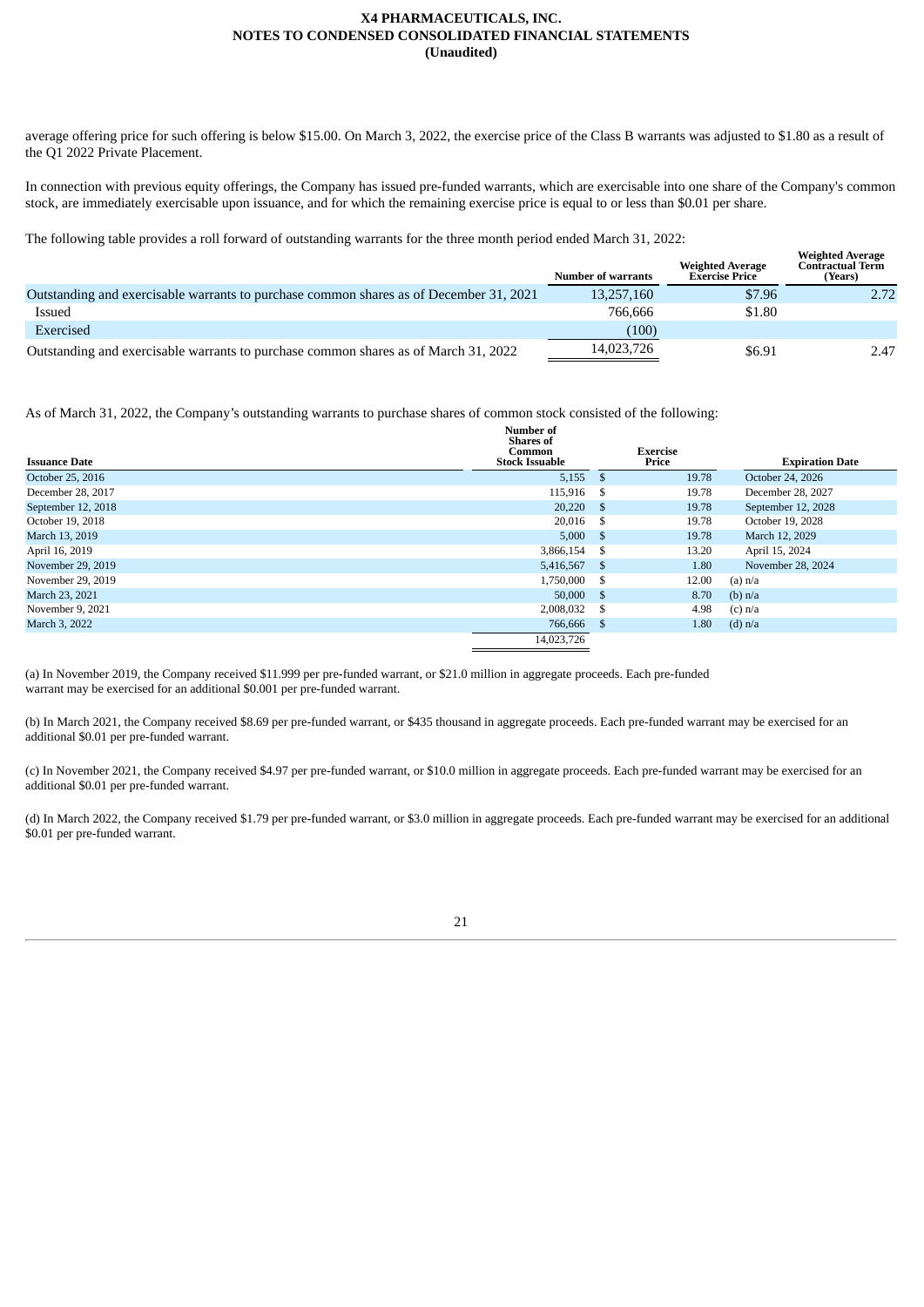## **11. STOCK-BASED COMPENSATION**

*Summary of Plans—* The Company has the following equity incentive plans:

- The X4 Pharmaceuticals Inc. 2015 Employee, Director and Consultant Equity Incentive Plan, as amended (the "2015 Plan");<br>• The X4 Pharmaceuticals Inc. 2017 Equity Incentive Plan (the "2017 Plan"); and
	- The X4 Pharmaceuticals Inc. 2017 Equity Incentive Plan (the "2017 Plan"); and
- The X4 Pharmaceuticals Inc. 2019 Inducement Equity Incentive Plan (the "2019 Plan")
- The Company also has the following employee stock purchase plan:
	- The X4 Pharmaceutical Inc. 2017 Employee Stock Purchase Plan (the "2017 ESPP")

These plans are administered by the Board of Directors or by a committee of the Board of Directors. The exercise prices, vesting and other restrictions are determined at the discretion of the Board of Directors, or its committee if so delegated, except that the exercise price per share of stock options may not be less than 100% of the fair market value of the share of common stock on the date of grant and the term of the stock option may not be greater than ten years. Incentive stock options granted to employees and restricted stock awards granted to employees, officers, members of the board of directors, advisors, and consultants of the Company typically vest over four years. Non-statutory options granted to employees, officers, members of the board of directors, advisors, and consultants of the Company typically vest over three or four years. Shares that are expired, terminated, surrendered or canceled under the Plans without having been fully exercised will be available for future awards. In addition, shares of common stock that are tendered to the Company by a participant to exercise an award are added to the number of shares of common stock available for the grant of awards.

As of March 31, 2022, there are an aggregate of approximately 550,000 shares of common stock available for issuance under the Company's equity incentive plans. Approximately 270,000 shares of common stock remain available for issuance under the 2017 ESPP.

*Stock Option Valuation—* The following table presents, on a weighted average basis, the assumptions used in the Black-Scholes option-pricing model to determine the grant-date fair value of stock options granted to employees, directors and non-employees.

|                            | Three Months Ended March 31, |         |  |
|----------------------------|------------------------------|---------|--|
|                            | 2022                         | 2021    |  |
| Risk-free interest rate    | $2.0\%$                      | $0.9\%$ |  |
| Expected term (in years)   | 6.1                          | 6.0     |  |
| <b>Expected volatility</b> | 94.5 %                       | 101.4 % |  |
| Expected dividend yield    | $0\%$                        | $0\%$   |  |

## *Stock Options*

The following table summarizes the Company's stock option activity for the three months ended March 31, 2022:

|                                                  | Number of<br><b>Shares</b> | Weighted<br>Average<br>Exercise<br>Price | Weighted<br>Average<br>Contractual<br><b>Term (Years)</b> | Aggregate<br><b>Intrinsic</b><br>Value (in thousands) |
|--------------------------------------------------|----------------------------|------------------------------------------|-----------------------------------------------------------|-------------------------------------------------------|
| Outstanding as of December 31, 2021              | 1,916,051                  | 10.01                                    | 7.8 \$                                                    |                                                       |
| Granted                                          | 232,850                    | 1.85                                     |                                                           |                                                       |
| Forfeited and Expired                            | (99, 743)                  | 23.52                                    |                                                           |                                                       |
| Outstanding as of March 31, 2022                 | 2,049,158                  | 8.43                                     | 7.9 \$                                                    | 11                                                    |
| Exercisable as of March 31, 2022                 | 1,029,146                  | 10.44                                    | 6.8 $$$                                                   |                                                       |
| Vested and expected to vest as of March 31, 2022 | 1,798,855                  | 8.84                                     | 7.7 \$                                                    | 8                                                     |

There were no stock options exercised in the three months ended March 31, 2022. The aggregate intrinsic value of stock options exercised during the three months ended March 31, 2021 was \$13 thousand. The weighted average grant-date fair value per share of stock options granted during the three months ended March 31, 2022 and 2021 was \$1.42 and \$6.52, respectively.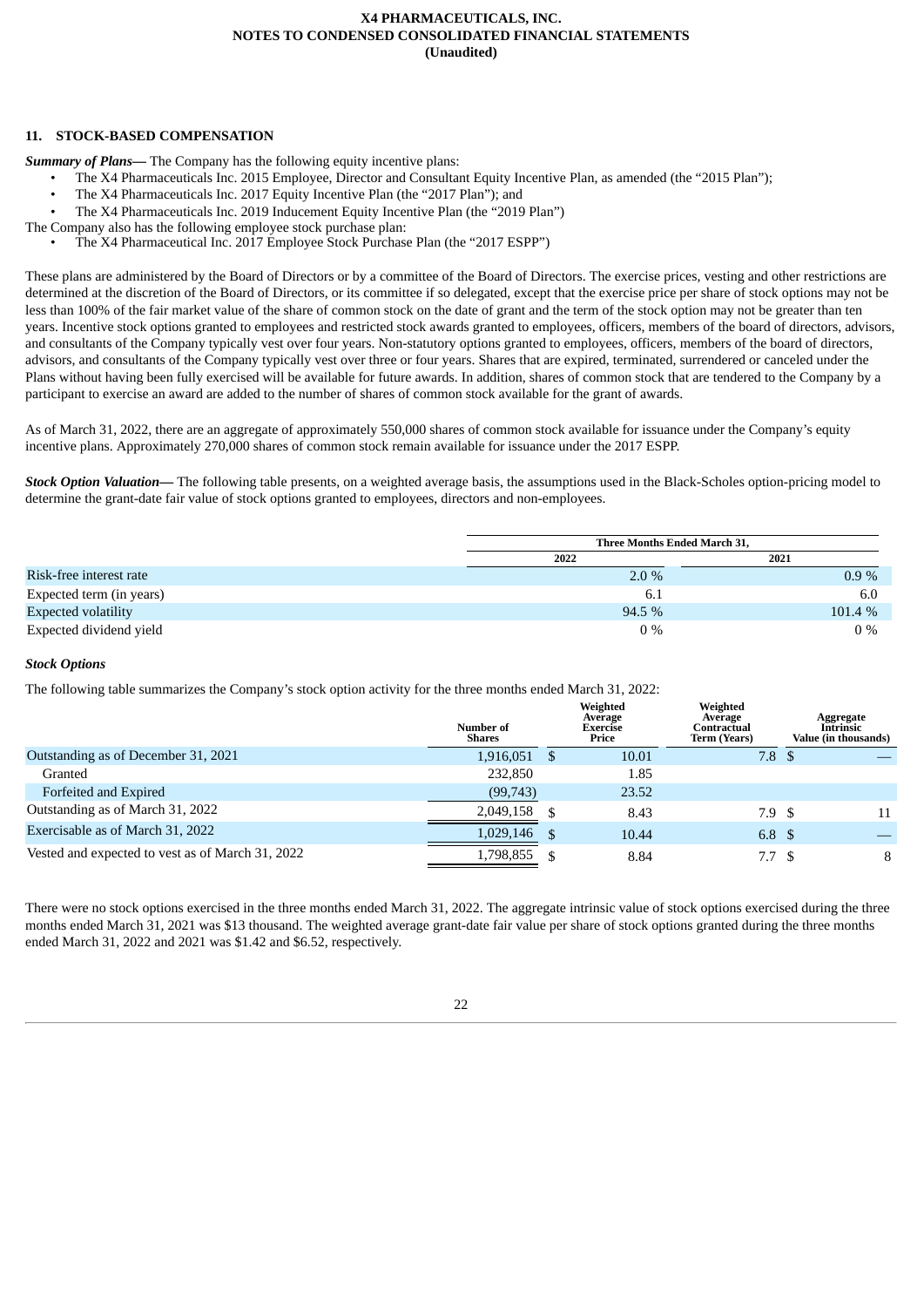*Restricted Stock Units—* The following table summarizes the Company's restricted stock unit activity for the three months ended March 31, 2022:

|                                  | <b>Number of</b><br>Shares |
|----------------------------------|----------------------------|
| Unvested as of December 31, 2021 | 925,101                    |
| Granted                          | 1,242,756                  |
| <b>Vested</b>                    | (192, 255)                 |
| Forfeited                        | (34, 814)                  |
| Unvested as of March 31, 2022    | 1,940,788                  |

During the three months ended March 31, 2022, the Company granted time-based restricted stock units to employees. These restricted stock units vest annually over a two or three year period. Stock-based compensation expense is being recognized for these time-based awards ratably based on the intrinsic value of the awards as of the date of grant, less estimated forfeitures.

*Stock-Based Compensation—* As of March 31, 2022, total unrecognized compensation expense related to unvested stock options and restricted stock units was \$8.5 million, which is expected to be recognized over a weighted average period of 2.0 years.

Stock-based compensation expense was classified in the condensed consolidated statements of operations as follows:

|                                             | Three Months Ended March 31. |       |  |       |  |  |
|---------------------------------------------|------------------------------|-------|--|-------|--|--|
| (in thousands)                              |                              | 2022  |  | 2021  |  |  |
| Research and development expense            |                              | 704   |  |       |  |  |
| Selling, general and administrative expense |                              | 755   |  | 681   |  |  |
| Total stock-based compensation              |                              | 1.459 |  | 1,258 |  |  |

# **12. INCOME TAXES**

The Company did not record a U.S. federal or state income tax benefit for its losses for the three months ended March 31, 2022 and 2021, due to the conclusion that a full valuation allowance is required against the Company's U.S. federal and state deferred tax assets. For the three months ended March 31, 2022 and March 31, 2021, the Company recorded an immaterial income tax provision related to its Austrian subsidiary.

# **13. NET LOSS PER SHARE**

Basic and diluted net loss per share attributable to common stockholders was calculated as follow:

|                                                                           | Three Months Ended March 31, |               |      |           |  |  |  |
|---------------------------------------------------------------------------|------------------------------|---------------|------|-----------|--|--|--|
| (in thousands, except per share data)                                     |                              | 2022          | 2021 |           |  |  |  |
| Numerator:                                                                |                              |               |      |           |  |  |  |
| Net loss                                                                  | S                            | $(21,965)$ \$ |      | (18, 676) |  |  |  |
| Deemed dividend as a result of Class B warrant price reset (Note 10)      |                              | (2,259)       |      | (8,239)   |  |  |  |
| Net loss attributable to common stockholders                              |                              | (24, 224)     |      | (26, 915) |  |  |  |
| Denominator:                                                              |                              |               |      |           |  |  |  |
| Weighted average shares of common stock outstanding—basic and diluted     |                              | 33,737        |      | 20.751    |  |  |  |
| Net loss per share attributable to common stockholders— basic and diluted |                              | (0.72)        |      | (1.30)    |  |  |  |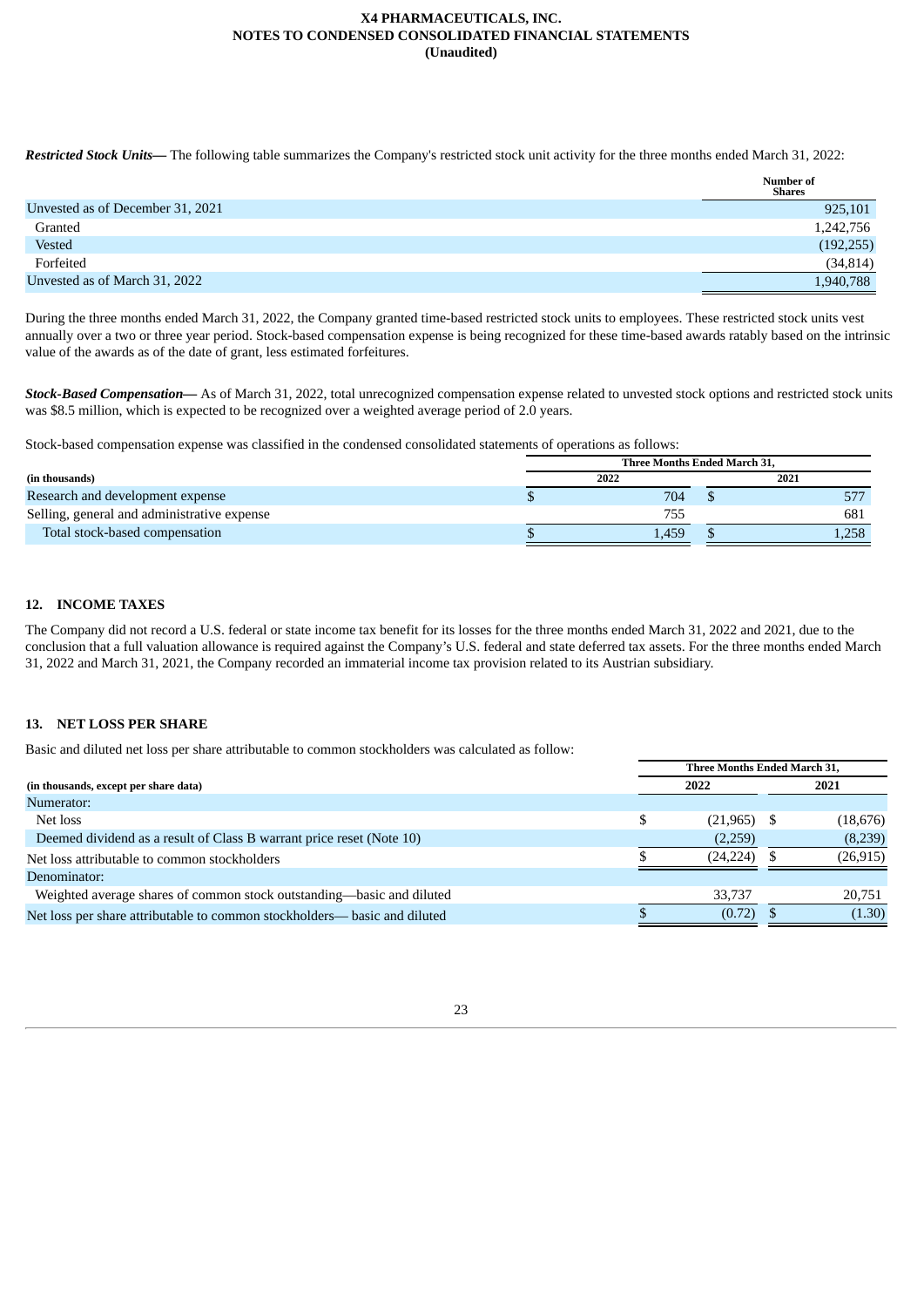Basic and diluted weighted average shares of common stock outstanding for the three months ended March 31, 2022 and March 31, 2021 include the weighted average effect of outstanding pre-funded warrants for the purchase of shares of common stock for which the remaining unfunded exercise price is \$0.01 or less per share. During the quarters ended March 31, 2022 and March 31, 2021, in accordance with the Class B Warrant agreement, the exercise price of each outstanding Class B Warrant was adjusted to the price of shares of the Company's common stock sold in public or private offerings to the extent such price is lower than the previous Class B warrant price. These price adjustments are accounted for as a deemed dividend that adjusts net loss available to common shareholders for purposes of basic earnings per share. The deemed dividend is calculated using the Black-Scholes pricing model, taking into account historical volatility of the Company's common stock and the estimated remaining life of the outstanding Class B Warrants.

The Company's potentially dilutive securities include outstanding stock options, unvested restricted stock units and warrants to purchase shares of common stock for the three months ended March 31, 2022 and 2021. All potentially dilutive securities have been excluded from the computation of diluted net loss per share as the effect would be to reduce the net loss per share, and thus they are considered "anti-dilutive." Therefore, the weighted average number of shares of common stock outstanding used to calculate both basic and diluted net loss per share attributable to common stockholders is the same. The Company excluded the following potential shares of common stock, presented based on amounts outstanding at each period end, from the computation of diluted net loss per share attributable to common stockholders for the periods indicated because including them would have had an anti-dilutive effect:

<span id="page-23-0"></span>

|                                                                                                        | Three Months Ended March 31, |            |  |  |
|--------------------------------------------------------------------------------------------------------|------------------------------|------------|--|--|
|                                                                                                        | 2022                         | 2021       |  |  |
| Options to purchase shares of common stock                                                             | 2,049,158                    | 1,858,154  |  |  |
| Unvested restricted stock units                                                                        | 1.940.788                    | 1,135,419  |  |  |
| Warrants to purchase shares of common stock (excluding prefunded warrants, which are included in basic |                              |            |  |  |
| shares outstanding)                                                                                    | 9.449.028                    | 9,474,403  |  |  |
|                                                                                                        | 13.438.974                   | 12.467.976 |  |  |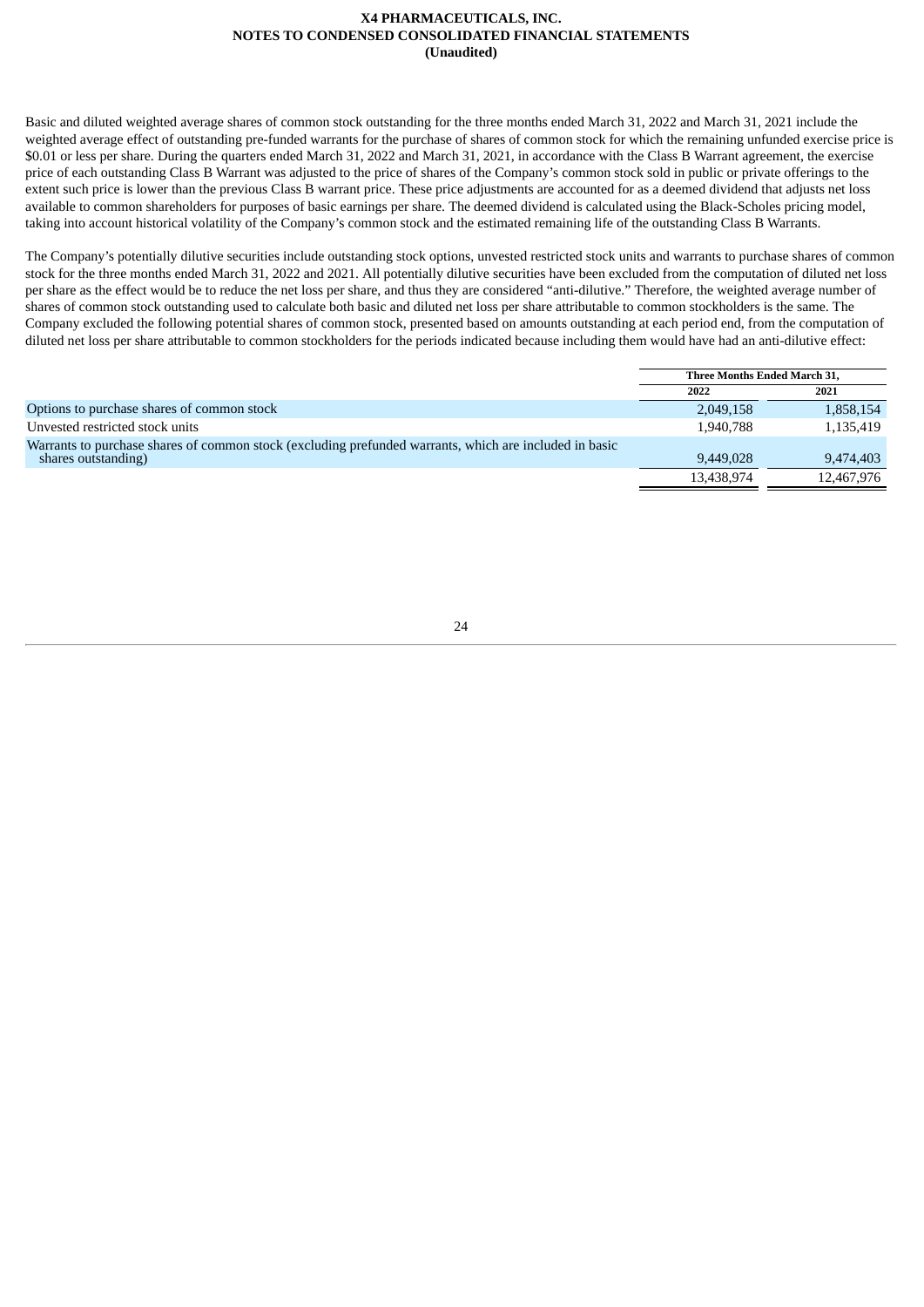#### **Item 2. MANAGEMENT'S DISCUSSION AND ANALYSIS OF FINANCIAL CONDITION AND RESULTS OF OPERATIONS**

The following information should be read in conjunction with our unaudited condensed consolidated financial statements and the notes thereto included in this Quarterly Report on Form 10-Q and the audited financial information and the notes thereto included in our Annual Report on Form 10-K, which was filed with the Securities and Exchange Commission ("SEC"), on March 17, 2022, the ("Annual Report"). This discussion and analysis contains forwardlooking statements that involve significant risks and uncertainties. Our actual results, performance or experience could differ materially from what is indicated by any forward-looking statement due to various important factors, risks and uncertainties, including, but not limited to, those set forth under "Risk Factors" included elsewhere in this Quarterly Report on Form 10-Q. Such factors may be amplified by the ongoing COVID-19 pandemic and its *potential impact on our business and the overall global economy.*

#### **Overview**

We are a late-stage clinical biopharmaceutical company focused on the research, development and commercialization of novel therapeutics for the treatment of rare diseases, with an initial focus on people with immune system dysfunction. Our lead product candidate, mavorixafor, is a first-in-class, small molecule inhibitor of the chemokine receptor CXCR4 and is being developed as a once-daily oral therapy. Due to mavorixafor's demonstrated ability to antagonize CXCR4 and improve the healthy maturation and trafficking of white blood cells, we believe that mavorixafor has the potential to provide therapeutic benefit across a wide variety of diseases, including primary immunodeficiencies ("PIDs") and certain types of cancer.

We are currently studying the safety and efficacy of mavorixafor in a global Phase 3 clinical trial of mavorixafor for the treatment of patients with Warts, Hypogammaglobulinemia, Infections, and Myelokathexis ("WHIM") syndrome, a rare, inherited PID, caused by genetic mutations in the CXCR4 receptor gene. We are also conducting a Phase 1b clinical trial of mavorixafor in people with a range of chronic neutropenia disorders, both with and without CXCR4 mutations, and a Phase 1b clinical trial of mavorixafor in combination with the Bruton tyrosine kinase inhibitor ("BTKi") ibrutinib in people with Waldenström's macroglobulinemia ("Waldenström's"), a rare B-cell lymphoproliferative disorder, and confirmed mutations to both the *CXCR4* and *MYD88* genes.

We completed enrollment of our global Phase 3 clinical trial of mavorixafor, which we refer to as the 4WHIM trial, in the third quarter of 2021, with 31 patients enrolled, and currently expect to report top-line data from the trial in the fourth quarter of 2022. We have completed enrollment with 16 patients in the Waldenström's trial and are continuing to enroll patients in the chronic neutropenia trial.

The U.S. Food and Drug Administration ("FDA") has granted certain special designations to mavorixafor, including Breakthrough Therapy Designation for the treatment of adults with WHIM syndrome, Fast Track Designation for adults with WHIM syndrome, and Rare Pediatric Designation for the treatment of people aged 12 to 18 with WHIM syndrome, which could result in accelerated review and approval by the agency. We have begun building our commercial team in anticipation of a possible New Drug Application ("NDA") submission to the FDA in the second half of 2023, with the goal of obtaining approval for mavorixafor for the treatment of people in the United States, aged 12 and older with WHIM syndrome, should the final Phase 3 data support the filing of an NDA.

We announced positive preliminary data from both of the ongoing Phase 1b clinical trials of mavorixafor during 2021, and we are continuing patient enrollment in the chronic neutropenia trial. Additional data are expected from the Phase 1b clinical trial in chronic neutropenia by the end of the third quarter of 2022 and from the Phase 1b clinical trial in Waldenström's in the second half of 2022.

In addition to mavorixafor, we are advancing earlier-stage product candidates to further expand our pipeline. We have advanced a lead optimization program: X4P-003, a second-generation CXCR4 antagonist designed to have enhanced properties relative to mavorixafor, potentially enabling broader opportunities in CXCR4 disorders and primary immunodeficiencies. A second program, X4P-002, which is a CXCR4 antagonist designed to cross the blood-brain barrier and provide appropriate therapeutic exposures to potentially treat brain cancers in combination therapy, is in Investigational New Drugenabling studies. We are also continuing to leverage our insights into CXCR4 biology and our research capabilities to identify other targets and develop additional product candidates. We anticipate filing an Investigational NDA of X4P-002 with the FDA in the fourth quarter of 2022 to enable its advancement into clinical development.

To date, we have not generated revenue from product sales and do not expect to generate significant revenue from the sale of our products in the foreseeable future. If our development efforts for our product candidates are successful and result in regulatory approval, we may generate revenue in the future from product sales. We cannot predict if, when, or to what extent

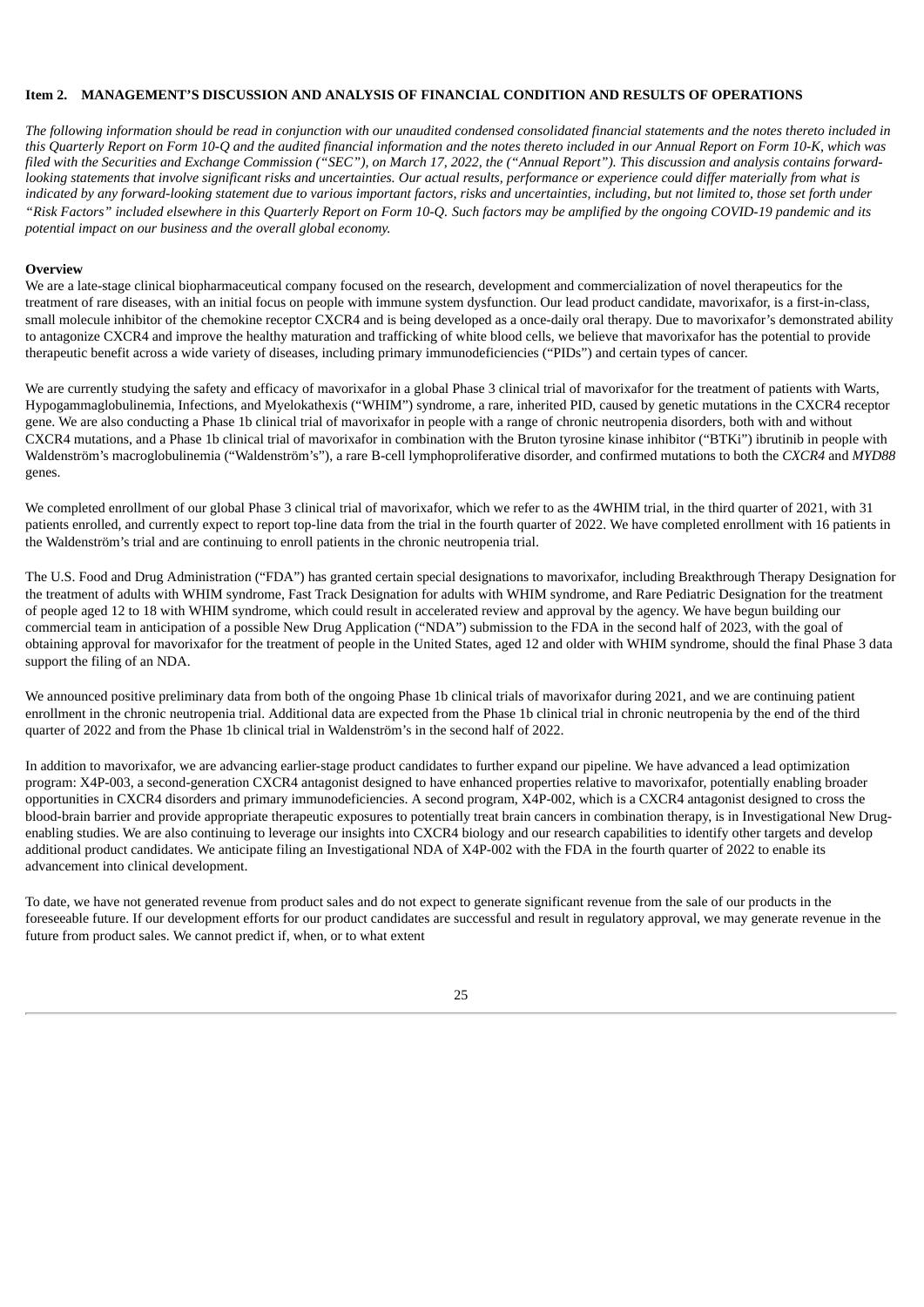we will generate revenue from the commercialization and sale of our product candidates. We may never succeed in obtaining regulatory approval for any of our product candidates.

## **Our Pipeline**

| Candidate   | <b>Indication</b>                                                                          | <b>Preclinical</b> | Phase 1  | Phase 2 | Phase 3 | <b>Expected</b><br><b>Milestones</b>           | <b>Target Patient</b><br><b>Populations</b>                      |
|-------------|--------------------------------------------------------------------------------------------|--------------------|----------|---------|---------|------------------------------------------------|------------------------------------------------------------------|
|             | WHIM (Warts, Hypogammaglobulinemia,<br>Infections and Myelokathexis) syndrome <sup>1</sup> |                    |          |         | Phase 3 | Top-line data<br>4Q 2022<br><b>NDA 2H 2023</b> | $> 1,000$ U.S. <sup>2</sup>                                      |
| Mavorixafor | Chronic Neutropenia (CN)                                                                   |                    | Phase 1b |         |         | Add'I data /<br>clinical update<br>in 3Q 2022  | $> 5,000$ U.S. <sup>3</sup>                                      |
|             | Waldenström's Macroglobulinemia<br>(WM)                                                    |                    | Phase 1b |         |         | Add'I data /<br>clinical update<br>in 2H 2022  | $> 2,000$ U.S. <sup>4</sup>                                      |
| X4P-002     | Oncology indications                                                                       | IND-<br>enabling   |          |         |         | <b>IND 4Q 2022</b>                             | Other leukemias<br>and lymphomas<br>$> 25,000$ U.S. <sup>3</sup> |
| X4P-003     | Primary immuno-deficiencies (PIDs)                                                         |                    |          |         |         |                                                | Undisclosed                                                      |

1. X4 Pharmaceuticals, Data on File. Phase 2 open label extension (OLE) trial for WHIM ongoing 2. Company market research. Qessential market research, 2019 and IPM . ai artificial intellegence study, 2020 3. Estimate using Andersen et al. J Intern Med. 2016 Jun: 279(6):566-75 4. WM Epidemiology Analysis Nemetz Group.

#### **COVID-19 Business Update**

In light of the ongoing COVID-19 pandemic, we have implemented business continuity measures designed to address and mitigate the impact of the COVID-19 pandemic on our employees, our business, including our clinical trials, supply chains and third-party providers. We continue to closely monitor the COVID-19 pandemic as we evolve our business continuity plans and response strategy. Following easing of governmental restrictions, in the fourth quarter of 2020, we opened our new corporate headquarters in Boston, Massachusetts under a return-to-work plan with a limited phased approach that is principles-based and local in design, with a focus on employee safety and optimal work environment. While we are currently operating under a "hybrid" model where full-time in-person attendance in the office is optional, all employees who have been fully vaccinated have returned to the office. While we are experiencing limited financial impacts at this time, given the global economic slowdown, the overall disruption of global healthcare systems and the other risks and uncertainties associated with the COVID-19 pandemic and continued uncertainty, our business, financial condition, results of operations and growth prospects could be materially adversely affected.

#### *Clinical Development*

With respect to clinical development, we continue to implement risk-based approaches in accordance with FDA and European Medicines Agency ("EMA") COVID-19 guidance, which includes virtual and remote patient visits and monitoring where possible, while prioritizing patient safety, maintaining trial continuity and preserving data integrity. We have experienced, and expect to continue to experience, a disruption or delay in our ability to initiate trial sites and/or enroll and assess patients in several of our clinical programs as a result of the ongoing COVID-19 pandemic, notwithstanding substantial vaccination efforts. While not currently impacted, there could be an impact on our ability to supply study drug, report trial results, or interact with regulators, ethics committees or other important agencies due to limitations in regulatory authority employee resources or otherwise. In addition, we rely on contract research organizations ("CROs") or other third parties to assist us with clinical trials, and we cannot guarantee that they will continue to perform their contractual duties in a timely and satisfactory manner as a result of the ongoing COVID-19 pandemic. If the COVID-19 pandemic continues and persists for an extended period of time, we could experience further disruptions to our clinical development timelines, which would adversely affect our business, financial condition, results of operations and growth prospects.

#### *Supply Chain*

We continue to work closely with our third-party manufacturers, distributors and other partners to manage our supply chain activities and mitigate potential disruptions to our clinical supply as a result of the ongoing COVID-19 pandemic. We have business continuity plans in place and have manufacturing plans that will meet our global supply demands going forward. To best support our patients, we continue to work with our vendors to provide the option for direct-to-patient drug shipments from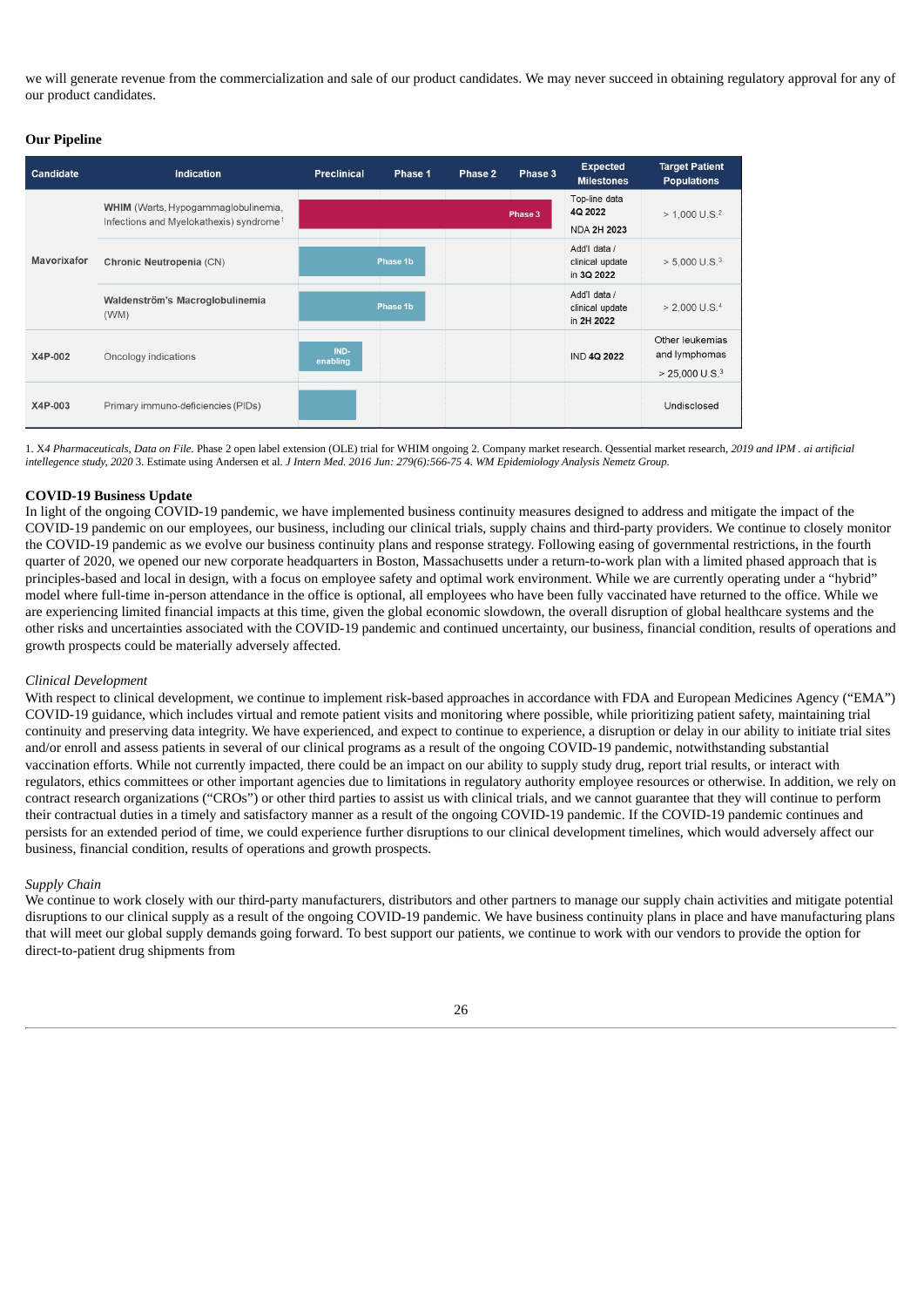clinical sites. If the ongoing COVID-19 pandemic impacts essential distribution systems we could experience disruptions to our supply chain and operations, which could adversely impact our ability to carry out our clinical trials.

#### *Regulatory Activities*

We expect that we could experience delays in the timing of review and/or our interactions with the FDA or the European Commission ("EC") due to, for example, inability to conduct planned physical inspections related to regulatory approval, or the diversion of efforts of the FDA or EC and attention to approval of other therapeutics or other activities related to COVID-19, which could delay approval decisions with respect to the preparation and submission to the FDA of a new drug application ("NDA"), or the preparation and submission to the EC of a Marketing Authorization Application ("MAA"), and otherwise delay or limit our ability to make planned regulatory submissions or obtain new product approvals.

#### *Financial Impact*

The ongoing COVID-19 pandemic continues to evolve and has already resulted in a significant disruption of global financial markets. If the disruption persists and deepens, we could experience an inability to access additional capital, which could in the future negatively affect our operations.

#### **Results of Operations**

#### *Comparison of the Three Months Ended March 31, 2022 and 2021*

The following table summarizes the results of our operations for the three months ended March 31, 2022 and 2021:

|                                        | <b>Three Months Ended March 31,</b> |    |        |     |        |  |  |
|----------------------------------------|-------------------------------------|----|--------|-----|--------|--|--|
|                                        |                                     |    |        |     |        |  |  |
|                                        | 2022                                |    | 2021   |     | Change |  |  |
| (in millions)                          |                                     |    |        |     |        |  |  |
| Operating expenses:                    |                                     |    |        |     |        |  |  |
| Research and development               | \$<br>14.1                          | \$ | 12.1   | -\$ | 2.0    |  |  |
| Selling, general and administrative    | 7.7                                 |    | 5.8    |     | 1.9    |  |  |
| Gain of sale of non-financial asset    | (0.5)                               |    |        |     | (0.5)  |  |  |
| Total operating expenses               | 21.3                                |    | 17.9   |     | 3.4    |  |  |
| Loss from operations                   | (21.3)                              |    | (17.9) |     | (3.4)  |  |  |
| Total other expense, net               | (0.7)                               |    | (0.7)  |     |        |  |  |
| Loss before provision for income taxes | (22.0)                              |    | (18.6) |     | (3.4)  |  |  |
| Provision for income taxes             |                                     |    |        |     |        |  |  |
| Net loss                               | (22.0)                              |    | (18.6) |     | (3.4)  |  |  |
|                                        |                                     |    |        |     |        |  |  |

#### *Research and Development Expenses*

Research and development expenses consist primarily of costs incurred in connection with the discovery and development of our product candidates, including employee salaries and related expenses, preclinical and clinical development expenses for our product candidates; internal and third-party costs of manufacturing our drug products for use in our preclinical studies and clinical trials; facility, depreciation and other expenses; costs related to compliance with regulatory requirements; and payments made under third-party licensing agreements. We expense research and development costs as incurred.

|                                                                | Three Months Ended March 31, |      |  |      |    |        |  |  |
|----------------------------------------------------------------|------------------------------|------|--|------|----|--------|--|--|
|                                                                |                              | 2022 |  | 2021 |    | Change |  |  |
| (in millions)                                                  |                              |      |  |      |    |        |  |  |
| Direct research and development expenses by product candidate: |                              |      |  |      |    |        |  |  |
| Mavorixafor                                                    |                              | 6.1  |  | 6.3  | -S | (0.2)  |  |  |
| X4P-002                                                        |                              | 0.9  |  | 0.2  |    | 0.7    |  |  |
| X4P-003                                                        |                              | 0.1  |  | 0.6  |    | (0.5)  |  |  |
| Unallocated expense                                            |                              | 7.0  |  | 5.0  |    | 2.0    |  |  |
| Total research and development expenses                        |                              | 14.1 |  | 12.1 |    | 2.0    |  |  |
|                                                                |                              |      |  |      |    |        |  |  |

The increase in research and development expenses in each period was primarily due to an increase in head count within our manufacturing, regulatory and clinical operations functions, resulting in higher compensation expenses, including stock-based compensation. In addition, unallocated research and development expense increased due to additional facility costs associated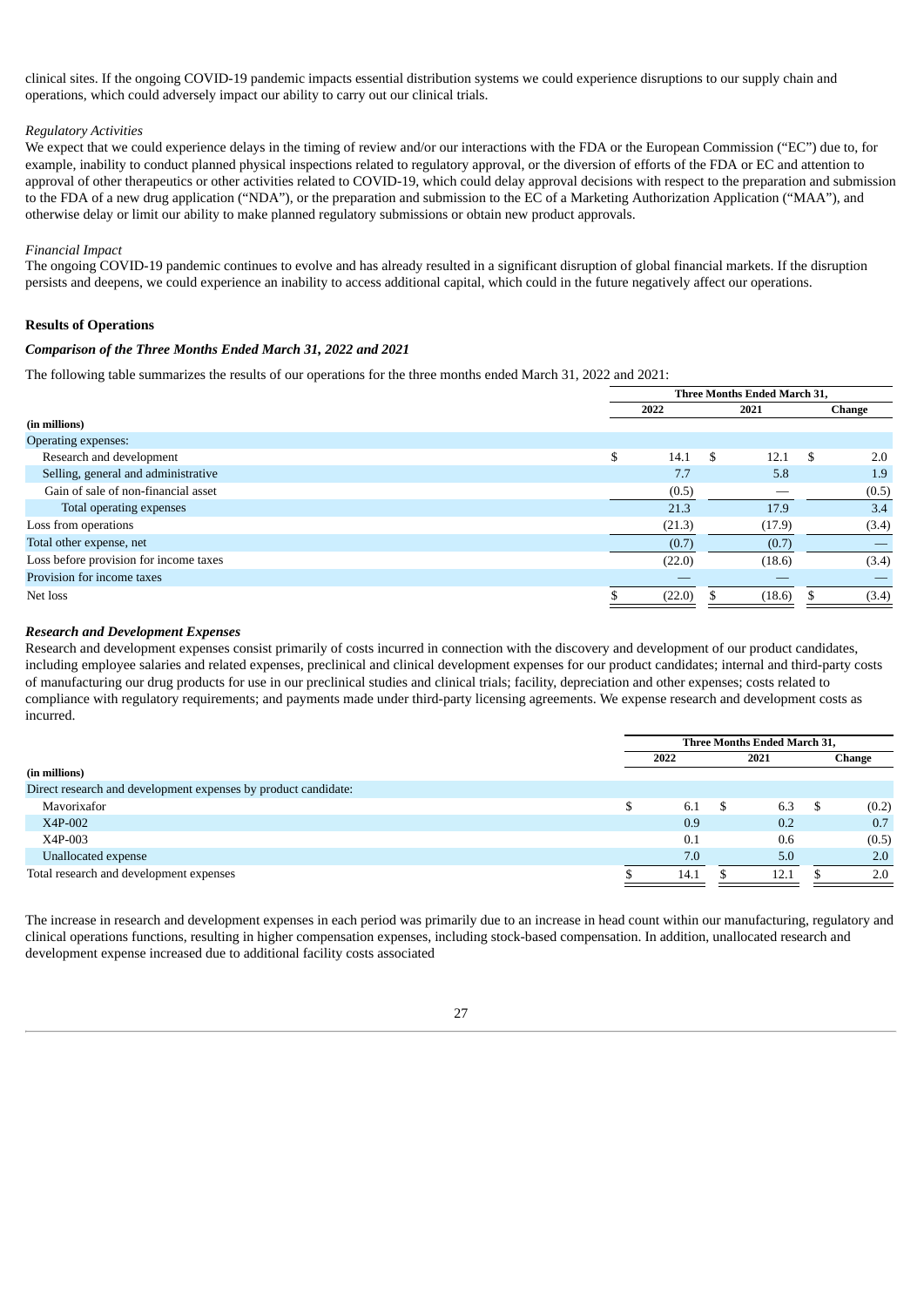with our leased facilities, which are allocated to research and development departments based on head count. Research and development expenses also increased due to additional non-clinical costs related to advancing our XP-002 oncology program.

#### *Selling, General and Administrative Expenses*

Selling, general and administrative expenses consist primarily of salaries and related costs, including stock-based compensation, for personnel in sale and marketing, executive, finance and administrative functions. Selling, general and administrative expenses also include direct and allocated facility-related costs as well as professional fees for legal, patent, consulting, investor and public relations, accounting, and audit services. Selling, general and administrative expenses were higher as compared to the prior year primarily due to an increase in stock-based compensation costs, higher recruiting costs and an increase in facility costs. Head count in selling, general and administrative functions was relatively consistent with the prior period. We expect selling, general and administrative expenses will grow in the future as we continue to build out our selling, general and administrative functions.

#### *Gain on Sale of Non-Financial Asset*

During the three months ended March 31, 2022, a third party, who had previously acquired rights to certain intellectual property from us, terminated the arrangement and transferred these rights back us. Also during the current period, we transferred these rights to another third party in return for \$0.5 million. We have no continuing involvement in any ongoing research and development activities associated with the intellectual property. We concluded that these third parties are "non-customers" as the underlying intellectual property transferred to and from these third parties supports potential drug candidates that are not aligned with our strategic focus and, therefore, are not an output of our ordinary activities. Accordingly, we classified this transaction as a Gain on Sale of Non-Financial Asset for the period ended March 31, 2022. There was no such transaction in the same period of the prior year.

#### *Other Expenses, Net*

|                                              | Three Months Ended March 31, |       |  |        |   |       |
|----------------------------------------------|------------------------------|-------|--|--------|---|-------|
|                                              | 2022<br>2021                 |       |  | Change |   |       |
| (in millions)                                |                              |       |  |        |   |       |
| Interest expense                             | D                            | (0.9) |  | (0.9)  | D |       |
| Change in fair value of derivative liability |                              | 0.2   |  |        |   | 0.2   |
| Other income                                 |                              |       |  | 0.2    |   | (0.2) |
| Total other expense, net                     |                              | (0.7) |  | (0.7)  |   |       |

Other expenses, net, for the three months ended March 31, 2022 were consistent with same period in the prior year.

#### *Provision for Income Taxes*

We did not record a U.S. federal or state income tax benefit for our losses for the three months ended March 31, 2022 and 2021, due to our conclusion that a full valuation allowance is required against our U.S. federal and state deferred tax assets. For the three months ended March 31, 2022 and 2021, we recorded an immaterial amount of income tax expense related to our Austrian subsidiary.

#### **Liquidity and Capital Resources**

To date, we have primarily funded our operations with proceeds from sales of common stock, warrants and pre-funded warrants for the purchase of our preferred stock and common stock, sales of preferred stock, proceeds from the issuance of convertible debt and borrowings under loan and security agreements, such as our existing loan and security agreement with Hercules Capital, Inc. (the "Hercules Loan Agreement") as more fully described in the notes to our condensed consolidated financial statements included herein.

In August 2020, we entered into a Controlled Equity Offering<sup>SM</sup> Sales Agreement, (the "ATM Sales Agreement"), with B. Riley Securities, Inc., Cantor Fitzgerald & Co. and Stifel, Nicolaus & Company, Incorporated, (collectively, the "Sales Agents"), pursuant to which we may offer and sell, at our sole discretion through one or more of the Sales Agents, shares of our common stock having an aggregate offering price of up to \$50.0 million. We are currently subject to General Instruction I.B.6 to Form S-3 (the "Baby Shelf Rule"), and the amount of funds we can raise through primary public offerings of securities in any twelve-month period using our existing registration statement on Form S-3 is limited to one-third of the aggregate market

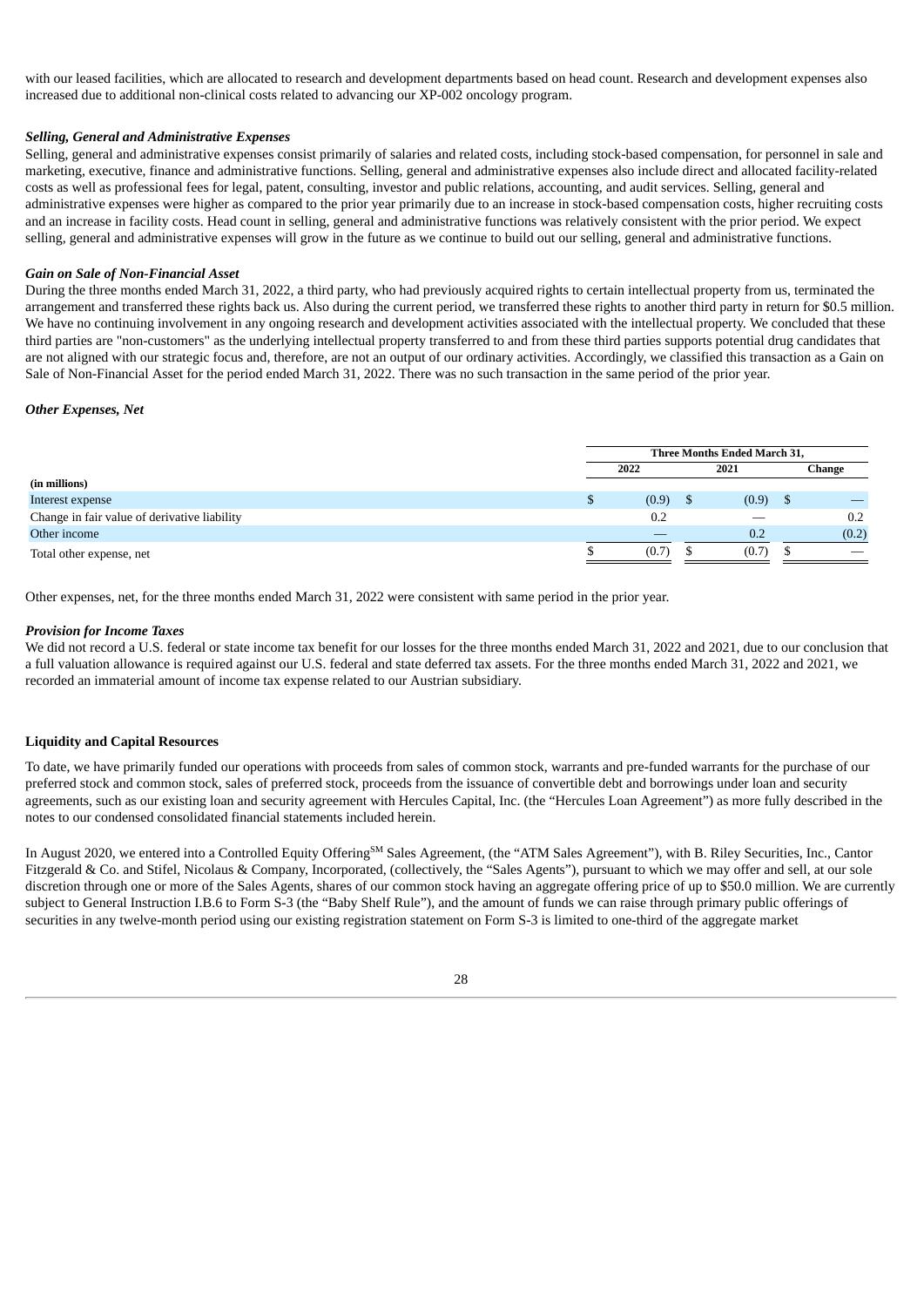value of the voting and non-voting common equity held by non-affiliates. We will be limited by the Baby Shelf Rule until such time as our public float exceeds \$75.0 million. As a result of the Baby Shelf Rule, we currently may offer and sell shares of our common stock having an aggregate offering price of up to \$23.3 million from time to time through the Sales Agents.

In March 2021, we entered into a securities purchase agreement with several institutional and accredited investors pursuant to which we sold shares of common stock and, in lieu of common stock, pre-funded warrants to purchase shares of common stock for gross proceeds of \$53.0 million, before deducting offering expenses payable by us. In November 2021, we raised approximately \$10.0 million through the sale of pre-funded warrants to an investor.

In January 2022, we entered into a common stock purchase agreement with Lincoln Park Capital Fund LLC ("Lincoln Park") pursuant to which Lincoln Park has committed to purchase, at our request from time to time over a 36-month period, shares of our common stock having an aggregate offering price of up to \$50.0 million, subject to certain limitations. In March 2022, we raised \$3.0 million for the sale of shares of our common stock and pre-funded warrants for the purchase of shares of common stock in a private placement.

To date we have borrowed \$32.5 million through our Hercules Loan Agreement. Under this facility we may borrow additional \$17.5 million in term loans through December 2022 at the lender's sole discretion. Principal payments under the Hercules Loan Agreement commence in February 2023, and the agreement matures in July 2024.

#### *Going Concern*

Since our inception, we have incurred significant operating losses and negative cash flows from our operations. We have not yet commercialized any products and we do not expect to generate revenue from sales of any products for several years, if at all. As of March 31, 2022, our cash and cash equivalents were \$66.4 million, and our restricted cash balance was \$1.3 million. We expect that our research and development and selling, general and administrative expenses will continue to increase as we focus on completing the necessary development, obtaining regulatory approval and preparing for potential commercialization of our product candidates. Based on our current operating plan, we believe that our existing cash and cash equivalents will be sufficient to fund our operating expenses and capital expenditure requirements into the fourth quarter of 2022. As further discussed in Note 7 to our condensed consolidated financial statements, our Hercules Loan Agreement has a covenant that would require us to maintain a minimum level of cash beginning on September 1, 2022, which date is extended if we meet certain financial milestones related to third-party funding. Based on our current financial projections, we believe we would be in violation of this covenant in the third quarter of 2022. If we are in violation of this covenant, Hercules could require the repayment of all outstanding debt.

As a result, we believe that, in aggregate, these conditions raise substantial doubt about our ability to continue as a going concern for the one-year period following the issuance of these condensed consolidated financial statements for the quarterly period ended March 31, 2022. Unless and until we reach profitability in the future, we will require additional capital to fund our operations, which we may raise through a combination of equity offerings, debt financings, other third party funding, marketing and distribution arrangements and collaborations and strategic alliances. If we are unable to obtain funding, we could be forced to delay, reduce or eliminate some or all of our research and development programs, product portfolio expansion or precommercialization efforts, which would adversely affect our business prospects, or we may be unable to continue operations.

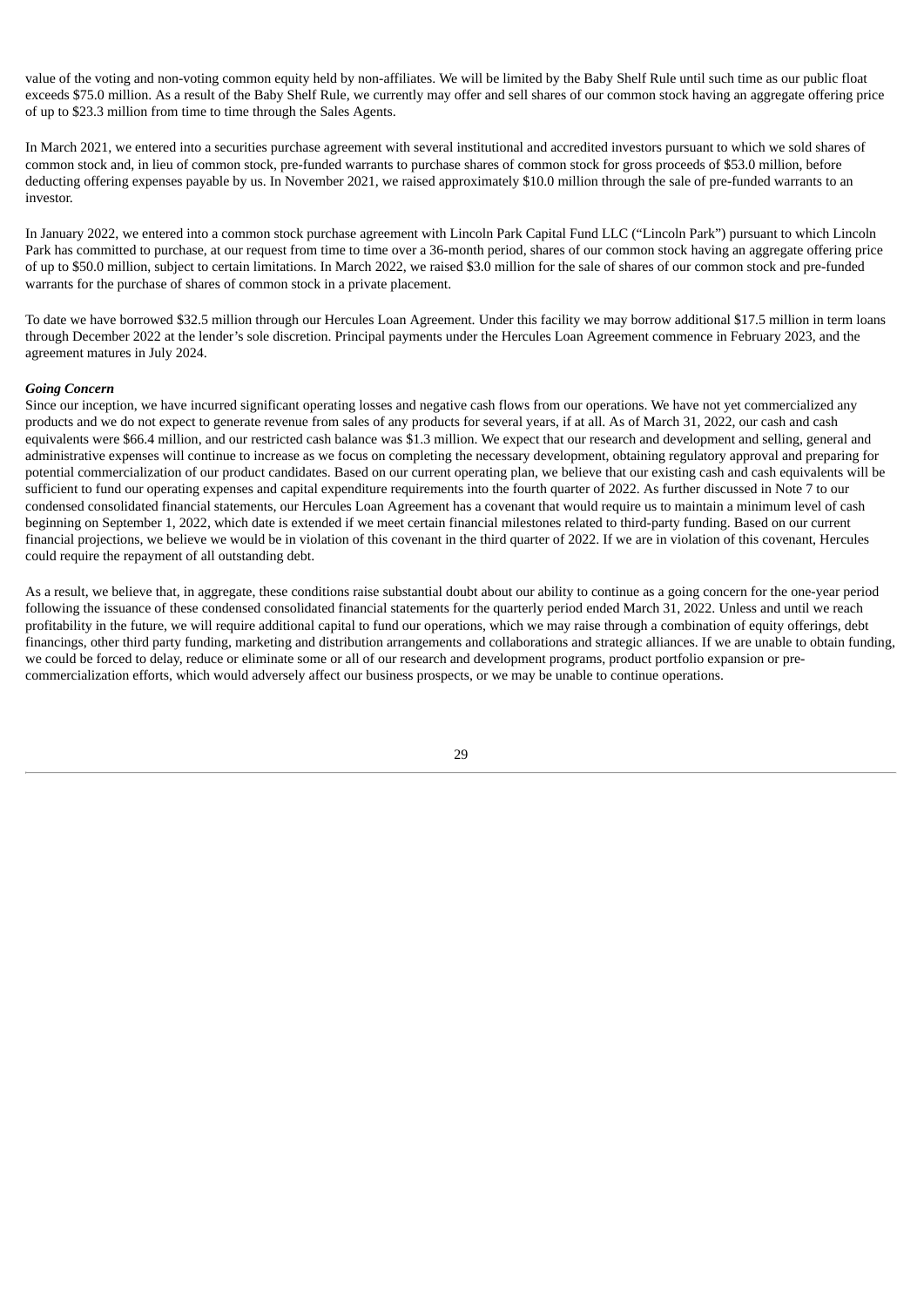# *Cash Flows*

The following table summarizes our cash flow activities for each of the periods presented:

|                                                                               |     | <b>Three Months Ended March 31.</b> |    |           |  |  |
|-------------------------------------------------------------------------------|-----|-------------------------------------|----|-----------|--|--|
|                                                                               |     | 2022                                |    |           |  |  |
|                                                                               |     | (in thousands)                      |    |           |  |  |
| Net loss                                                                      | \$. | (21,965)                            | \$ | (18, 676) |  |  |
| Adjustments to reconcile net loss to net cash used in operating activities    |     | 2,036                               |    | 1,955     |  |  |
| Changes in operating assets and liabilities                                   |     | (300)                               |    | (1,723)   |  |  |
| Net cash used in operating activities                                         |     | (20, 229)                           |    | (18, 444) |  |  |
| Net cash used in investing activities                                         |     | (22)                                |    | (496)     |  |  |
| Net cash provided by financing activities                                     |     | 4,956                               |    | 55,041    |  |  |
| Effect of exchange rate changes on cash, cash equivalents and restricted cash |     | (69)                                |    | (143)     |  |  |
| Net (decrease) increase in cash, cash equivalents and restricted cash         |     | (15,364)                            |    | 35,958    |  |  |
| Cash, cash equivalents and restricted cash, beginning of period               |     | 83,108                              |    | 80,702    |  |  |
| Cash, cash equivalents and restricted cash, end of period                     |     | 67,744                              |    | 116,660   |  |  |
|                                                                               |     |                                     |    |           |  |  |

*Operating Activities* During the three months ended March 31, 2022, net cash used in operating activities was \$20.2 million, primarily resulting from our net loss of \$22.0 million, adjusted for noncash expenses of \$2.0 million and changes in our operating assets and liabilities of \$0.3 million. Non-cash expenses primarily includes stock-based compensation expense, non-cash lease expense and non-cash interest expense.

Net cash used in operating activities for the three months ended March 31, 2021 was \$18.4 million, primarily resulting from our net losses of \$18.7 million, adjusted for noncash expenses of \$2.0 million and changes in our operating assets and liabilities of \$1.7 million. Net cash used in changes in our operating assets and liabilities primarily consisted of a decrease in

accrued expenses primarily due to the annual payment of accrued bonuses.

*Investing Activities* During the three months ended March 31, 2022 and 2021, cash used in investing activities of less than \$0.1 million and \$0.5 million, respectively, related primarily to purchases of equipment for our facility in Boston during the three months ended March 31, 2022, and for furniture and laboratory equipment purchases related to our leased facility in Vienna, Austria during the three months ended March 31, 2021.

*Financing Activities* During the three months ended March 31, 2022, net cash provided by financing activities was \$5.0 million, consisting primarily of \$5.9 million of proceeds from a private placement equity offering that closed during the period and the sale of shares of our common stock to Lincoln Park, partially offset by \$0.8 million of end-of-term payments made pursuant to our Hercules Loan Agreement. During the three months ended March 31, 2021, net cash provided by financing activities was \$55.0 million, consisting of gross proceeds on our private placement sale of shares of our common stock before offering costs and redeemable common stock repayments.

#### *Funding Requirements*

As noted above, the Hercules Loan Agreement contains a minimum cash covenant that is effective on September 1, 2022 (which date is extended if we meet certain financial milestones related to third party funding). Based on our current operating cash flow projections and with no additional funding, we would be in violation of this minimum cash required to satisfy this covenant in the third quarter of 2022. To fund our operations, we are required to raise additional capital, which may be through a combination of equity offerings, such as through our ATM Sales Agreement or through our common stock purchase agreement with Lincoln Capital, debt financings, including refinancing of our Hercules Loan Agreement or entering into new debt arrangements with other third-parties, marketing and distribution arrangements and collaborations and strategic alliances. Our ability to raise such funds cannot be assured. During 2022 and beyond, we expect our expenses to continue to increase in connection with our ongoing activities, particularly as we advance the current and anticipated clinical trials of our product candidates in development. Because of the numerous risks and uncertainties associated with research, development and commercialization of pharmaceutical product candidates, we are unable to estimate the exact amount of our funding requirements. Our short-term and long-term funding requirements will depend on and could increase significantly as a result of many factors, including:

• the scope, number, initiation, progress, timing, costs, design, duration, any potential delays, and results of clinical trials and nonclinical studies for our current or future product candidates, particularly our Phase 3

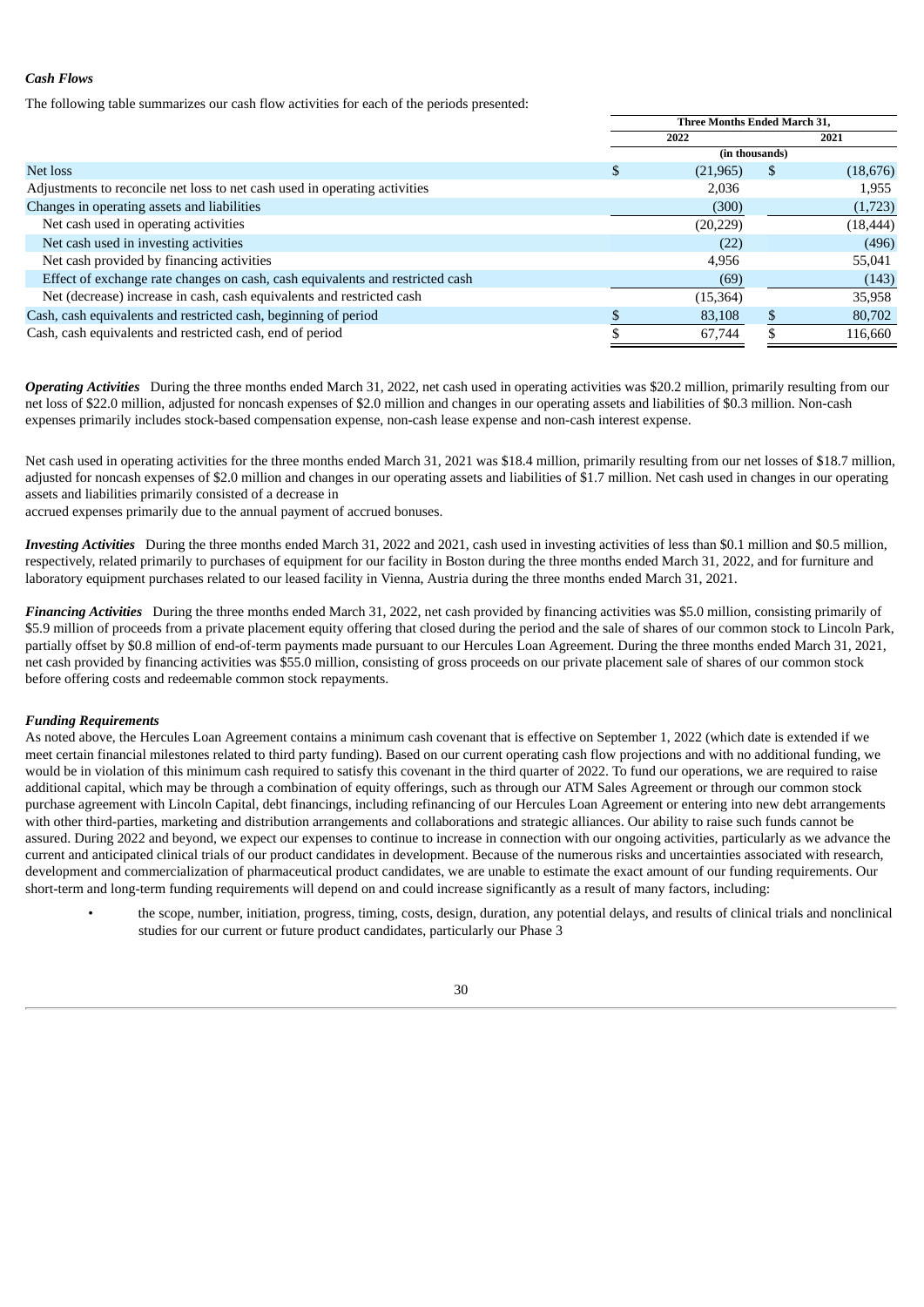pivotal clinical trial of mavorixafor for the treatment of patients with WHIM syndrome, our Phase 1b clinical trial of mavorixafor in SCN and chronic neutropenia disorders, and our Phase 1b clinical trial of mavorixafor in Waldenström's;

- the continued global impact of the ongoing COVID-19 pandemic and its effect on our ongoing clinical trials, our supply chain and the financial markets in general;
- the outcome, timing and cost of regulatory reviews, approvals or other actions to meet regulatory requirements established by the FDA and comparable foreign regulatory authorities, including the potential for the FDA or comparable foreign regulatory authorities to require that we perform more studies for our product candidates than those that we currently expect;
- our ability to obtain marketing approval for our product candidates;
- the cost of filing, prosecuting, defending and enforcing our patent claims and other intellectual property rights covering our product candidates, including any such patent claims and intellectual property rights that we have licensed from Genzyme pursuant to the terms of our license agreement with Genzyme;
- our ability to maintain, expand and defend the scope of our intellectual property portfolio, including the cost of defending intellectual property disputes, including patent infringement actions brought by third parties against us or our product candidates;
- the cost and timing of completion of commercial-scale outsourced manufacturing activities with respect to our product candidates;
- our ability to establish and maintain licensing, collaboration or similar arrangements on favorable terms and whether and to what extent we retain development or commercialization responsibilities under any new licensing, collaboration or similar arrangement;
- the cost of establishing sales, marketing and distribution capabilities for any product candidates for which we may receive regulatory approval in regions where we choose to commercialize our products on our own;
- the success of any other business, product or technology that we acquire or in which we invest;
- the costs of acquiring, licensing or investing in businesses, product candidates and technologies;
- our need and ability to hire additional management and scientific and medical personnel;
- the costs to continue to operate as a public company, including the need to implement additional financial and reporting systems and other internal systems and infrastructure for our business;
- market acceptance of our product candidates, to the extent any are approved for commercial sale; and
- the effect of competing technological and market developments.

If we are unable to raise additional funds through equity or debt financings or other arrangements when needed, we may be required to delay, reduce or eliminate our product development efforts or future commercialization efforts, or grant rights to develop and market product candidates that we would otherwise prefer to develop and market ourselves.

#### *Hercules Loan Agreement*

Please see Note 7 to the notes to our condensed consolidated financial statements for a full description of our Hercules Loan Agreement.

#### **Critical Accounting Policies and Significant Judgments and Estimates**

Our condensed consolidated financial statements are prepared in accordance with generally accepted accounting principles in the United States. The preparation of our condensed consolidated financial statements and related disclosures requires us to make estimates and judgments that affect the reported amounts of assets, liabilities, costs and expenses, and the disclosure of contingent assets and liabilities in our condensed consolidated financial statements. We base our estimates on historical experience, known trends and events and various other factors that we believe are reasonable under the circumstances, the results of which form the basis for making judgments about the carrying values of assets and liabilities that are not readily apparent from other sources. We evaluate our estimates and assumptions on an ongoing basis. Our actual results may differ from these estimates under different assumptions or conditions.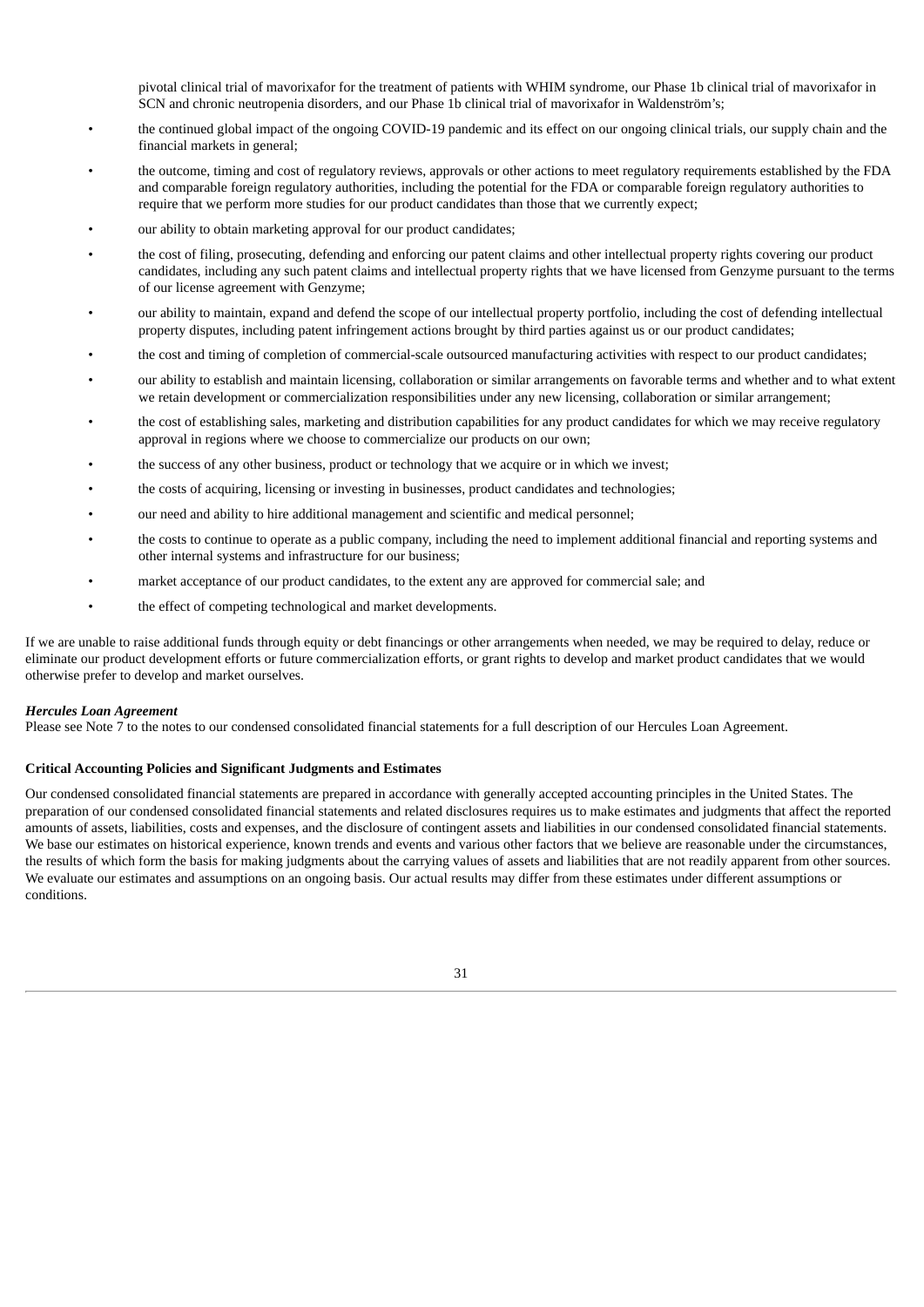During the three months ended March 31, 2022, there were no material changes to our critical accounting policies as reported for the year ended December 31, 2021 as part of our Annual Report. In addition, see Note 2 of these condensed consolidated financial statements under the heading "Recently Adopted Accounting Pronouncements" for new accounting pronouncements or changes to the accounting pronouncements during the three months ended March 31, 2022.

#### **Emerging Growth Company and Smaller Reporting Company Status**

We are an emerging growth company ("EGC"), as defined in the Jumpstart Our Business Startups Act of 2012 (the "JOBS Act"). The JOBS Act permits an EGC to take advantage of an extended transition period to comply with new or revised accounting standards applicable to public companies until those standards would otherwise apply to private companies. We have irrevocably elected to "opt out" of this provision and, as a result, we will comply with new or revised accounting standards when they are required to be adopted by public companies that are not EGCs.

In addition, we are also a smaller reporting company as defined in the Exchange Act. We may continue to be a smaller reporting company even after we are no longer an emerging growth company. We may take advantage of certain of the scaled disclosures available to smaller reporting companies and will be able to take advantage of these scaled disclosures for so long as (i) our voting and non-voting common stock held by non-affiliates is less than \$250.0 million measured on the last business day of our second fiscal quarter or (ii) our annual revenue is less than \$100.0 million during the most recently completed fiscal year and our voting and non-voting common stock held by non-affiliates is less than \$700.0 million measured on the last business day of our second fiscal quarter.

## <span id="page-31-0"></span>**Item 3. QUANTITATIVE AND QUALITATIVE DISCLOSURES ABOUT MARKET RISK**

As a smaller reporting company, as defined by Rule 12b-2 of the Exchange Act and in Item 10(f)(1) of Regulation S-K, we are not required to provide the information requested by this Item.

## <span id="page-31-1"></span>**Item 4 CONTROLS AND PROCEDURES**

# **Evaluation of Disclosure Controls and Procedures**

# *Management's Evaluation of our Disclosure Controls and Procedures*

We maintain disclosure controls and procedures that are designed to ensure that information required to be disclosed in the reports that we file or submit under the Securities Exchange Act of 1934, as amended (the "Exchange Act"), is recorded, processed, summarized, and reported within the time periods specified in the SEC's rules and forms and accumulated and communicated to our management, including our principal executive officer and principal financial officer, to allow timely decisions regarding required disclosure.

Our management, with the participation of our principal executive officer and principal financial officer, evaluated the effectiveness of our disclosure controls and procedures (as defined in Exchange Act Rules 13a-15(e) and 15d-15(e)) as of March 31, 2022, and have concluded that, based on such evaluation, our disclosure controls and procedures were effective as of March 31, 2022 at the reasonable assurance level. Our management recognizes that any controls and procedures, no matter how well designed and operated, can provide only reasonable assurance of achieving their objectives, and management necessarily applies its judgment in evaluating the cost-benefit relationship of possible controls and procedures.

## *Changes in Internal Control Over Financial Reporting*

<span id="page-31-2"></span>There were no changes in our internal control over financial reporting that occurred during the three months ended March 31, 2022 that have materially affected, or are reasonably likely to materially affect, our internal control over financial reporting.

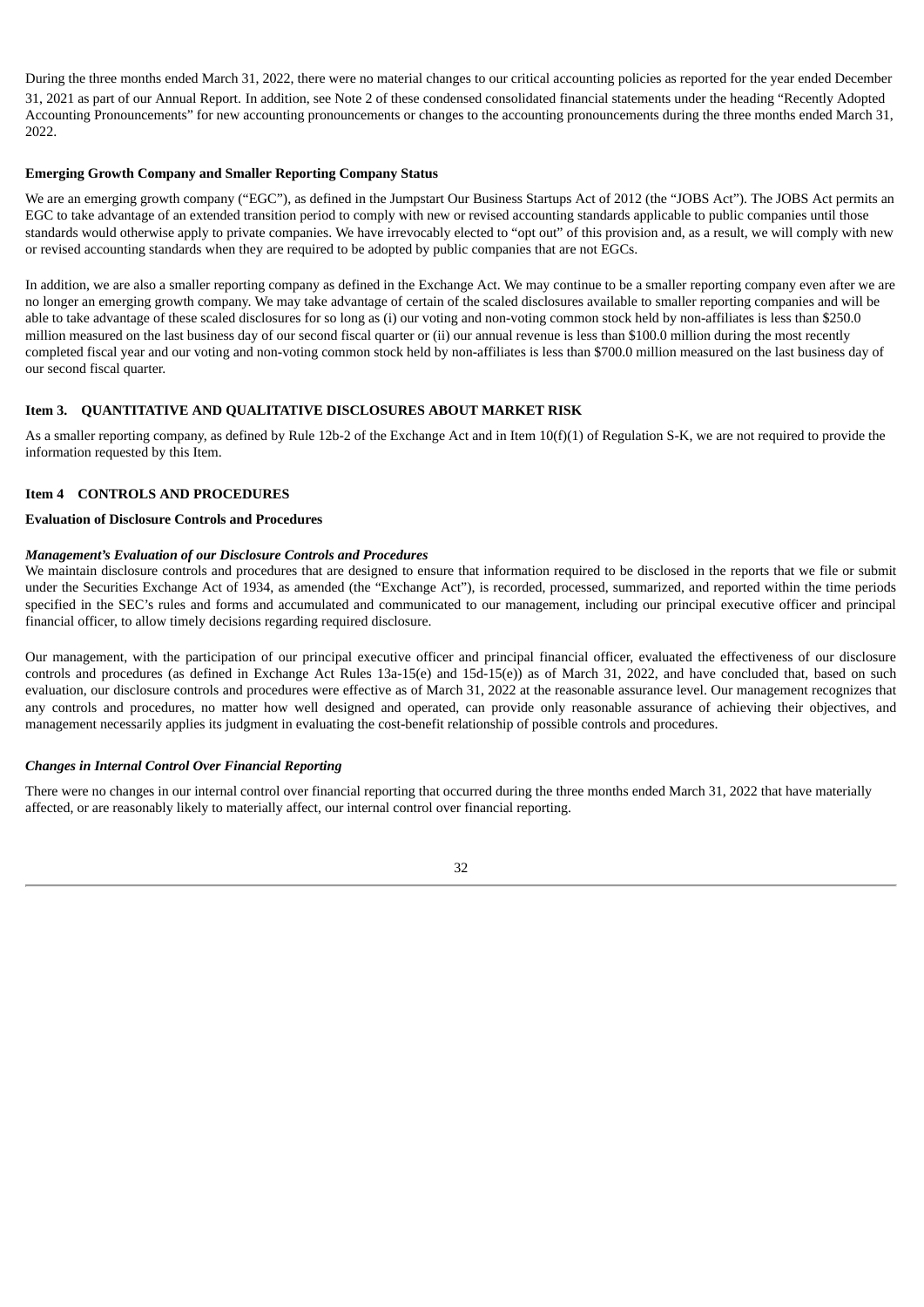#### **PART II: OTHER INFORMATION**

#### <span id="page-32-0"></span>**Item 1. LEGAL PROCEEDINGS**

From time to time, we may become involved in legal proceedings or be subject to claims arising in the ordinary course of our business. We are not currently a party to any material legal proceedings and we are not aware of any pending or threatened legal proceedings against us that we believe could have a material adverse effect on our business, operating results or financial condition.

#### <span id="page-32-1"></span>**Item 1A. RISK FACTORS**

An investment in our securities involves a high degree of risk. You should carefully consider the following information about these risks, together with the other information appearing elsewhere in this Quarterly Report on Form 10-Q, including our unaudited condensed consolidated financial statements and related notes hereto, before deciding to invest in our common stock. The occurrence of any of the following risks could have a material adverse effect on our business, financial condition, results of operations and future growth prospects or cause our actual results to differ materially from those contained in forward-looking statements we have made in this report and those we may make from time to time. In these circumstances, the market price of our common stock could decline and you may lose all or part of your investment. We cannot assure you that any of the events discussed below will not occur.

#### **Risks Related to Our Financial Position and Need for Additional Capital**

#### We have incurred significant losses since our inception. We expect to continue to incur losses for the foreseeable future and we may never achieve or *maintain profitability.*

We are a late-stage clinical biopharmaceutical company with a limited operating history. Since inception, we have incurred significant operating losses. Our net losses were \$88.7 million, \$62.1 million and \$52.8 million for the years ended December 31, 2021, 2020 and 2019 respectively, and were \$22.0 million for the quarter ended March 31, 2022. As of March 31, 2022, we had an accumulated deficit of \$304.8 million. We have funded our operations to date primarily with proceeds from sales of common stock, warrants and prefunded warrants for the purchase of our preferred stock and our common stock, sales of preferred stock, proceeds from the issuance of convertible debt and borrowings under loan and security agreements.

We expect to continue to incur significant expenses and increasing operating losses for at least the next few years as we conduct additional clinical trials for our product candidates; continue to discover and develop additional product candidates; acquire or in-license other product candidates and technologies; maintain, expand and protect our intellectual property portfolio; hire additional clinical, scientific and commercial personnel; establish a commercial manufacturing source and secure supply chain capacity sufficient to provide commercial quantities of any product candidates for which we may obtain regulatory approval; seek regulatory approvals for any product candidates that successfully complete clinical trials; establish a sales, marketing and distribution infrastructure to commercialize any products for which we may obtain regulatory approval; and add operational, financial and management information systems and personnel, including personnel to support our product development and planned future commercialization efforts. We may encounter unforeseen expenses, difficulties, complications, delays and other unknown factors that may adversely affect our business. For example, we experienced delays in clinical trial site activation and slower patient enrollment in some of our clinical trials as a result of the COVID-19 pandemic, which have delayed our expectations regarding our ability to report data from those trials, and we may encounter additional delays, disruptions and other direct and indirect negative effects of the ongoing COVID-19 pandemic on our clinical trials. The size of our future net losses will depend, in part, on the rate of future growth of our expenses and our ability to generate revenues. Even if we achieve profitability in the future, we may not be able to sustain profitability in subsequent periods. The net losses we incur may fluctuate significantly from quarter to quarter and year to year.

Our ability to generate profits from operations and thereafter to remain profitable depends heavily on:

- the scope, number, progress, duration, endpoints, cost, results and timing of clinical trials and nonclinical studies of our current or potential future product candidates, including in particular the scope, progress, duration, endpoints, cost, results and timing for completion of our Phase 3 trial of mavorixafor for the treatment of Warts, Hypogammaglobulinemia, Infections, and Myelokathexis ("WHIM") syndrome, our Phase 1b clinical trial of mavorixafor for the treatment of Severe Congenital Neutropenia ("SCN") and other chronic neutropenia disorders, and our Phase 1b clinical trial of mavorixafor for the treatment of Waldenström's macroglobulinemia ("Waldenström's");
- our ability to raise sufficient funds to support the development and potential commercialization of our product candidates;

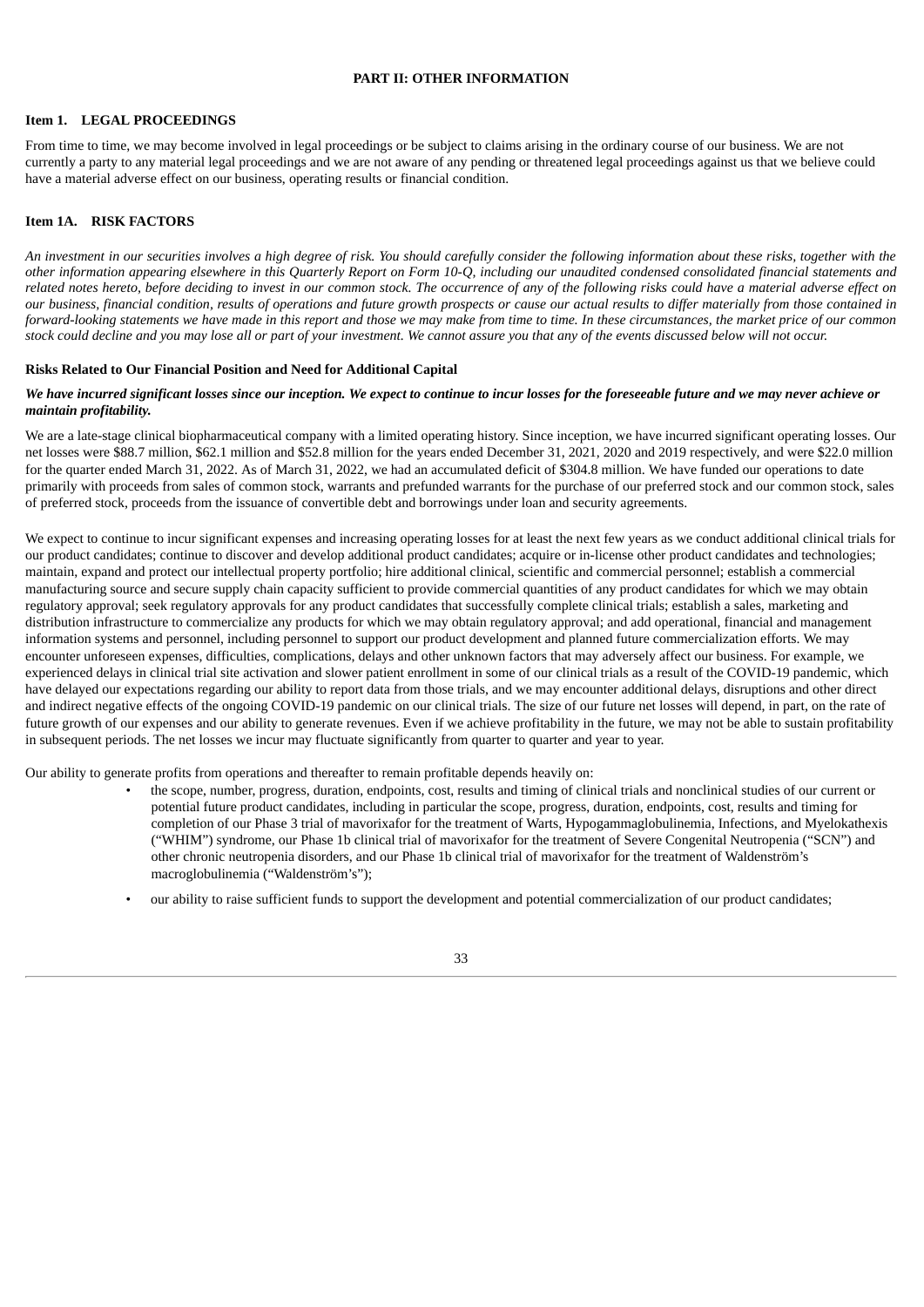- the outcomes and timing of regulatory reviews, approvals or other actions;
- our ability to obtain marketing approval for our product candidates;
- our ability to establish and maintain licensing, collaboration or similar arrangements on favorable terms and whether and to what extent we retain development or commercialization responsibilities under any new licensing, collaboration or similar arrangement;
- the success of any other business, product or technology that we acquire or in which we invest;
- our ability to maintain, expand and defend the scope of our intellectual property portfolio;
- our ability to manufacture any approved products on commercially reasonable terms;
- our ability to establish a sales and marketing organization or suitable third-party alternatives for any approved product; and
- the number and characteristics of product candidates and programs that we pursue.

Based on our current plans, we do not expect to generate significant revenue from product sales unless and until we (or a potential future licensee or collaborator) obtain marketing approval for, and commercialize, one or more of our current or potential future product candidates. Neither we nor a licensee may ever succeed in obtaining marketing approval for, or commercializing, our product candidates and, even if we do, we may never generate revenues that are significant enough to generate profits from operations. Even if we do generate profits from operations, we may not be able to sustain or increase profitability on a quarterly or annual basis. Our failure to generate profits from operations and remain profitable would decrease our value and could impair our ability to raise capital, expand our business, maintain our research and development efforts, diversify our product offerings or continue our operations. A decline in our value could also cause you to lose all or part of your investment.

We may encounter unforeseen expenses, difficulties, complications, delays and other known and unknown factors that may alter or delay our plans. Assuming that we complete the development of and obtain marketing approval for any of our product candidates, we will need to transition from a company with a research and development focus to a company capable of supporting commercial activities. We may encounter unforeseen expenses, difficulties, complications and delays, and may not be successful in such a transition.

#### We will require substantial additional funding. If we are unable to raise capital when needed, we could be forced to delay, reduce or eliminate any *product development programs or commercialization efforts.*

Our operations have consumed a large amount of cash since inception. We expect our research and development expenses to increase in future periods as we continue to advance the clinical development of our product candidates and prepare for the launch and commercialization of any product candidates for which we receive regulatory approval, including potentially building our own commercial organization to address the United States and certain other markets. In addition, if we obtain marketing approval for any of our product candidates that are not then subject to licensing, collaboration or similar arrangements with third parties, we expect to incur significant commercialization expenses related to product sales, marketing, distribution and manufacturing. Furthermore, we expect to incur additional costs associated with operating as a public company.

As of March 31, 2022, we have cash and cash equivalents of \$66.4 million. We have a covenant under our Hercules Loan Agreement that requires that we maintain a minimum level of cash, as defined, beginning on September 1, 2022. Based on our current cash flow projections and with no additional funding, we believe we may not be able to maintain the minimum cash required to satisfy this covenant. In such event, Hercules could require the repayment of all outstanding debt. We expect to seek additional funding to sustain our future operations and to satisfy certain covenants under our debt facility with Hercules, which may include raising funds through public or private equity or debt financings, third-party funding, marketing and distribution arrangements, as well as other collaborations, strategic alliances and licensing arrangements, or any combination of these approaches. While we have successfully raised capital in the past, our ability to raise capital in future periods is not assured.

In addition, adequate additional financing may not be available to us on acceptable terms, or at all. Under General Instruction I.B.6 to Form S-3 (the "Baby Shelf Rule"), the amount of funds we can raise through primary public offerings of securities in any twelve-month period using our registration statement on Form S-3 is limited to one-third of the aggregate market value of the voting and non-voting common equity held by non-affiliates. As of March 22, 2022, the aggregate market value of our common stock held by non-affiliates was \$69,999,467, which was calculated based on 30,567,453 shares of our common stock outstanding held by non-affiliates as of that time, and at a price of \$2.29 per share, the closing price of our common stock on March 9, 2022. We therefore are limited by the Baby Shelf Rule as of the filing of our Annual Report on Form 10-K for the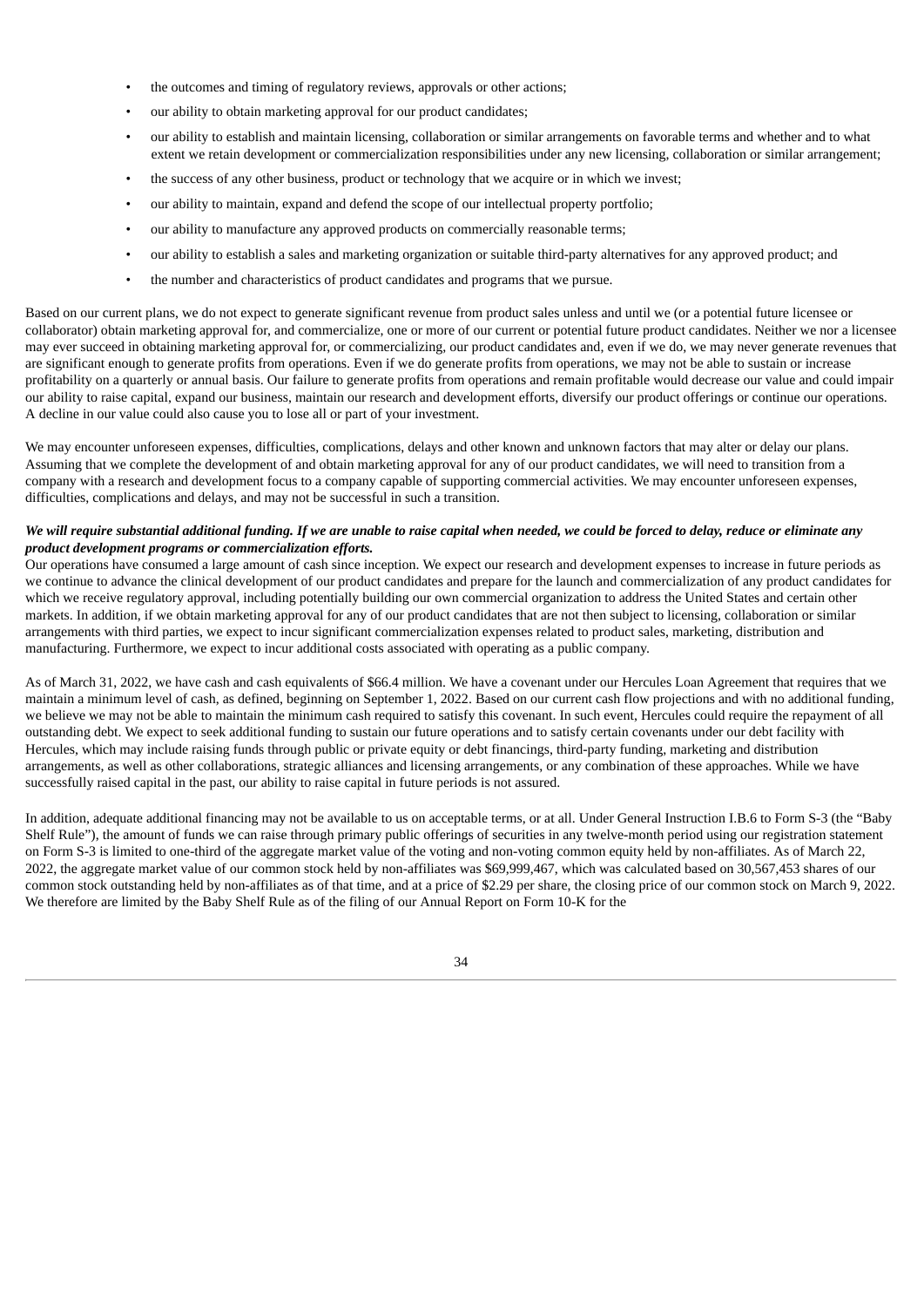fiscal year ended December 31, 2021, until such time as our public float exceeds \$75.0 million. As a result of the Baby Shelf Rule, we currently may offer and sell shares of our common stock having an aggregate offering price of up to \$23.3 million from time to time.

We will require substantial additional funding to carry out our business plans, including the clinical development of mavorixafor. Further, even if and when we believe we have sufficient capital for our current or future operating plans, we may seek additional capital if market conditions are favorable or if we have specific strategic considerations. We cannot be certain that additional funding will be available on acceptable terms, or at all. The ongoing COVID-19 pandemic has already resulted in a significant disruption of global financial markets. If the disruption continues or future variants of COVID-19 emerge globally, we could experience an inability to access additional capital when and if needed. If we are unable to raise additional capital when needed or in sufficient amounts or on terms acceptable to us, we could be forced to delay, reduce or eliminate our research and development programs or any future commercialization efforts of one or more of our product candidates or one or more of our other research and development initiatives.

#### We also could be required to:

- seek new or additional collaborators for one or more of our current or future product candidates at an earlier stage than otherwise would be desirable or on terms that are less favorable than might otherwise be available; or
- relinquish or license on unfavorable terms our rights to technologies or product candidates that we otherwise would seek to develop or commercialize ourselves.

Our future funding requirements, both near and long-term, will depend on many factors, including, but not limited to:

- the scope, number, initiation, progress, timing, costs, design, duration, any potential delays, and results of clinical trials and nonclinical studies for our current or future product candidates, particularly our Phase 3 trial of mavorixafor for the treatment of WHIM syndrome, our Phase 1b clinical trial of mavorixafor for the treatment of SCN and chronic neutropenia disorders, and our Phase 1b clinical trial of mavorixafor for the treatment of Waldenström's;
- the clinical development plans that we establish for these product candidates;
- the number and characteristics of product candidates and programs that we develop or may in-license;
- the outcome, timing and cost of regulatory reviews, approvals or other actions to meet regulatory requirements established by the U.S. Food and Drug Administration ("FDA") and comparable foreign regulatory authorities, including the potential for the FDA or comparable foreign regulatory authorities to require that we perform more studies for our product candidates than those that we currently expect;
- our ability to obtain marketing approval for our product candidates;
- the cost of filing, prosecuting, defending and enforcing our patent claims and other intellectual property rights covering our product candidates, including any such patent claims and intellectual property rights that we have licensed from Genzyme pursuant to the terms of our license agreement with Genzyme or from other third parties;
- our ability to maintain, expand and defend the scope of our intellectual property portfolio, including the cost of defending intellectual property disputes, including patent infringement actions brought by third parties against us or our product candidates;
- the cost and timing of completion of commercial-scale outsourced manufacturing activities with respect to our product candidates;
- our ability to establish and maintain licensing, collaboration or similar arrangements on favorable terms and whether and to what extent we retain development or commercialization responsibilities under any new licensing, collaboration or similar arrangement;
- the cost of establishing sales, marketing and distribution capabilities for any product candidates for which we may receive regulatory approval in regions where we choose to commercialize our products on our own;
- the success of any other business, product or technology that we acquire or in which we invest;
- the costs of acquiring, licensing or investing in businesses, product candidates and technologies;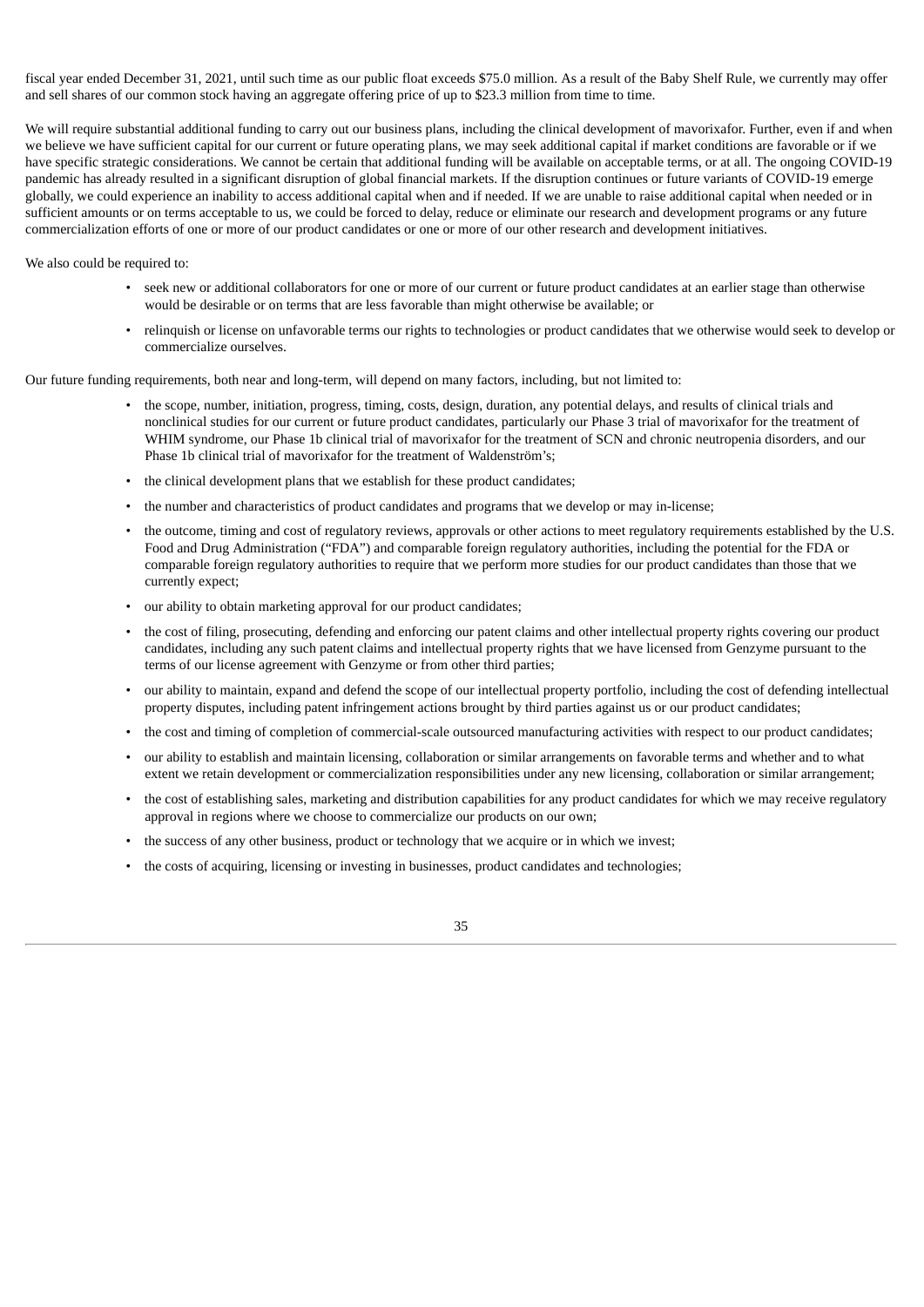- our need and ability to hire additional management and scientific and medical personnel;
- the costs to operate as a public company, including the need to implement additional financial and reporting systems and other internal systems and infrastructure for our business;
- market acceptance of our product candidates, to the extent any are approved for commercial sale;
- the effect of competing technological and market developments; and,
- business interruptions resulting from pandemics and public health emergencies, including those related to the ongoing COVID-19 pandemic, geopolitical actions, including war and terrorism or natural disasters including earthquakes, typhoons, floods and fires.

If we do not raise additional capital in sufficient amounts, or on terms acceptable to us, we may be prevented from pursuing discovery, development and commercialization efforts, which will harm our business, operating results and prospects.

## Raising additional capital may cause dilution to our investors, restrict our operations or require us to relinguish rights to our technologies or product candidates. Future debt obligations may expose us to risks that could adversely affect our business, operating results and financial condition and may *result in further dilution to our stockholders.*

Until such time, if ever, as we can generate substantial product revenues, we expect to finance our cash needs through public or private equity or debt financings, third-party funding, marketing and distribution arrangements, as well as other collaborations, strategic alliances and licensing arrangements, or any combination of these approaches. The ongoing COVID-19 pandemic has already resulted in a significant disruption of global financial markets. If the disruption persists or if future variants of COVID-19 emerge globally, we could experience an inability to access additional capital. Other than our common stock purchase agreement with Lincoln Park Capital Fund LLC ("Lincoln Park"), pursuant to which Lincoln Park is obligated, subject to certain limitations, to purchase up to \$50.0 million in the aggregate of shares of our common stock, subject to certain limitations and conditions, we do not have any committed external sources of funds and may seek to raise additional capital at any time. To the extent that we raise additional capital through the sale of equity or convertible debt securities, your ownership interest will be diluted, and the terms of these securities may include liquidation or other preferences that adversely affect your rights as a holder of our common stock. Debt financing, if available, may involve agreements that include covenants limiting or restricting our ability to take specific actions, such as incurring additional debt, making capital expenditures, declaring dividends or other distributions, acquiring or licensing intellectual property rights and other operating restrictions that could adversely impact our ability to conduct our business and may result in liens being placed on our assets and intellectual property. For example, our debt facility with Hercules contains a minimum cash

financial covenant that we project we would be in violation of in the third quarter of 2022 based on our current cash flow projections, assuming we do not raise additional funding. If we default on such indebtedness, with Hercules or a future lender, we could lose such assets and intellectual property.

If we raise additional funds through licensing, collaboration or similar arrangements with third parties, we may have to relinquish valuable rights to our technologies, future revenue streams, research and development programs or product candidates or grant licenses on terms that are not favorable to us. If we are unable to raise additional funds through equity or debt financings or through licensing, collaboration or similar arrangements when needed, we may be required to delay, limit, reduce or terminate our product development or future commercialization efforts or grant rights to develop and market product candidates that we would otherwise prefer to develop and market ourselves.

## *We have not generated revenues from any product sales since inception and may never become profitable.*

To date, we have not generated revenues from any product sales. Our ability to generate revenue and become profitable depends upon our ability to successfully obtain marketing approval and commercialize our product candidates, including mavorixafor, X4P-002, X4P-003 or other product candidates that we may develop, in-license or acquire in the future. Even if we are able to successfully achieve regulatory approval for these product candidates, we are unable to predict the extent of any future losses and do not know when any of these product candidates will generate revenue for us, if at all. Our ability to generate revenue from mavorixafor or any of our current or future product candidates also depends on a number of additional factors, including our ability to:

- successfully complete development activities, including all necessary nonclinical studies and clinical trials;
- complete and submit New Drug Applications ("NDAs"), to the FDA and obtain regulatory approval for indications for which there is a commercial market;
- complete and submit marketing applications to, and obtain regulatory approval from, foreign regulatory authorities;

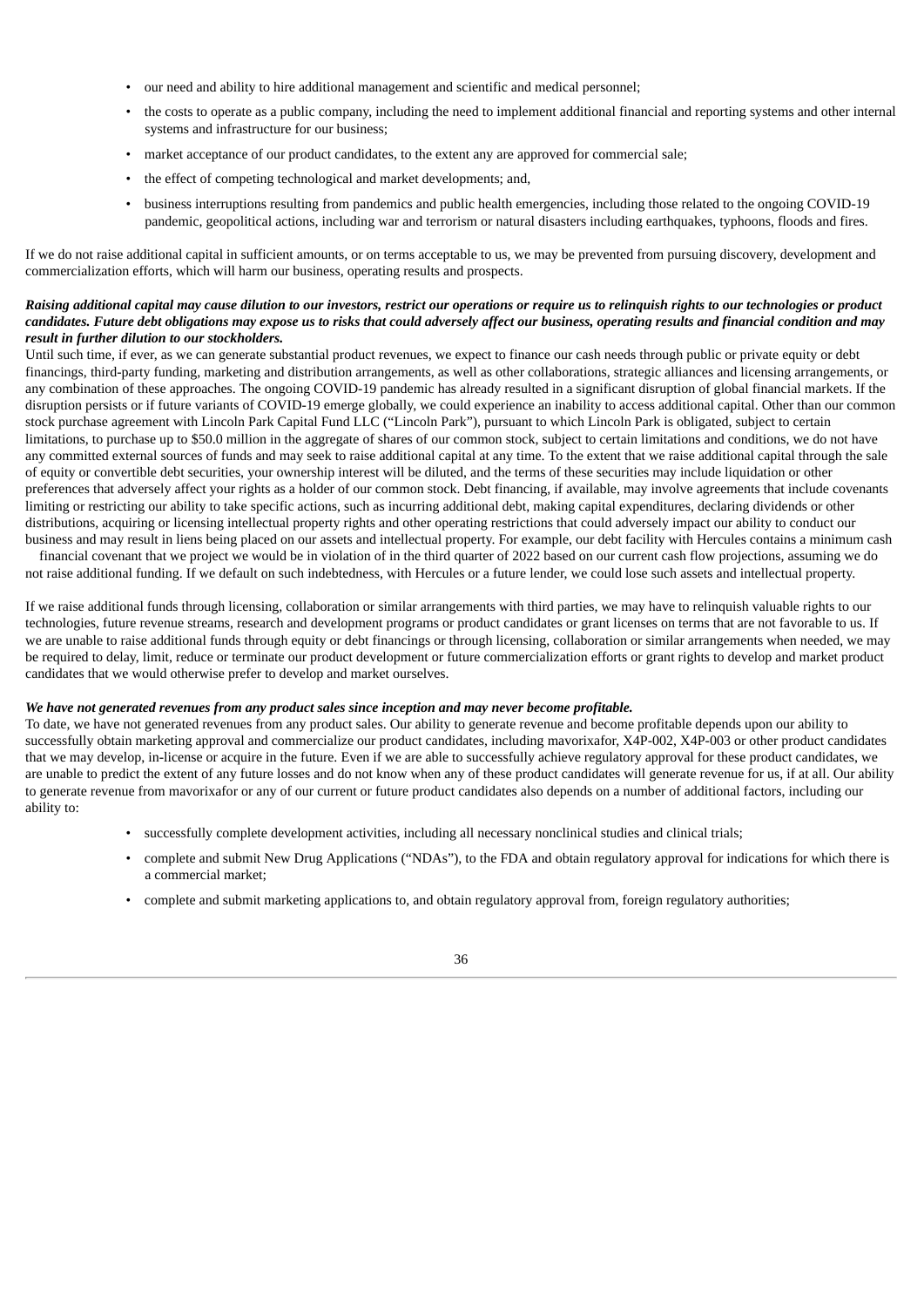- set and obtain a commercially viable price for our products;
- obtain commercial quantities of our products at acceptable cost levels;
- develop a commercial organization capable of sales, marketing and distribution for the products we intend to sell ourselves in the markets in which we have retained commercialization rights;
- find suitable collaborators to help us market, sell and distribute our approved products in other markets; and
- obtain coverage and adequate reimbursement from third-party, including government, payors.

In addition, because of the numerous risks and uncertainties associated with product development, including the possibility that our product candidates may not advance through development or demonstrate safety and efficacy for their intended uses, the FDA or any other regulatory agency may require additional clinical trials or nonclinical studies. We are unable to predict the timing or amount of increased expenses, or when or if we will be able to achieve or maintain profitability, and such expense could increase beyond our expectations if the FDA or any other regulatory agency requires such additional clinical trials or nonclinical studies as part of the application and approval process or post-approval process if we are successful at achieving regulatory approval. Even if we are able to successfully complete the development and regulatory reviews described above, we anticipate incurring significant costs associated with commercializing these products, if they are approved.

Even if we are able to generate revenues from the sale of our product candidates, we may not become profitable and may need to obtain additional funding to continue operations. If we fail to become profitable or are unable to sustain profitability on a continuing basis, then we may be unable to continue our operations at planned levels and be forced to reduce our operations. If we do achieve profitability, we may not be able to sustain or increase profitability on a quarterly or annual basis. Our failure to become and remain profitable would decrease the value of the company and could impair our ability to raise capital, maintain our discovery and preclinical development efforts, expand our business or continue our operations and may require us to raise additional capital that may dilute your ownership interest. A decline in our value could also cause you to lose all or part of your investment.

#### **Risks Related to Development of Our Product Candidates**

We depend almost entirely on the success of our lead product candidate, mayorixafor, which we are developing initially for the treatment of WHIM syndrome, for the treatment of SCN and chronic neutropenia disorders, for the treatment of Waldenström's, and with a potential strategic partner, for the treatment of ccRCC. We cannot be certain that we will be able to obtain regulatory approval for, or successfully commercialize, mayorixafor or any *other product candidate.*

Our business depends almost entirely on the successful clinical development, regulatory approval and commercialization of mavorixafor. We currently have no products for sale and may never be able to develop marketable drug products. We are conducting a global Phase 3 pivotal clinical trial of our lead product candidate, mavorixafor, and may be required to complete additional nonclinical studies and clinical trials before we can seek regulatory approval. We are also conducting a Phase 1b clinical trial of mavorixafor for the treatment of SCN and chronic neutropenia disorders and for Waldenström's. While we have investigated mavorixafor for the treatment of ccRCC, we do not intend to develop mavorixafor for this indication on our own. Our other programs, including X4P-002 and X4P-003, are still in the preclinical development stage. The clinical trials of our product candidates are, and the manufacturing and marketing of our product candidates will be, subject to extensive and rigorous review and regulation by government authorities in the United States and in other countries where we intend to test and, if approved, market any product candidate. Before obtaining regulatory approvals for the commercial sale of any product candidate, we must successfully meet a number of critical developmental milestones, including:

- developing dosages that will be well-tolerated, safe and effective;
- completing the development and scale-up to permit manufacture of our product candidates in commercial quantities and at acceptable costs;
- demonstrating through pivotal clinical trials that each product candidate is safe and effective in patients for the intended indication;
- establishing commercial manufacturing capabilities or making arrangements with third-party manufacturers; and
- obtaining and maintaining patent and trade secret protection and non-patent exclusivity for our product candidates.

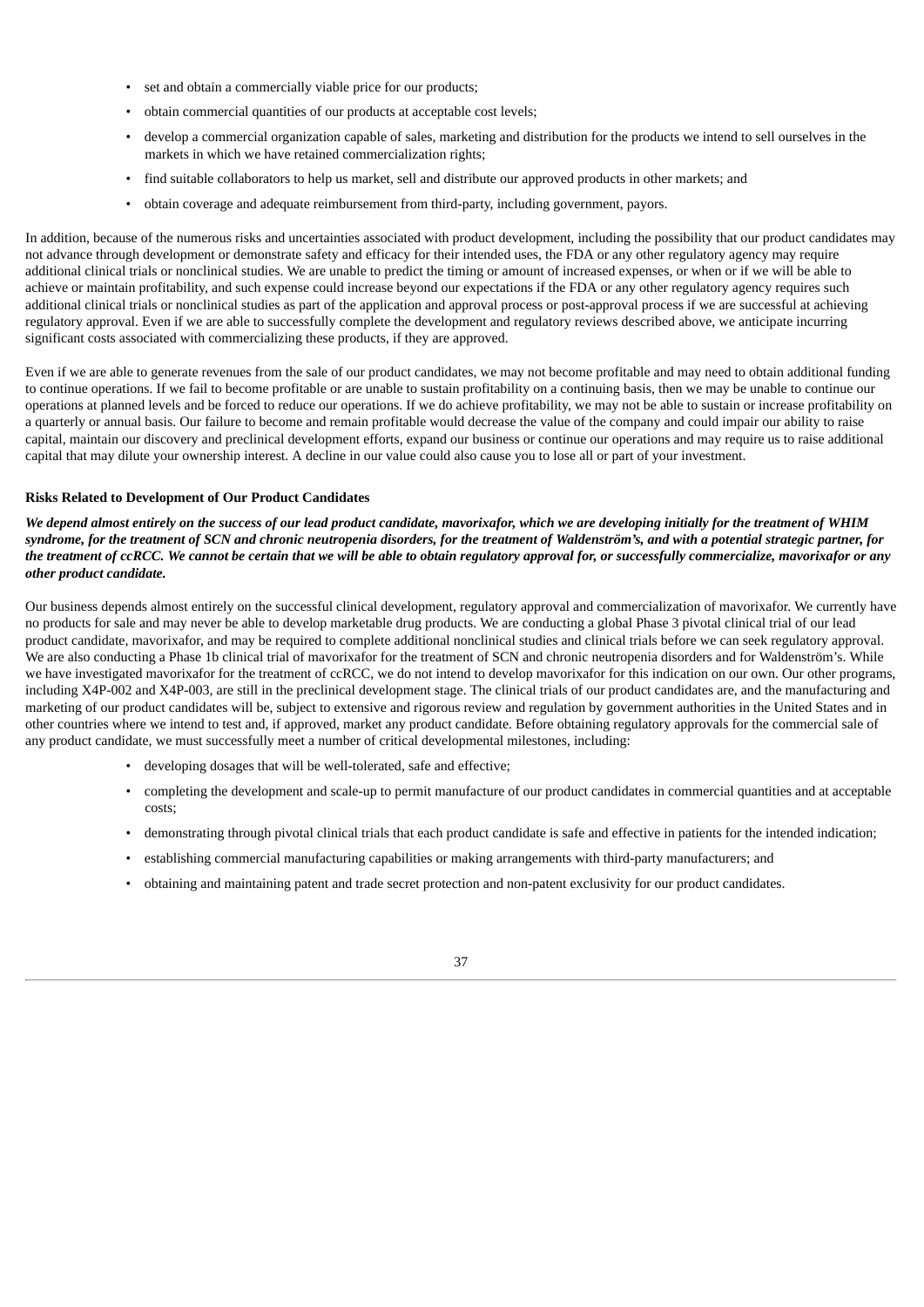The time necessary to achieve these developmental milestones for any individual product candidate is long and uncertain, and we may not successfully complete these milestones for mavorixafor or any other product candidates that we may develop. We have not yet completed development of any product candidate. We also may not be able to finalize the design or formulation for our other programs, X4P-002 and X4P-003. a next generation molecule for the treatment of rare diseases linked to defects in CXCR4 trafficking.

We are continuing to test and develop our product candidates and may explore possible design or formulation changes to address safety, efficacy, manufacturing efficiency and performance issues to the extent any arise. We may not be able to complete development of any product candidates that demonstrate safety and efficacy and that will have a commercially reasonable treatment and storage period. If we are unable to complete development of mavorixafor or any other product candidates that we may develop, we will not be able to commercialize and earn revenue from them.

#### We expect to develop mavorixafor, and potentially future product candidates, in combination with other therapies, which exposes us to additional risks.

We intend to develop mavorixafor, and may develop future product candidates, in combination with one or more currently approved cancer therapies. Even if any product candidate we develop were to receive marketing approval or be commercialized for use in combination with other existing therapies, we would continue to be subject to the risks that the FDA or similar regulatory authorities outside of the United States could revoke approval of the therapy used in combination with our product candidate or that safety, efficacy, manufacturing or supply issues could arise with these existing therapies. Combination therapies are commonly used for the treatment of cancer, and we would be subject to similar risks if we develop any of our product candidates for use in combination with other drugs or for indications other than cancer. This could result in our own products being removed from the market or being less successful commercially.

We may also evaluate mavorixafor or any other future product candidates in combination with one or more other cancer therapies that have not yet been approved for marketing by the FDA or similar regulatory authorities outside of the United States. We will not be able to market and sell mavorixafor or any product candidate we develop in combination with any such unapproved cancer therapies that do not ultimately obtain marketing approval.

If the FDA or similar regulatory authorities outside of the United States do not approve these other drugs or revoke their approval of, or if safety, efficacy, manufacturing or supply issues arise with, the drugs that we choose to evaluate in combination with mavorixafor or any product candidate we develop, we may be unable to obtain approval of or market mavorixafor or any product candidate we develop.

#### The regulatory review and approval processes of the FDA and comparable foreign regulatory authorities are lengthy, time-consuming and inherently unpredictable, and if we are ultimately unable to obtain regulatory approval for our product candidates, including mavorixafor, our business will be *substantially harmed.*

Of the large number of drugs in development in the United States, only a small percentage receive FDA regulatory approval and are commercialized in the United States. We are not permitted to market mavorixafor or any other product candidate in the United States until we receive approval of an NDA from the FDA, or in any foreign countries until we receive the requisite approval from such countries or jurisdictions, such as the marketing authorization application ("MAA") in the European Union from the European Medicines Agency ("EMA"). Prior to submitting an NDA to the FDA for approval of mavorixafor for the treatment of WHIM syndrome, we will need to successfully complete our current Phase 3 pivotal clinical trial of mavorixafor in patients with WHIM syndrome, and we may be required by the FDA to conduct additional clinical trials and/or nonclinical studies to support potential approval. Successfully completing clinical trials and obtaining approval of an NDA is a complex, lengthy, expensive and uncertain process, and the FDA, or a comparable foreign regulatory authority, may delay, limit or deny approval of mavorixafor for the treatment of WHIM syndrome or other indications for many reasons, including, among others:

- disagreement with the design or implementation of our clinical trials;
- disagreement with the sufficiency of our clinical trials;
- failure to demonstrate the safety and efficacy of mavorixafor or any other product candidate for its proposed indications;
- failure to demonstrate that any clinical and other benefits of mavorixafor or any other product candidate outweigh its safety risks;
- a negative interpretation of the data from our nonclinical studies or clinical trials;
- deficiencies in the manufacturing or control processes or failure of third-party manufacturing facilities with which we contract for clinical and commercial supplies to comply with current Good Manufacturing Practice requirements, or cGMPs;

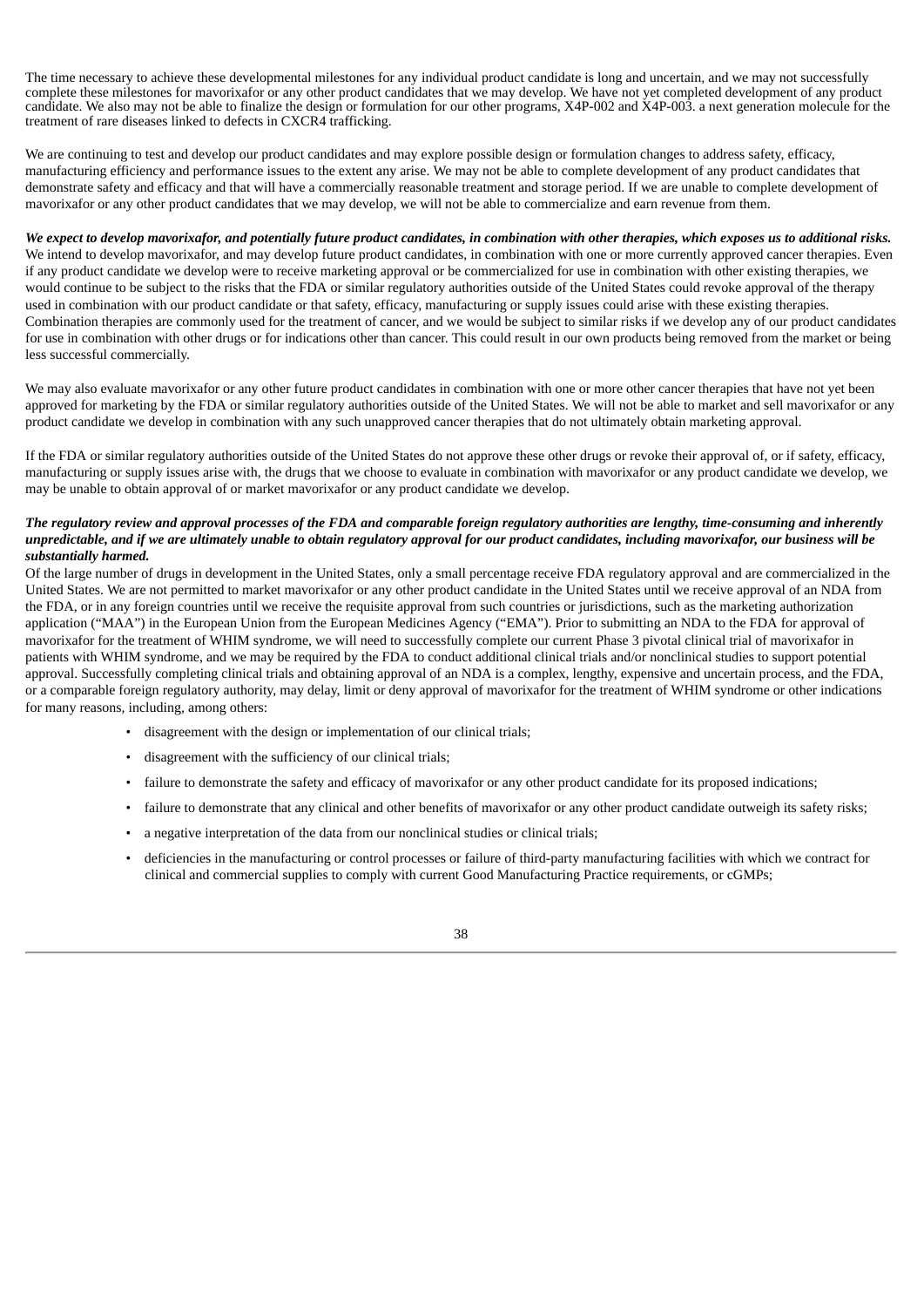- insufficient data collected from clinical trials of mavorixafor or changes in the approval requirements that render its nonclinical and clinical data insufficient to support the filing of an NDA or to obtain regulatory approval; or
- changes in clinical practice in or approved products available for the treatment of the target patient population that could have an impact on the indications that we are pursuing for mavorixafor or our other product candidates.

The FDA or a comparable foreign regulatory authority may also require more information, including additional nonclinical or clinical data to support approval, which may delay or prevent approval of our commercialization plans, or cause us to abandon the development program. Even if we obtain regulatory approval, our product candidates may be approved for fewer or more limited indications than we request, such approval may be contingent on the performance of costly post-marketing clinical trials, or we may not be allowed to include the labeling claims necessary or desirable for the successful commercialization of such product candidate. For instance, it is possible that mavorixafor could be approved for an indication but fail to be used for treating patients in that indication due to the availability of other available treatments or then-accepted clinical practice.

# We depend on license agreements with Genzyme, Beth Israel Deaconess Medical Center, Georgetown University and Dana-Farber Cancer Institute to permit us to use patents and patent applications. Termination of these rights or the failure to comply with obligations under these agreements could *materially harm our business and prevent us from developing or commercializing our product candidates.*

We are party to license agreements with Genzyme, Beth Israel Deaconess Medical Center, Georgetown University and Dana-Farber Cancer Institute under which we were granted rights to patents and patent applications that are important to our business. We rely on these license agreements in order to be able to use various proprietary technologies that are material to our business, including certain patents and patent applications that cover our product candidates, including mavorixafor. Our rights to use these patents and patent applications and employ the inventions claimed in these licensed patents are subject to the continuation of and our compliance with the terms of our license agreements.

Our license agreement with Genzyme imposes upon us various diligence, payment and other obligations, including the following:

- our obligation to pay Genzyme milestone payments in the aggregate amount of up to \$25.0 million, contingent upon our achievement of certain late-stage regulatory and sales milestones with respect to licensed products.
- our obligation to pay Genzyme tiered royalties based on net sales of licensed products that we commercialize under the agreement.
- our obligation to pay Genzyme a certain percentage of cash payments received by us or our affiliates in consideration for the grant of a sublicense under the license granted to us by Genzyme.

If we fail to comply with any of our obligations under the Genzyme license agreement, or we are subject to a bankruptcy, Genzyme may have the right to terminate the license agreement, in which event we would not be able to market any product candidates covered by the license.

Prior to July 2014, we did not control the prosecution, maintenance, or filing of the patents and patent applications that are licensed to us under the Genzyme license agreement, or the enforcement of these patents and patent applications against infringement by third parties. Thus, these patents and patent applications were not drafted by us or our attorneys, and we did not control or have any input into the prosecution of these patents and patent applications prior to our execution of the Genzyme license agreement in July 2014. Under the terms of the license agreement with Genzyme, since July 2014, we have controlled the right to control the prosecution, maintenance, and filing of the patents and patent applications that are licensed to us, and the enforcement of these patents and patent applications against infringement by third parties. However, we cannot be certain that the same level of attention was given to the drafting and prosecution of these patents and patent applications as we may have used if we had control over the drafting and prosecution of such patents and patent applications. We also cannot be certain that drafting or prosecution of the patents and patent applications licensed to us has been conducted in compliance with applicable laws and regulations or will result in valid and enforceable patents.

Pursuant to our license agreement with Beth Israel Deaconess Medical Center, we paid an upfront, one-time fee for the rights granted by the license agreement. This license agreement imposes upon us various obligations, including the requirement to provide Beth Israel Deaconess Medical Center with progress reports at regular intervals and to maintain specified levels of insurance. Beth Israel Deaconess Medical Center may terminate the agreement for our non-payment, insolvency or default of material obligations. We have the right to terminate the agreement for any reason upon 90 days' advance written notice.

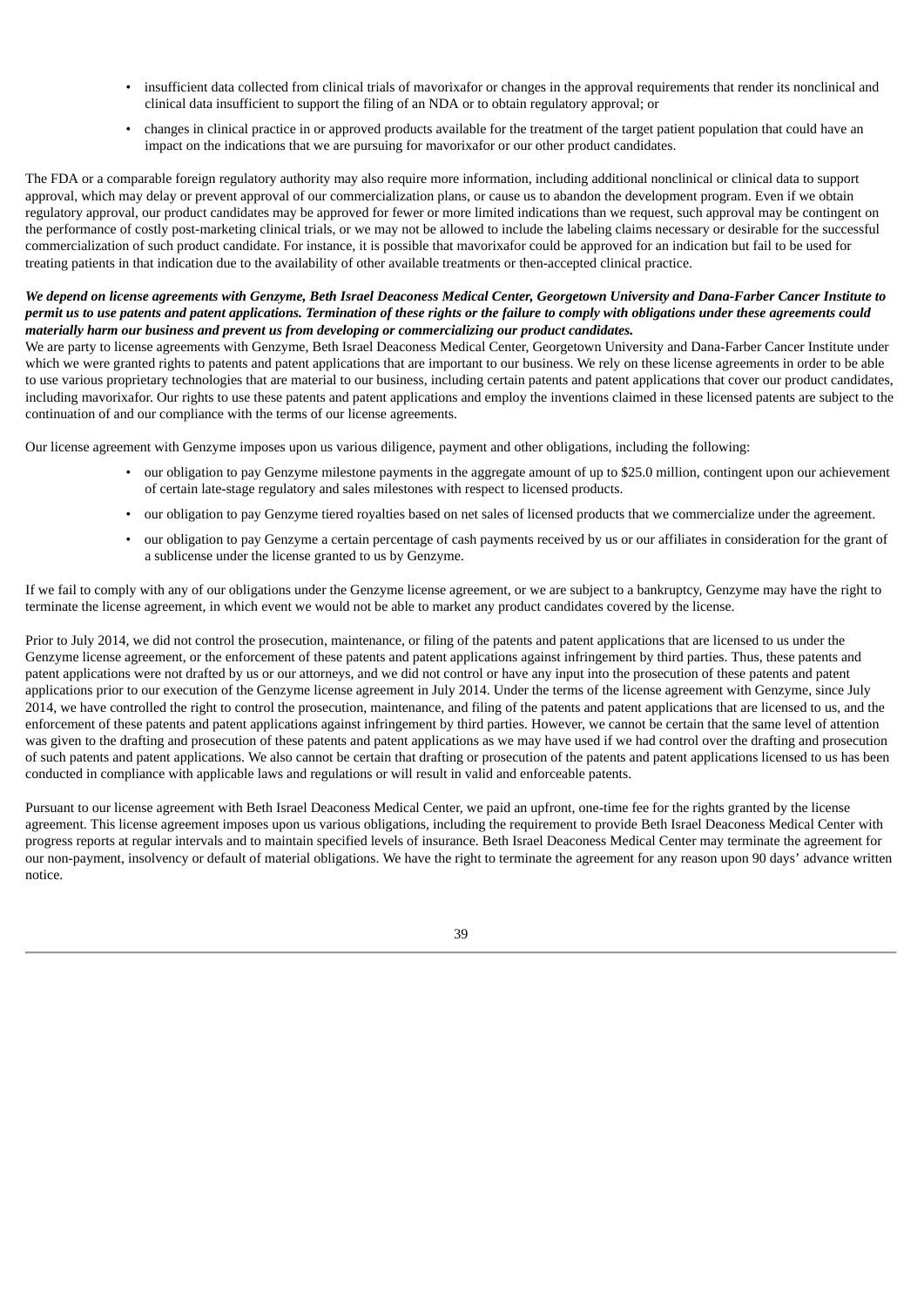Our license agreement with Georgetown imposes upon us various diligence, payment and other obligations, including our obligations to pay Georgetown milestone payments in the aggregate amount of up to \$0.8 million, contingent upon our achievement of certain sales milestones with respect to licensed products, to deliver reports upon certain events and at regular intervals and to maintain customary levels of insurance. Georgetown may terminate the agreement for our non-payment, insolvency, failure to maintain insurance or default of material obligations. We have the right to terminate the agreement for any reason upon 60 days advance written notice.

Our license agreement with the Dana-Farber Cancer Institute ("DFCI") imposes upon us various diligence, payment and other obligations, including our obligations to pay DFCI milestone payments in the aggregate amount of up to approximately \$32.0 million, contingent upon our achievement of certain regulatory and sales milestones with respect to licensed products, to deliver reports at regular intervals and to maintain certain minimum levels of insurance. DFCI may terminate the agreement if (i) we cease to carry on our business with respect to the licensed products, (ii) we default on diligence, insurance, payment or any other material obligations, (iii) one of our officers or that of a sublicensee is convicted of a felony relating to the manufacture, use, sale or importation of one or more licensed product, (iv) we become insolvent, (v) we grant a sublicense without notifying DFCI or on terms inconsistent with the terms required of sublicenses under the agreement or (vi) we bring a patent challenge against the licensed products. We have the right to terminate the agreement for any reason upon 90 days advance written notice.

Disputes may arise under any of our license agreements with Genzyme, Beth Israel Deaconess Medical Center, Georgetown University and/or Dana-Farber Cancer Institute regarding the intellectual property that is subject to such license agreement, including:

- the scope of rights granted under the applicable license agreement and other interpretation-related issues;
- whether and the extent to which our technology and processes infringe on intellectual property that is not subject to the applicable license agreement;
- our diligence obligations with respect to the use of the licensed technology under the applicable license agreement to develop and commercialize products and technologies, including the level of effort and specific activities that will satisfy those diligence obligations; and
- the ownership of inventions and know-how resulting from the joint creation or use of intellectual property by us and our collaborators.

If disputes over intellectual property that we have licensed prevent or impair our ability to maintain any of our license agreements on acceptable terms, we may be unable to successfully develop and commercialize the affected product candidates and technologies.

Furthermore, certain of the above risks and uncertainties may be amplified as a result of the impact of the ongoing COVID-19 notwithstanding the commencement of vaccination efforts. The extent to which COVID-19 may impact our license agreements with Genzyme, Beth Israel Deaconess Medical Center, Georgetown University and/or Dana-Farber Cancer Institute, or any other third-party partner, will depend on future developments, which are highly uncertain and cannot be predicted, including new information which may emerge concerning the severity of COVID-19, including virus variants, and the actions to contain COVID-19, treat its impact or develop herd immunity, among others.

#### *The results of clinical trials may not support our product candidate claims.*

Even if our clinical trials are completed as planned, we cannot be certain that their results will support the proposed product candidates, that the FDA or foreign government authorities will agree with our conclusions regarding such results, or that the FDA or foreign governmental authorities will not require additional clinical trials. Success in preclinical testing and early clinical trials does not ensure that later clinical trials will be successful and the results of later clinical trials often do not replicate the results of prior clinical trials and preclinical testing. The clinical trial results may fail to demonstrate that our product candidates are safe for humans and effective for the intended indications. This failure could cause us to abandon a product candidate and may delay development of other product candidates. Any delay in, or termination of, our clinical trials will delay or prevent the submission of our marketing applications (NDA and/or MAA) and, ultimately, our ability to obtain approval and commercialize our product candidates and generate product revenues. Information about certain clinical trials, including results (positive or negative) will be made public according to each country's clinical trial register policies. Competitors may use this publicly available information to gain knowledge regarding the progress of development programs.

#### Delays in our clinical trials may lead to a delay in the submission of our marketing approval application and jeopardize our ability to potentially receive *approvals and generate revenues from the sale of our products.*

We may experience delays in our current or future clinical trials, including our Phase 3 trial of mavorixafor for the treatment of WHIM syndrome, our Phase 1b clinical trial of mavorixafor for the treatment of SCN and chronic neutropenia disorders, and

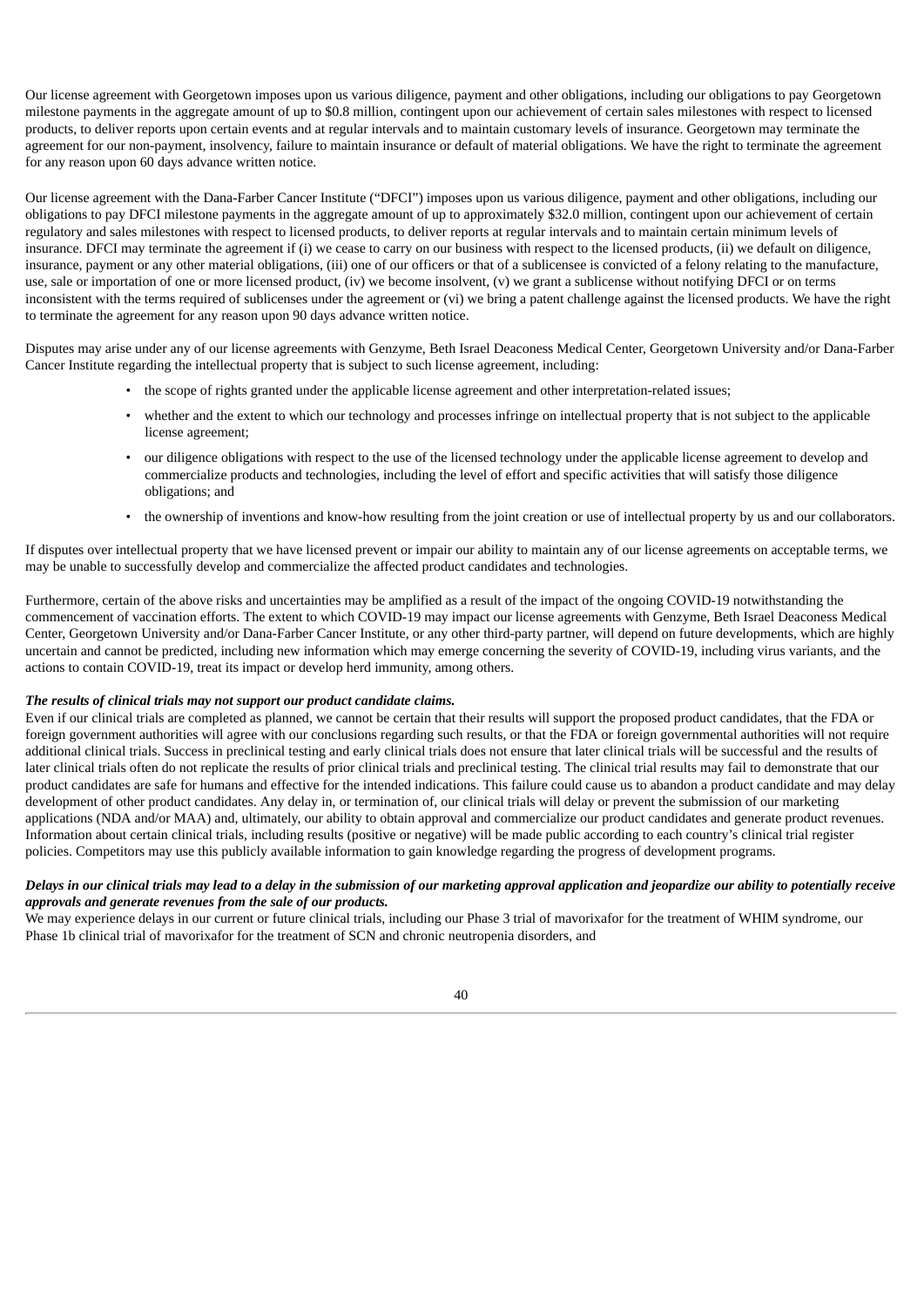our Phase 1b clinical trial of mavorixafor for the treatment of Waldenström's. As a result of the ongoing COVID-19 pandemic, we have experienced delays in clinical trial site activation and slower patient enrollment in our clinical trials of mavorixafor for the treatment of WHIM syndrome, Waldenström's and SCN and chronic neutropenia disorders. In addition, currently there is a conflict involving Russia and Ukraine, and our Phase 3 trial of mavorixafor for the treatment of WHIM syndrome includes a trial site located in Russia, where three of the patients enrolled are located. While we have secured alternative arrangements for the affected patients, we still might have to close this site in light of the conflict. While we do not currently believe our clinical trial timelines are significantly impacted, we cannot be certain what the overall impact of this conflict will be on our ability to conduct and complete clinical trials on schedule. Clinical trials may be delayed, suspended or terminated for a variety of reasons, including the following:

- direct and indirect effects of the ongoing COVID-19 pandemic on various aspects and stages of the clinical development process, including the potential impact to expected site activation, enrollment and participation in our clinical trials;
- the diversion of healthcare resources away from the conduct of clinical trials as a result of the ongoing COVID-19 pandemic, including the diversion of hospitals serving as our clinical trial sites and hospital staff supporting the conduct of our clinical trials;
- the interruption of key clinical trial activities, such as clinical trial site monitoring, due to limitations on travel, quarantines or social distancing protocols imposed or recommended by federal or state governments, employers and others in connection with the ongoing COVID-19 pandemic, or unforeseen events such as the armed conflict between Russia and Ukraine;
- delay or failure in reaching agreement with the FDA or a comparable foreign regulatory authority on a trial design that we are able to execute;
- delay or failure in obtaining authorization to commence a trial or inability to comply with conditions imposed by a regulatory authority regarding the scope or design of a clinical trial;
- inability, delay or failure in identifying and maintaining a sufficient number of trial sites, many of which may already be engaged in competing clinical trial programs;
- delay or failure in recruiting and enrolling suitable subjects to participate in a trial;
- delay or failure in having subjects complete a trial or return for post-treatment follow-up;
- clinical sites and investigators deviating from trial protocol, failing to conduct the trial in accordance with regulatory requirements, or dropping out of a trial;
- delay or failure in reaching agreement on acceptable terms with prospective clinical research organizations ("CRO"), and clinical trial sites, the terms of which can be subject to extensive negotiation and may vary significantly among different CROs and trial sites;
- delay or failure in obtaining institutional review board approval to conduct a clinical trial at each site;
- delays resulting from negative or equivocal findings of the Data Safety Monitoring Board ("DSMB") if any;
- ambiguous or negative results;
- decision by the FDA, a comparable foreign regulatory authority, or recommendation by a DSMB to suspend or terminate clinical trials at any time for safety issues or for any other reason;
- inadequate drug product for use in nonclinical studies or clinical trials;
- lack of adequate funding to continue the product development program; or
- changes in governmental regulations or requirements.

Any delays in completing our clinical trials will increase our costs, slow down our product candidate development and approval process and jeopardize our ability to commence product sales and generate revenues. Any of these occurrences may significantly harm our business, financial condition and prospects. In addition, many of the factors that cause, or lead to, a delay in the commencement or completion of clinical trials may also ultimately lead to the denial of regulatory approval of our product candidates.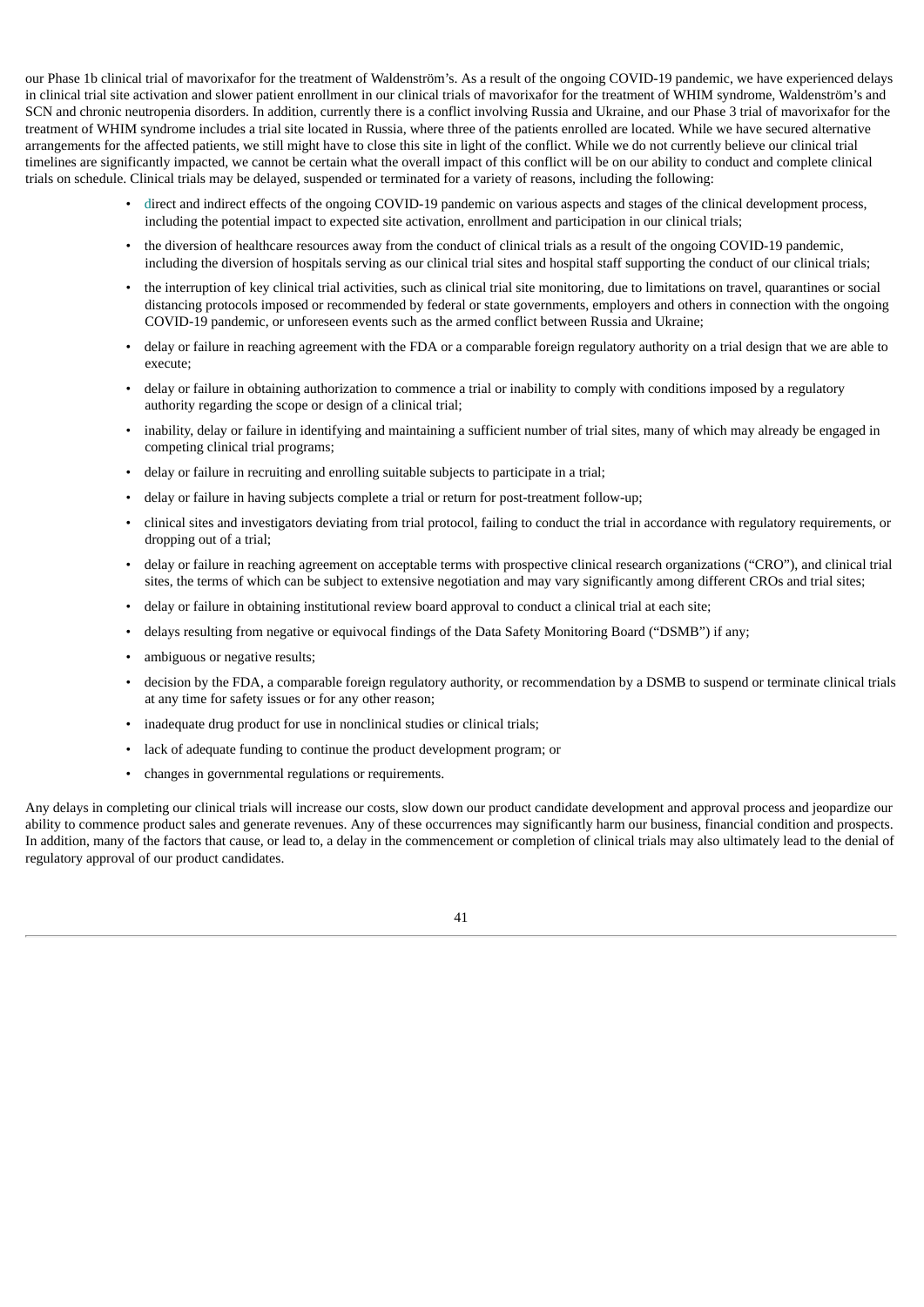# We may fail to enroll a sufficient number of patients in our clinical trials in a timely manner, which could delay or prevent clinical trials of our product *candidates.*

Identifying and qualifying patients to participate in clinical trials of our product candidates is critical to our success. The timing of our clinical trials depends on the rate at which we can recruit and enroll patients in testing our product candidates, and we have made certain assumptions about the rate at which we can enroll patients in our clinical trials. The timing of our clinical trials depends in part on the speed at which we can recruit patients to participate in testing mavorixafor and any other current or future product candidates that we may develop as well as completion of required follow-up periods. For example, as a result of the ongoing COVID-19 pandemic, we have experienced, and expect to continue to experience, enrollment at a slower pace at certain of our clinical trial sites than initially expected. In addition, certain of our clinical trial sites have suspended enrollment due to facility closures, quarantine, travel restrictions and other governmental restrictions. As a result, our original expectations regarding the timing of results from our clinical trials of mavorixafor for the treatment of WHIM syndrome, SCN and chronic neutropenia disorders and Waldenström's were delayed, which we expect will have a material adverse impact on our clinical trial plans and timelines.

If we cannot identify patients to participate in our clinical trials, whether due to COVID-19 or otherwise, or if patients are unwilling to participate in our clinical trials for any reason, including if patients choose to enroll in competitive clinical trials for similar patient populations, the timeline for recruiting patients, conducting studies and obtaining regulatory approval of mavorixafor and any other current or future product candidates that we may develop may be delayed. These delays could result in increased costs, delays in advancing our current or future product candidates, including mavorixafor, X4P-002 or X4P-003, delays in testing the effectiveness of our product candidates or termination of the clinical trials altogether.

We may not be able to identify, recruit and enroll a sufficient number of patients, or those with required or desired characteristics to achieve diversity in a trial, to complete our clinical trials in a timely manner. In particular, we are currently evaluating mavorixafor for the treatment of WHIM syndrome, SCN and chronic neutropenia disorders and Waldenström's, rare diseases with limited patient pools from which to draw for clinical trials. The eligibility criteria of our clinical trials will further limit the pool of available trial participants.

Patient enrollment, a significant factor in the duration of clinical trials, is also affected by many factors, including:

- delays or difficulties in clinical site activation, including difficulties in training clinical site investigators and clinical site staff;
- diversion or prioritization of healthcare resources away from the conduct of our clinical trials as a result of the ongoing COVID-19 pandemic, including the diversion of hospitals serving as our clinical trial sites and hospital staff supporting the conduct of our clinical trials, particularly for clinical trials that require in-patient monitoring following administration of the product candidate;
- increased rates of patients withdrawing from our clinical trials following enrollment as a result of contracting COVID-19, being forced to quarantine, or being unable to visit clinical trial locations;
- the severity of the disease under investigation;
- the size and nature of the patient population (particularly with respect to orphan drugs which, by definition, are intended for a relatively small patient population);
- the eligibility criteria for the clinical trial in question;
- the design of the clinical trial;
- the inability to obtain and maintain patient consents;
- the risk that enrolled subjects will drop out before completion (including due to unforeseen events such as the armed conflict between Russia and Ukraine);
- clinicians' and patients' perceptions as to the potential advantages of the drug being studied in relation to other available therapies, including any new drug that may be approved or for which clinical trials are initiated for the indications that we are investigating;
- our CROs and our trial sites' efforts to facilitate timely screening and enrollment in clinical trials and while we will have agreements governing their activities, we have limited control over their actual performance;
- patient referral practices of physicians; and
- our ability to monitor patients adequately during and after treatment, which may be affected by COVID-19.

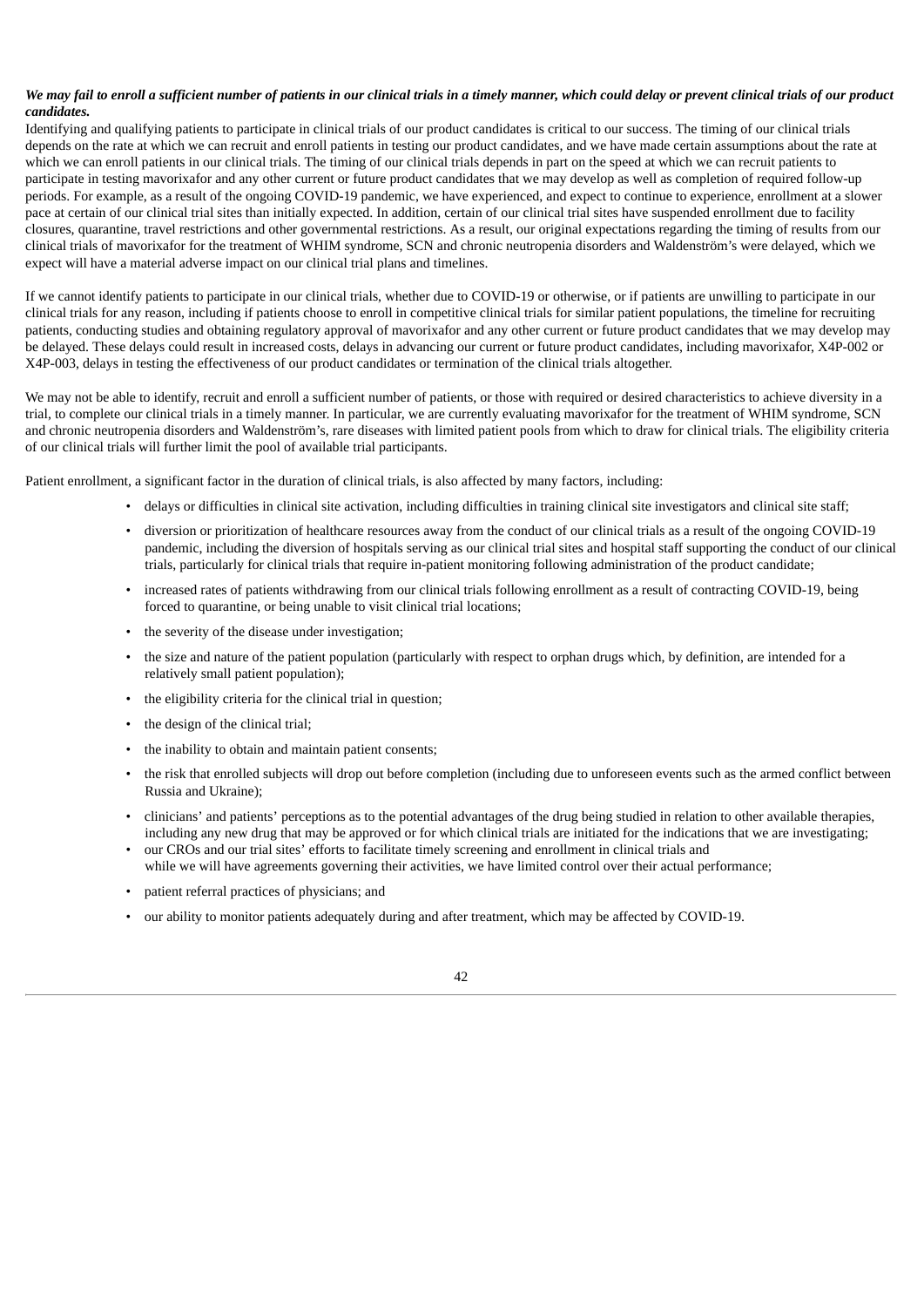If we experience difficulty enrolling a sufficient number of patients to conduct our clinical trials as planned, we may be forced to delay, limit or terminate ongoing or planned clinical trials of our product candidates, which would delay our ability to obtain approvals and generate product revenues from any of these product candidates.

# If the commercial opportunity in WHIM syndrome, SCN and chronic neutropenia disorders or Waldenström's is smaller than we anticipate, our potential future revenue from mavorixafor for the treatment of any of the diseases may be adversely affected and our business may suffer. If the size of the commercial opportunities in any of our target indications is smaller than we anticipate, we may not be able to achieve profitability and growth. We are developing mavorixafor initially as a treatment for patients with WHIM syndrome and also as a treatment for other rare diseases, including primary immunodeficiencies such as SCN and chronic neutropenia disorders and cancer such as Waldenström's. WHIM syndrome, SCN and chronic neutropenia disorders and Waldenström's each have a limited patient population.

For example, we are aware of only a few small available patient registries for WHIM syndrome, and we rely on various estimates and assumptions to estimate the addressable WHIM syndrome population. Based on a broad online survey of physicians to validate current prevalence estimates and additional research using artificial intelligence, which interrogated a database of more than 300 million anonymized patient records that spanned 10 years of insurance claims, we estimate there are up to 3,700 diagnosed and undiagnosed WHIM patients in the United States, many of whom were previously undiagnosed. If the commercial opportunity in WHIM syndrome is smaller than we anticipate, whether because our estimates of the addressable patient population prove to be incorrect or for other reasons, our potential future revenue from mavorixafor may be adversely affected and our business may suffer.

It is critical to our ability to grow and become profitable that we successfully identify patients with WHIM syndrome, chronic neutropenia and Waldenström's. Our projections of the number of people who have WHIM syndrome (or its other potential primary immunodeficiencies), SCN and chronic neutropenia disorders or Waldenström's are based on a variety of sources, including third-party estimates and analyses in the scientific literature, and may prove to be incorrect. Further, new information may emerge that changes our estimate of the prevalence of these diseases or the number of patient candidates for each disease. The effort to identify patients for treatment is at an early stage, and we cannot accurately predict the number of patients for whom treatment might be possible. Additionally, the addressable patient population for our indications may be limited or may not be amenable to treatment with mavorixafor, and new patients may become increasingly difficult to identify or gain access to, which would adversely affect our results of operations and our business.

# If we experience any of a number of possible unforeseen events in connection with our clinical trials, potential marketing approval or

commercialization of our product candidates, or our entry into licensing, collaboration or similar arrangements, could be delayed or prevented. We may experience numerous unforeseen events during, or as a result of, clinical trials that could delay or prevent our ability to receive marketing approval or commercialize our product candidates, including:

- diversion or prioritization of healthcare resources away from the conduct of clinical trials as a result of the ongoing COVID-19 pandemic, including the diversion of hospitals serving as our clinical trial sites and hospital staff supporting the conduct of our clinical trials;
- the interruption of key clinical trial activities, such as clinical trial site monitoring, due to limitations on travel, quarantines or social distancing protocols imposed or recommended by federal or state governments, employers and others in connection with the ongoing COVID-19 pandemic or unforeseen events such as the armed conflict between Russia and Ukraine;;
- clinical trials of our product candidates may produce negative or inconclusive results, and we may decide, or regulators may require us, to conduct additional clinical trials or abandon product development programs;
- the number of patients required for clinical trials of our product candidates may be larger than we anticipate, enrollment in these clinical trials may be slower than we anticipate or participants may drop out of these clinical trials at a higher rate than we anticipate (including due to unforeseen events such as the armed conflict between Russia and Ukraine);
- our third-party contractors may fail to comply with regulatory requirements or meet their contractual obligations to us in a timely manner, or at all;
- regulators, institutional review boards or independent ethics committees may not authorize us or our investigators to commence a clinical trial or conduct a clinical trial at a prospective trial site;

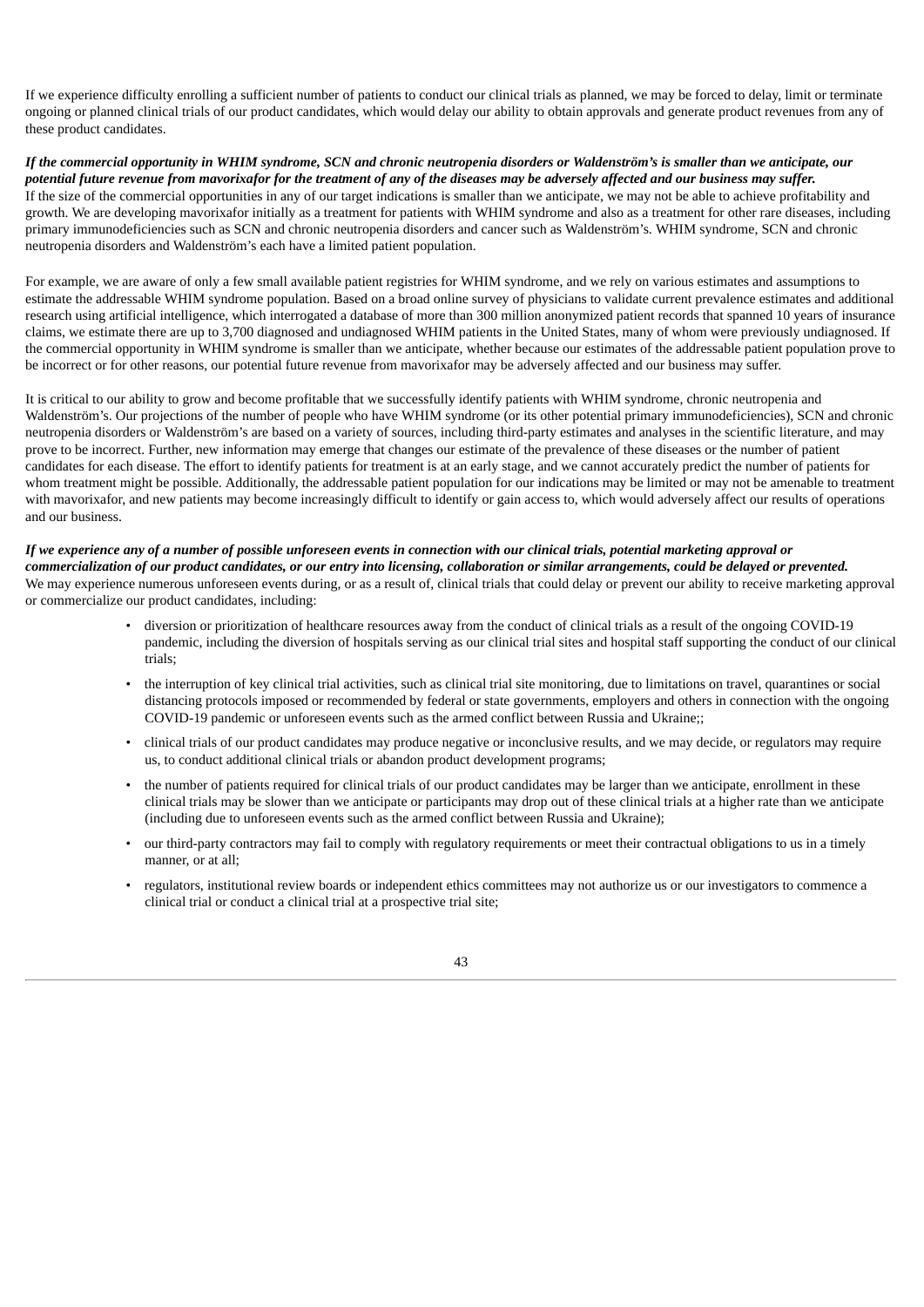- we may experience delays in reaching, or we may fail to reach, agreement on acceptable clinical trial contracts or clinical trial protocols with prospective trial sites;
- we may have to suspend or terminate clinical trials of our product candidates for various reasons, including a finding that the participants are being exposed to unacceptable health risks or undesirable side effects;
- regulators, institutional review boards or independent ethics committees may require that we or our investigators suspend or terminate clinical research for various reasons, including noncompliance with regulatory requirements or a finding that the participants are being exposed to unacceptable health risks;
- the cost of clinical trials of our product candidates may be greater than we anticipate;
- the supply or quality of our product candidates or other materials necessary to conduct clinical trials of our product candidates may be insufficient or inadequate; and
- our product candidates may have undesirable side effects or other unexpected characteristics, causing us or our investigators, regulators, institutional review boards or independent ethics committees to suspend or terminate the clinical trials.

Our product development costs will increase if we experience delays in testing or marketing approvals. We have experienced delays in clinical trial site activation and slower patient enrollment in our Phase 3 clinical trial of mavorixafor in patients with WHIM syndrome and our Phase 1b clinical trial of mavorixafor in patients with Waldenström's and SCN and chronic neutropenia disorders as a result of the ongoing COVID-19 pandemic. Significant preclinical study or clinical trial delays, including as a result of COVID-19, also could shorten any periods during which we may have the exclusive right to commercialize our product candidates, if they are approved, or allow our competitors to bring products to market before we do and impair our ability to successfully commercialize our product candidates, which may harm our business and results of operations.

In addition, unforeseen global events such as the armed conflict between Russia and Ukraine could adversely affect the conduct of our clinical trials and harm our business and results of operations. In late February 2022, Russian military forces launched significant military action against Ukraine. Around the same time, the United States, the United Kingdom, the European Union, and several other nations announced a broad array of new or expanded sanctions, export controls, and other measures against Russia and others supporting Russia's economy or military efforts. This armed conflict between Russia and Ukraine, including any resulting sanctions, export controls or other restrictive actions that may be imposed by the United States and/or other countries, have created global security concerns that could result in a regional conflict and otherwise have a lasting impact on regional and global economies, any or all of which could disrupt our supply chain and adversely affect our ability to conduct ongoing and future clinical trials of our product candidates, including our Phase 3 trial of mavorixafor for the treatment of WHIM syndrome, which currently includes a trial site in Russia, where three of the patients enrolled are located. While we have secured alternative arrangements for affected patients, we still might have to close this site in light of the conflict. While we do not currently believe our clinical trial timelines are significantly impacted, we cannot be certain what the overall impact of this conflict will be on our ability to conduct clinical trials and our business in general.

# Interim top-line and preliminary data from our clinical trials that we announce or publish from time to time may change as more patient data become available and are subject to audit and verification procedures that could result in material changes in the final data.

From time to time, we may publish interim top-line or preliminary data from our clinical trials. Interim data from clinical trials that we may complete are subject to the risk that one or more of the clinical outcomes may materially change as patient enrollment continues and more patient data become available. Preliminary or top-line data also remain subject to audit and verification procedures that may result in the final data being materially different from the preliminary data we previously published. Preliminary or top-line data may include, for example, data regarding a small percentage of the patients enrolled in a clinical trial, and such preliminary data should not be viewed as an indication, belief or guarantee that other patients enrolled in such clinical trial will achieve similar results or that the preliminary results from such patients will be maintained. As a result, interim and preliminary data should be viewed with caution until the final data are available. Differences between preliminary or interim data and final data could significantly harm our business prospects and may cause the trading price of our common stock to fluctuate significantly.

44

# **Risks Related to the Marketing and Commercialization of Our Product Candidates**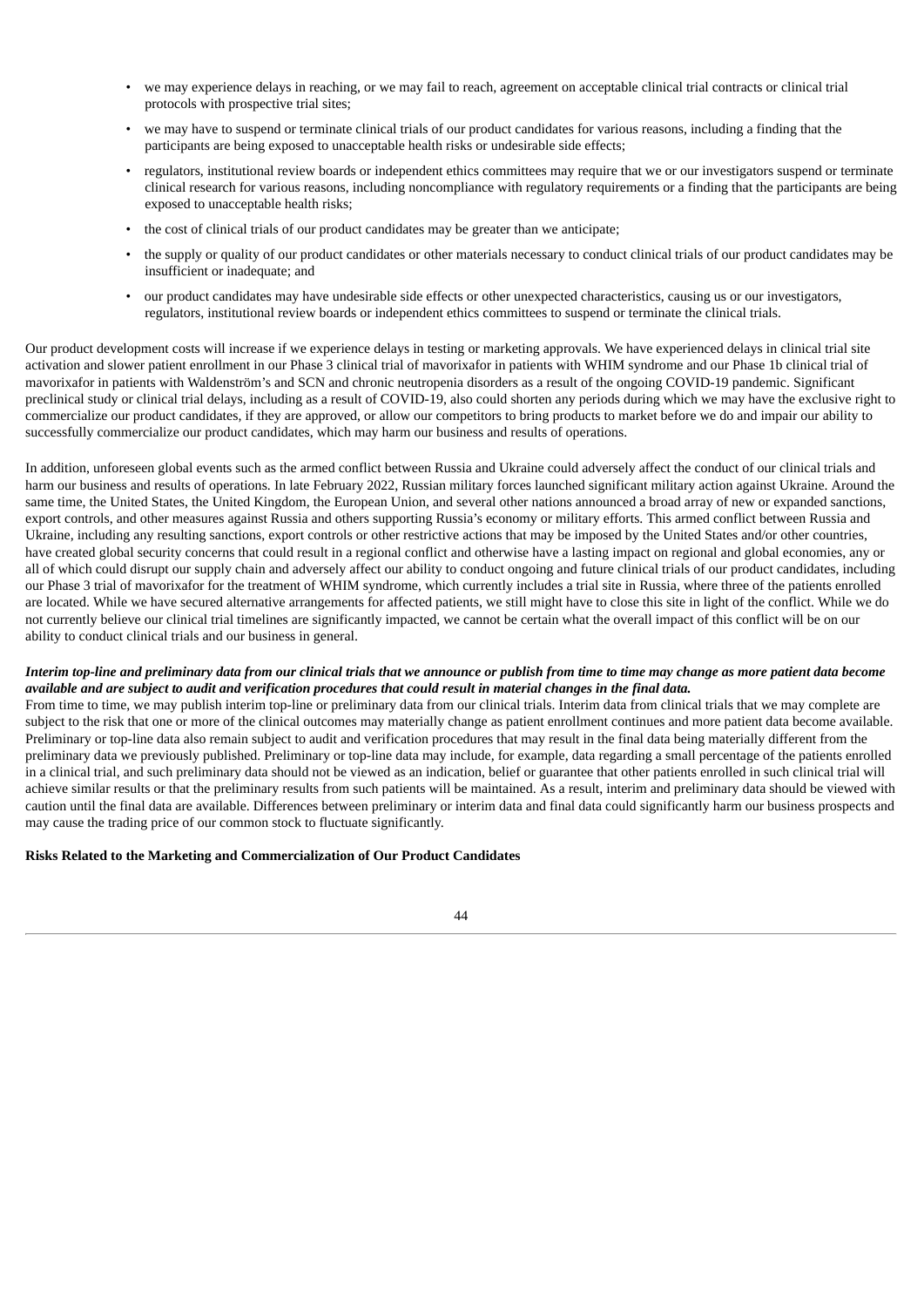#### A breakthrough therapy designation or Fast Track designation by the FDA for our product candidates may not lead to a faster development or requiatory review or approval process, and neither of these designations increases the likelihood that our product candidates will receive marketing *approval.*

We have obtained both breakthrough therapy and Fast Track designations for mavorixafor for the treatment of adult patients with WHIM and we may pursue those designations for other product candidates as well. A breakthrough therapy is defined as a product that is intended, alone or in combination with one or more other drugs, to treat a serious or life-threatening condition, and preliminary clinical evidence indicates that the product may demonstrate substantial improvement over existing therapies on one or more clinically significant endpoints. For product candidates that have been designated as breakthrough therapies, interaction and communication between the FDA and the sponsor of the trial can help identify the most efficient path for clinical development while minimizing the number of patients placed in ineffective control regimens. A breakthrough therapy designation affords the possibility of rolling review, enabling the FDA to review portions of our marketing application before submission of a complete application, and possibly, priority review.

If a drug or biologic candidate is intended for the treatment of a serious or life-threatening condition or disease and the drug demonstrates the potential to address unmet medical needs for the condition, the sponsor may apply for Fast Track designation.

Designation as a breakthrough therapy and Fast Track designation are within the discretion of the FDA. Accordingly, even if we believe that our product candidates meet the criteria for designation as a breakthrough therapy or Fast Track designation, the FDA may disagree and instead determine not to make such designation. In any event, the receipt of either or both of a breakthrough therapy designation or Fast Track designation for a product candidate may not result in a faster development process, review or approval compared to products considered for approval under conventional FDA procedures and does not assure ultimate approval by the FDA. In addition, even if one or more of our product candidates qualify as breakthrough therapies or for Fast Track designation, the FDA may later decide that the products no longer meet the conditions for qualification.

# It is possible that we may not be able to obtain or maintain orphan drug designation or exclusivity for our drug candidates, which could limit the *potential profitability of our product candidates.*

Regulatory authorities in some jurisdictions, including the United States and Europe, may designate drugs for the treatment or prevention of rare diseases or conditions with relatively small patient populations as orphan drugs. Under the Orphan Drug Act of 1983, the ("Orphan Drug Act"), the FDA may designate a product as an orphan drug if it is a drug intended to treat a rare disease or condition, which is defined as a patient population of fewer than 200,000 individuals in the United States. We received orphan drug designation from the FDA for mavorixafor for the treatment of WHIM syndrome in October 2018, and from the EMA in July 2019. If a product with an orphan drug designation subsequently receives the first marketing approval for the indication for which it has such designation, the product is entitled to a seven-year period of marketing exclusivity, which precludes the FDA from approving another marketing application for the same drug for the same indication during that time period with some exceptions. A similar provision in the European Union allows 10 years of exclusivity in Europe. The European exclusivity period can be reduced to six years if a drug no longer meets the criteria for orphan drug designation or if the drug is sufficiently profitable so that marketing exclusivity is no longer justified. Orphan drug exclusivity may be lost in both the United States and Europe under certain situations, such as the inability of the holder of the orphan drug designation to produce sufficient quantities of the drug to meet the needs of patients with the rare disease or condition or for certain other reasons.

# If we are unable to establish sales and marketing capabilities to market and sell our product candidates, we may be unable to generate any revenue.

Even if we are ultimately successful in obtaining regulatory approval of mavorixafor for the treatment of WHIM syndrome or another indication, in order to market and sell mavorixafor and our other product candidates in development, we currently intend to build and develop our own sales, marketing and distribution operations. Although our management team has previous experience with such efforts, there can be no assurance that we will be successful in building these operations. If we are unable to establish adequate sales, marketing and distribution capabilities, we may not be able to generate product revenue and may not become profitable. We will also be competing with many companies that currently have extensive and well-funded sales and marketing operations. If any of our product candidates are approved, we may be unable to compete successfully against these more established companies.

# Our commercial success depends upon attaining significant market acceptance of our product candidates, if approved, among hospitals, physicians, *patients and healthcare payors.*

Even if we obtain regulatory approval for any of our product candidates that we may develop or acquire in the future, the product may not gain market acceptance among hospitals, physicians, health care payors, patients and the medical community. Market acceptance of any of our product candidates for which we receive approval depends on a number of factors, including:

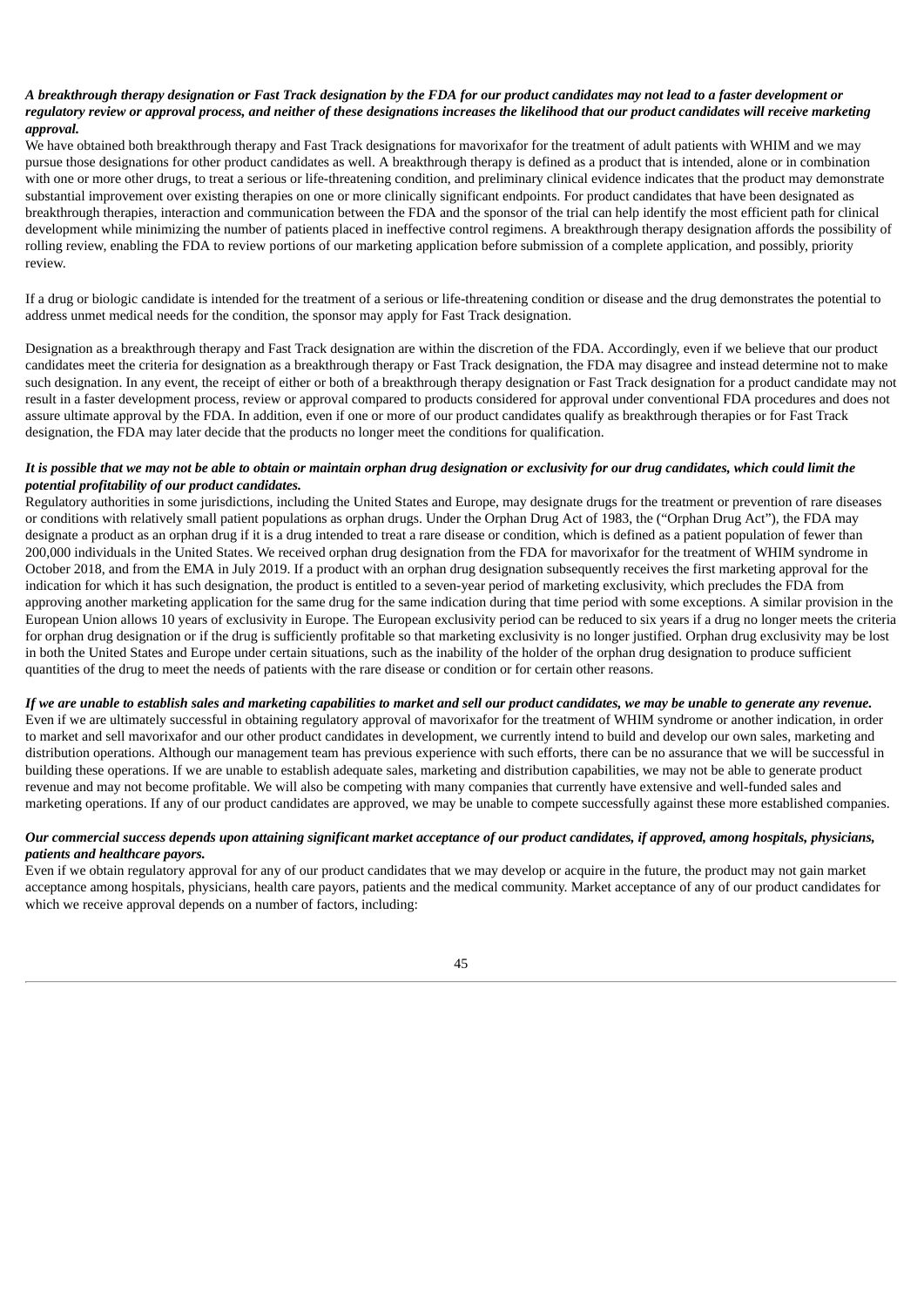- the efficacy and safety of such product candidates as demonstrated in clinical trials;
- the clinical indications for which the product candidate is approved;
- acceptance by major operators of hospitals, physicians and patients of the product candidate as a safe and effective treatment, particularly the ability of mavorixafor and our other product candidates to establish themselves as a new standard of care in the treatment paradigm for the indications that we are pursuing;
- the potential and perceived advantages of our product candidates over alternative treatments as compared to the relative costs of the product candidates and alternative treatments;
- the prevalence and severity of any side effects with respect to our product candidates, including mavorixafor;
- our ability to offer any approved products for sale at competitive prices;
- the timing of market introduction of our products as well as competitive products;
- our pricing, and the availability of coverage and adequate reimbursement by third party payors and government authorities;
- relative convenience and ease of administration; and
- the effectiveness of our sales and marketing efforts and those of our potential future collaborators.

There may be delays in getting our product candidates, if approved, on hospital or insurance formularies or limitations on coverages that may be available in the early stages of commercialization for newly approved drugs. If any of our product candidates are approved but fail to achieve market acceptance among hospitals, physicians, patients or health care payors, we will not be able to generate significant revenues, which would have a material adverse effect on our business, prospects, financial condition and results of operations.

# Product candidates may cause undesirable side effects that could delay or prevent their marketing approval, limit the commercial profile of an approved label, or result in significant negative consequences following marketing approval, if any, including marketing withdrawal.

Undesirable side effects caused by any of our product candidates that we may develop or acquire could cause us or the FDA or other regulatory authorities to interrupt, delay or halt our clinical trials and could result in more restrictive labels or the delay or denial of marketing approval by the FDA or other regulatory authorities of such product candidates. Results of our clinical trials could reveal a high and unacceptable severity and prevalence of these or other side effects. In such an event, our trials could be suspended or terminated and the FDA or comparable foreign regulatory authorities could order us to cease further development of or deny approval of our product candidates for any or all targeted indications. In addition, any drug-related side effects could affect patient recruitment or the ability of enrolled patients to complete the trial or result in potential product liability claims. Any of these occurrences may harm our business, financial condition and prospects significantly.

Further, clinical trials by their nature utilize a sample of the potential patient population. With a limited number of patients, rare and severe side effects of our product candidates may only be uncovered with a significantly larger number of patients exposed to the product candidate. If our product candidates receive marketing approval and we or others identify undesirable side effects caused by such product candidates (or any other similar drugs) after such approval, a number of potentially significant negative consequences could result, including:

- regulatory authorities may withdraw or limit their approval of such product candidates;
- regulatory authorities may require the addition of labeling statements, such as a "boxed" warning or a contraindication;
- we may be required to create a medication guide outlining the risks of such side effects for distribution to patients;
- we may be required to change the way such product candidates are distributed or administered, conduct additional clinical trials or change the labeling of the product candidates;
- regulatory authorities may require a Risk Evaluation and Mitigation Strategy plan to mitigate risks, which could include medication guides, physician communication plans, or elements to assure safe use, such as restricted distribution methods, patient registries and other risk minimization tools;
- we may be subject to regulatory investigations and government enforcement actions;
- we may decide to remove such product candidates from the marketplace after they are approved;

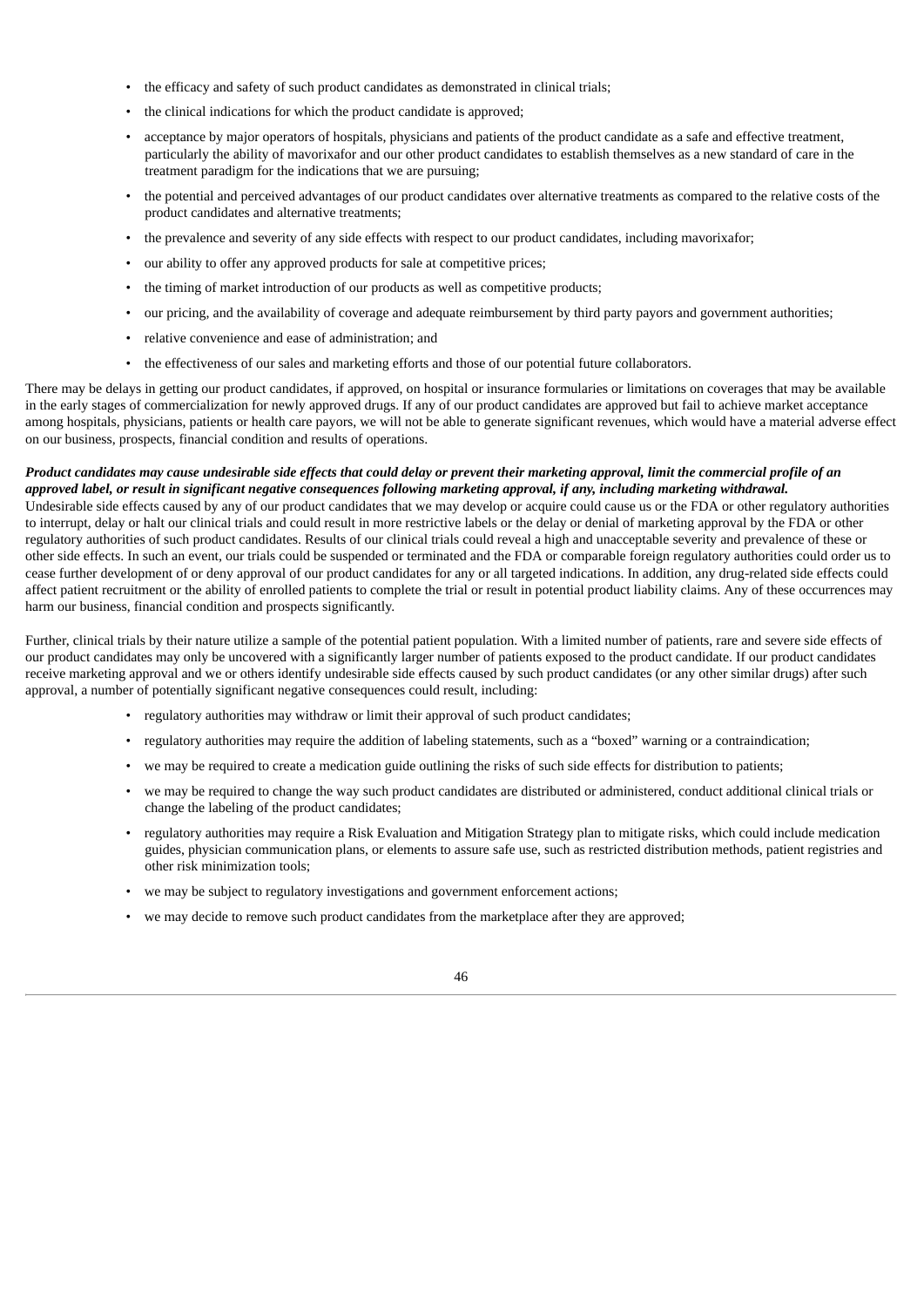- we could be sued and held liable for injury caused to individuals exposed to or taking our product candidates; and
- our reputation may suffer.

We believe that any of these events could prevent us from achieving or maintaining market acceptance of the affected product candidates and could substantially increase the costs of commercializing our product candidates, if approved, and significantly impact our ability to successfully commercialize our product candidates and generate revenues.

## Even if our product candidates receive regulatory approval, they may still face future development and regulatory difficulties and any approved *products will be subject to extensive post-approval regulatory requirements.*

If we obtain regulatory approval for a product candidate, it would be subject to extensive ongoing requirements by the FDA and comparable foreign regulatory authorities governing the manufacture, quality control, further development, labeling, packaging, storage, distribution, safety surveillance, import, export, advertising, promotion, recordkeeping and reporting of safety and other post-market information. The safety profile and efficacy of any product will continue to be closely monitored by the FDA and comparable foreign regulatory authorities after approval. If the FDA or comparable foreign regulatory authorities become aware of new safety information after approval of any of our product candidates, these regulatory authorities may require labeling changes or the FDA may require establishment of a Risk Evaluation Mitigation Strategy or similar strategy, impose significant restrictions on a product's indicated uses or marketing, impose ongoing requirements for potentially costly post-approval studies or post-market surveillance. Progress reports are required at quarterly intervals, every six months and at annual intervals depending upon the country, and more frequently if serious adverse events occur.

In addition, manufacturers of drugs and their facilities are subject to continual review and periodic inspections by the FDA and other regulatory authorities for compliance with cGMP regulations. If a regulatory agency discovers previously unknown problems with a product, such as adverse events of unanticipated severity or frequency, or problems with the facility where the product is manufactured, a regulatory agency may impose restrictions on that product, the manufacturing facility or us, including requiring recall or withdrawal of the product from the market or suspension of manufacturing. If we, our product candidates or the manufacturing facilities for our product candidates fail to comply with cGMPs and other applicable regulatory requirements, the FDA may, among other things:

- issue warning letters;
- request modifications to promotional materials or require us to provide corrective information to healthcare practitioners;
- require us to enter into a consent decree, which can include imposition of various fines, reimbursements for inspection costs, required due dates for specific actions and penalties for noncompliance;
- seek an injunction or impose civil or criminal penalties or monetary fines;
- suspend or withdraw regulatory approval;
- suspend any ongoing clinical trials;
- refuse to approve pending applications or supplements to applications filed by us;
- suspend or impose restrictions on operations, including costly new manufacturing requirements; or
- seize or detain products, refuse to permit the import or export of products, or require us to initiate a product recall.
- The occurrence of any event or penalty described above may inhibit our ability to commercialize our products and generate revenue.

#### Any product candidate for which we obtain marketing approval could be subject to marketing restrictions or withdrawal from the market, and we may be subject to penalties if we fail to comply with regulatory requirements or if we experience unanticipated problems with our products. Any product candidate for which we obtain marketing approval will be subject to continual requirements of and review by the FDA and other regulatory

authorities. These requirements include submissions of safety and other post-marketing information and reports, registration and listing requirements, cGMP requirements, quality assurance and corresponding maintenance of records and documents and requirements regarding the distribution of samples to physicians and recordkeeping. Even if marketing approval of a product candidate is granted, the approval may be subject to limitations on the indicated uses for which the product may be marketed or to the conditions of approval, or contain requirements for costly post-marketing testing and surveillance to monitor the safety or efficacy of the medicine. The FDA closely regulates the post-approval marketing and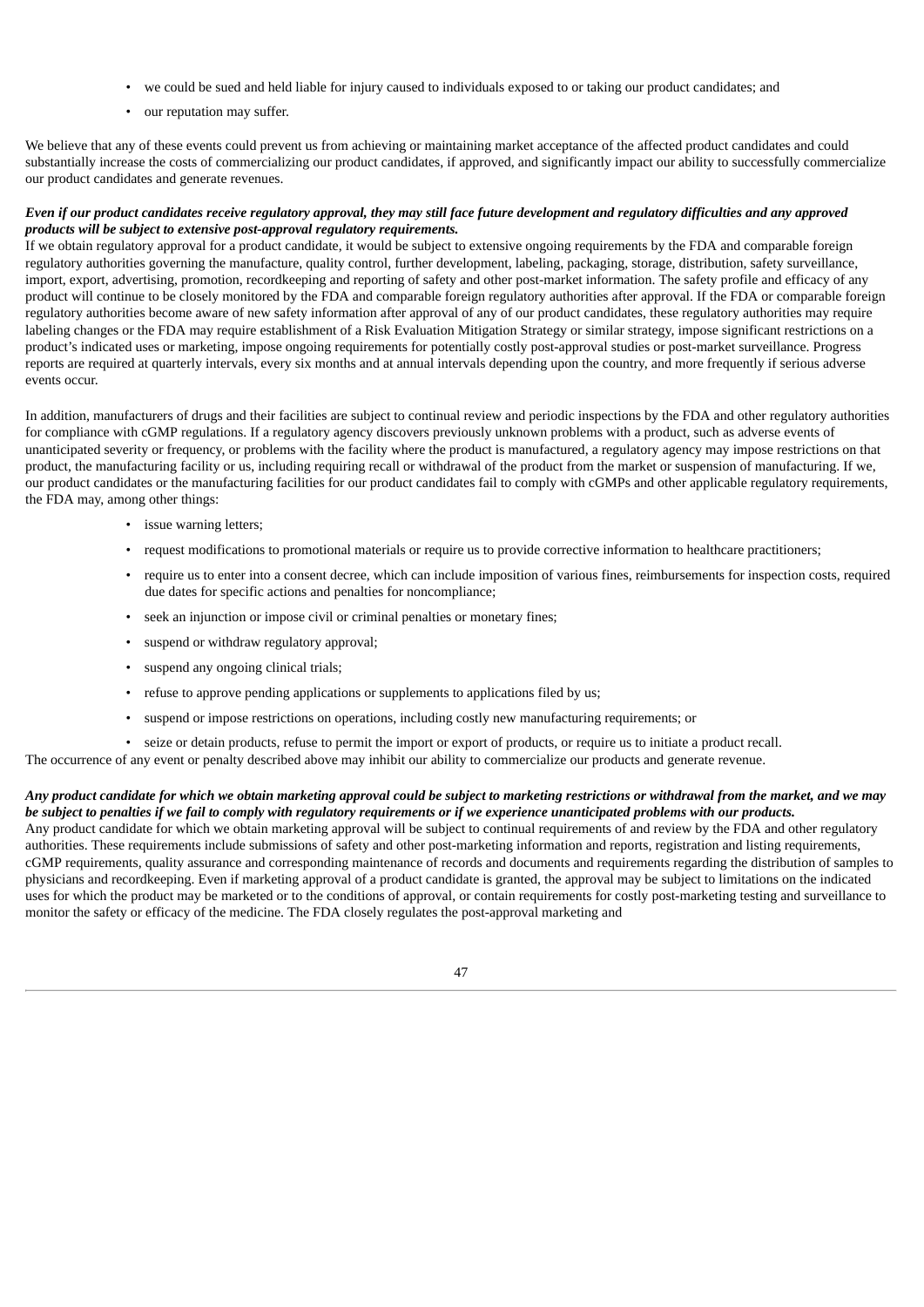promotion of drugs to ensure that they are marketed only for the approved indications and in accordance with the provisions of the approved labeling.

In addition, later discovery of previously unknown problems with our products, manufacturers or manufacturing processes, or failure to comply with regulatory requirements, may result in, among other things:

- restrictions on such products, manufacturers or manufacturing processes;
- restrictions on the labeling, marketing, distribution or use of a product;
- requirements to conduct post-approval clinical trials;
- warning or untitled letters;
- withdrawal of the products from the market;
- refusal to approve pending applications or supplements to approved applications that we submit;
- recall of products;
- fines, restitution or disgorgement of profits or revenue;
- suspension or withdrawal of marketing approvals;
- refusal to permit the import or export of our products;
- product seizure; and
- injunctions or the imposition of civil or criminal penalties.

# If, in the future, we are unable to establish sales and marketing capabilities or to selectively enter into agreements with third parties to sell and market our product candidates, we may not be successful in commercializing our product candidates if and when they are approved.

We do not have a sales or marketing infrastructure and have no experience in the sale, marketing or distribution of pharmaceutical products. To achieve commercial success for any approved product for which we retain sales and marketing responsibilities, we must either develop a sales and marketing organization or outsource these functions to other third parties. In the future, we may choose to build a focused sales and marketing infrastructure to sell some of our product candidates if and when they are approved.

There are risks involved both with establishing our own sales and marketing capabilities and with entering into arrangements with third parties to perform these services. For example, recruiting and training a sales force is expensive and time consuming and could delay any product launch. If the commercial launch of a product candidate for which we recruit a sales force and establish marketing capabilities is delayed or does not occur for any reason, we would have prematurely or unnecessarily incurred these commercialization expenses. This may be costly, and our investment would be lost if we cannot retain or reposition our sales and marketing personnel.

Factors that may inhibit our efforts to commercialize our product candidates on our own include:

- our inability to recruit and retain adequate numbers of effective sales and marketing personnel;
- the inability of sales personnel to obtain access to physicians or educate adequate numbers of physicians on the benefits of prescribing any future products; and
- unforeseen costs and expenses associated with creating an independent sales and marketing organization.

If we enter into arrangements with third parties to perform sales, marketing and distribution services, our product revenue or the profitability of these product revenue to us may be lower than if we were to market and sell any products that we develop ourselves. In addition, we may not be successful in entering into arrangements with third parties to sell and market our product candidates or may be unable to do so on terms that are favorable to us. We may have little control over such third parties, and any of them may fail to devote the necessary resources and attention to sell and market our products effectively. If we do not establish sales and marketing capabilities successfully, either on our own or in collaboration with third parties, we will not be successful in commercializing our product candidates.

We face substantial competition, which may result in others discovering, developing or commercializing products before or more successfully than we *do.*

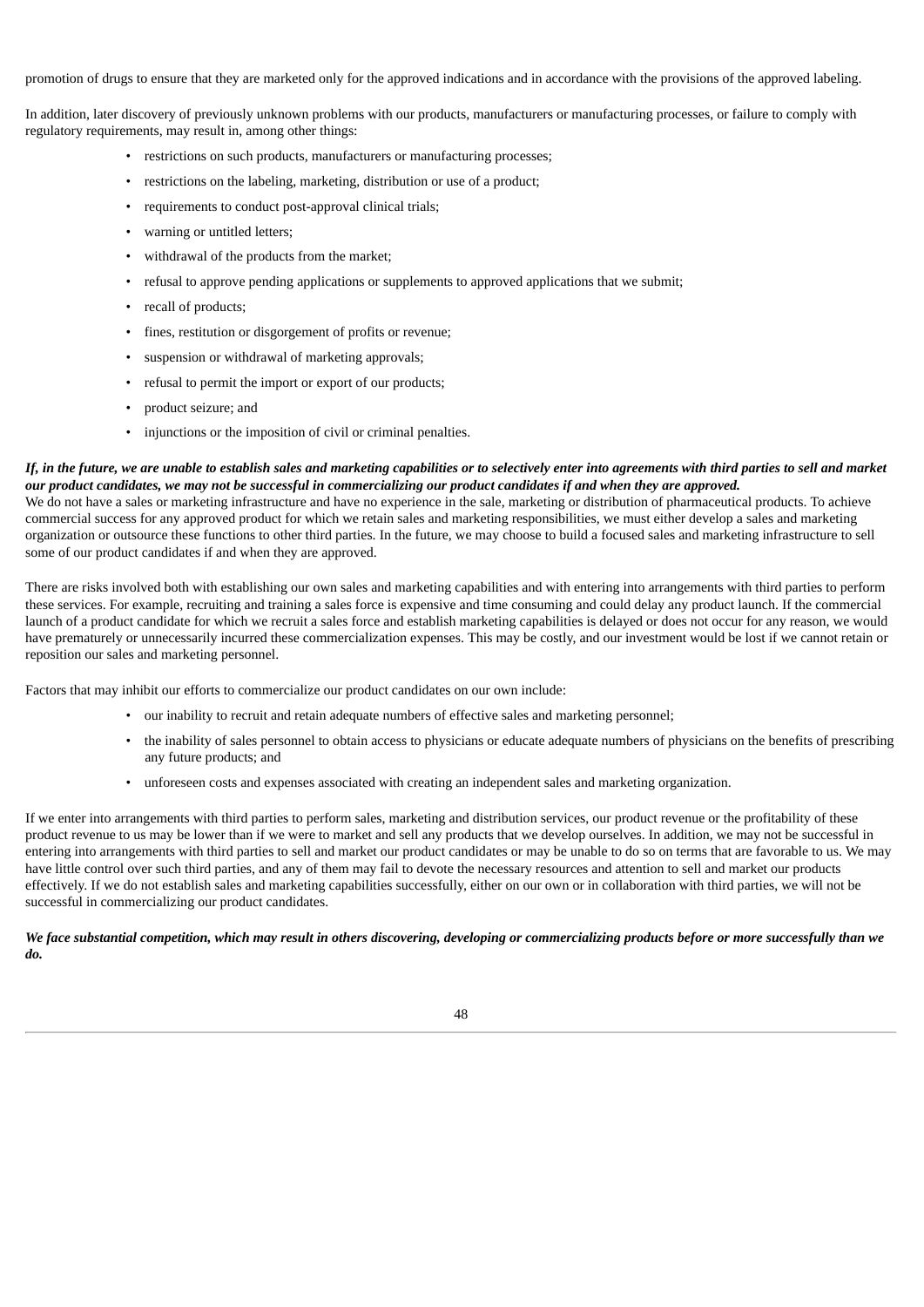The development and commercialization of new drug products is highly competitive. We face competition with respect to our current product candidates, and will face competition with respect to any product candidates that we may seek to develop or commercialize in the future, from major pharmaceutical companies, specialty pharmaceutical companies and biotechnology companies worldwide. There are a number of large pharmaceutical and biotechnology companies that currently market and sell products or are pursuing the development of products for the treatment of cancer, such as ccRCC. Some of these competitive products and therapies are based on scientific approaches that are the same as or similar to our approach and others are based on entirely different approaches. Potential competitors also include academic institutions, government agencies and other public and private research organizations that conduct research, seek patent protection and establish collaborative arrangements for research, development, manufacturing and commercialization.

Our lead product candidate, mavorixafor, is in clinical development for the treatment of WHIM syndrome, chronic neutropenia and Waldenström's, respectively. We are aware of other companies that are developing CXCR4 inhibitors that are in a similar stage of development as mavorixafor, including BioLineRx, Noxxon, Upsher-Smith, Polyphor and Glycomimetics. To our knowledge, there do not appear to be any competitors with programs in development for WHIM syndrome or chronic neutropenia disorders. With respect to chronic neutropenia, filgrastim injections (human granulocyte colonystimulating factor (G-CSF)) and two biosimilars (Zarxio and Nivestym ) are FDA-approved to reduce the incidence and duration of after-affects of severe neutropenia (e.g., fever, infections, oropharyngeal ulcers) in symptomatic patients with congenital neutropenia, cyclic neutropenia, or idiopathic neutropenia. In Waldenström's, there are several treatment approaches currently being developed, including targeted therapies and immunotherapies (as monotherapies and combination therapies), chemotherapy, stem cell transplantation, and cancer vaccines.

There are a variety of available drug therapies marketed for cancer. In many cases, these drugs are administered in combination to enhance efficacy. Some of the currently approved drug therapies are branded and subject to patent protection, and others are available on a generic basis. Many of these approved drugs are well-established therapies and are widely accepted by physicians, patients and third-party payors. Insurers and other third-party payors may also encourage the use of generic products. We expect that if our product candidates are approved, they will be priced at a significant premium over competitive generic products. This may make it difficult for us to achieve our business strategy of using our product candidates in combination with existing therapies or replacing existing therapies with our product candidates.

Our competitors may develop products that are more effective, have a better safety profile, are more convenient or less costly than any that we are developing or that would render our product candidates obsolete or non-competitive. Our competitors may also obtain marketing approval from the FDA or other regulatory authorities for their products sooner than we may obtain approval for our product candidates, which could result in our competitors establishing a strong market position before we are able to enter the market.

Many of our competitors have significantly greater financial resources and expertise in research and development, manufacturing, preclinical testing, conducting clinical trials, obtaining regulatory approvals and marketing approved products than we do. Mergers and acquisitions in the pharmaceutical and biotechnology industries may result in even more resources being concentrated among a smaller number of our competitors. Smaller and other early-stage companies may also prove to be significant competitors, particularly through collaborative arrangements with large and established companies. These third parties may compete with us in recruiting and retaining qualified scientific and management personnel, establishing clinical trial sites and patient registration for clinical trials, as well as in acquiring technologies complementary to, or necessary for, our programs.

# Even if we obtain and maintain approval for our product candidates from the FDA, we may never obtain approval for our product candidates outside *of the United States, which would limit our market opportunities and could harm our business.*

Approval of a product candidate in the United States by the FDA does not ensure approval of such product candidate by regulatory authorities in other countries or jurisdictions, and approval by one foreign regulatory authority does not ensure approval by regulatory authorities in other foreign countries or by the FDA. If regulatory approval is obtained, sales of any future product candidates outside of the United States will be subject to foreign regulatory requirements governing clinical trials and marketing approval. Even if the FDA grants marketing approval for a product candidate, comparable foreign regulatory authorities also must approve the manufacturing and marketing of the product candidate in those countries. Approval procedures vary among jurisdictions and can involve requirements and administrative review periods different from, and more onerous than, those in the United States, including additional preclinical studies or clinical trials. In many countries outside the United States, a product candidate must be approved for reimbursement before it can be approved for sale in that country. In some cases, the price that we intend to charge for any product candidates, if approved, is also subject to approval. Obtaining approval for any future product candidates in the European Union from the European Commission following the opinion of the European Medicines Agency, if we choose to submit a marketing authorization application there, would be a lengthy and expensive process. Even if a product candidate is approved, the FDA or the European Commission, as the case may be, may

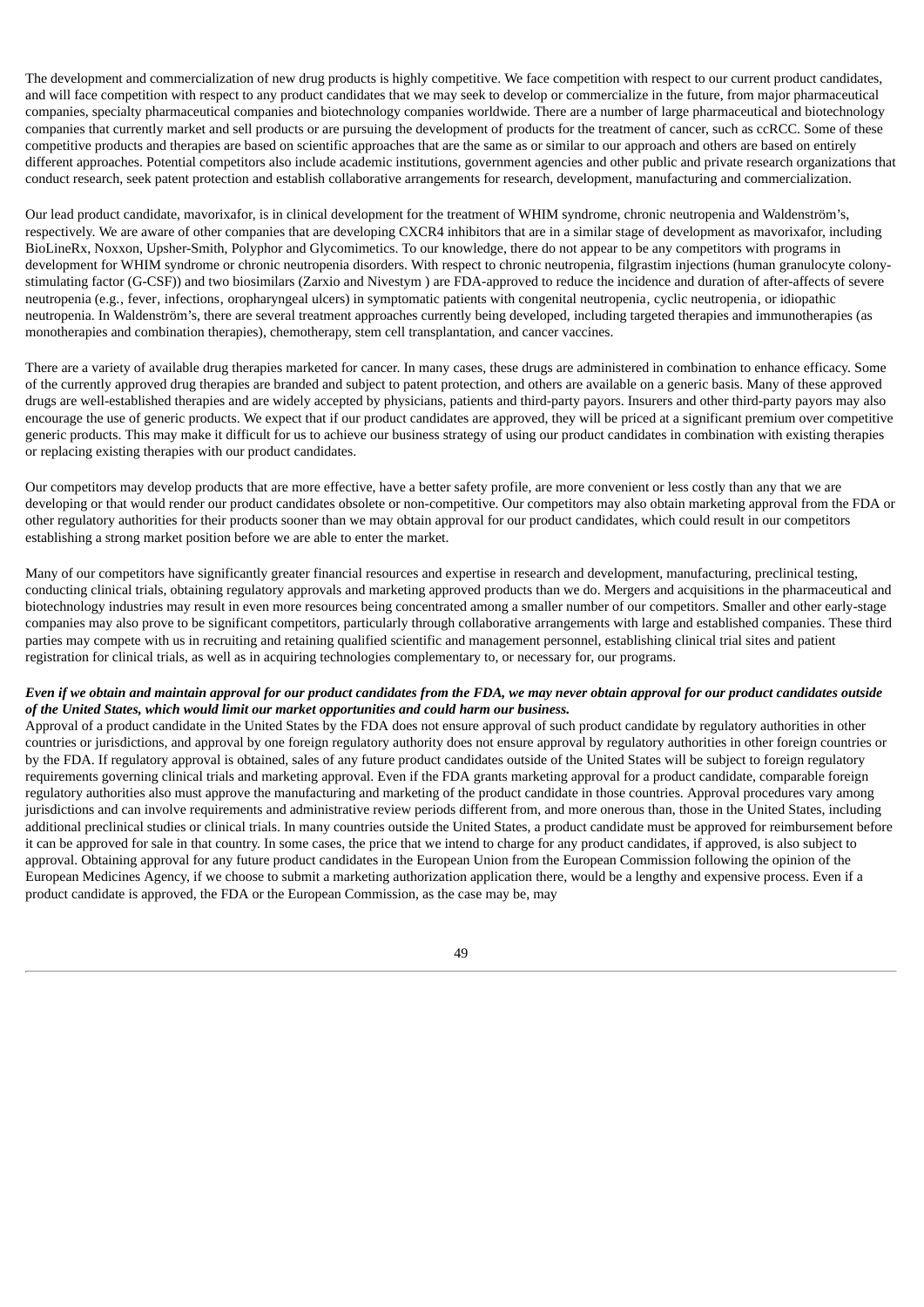limit the indications for which the drug may be marketed, require extensive warnings on the drug labeling or require expensive and time-consuming additional clinical trials or reporting as conditions of approval. Obtaining foreign regulatory approvals and compliance with foreign regulatory requirements could result in significant delays, difficulties and costs for us and could delay or prevent the introduction of any future product candidates in certain countries.

Further, clinical trials conducted in one country may not be accepted by regulatory authorities in other countries. Also, regulatory approval for our product candidates may be withdrawn. If we fail to comply with the regulatory requirements, our target market will be reduced and our ability to realize the full market potential of our product candidates will be harmed and our business, financial condition, results of operations and prospects could be harmed.

## If we seek approval to commercialize our product candidates outside of the United States, a variety of risks associated with international operations *could harm our business.*

If we seek approval of our product candidates outside of the United States, we expect that we will be subject to additional risks in commercialization including:

- different regulatory requirements for approval of therapies in foreign countries;
- reduced protection for intellectual property rights;
- unexpected changes in tariffs, trade barriers and regulatory requirements;
- economic weakness, including inflation, or political instability in particular foreign economies and markets;
- compliance with tax, employment, immigration and labor laws for employees living or traveling abroad;
- foreign currency fluctuations, which could result in increased operating expenses and reduced revenues, and other obligations incident to doing business in another country;
- foreign reimbursement, pricing and insurance regimes;
- workforce uncertainty in countries where labor unrest is more common than in the United States;
- production shortages resulting from any events affecting raw material supply or manufacturing capabilities abroad; and
- business interruptions resulting from geopolitical actions, including war and terrorism, or natural disasters and public health epidemics, such as the ongoing COVID-19 pandemic.

We have no prior experience in these areas. In addition, there are complex regulatory, tax, labor and other legal requirements imposed by many of the individual countries in and outside of Europe with which we will need to comply. Many biopharmaceutical companies have found the process of marketing their own products in foreign countries to be very challenging.

#### Even if we are able to commercialize mavorixafor or any other product candidate that we develop, the product may become subject to unfavorable *pricing regulations, third-party reimbursement practices or healthcare reform initiatives, which would harm our business.*

The laws and regulations that govern marketing approvals, pricing, coverage and reimbursement for new drug products vary widely from country to country. Current and future legislation may significantly change the approval requirements in ways that could involve additional costs and cause delays in obtaining approvals. Some countries require approval of the sale price of a drug before it can be marketed. In many countries, the pricing review period begins after marketing or product licensing approval is granted and, in some markets, prescription pharmaceutical pricing remains subject to continuing governmental control even after initial approval is granted. As a result, we might obtain marketing approval for a product in a particular country, but then be subject to price regulations that delay our commercial launch of the product, possibly for lengthy time periods, and negatively impact the revenues we are able to generate from the sale of the product in that country. Adverse pricing limitations may hinder our ability to recoup our investment in one or more product candidates, even if our product candidates obtain marketing approval.

Our ability to commercialize mavorixafor or any other product candidate successfully also will depend in part on the extent to which coverage and adequate reimbursement for these products and related treatments will be available from government health administration authorities, private health insurers and other organizations. Government authorities and other third-party payors, such as private health insurers and health maintenance organizations, decide which medications they will pay for and establish reimbursement levels. A primary trend in the U.S. and E.U. healthcare industries and elsewhere is cost containment.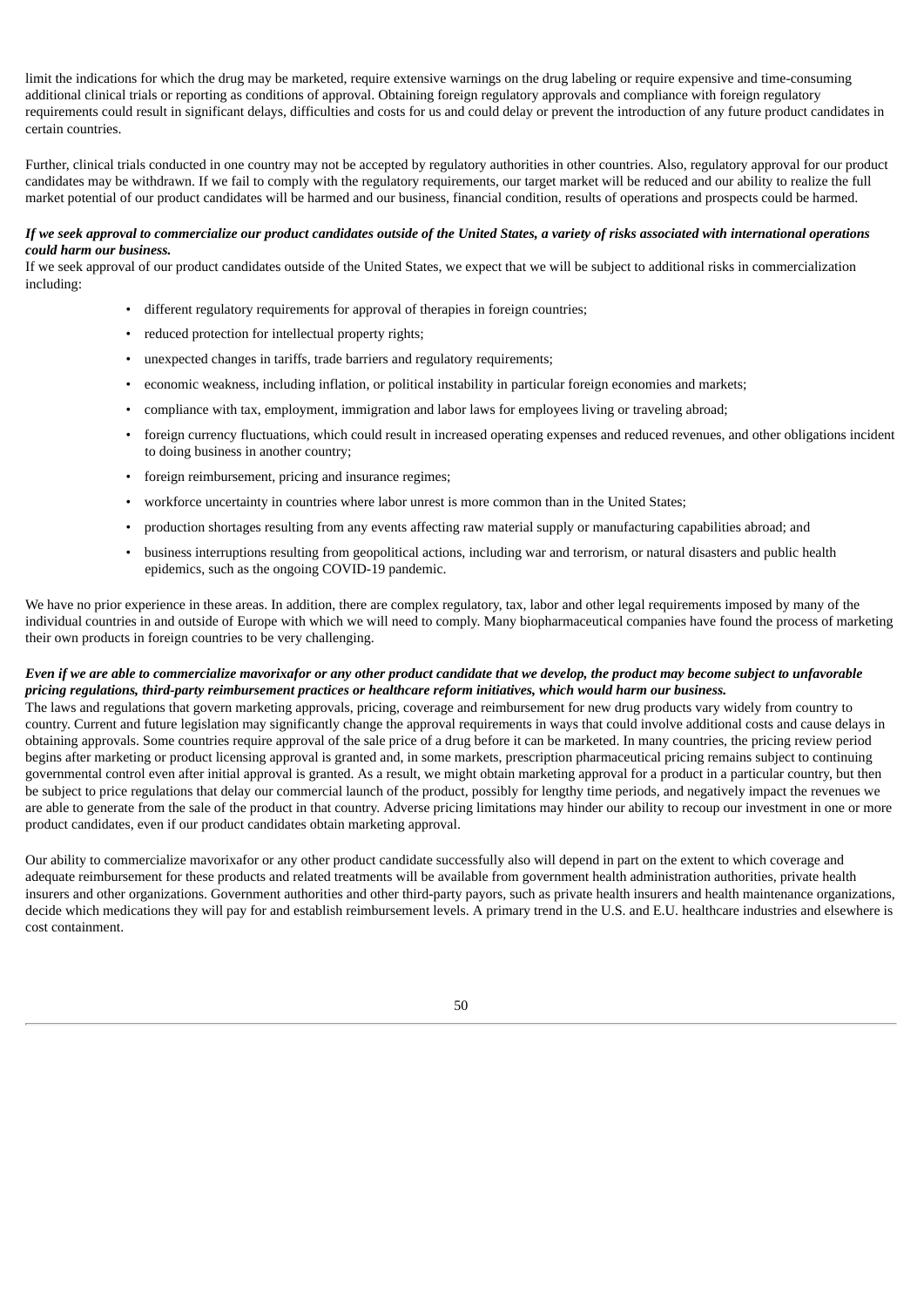Government authorities and other third-party payors have attempted to control costs by limiting coverage and the amount of reimbursement for particular medications. Increasingly, third-party payors are requiring that drug companies provide them with predetermined discounts from list prices and are challenging the prices charged for medical products. We cannot be sure that coverage and reimbursement will be available for mavorixafor or any other product that we commercialize and, if coverage and reimbursement is available, the level of reimbursement. Reimbursement may impact the demand for, or the price of, any product candidate for which we obtain marketing approval. Obtaining and maintaining adequate reimbursement for mavorixafor may be particularly difficult because of the higher prices typically associated with drugs directed at smaller populations of patients. In addition, third-party payors are likely to impose strict requirements for reimbursement of a higher priced drug, and any launch of a competitive product is likely to create downward pressure on the price initially charged. If reimbursement is not available or is available only to a limited degree, we may not be able to successfully commercialize any product candidate for which we obtain marketing approval. Even if favorable coverage and reimbursement status is attained for one or more products for which we receive regulatory approval, less favorable coverage policies and reimbursement rates may be implemented in the future.

There may be significant delays in obtaining coverage and reimbursement for newly approved drugs, and coverage may be more limited than the purposes for which the drug is approved by the applicable regulatory authority. Moreover, eligibility for coverage and reimbursement does not imply that any drug will be paid for in all cases or at a rate that covers our costs, including research, development, intellectual property, manufacturing, sale and distribution expenses. Interim reimbursement levels for new drugs, if applicable, may also not be sufficient to cover our costs and may not be made permanent.

Reimbursement rates may vary according to the use of the drug and the clinical setting in which it is used, may be based on reimbursement levels already set for lower cost drugs, and may be incorporated into existing payments for other services. Net prices for drugs may be reduced by mandatory discounts or rebates required by government healthcare programs or private payors and by any future relaxation of laws that presently restrict imports of drugs from countries where they may be sold at lower prices than in the United States. In the United States, third-party payors often rely upon Medicare coverage policy and payment limitations in setting their own reimbursement policies. In the European Union, reference pricing systems and other measures may lead to cost containment and reduced prices. Our inability to promptly obtain coverage and adequate reimbursement rates from both government-funded and private payors for any approved products that we develop could have a material adverse effect on our operating results, our ability to raise capital needed to develop product candidates and commercialize products and our overall financial condition.

#### Governments outside the United States tend to impose strict price controls, which may adversely affect our revenues, if any.

In some countries, particularly the countries of the European Union, the pricing of prescription pharmaceuticals is subject to governmental control. In these countries, pricing negotiations with governmental authorities can take considerable time after the receipt of marketing approval for a product. To obtain reimbursement or pricing approval in some countries, we may be required to conduct a clinical trial that compares the cost-effectiveness of our product candidate to other available therapies. If reimbursement of our products is unavailable or limited in scope or amount, or if pricing is set at unsatisfactory levels, our business could be harmed, possibly materially.

#### Product liability lawsuits against us could cause us to incur substantial liabilities and could limit the commercialization of any product candidates we *may develop.*

We face an inherent risk of product liability exposure related to the testing of our product candidates in human clinical trials and will face an even greater risk with respect to commercial sales of any products that we may develop. If we cannot successfully defend ourselves against claims that our product candidates or products caused injuries, we could incur substantial liabilities. Regardless of merit or eventual outcome, liability claims may result in:

- reduced resources of our management to pursue our business strategy;
- decreased demand for any products that we may develop;
- injury to our reputation and significant negative media attention;
- withdrawal of clinical trial participants;
- significant costs to defend any related litigation;
- substantial monetary awards to trial participants or patients;
- loss of revenue;
- increased insurance costs; and
- the inability to commercialize any products that we may develop.

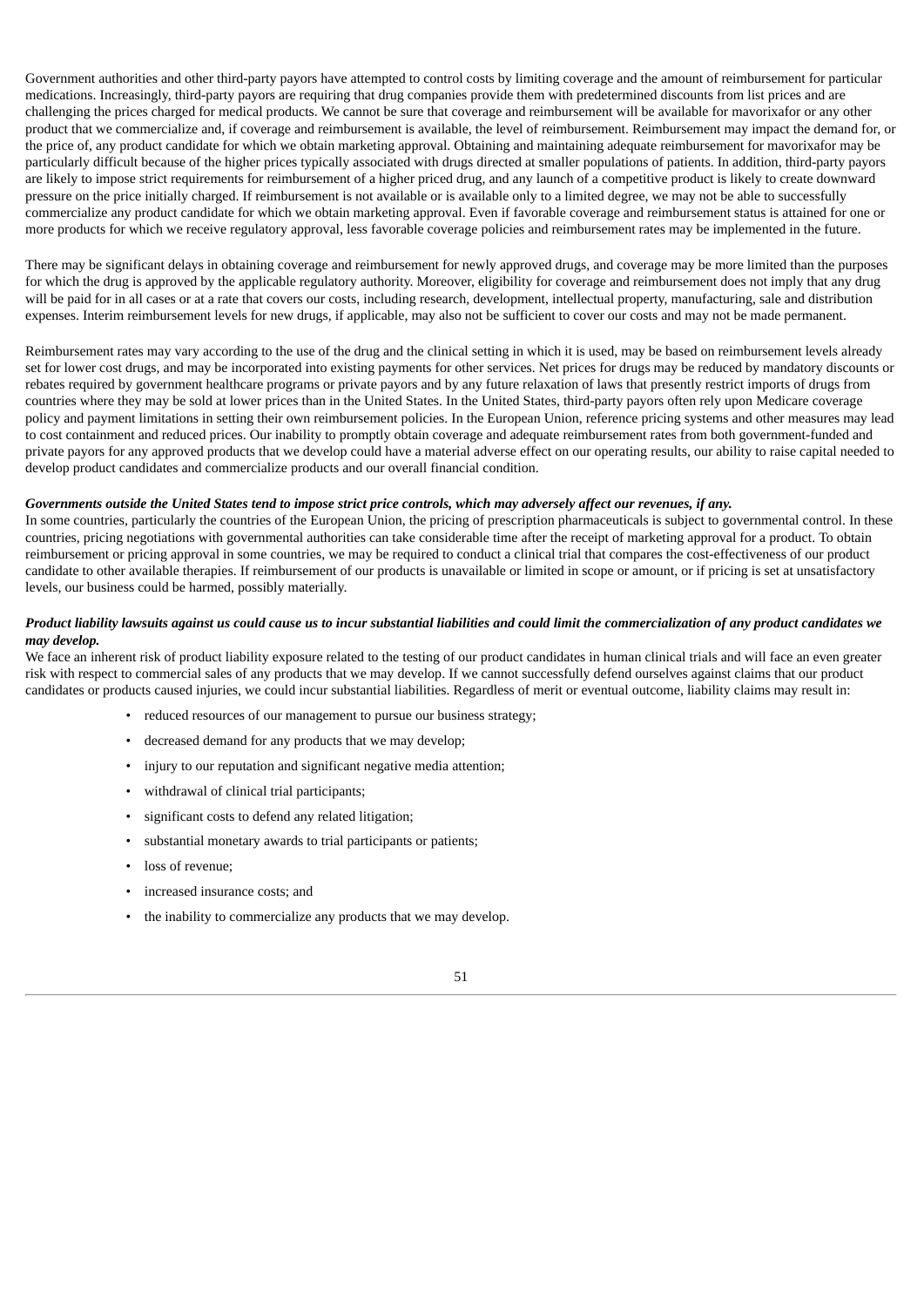Although we maintain clinical trial insurance coverage, it may not be adequate to cover all liabilities that we may incur. We anticipate that we will need to increase our insurance coverage as we continue clinical trials or begin commercialization of any products. Insurance coverage is increasingly expensive. We may not be able to obtain or maintain insurance coverage at a reasonable cost or in an amount adequate to satisfy any liability that may arise.

#### **Risks Related to Government Regulation**

# Our relationships with customers and third-party payors will be subject to applicable anti-kickback, fraud and abuse and other healthcare laws and regulations, which could expose us to significant penalties, including administrative, civil and criminal penalties, contractual damages, reputational *harm and diminished profits and future earnings.*

Although we do not currently have any drugs on the market, we are, and once we begin commercializing our product candidates, we will be subject to additional healthcare statutory and regulatory requirements and enforcement by the federal government and the states and foreign governments in the jurisdictions in which we conduct our business. Healthcare providers and third-party payors will play a primary role in the recommendation and prescription of any product candidates for which we obtain marketing approval. Our current and future arrangements with third-party payors and customers may expose us to broadly applicable fraud and abuse and other healthcare laws and regulations that may constrain the business or financial arrangements and relationships through which we research, as well as market, sell and distribute any products for which we obtain marketing approval. Restrictions under applicable federal and state healthcare laws and regulations include the following:

- the federal Anti-Kickback Statute prohibits, among other things, persons and entities from knowingly and willfully soliciting, offering, receiving or paying remuneration, directly or indirectly, in cash or in kind, to induce or reward, or in return for, either the referral of an individual for, or the purchase, order or recommendation of, any good or service, for which payment may be made under a federal healthcare program such as Medicare and Medicaid; a person or entity does not need to have actual knowledge of the statute or specific intent to violate it in order to have committed a violation;
- the federal false claims laws impose criminal and civil penalties, including civil whistleblower or qui tam actions, against individuals or entities for, among other things, knowingly presenting, or causing to be presented, to the federal government, claims for payment that are false or fraudulent or making a false statement to avoid, decrease or conceal an obligation to pay money to the federal government; in addition, the government may assert that a claim including items and services resulting from a violation of the federal Anti-Kickback Statute constitutes a false or fraudulent claim for purposes of the False Claims Act;
- the federal Health Insurance Portability and Accountability Act of 1996 ("HIPAA") imposes criminal and civil liability for, among other things, executing a scheme to defraud any healthcare benefit program, or knowingly and willfully falsifying, concealing or covering up a material fact or making any materially false statement in connection with the delivery of or payment for healthcare benefits, items or services; similar to the federal Anti-Kickback Statute, a person or entity does not need to have actual knowledge of the statute or specific intent to violate it in order to have committed a violation;
- the federal physician payment transparency requirements, sometimes referred to as the "Sunshine Act" under the Patient Protection and Affordable Care Act, as amended by the Health Care and Education Reconciliation Act of 2010 (collectively the "ACA"), require certain manufacturers of drugs, devices, biologics and medical supplies that are reimbursable under Medicare, Medicaid, or the Children's Health Insurance Program to report to the Centers for Medicare & Medicaid Services ("CMS") information related to payments and other transfers of value to physicians, (defined to include doctors, dentists, optometrists, podiatrists and chiropractors), certain other healthcare professionals (such as physician assistants and nurse practitioners and teaching hospitals and the ownership and investment interests of physicians and their immediate family members in such manufacturers;
- HIPAA, as amended by the Health Information Technology for Economic and Clinical Health Act and its implementing regulations, which also imposes obligations on certain covered entity healthcare providers, health plans, and healthcare clearinghouses as well as their business associates that perform certain services involving the use or disclosure of individually identifiable health information, and their subcontractors that use, disclose, or otherwise process individually identifiable health information, including mandatory contractual terms, with respect to safeguarding the privacy, security and transmission of individually identifiable health information;
- analogous state and foreign laws and regulations, such as state anti-kickback and false claims laws, may apply to sales or marketing arrangements and claims involving healthcare items or services reimbursed by non-governmental third-party payors, including private insurers;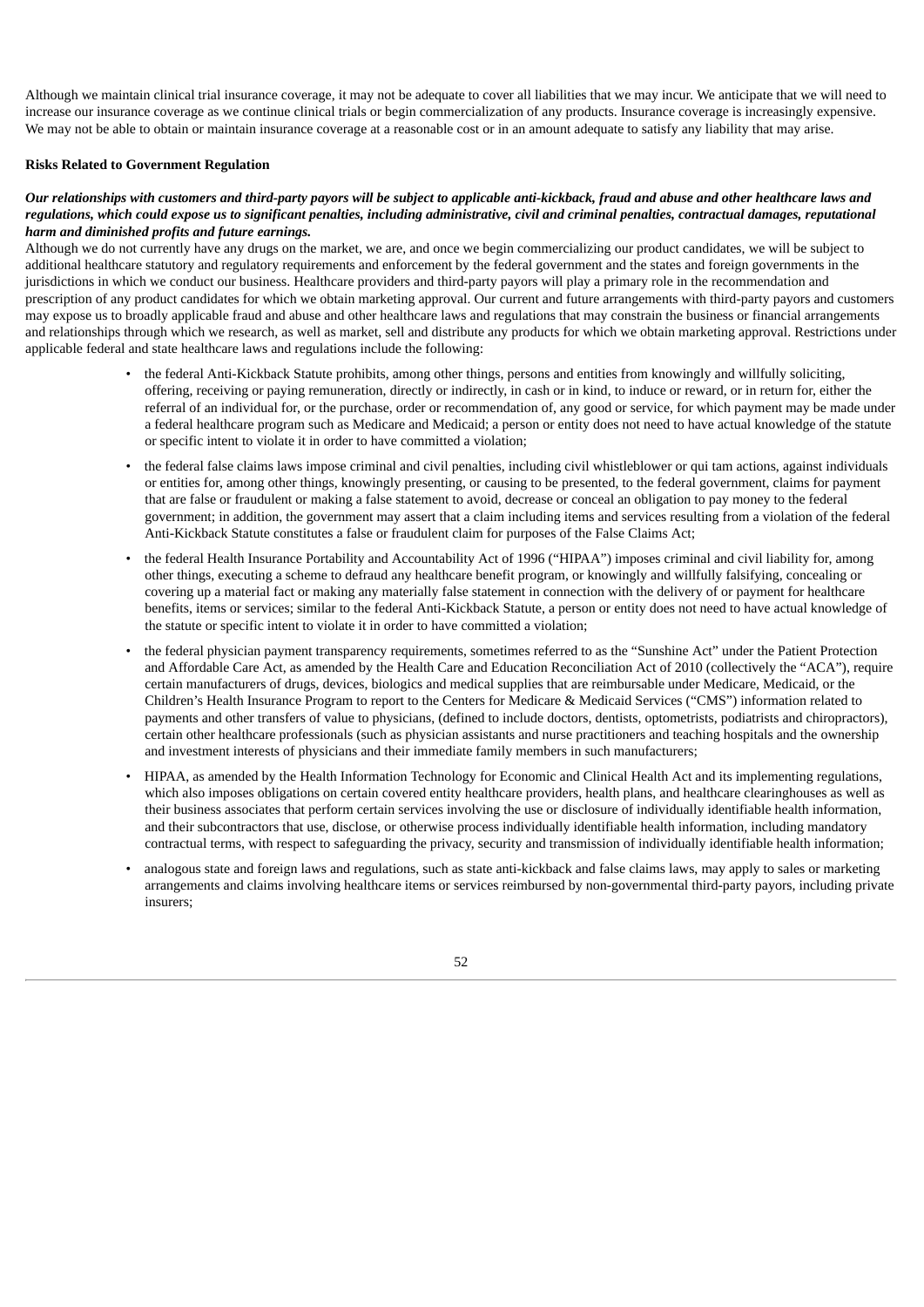- some state laws require pharmaceutical companies to comply with the pharmaceutical industry's voluntary compliance guidelines and the relevant compliance guidance promulgated by the federal government and may require drug manufacturers to report information related to payments and other transfers of value to physicians and other healthcare providers, drug pricing or marketing expenditures;
- state and local laws that require the registration of pharmaceutical sales representatives; and
- state and foreign laws also govern the privacy and security of health information in certain circumstances, many of which differ from each other in significant ways and often are not preempted by HIPAA, thus complicating compliance efforts.

Efforts to ensure that our business arrangements with third parties will comply with applicable healthcare laws and regulations will involve substantial costs. It is possible that governmental authorities will conclude that our business practices may not comply with current or future statutes, regulations or case law involving applicable fraud and abuse or other healthcare laws and regulations. If our operations are found to be in violation of any of these laws or any other governmental regulations that may apply to it, we may be subject to significant civil, criminal and administrative penalties, damages, fines, imprisonment, exclusion from government funded healthcare programs, such as Medicare and Medicaid, additional reporting requirements and/or oversight if we become subject to a corporate integrity agreement or similar agreement to resolve allegations of non-compliance with these laws and the curtailment or restructuring of our operations. If any of the physicians or other healthcare providers or entities with whom we expect to do business is found to be not in compliance with applicable laws, they may be subject to significant criminal, civil or administrative sanctions, including exclusions from government funded healthcare programs.

# Current and future legislation may increase the difficulty and cost for us to obtain marketing approval of and commercialize our product candidates *and affect the prices we may obtain.*

In the United States and some foreign jurisdictions, there have been a number of legislative and regulatory changes and proposed changes regarding the healthcare system that could prevent or delay marketing approval of our product candidates, restrict post-approval activities and affect our ability to sell profitably any product candidates for which we obtain marketing approval.

In the United States, Medicare covers certain drug purchases by the elderly and eligible disabled people and introduced a reimbursement methodology based on average sales prices for physician-administered drugs. In addition, Medicare may limit the number of drugs that will be covered in any therapeutic class. Ongoing cost reduction initiatives and future laws could decrease the coverage and price that we will receive for any approved products. While Medicare beneficiaries are limited to most elderly and certain disabled individual, private payors often follow Medicare coverage policy and payment limitations in setting their own payment rates.

In March 2010, the ACA became law. The ACA is a sweeping law intended to broaden access to health insurance, reduce or constrain the growth of healthcare spending, enhance remedies against fraud and abuse, add new transparency requirements for the healthcare and health insurance industries, impose new taxes and fees on the health industry and impose additional health policy reforms. Among the provisions of the ACA of importance to our product candidates are the following:

- an annual, nondeductible fee on any entity that manufactures or imports specified branded prescription drugs and biologic products;
- an increase in the statutory minimum rebates a manufacturer must pay under the Medicaid Drug Rebate Program;
- expansion of healthcare fraud and abuse laws, including the False Claims Act and the Anti-Kickback Statute, new government investigative powers, and enhanced penalties for noncompliance;
- a new Medicare Part D coverage gap discount program, in which manufacturers must agree to offer 70% point-of-sale discounts off negotiated prices;
- extension of manufacturers' Medicaid rebate liability;
- expansion of eligibility criteria for Medicaid programs;
- expansion of the entities eligible for discounts under the Public Health Service Act's pharmaceutical pricing program;
- new requirements to report to CMS financial arrangements with physicians, as defined by such law, and teaching hospitals;

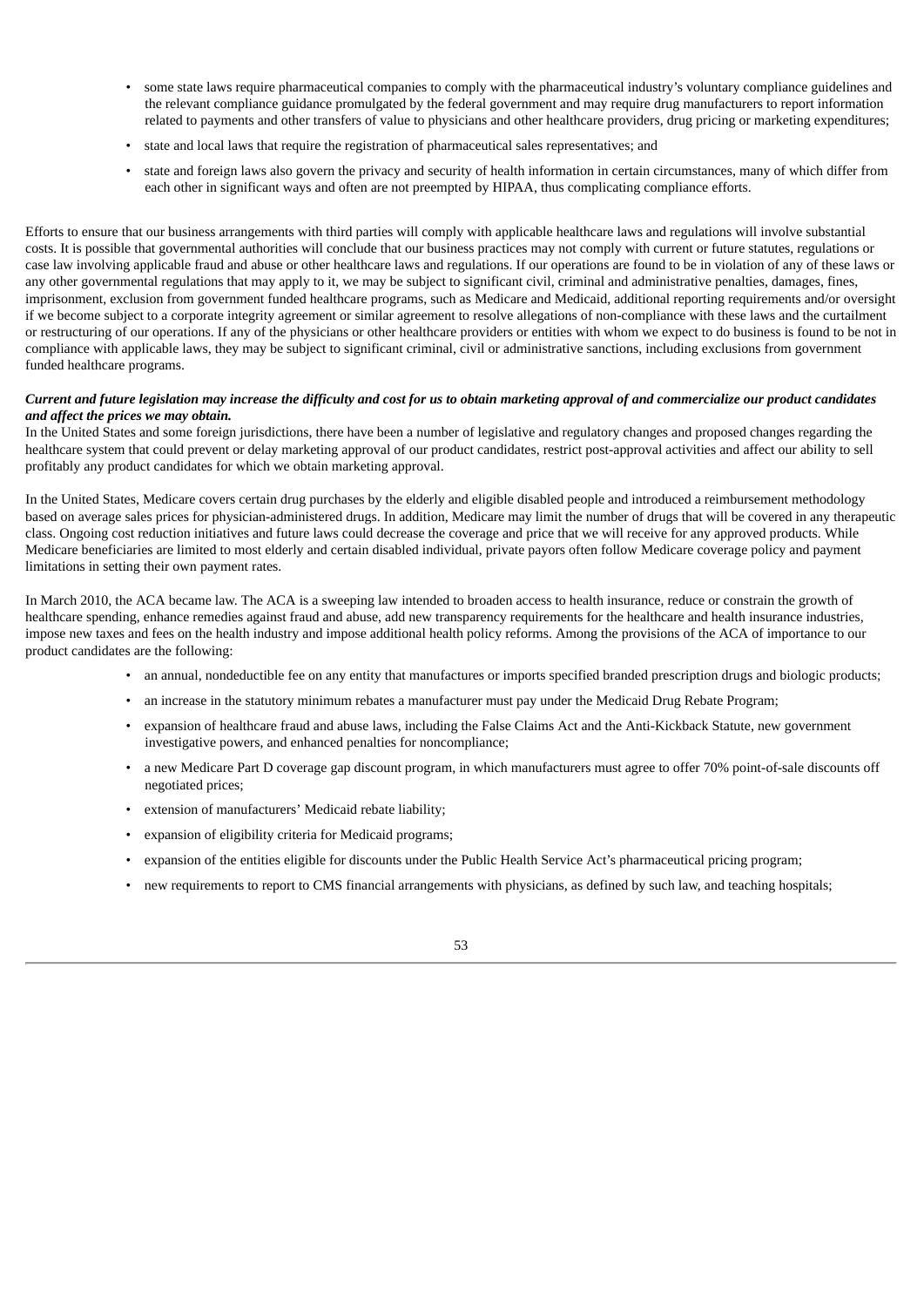- a new requirement to annually report to FDA drug samples that manufacturers and distributors provide to physicians; and
- a new Patient-Centered Outcomes Research Institute to oversee, identify priorities in, and conduct comparative clinical effectiveness research, along with funding for such research.

There have been challenges to certain aspects of the ACA. In addition, other legislative changes have been proposed and adopted since the ACA was enacted. For example, on June 17, 2021, the U.S. Supreme Court dismissed a challenge on procedural grounds that argued the ACA is unconstitutional in its entirety because the "individual mandate" was repealed by Congress. Thus, the ACA will remain in effect in its current form. Prior to the U.S. Supreme Court ruling, on January 28, 2021, President Biden issued an executive order to initiate a special enrollment period for purposes of obtaining health insurance coverage through the ACA marketplace. The executive order also instructed certain governmental agencies to review and reconsider their existing policies and rules that limit access to healthcare, including among others, reexamining Medicaid demonstration projects and waiver programs that include work requirements, and policies that create unnecessary barriers to obtaining access to health insurance coverage through Medicaid or the ACA. It is possible that the ACA will be subject to judicial or Congressional challenges in the future. It is unclear how any such challenges and the healthcare reform measures of the Biden administration will impact the ACA and our business.

There has also been heightened governmental scrutiny over the manner in which manufacturers set prices for their marketed products, which has resulted in several presidential executive orders, Congressional inquiries and proposed bills designed to, among other things, bring more transparency to product pricing, review the relationship between pricing and manufacturer patient programs, and reform government program reimbursement methodologies for drug products. For example, in July 2021, the Biden administration released an executive order, "Promoting Competition in the American Economy," with multiple provisions aimed at prescription drugs. In response to Biden's executive order, on September 9, 2021, HHS released a Comprehensive Plan for Addressing High Drug Prices that outlines principles for drug pricing reform and sets out a variety of potential legislative policies that Congress could pursue as well as potential administrative actions HHS can take to advance these principles. No legislation or administrative actions have been finalized to implement these principles. It is unclear whether these or similar policy initiatives will be implemented in the future. Further, Congress is considering additional health reform measures. At the state level, legislatures have increasingly passed legislation and implemented regulations designed to control pharmaceutical and biological product pricing, including price or patient reimbursement constraints, discounts, restrictions on certain product access and marketing cost disclosure and transparency measures, and, in some cases, designed to encourage importation from other countries and bulk purchasing.

We cannot predict what healthcare reform initiatives may be adopted in the future. However, we expect that the ACA, as well as other healthcare reform measures that may be adopted in the future, may result in more rigorous coverage criteria and in additional downward pressure on the price that we will receive for any approved product. These new laws may result in additional reductions in Medicare and other healthcare funding. Any reduction in payments from Medicare or other government programs may result in a similar reduction in payments from private payors. The implementation of cost containment measures or other healthcare reforms may prevent us from being able to generate revenue, attain profitability, or commercialize our products.

Legislative and regulatory proposals have been made to expand post-approval requirements and restrict sales and promotional activities for pharmaceutical products. We cannot be sure whether additional legislative changes will be enacted, or whether FDA regulations, guidance or interpretations will be changed, or what the impact of such changes on the marketing approvals, if any, of our product candidates may be. In addition, increased scrutiny by the U.S. Congress of the FDA's approval process may significantly delay or prevent marketing approval, as well as subject us to more stringent product labeling and post-marketing conditions and other requirements. Further, it is possible that additional governmental action will be taken in response to the COVID-19 pandemic.

# We are subject to anti-corruption laws, as well as export control laws, customs laws, sanctions laws and other laws governing our operations. If we fail to comply with these laws, we could be subject to civil or criminal penalties, other remedial measures and leaal expenses, which could adversely affect *its business, results of operations and financial condition.*

Our operations are subject to anti-corruption laws, including the Foreign Corrupt Practices Act ("FCPA") and other anti-corruption laws that apply in countries where we do business and may do business in the future. The FCPA and these other laws generally prohibit us, our officers and employees and intermediaries from bribing, being bribed or making other prohibited payments to government officials or other persons to obtain or retain business or gain some other business advantage. We may in the future operate in jurisdictions that pose a high risk of potential FCPA violations, and may participate in collaborations and relationships with third parties whose actions could potentially subject us to liability under the FCPA or local anti-

54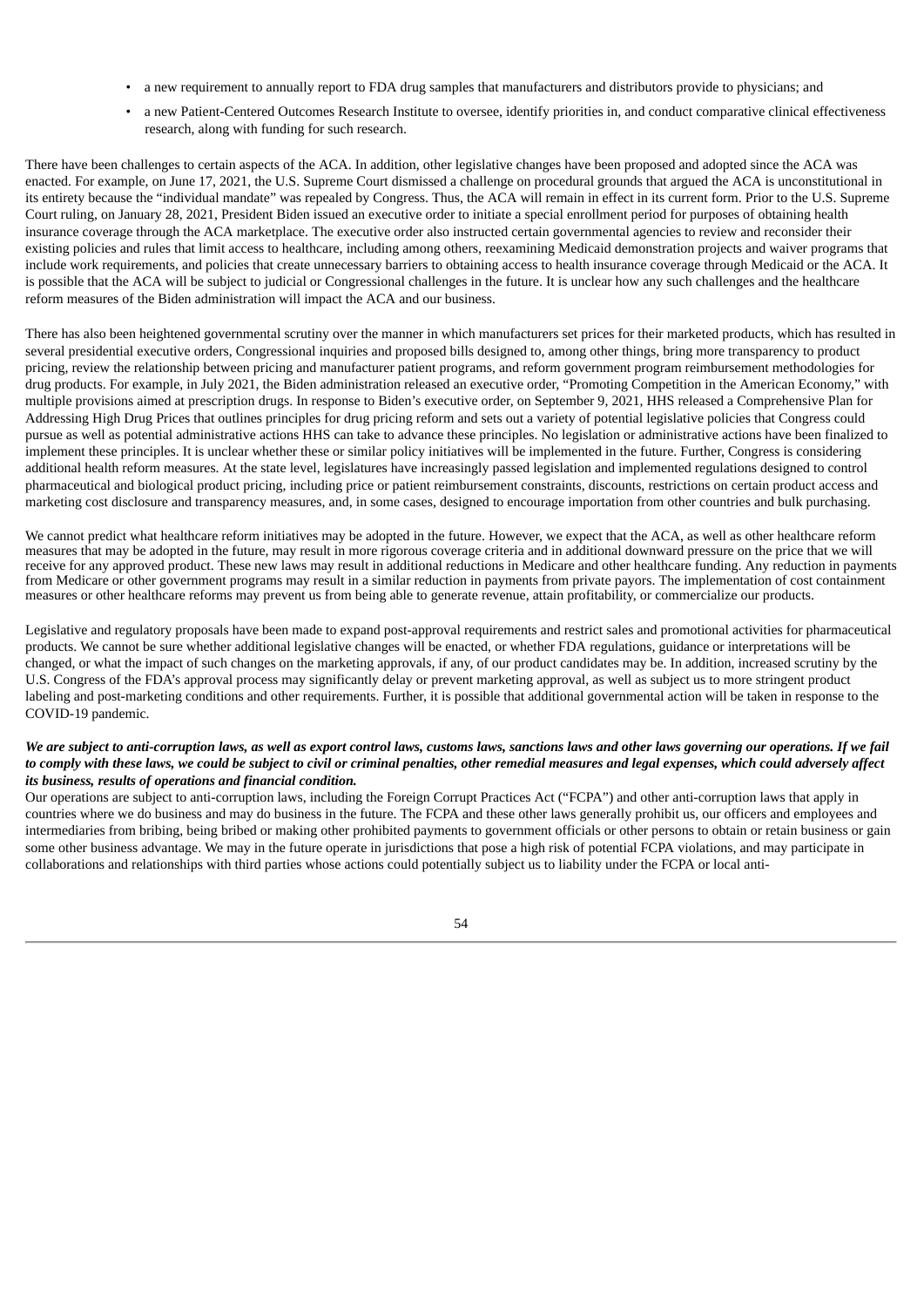corruption laws. In addition, we cannot predict the nature, scope or effect of future regulatory requirements to which its international operations might be subject or the manner in which existing laws might be administered or interpreted.

We are also subject to other laws and regulations governing our international operations, including regulations administered by the U.S. government and authorities in the European Union or the United Kingdom, including applicable export control regulations, economic sanctions on countries and persons, customs requirements and currency exchange regulations, which we collectively refer to as Trade Control Laws.

There is no assurance that we will be completely effective in ensuring our compliance with all applicable anti-corruption laws, including the FCPA or other legal requirements, including Trade Control Laws. If we are not in compliance with the FCPA and other anti-corruption laws or Trade Control Laws, we may be subject to criminal and civil penalties, disgorgement and other sanctions and remedial measures, and legal expenses, which could have an adverse impact on our business, financial condition, results of operations and liquidity. Likewise, any investigation of any potential violations of the FCPA, other anti-corruption laws or Trade Control Laws by U.S. or other authorities could also have an adverse impact on our reputation, business, results of operations and financial condition.

# Inadequate funding for the FDA, the SEC and other government agencies could hinder their ability to hire and retain key leadership and other personnel, prevent new products and services from being developed or commercialized in a timely manner or otherwise prevent those agencies from performing normal business functions on which the operation of our business may rely, which could negatively impact our business.

The ability of the FDA to review and approve new products can be affected by a variety of factors, including government budget and funding levels, the ability to hire and retain key personnel and accept the payment of user fees, and statutory, regulatory and policy changes. Average review times at the agency have fluctuated in recent years as a result. In addition, government funding of the SEC and other government agencies on which our operations may rely, including those that fund research and development activities is subject to the political process, which is inherently fluid and unpredictable.

Disruptions at the FDA and other agencies may also slow the time necessary for new drugs to be reviewed and/or approved by necessary government agencies, which would adversely affect our business. For example, over the last several years the U.S. government has shut down several times and certain regulatory agencies, such as the FDA and the SEC, have had to furlough critical FDA, SEC and other government employees and stop critical activities. If a prolonged government shutdown occurs, it could significantly impact the ability of the FDA to timely review and process our regulatory submissions, which could have a material adverse effect on our business. Further, in our operations as a public company, future government shutdowns could impact our ability to access the public markets and obtain necessary capital in order to properly capitalize and continue our operations.

# **Risks Related to Our Dependence on Third Parties**

We have minimal experience manufacturing our product candidates on a large clinical or commercial scale and have no manufacturing facility. We are currently dependent on a single third party manufacturer for the manufacture of mavorixafor, the active pharmaceutical ingredient ("API"), and a single manufacturer of mavorixafor finished drug product capsules. If we experience problems with these third parties, the manufacturing of *mavorixafor could be delayed, which could harm our results of operations.*

We do not own or operate facilities for the manufacture of mavorixafor or any other product candidate. We currently have no plans to build our own clinical or commercial scale manufacturing capabilities. We currently work exclusively with one manufacturer for the production of mavorixafor, the API, and a single manufacturer of mavorixafor finished drug product capsules. We cannot guarantee that these third parties will continue to perform their contractual duties in a timely and satisfactory manner as a result of the ongoing COVID-19 pandemic, which could negatively impact our supply chain activities and our clinical supply. While we believe we have adequate supply in 2022, this projection may be proven incorrect.

To meet our projected needs for clinical supplies to support our activities through regulatory approval and commercial manufacturing, the manufacturer with whom we currently work will need to increase its frequency and/or scale of production or we will need to find additional or alternative manufacturers. We have not yet secured alternate suppliers in the event the current manufacturer we utilize is unable to meet demand, or if otherwise we experience any problems with them. If such problems arise and we are unable to arrange for alternative third-party manufacturing sources, we are unable to find an alternative third party capable of reproducing the existing manufacturing method or we are unable to do so on commercially reasonable terms or in a timely manner, we may not be able to complete development of our product candidates, or market or distribute them.

Reliance on third-party manufacturers entails risks to which we would not be subject if we manufactured our product candidates ourselves, including reliance on the third party for regulatory compliance and quality assurance, the possibility of breach of the

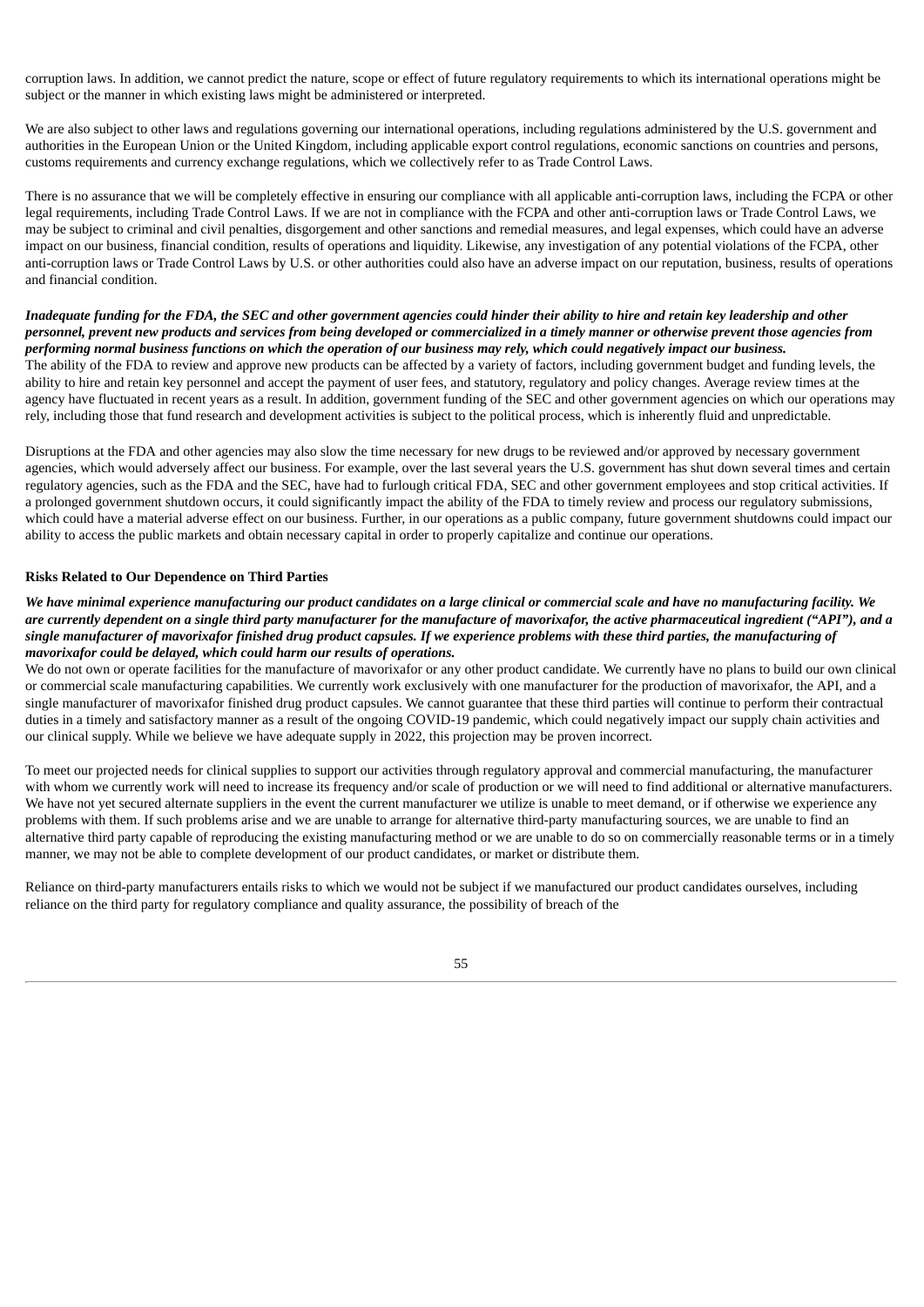manufacturing agreement by the third party because of factors beyond our control (including a failure to synthesize and manufacture our product candidates or any products that we may eventually commercialize in accordance with our specifications), and the possibility of termination or nonrenewal of the agreement by the third party, based on its own business priorities, at a time that is costly or damaging to us. In addition, the FDA and other regulatory authorities require that our product candidates and any products that we may eventually commercialize be manufactured according to cGMP and similar foreign standards. Drug manufacturers and other entities involved in the manufacture and distribution of approved drugs are required to register their establishments with the FDA and some state agencies, and are subject to periodic unannounced inspections for compliance with cGMP requirements. Changes to the manufacturing process are strictly regulated and often require prior FDA or other regulatory authority approval before being implemented. FDA requirements also require investigation and correction of any deviations from cGMP and impose reporting and documentation requirements upon us and any third-party manufacturers that we may decide to use. Accordingly, the manufacturers must continue to expend time, money and effort in the areas of production and quality control to maintain cGMP compliance. Any failure by our third-party manufacturers to comply with cGMP or failure to scale up manufacturing processes, including any failure to deliver sufficient quantities of product candidates or products if they are approved in a timely manner, could lead to a delay in, or failure to obtain, regulatory approval of any of our product candidates. In addition, such failure could be the basis for the FDA to issue a warning letter, withdraw approvals for product candidates previously granted to us, or take other regulatory or legal action, including recall or seizure, total or partial suspension of production, suspension of ongoing clinical trials, refusal to approve pending applications or supplemental applications, detention of product, refusal to permit the import or export of products, injunction, or imposing civil and criminal penalties.

Our current manufacturer and any future manufacturers may not be able to manufacture our product candidates at a cost or in quantities or in a timely manner necessary to make commercially successful products. If we successfully commercialize any of our product candidates, we may be required to establish large-scale commercial manufacturing capabilities. In addition, as our drug development pipeline increases and matures, we will have a greater need for clinical study and commercial manufacturing capacity. We have no experience manufacturing pharmaceutical products on a commercial scale and some of these manufacturers will need to increase their scale of production to meet our projected needs for commercial manufacturing, the satisfaction of which may not be met on a timely basis.

#### We rely on third-party CROs to conduct our preclinical studies and clinical trials. If these CROs do not successfully carry out their contractual duties or meet expected deadlines, we may not be able to obtain regulatory approval for or commercialize our product candidates and our business could be *substantially harmed.*

We have relied upon and plan to continue to rely upon third-party contract research organizations, or CROs, and clinical data management organizations to monitor and manage data for our ongoing preclinical and clinical programs. Although we control only certain aspects of their activities, we are responsible for ensuring that each of our studies is conducted in accordance with the applicable protocol and legal, regulatory and scientific standards, and our reliance on the CROs does not relieve us of our regulatory responsibilities. We also rely on third parties to conduct our preclinical studies in accordance with Good Laboratory Practice, or GLP, requirements and the Laboratory Animal Welfare Act of 1966 requirements. We, our CROs and our clinical trial sites are required to comply with regulations and current Good Clinical Practices, or GCP, and comparable foreign requirements to ensure that the health, safety and rights of patients are protected in clinical trials, and that data integrity is assured. Regulatory authorities ensure compliance with GCP requirements through periodic inspections of trial sponsors and trial sites. If we, any of our CROs or our clinical trial sites fail to comply with applicable GCP requirements, the clinical data generated in our clinical trials or a specific site may be deemed unreliable and the FDA or comparable foreign regulatory authorities may require us to perform additional clinical trials before approving our marketing applications.

Our CROs are not our employees, and except for remedies available to us under our agreements with such CROs, we cannot control whether or not they devote sufficient time and resources to our ongoing clinical and preclinical programs. If CROs do not successfully carry out their contractual obligations or meet expected timelines or if the quality or accuracy of the clinical data they obtain is compromised due to the failure to adhere to our clinical protocols, regulatory requirements or for other reasons, our clinical trials may be extended, delayed or terminated and we may not be able to obtain regulatory approval for or successfully commercialize our product candidates. As a result, our results of operations and the commercial prospects for our product candidates would be harmed, our costs could increase and our ability to generate revenues could be delayed.

Our CROs may also fail to meet expected timelines as a result of circumstances beyond their control, including the ongoing COVID-19 pandemic. As a result of the ongoing COVID-19 pandemic, we have experienced delays in clinical trial site activation and slower patient enrollment in our clinical trials of mavorixafor in patients with WHIM, Waldenström's and SCN, which could delay our ability to obtain regulatory approval for or successfully commercialize our product candidates.

#### *Disruptions in our supply chain could delay the commercial launch of our product candidates.*

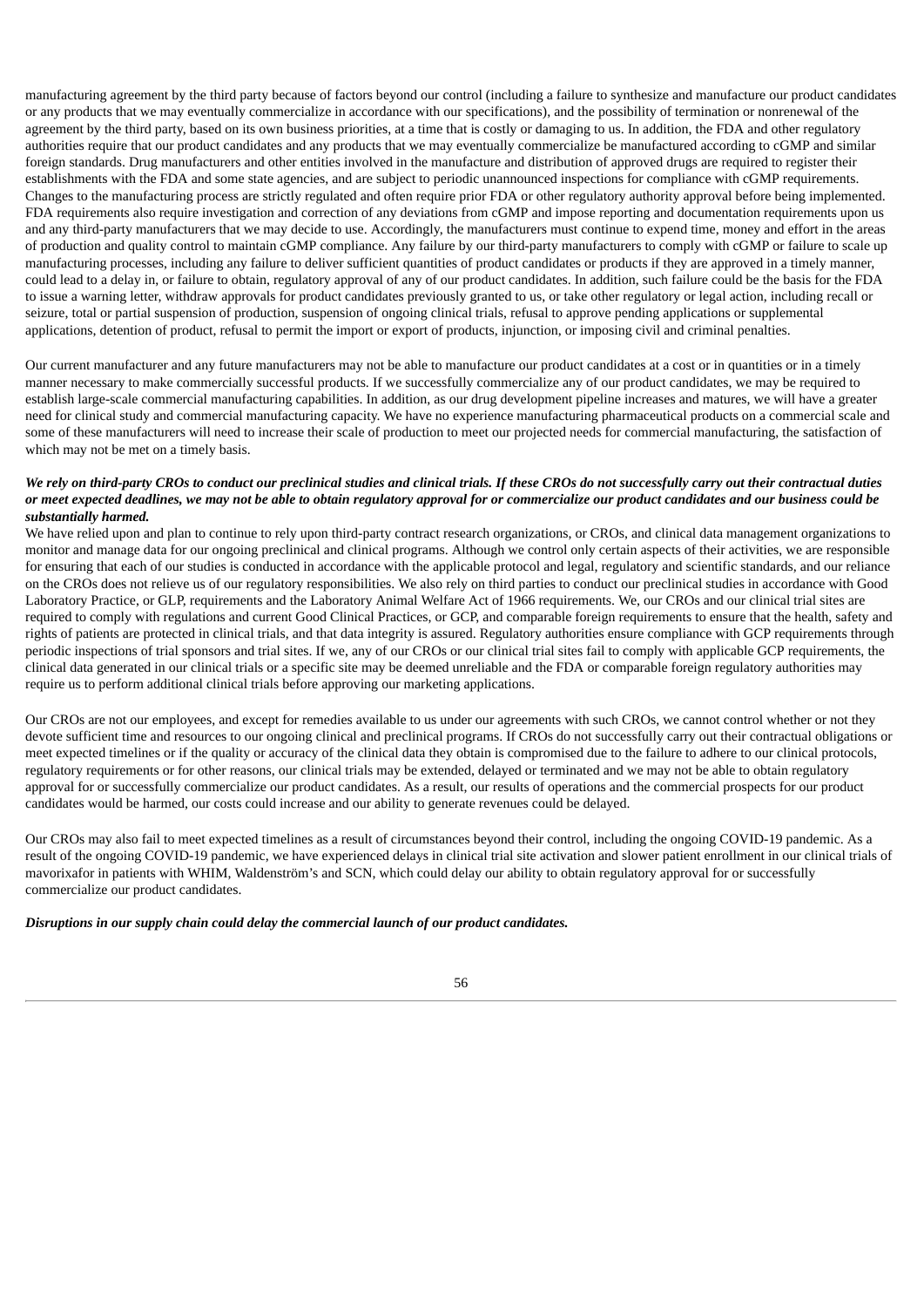Any significant disruption in our supplier relationships could harm our business. We currently rely on a single source supplier of mavorixafor, as well a single supplier for the finished product capsules for mavorixafor. If either of these single source suppliers suffers a major natural or man-made disaster at its manufacturing facility, we would not be able to manufacture mavorixafor on a commercial scale until a qualified alternative supplier is identified. Although alternative sources of supply exist, the number of third party suppliers with the necessary manufacturing and regulatory expertise and facilities is limited, and it could be expensive and take a significant amount of time to arrange for alternative suppliers. Any significant delay in the supply of a product candidate or its key materials for an ongoing clinical study could considerably delay completion of our clinical studies, product testing and potential regulatory approval of our product candidates. If we or our manufacturers are unable to purchase these key materials after regulatory approval has been obtained for our product candidates, the commercial launch of our product candidates would be delayed, which would impair our ability to generate revenues from the sale of our product candidates.

Additionally, if the ongoing COVID-19 pandemic continues to persist for an extended period of time an impacts essential distribution systems such as FedEx and postal delivery, or if the armed conflict involving Russia and Ukraine, including any resulting sanctions, continues or escalates, we could experience disruptions to our supply chain and operations, and associated delays in the manufacturing and supply of our products, which would adversely impact our ability to deliver products to clinical trial sites or to generate sales of and revenues from our approved products.

#### Our employees, principal investigators, CROs and consultants may engage in misconduct or other improper activities, including noncompliance with *regulatory standards and requirements, which could have a material adverse effect on our business.*

We are exposed to the risk that our employees, principal investigators, CROs and consultants may engage in fraudulent conduct or other illegal activity. Misconduct by these parties could include intentional failures to comply with FDA regulations or similar regulations of comparable foreign regulatory authorities, to provide accurate information to the FDA or comparable foreign regulatory authorities, to comply with manufacturing standards we have established, to comply with federal and state healthcare fraud and abuse laws and regulations and similar laws and regulations established and enforced by comparable foreign regulatory authorities, to report financial information or data accurately or to disclose unauthorized activities to us. In particular, sales, marketing and business arrangements in the healthcare industry are subject to extensive laws and regulations intended to prevent fraud, kickbacks, selfdealing and other abusive practices. These laws and regulations may restrict or prohibit a wide range of pricing, discounting, marketing and promotion, sales commission, customer incentive programs and other business arrangements. Employee or third party misconduct could also involve the improper use of information obtained in the course of clinical trials, which could result in regulatory sanctions and serious harm to our reputation. It is not always possible to identify and deter employee misconduct, and, particularly in light of the work-from-home policies we have implemented in response to the ongoing COVID-19 pandemic and applicable stay-at-home orders or similar restrictions, the precautions we take to detect and prevent this activity, such as employee training, may not be effective in controlling unknown or unmanaged risks or losses or in protecting us from governmental investigations or other actions or lawsuits stemming from a failure to be in compliance with such laws or regulations. If any such actions are instituted against us, and we are not successful in defending ourselves or asserting our rights, those actions could have a significant impact on our business and results of operations, including the imposition of significant fines or other sanctions.

# We have established, and may seek to selectively establish in the future, collaborations, and, if we are unable to establish them on commercially *reasonable terms, we may have to alter our development and commercialization plans.*

Our drug development programs and the potential commercialization of our product candidates will require substantial additional cash to fund expenses. For some of our product candidates, we may decide to collaborate with pharmaceutical and biotechnology companies for the development and potential commercialization of those product candidates.

We face significant competition in seeking appropriate collaborators. Whether we reach a definitive agreement for a collaboration will depend, among other things, upon our assessment of the collaborator's resources and expertise, the terms and conditions of the proposed collaboration and the proposed collaborator's evaluation of a number of factors. Those factors may include the design or results of clinical trials, the likelihood of approval by the FDA or similar regulatory authorities outside the United States, the potential market for the subject product candidate, the costs and complexities of manufacturing and delivering such product candidate to patients, the potential of competing products, the existence of uncertainty with respect to our ownership of technology, which can exist if there is a challenge to such ownership without regard to the merits of the challenge and industry and market conditions generally. The collaborator may also consider alternative product candidates for similar indications that may be available to collaborate on and whether such a collaboration could be more attractive than the one with us for our product candidates.

# We may depend on such collaborations for the development and commercialization of our product candidates. If those collaborations are not *successful, we may not be able to capitalize on the market potential of our product candidates.*

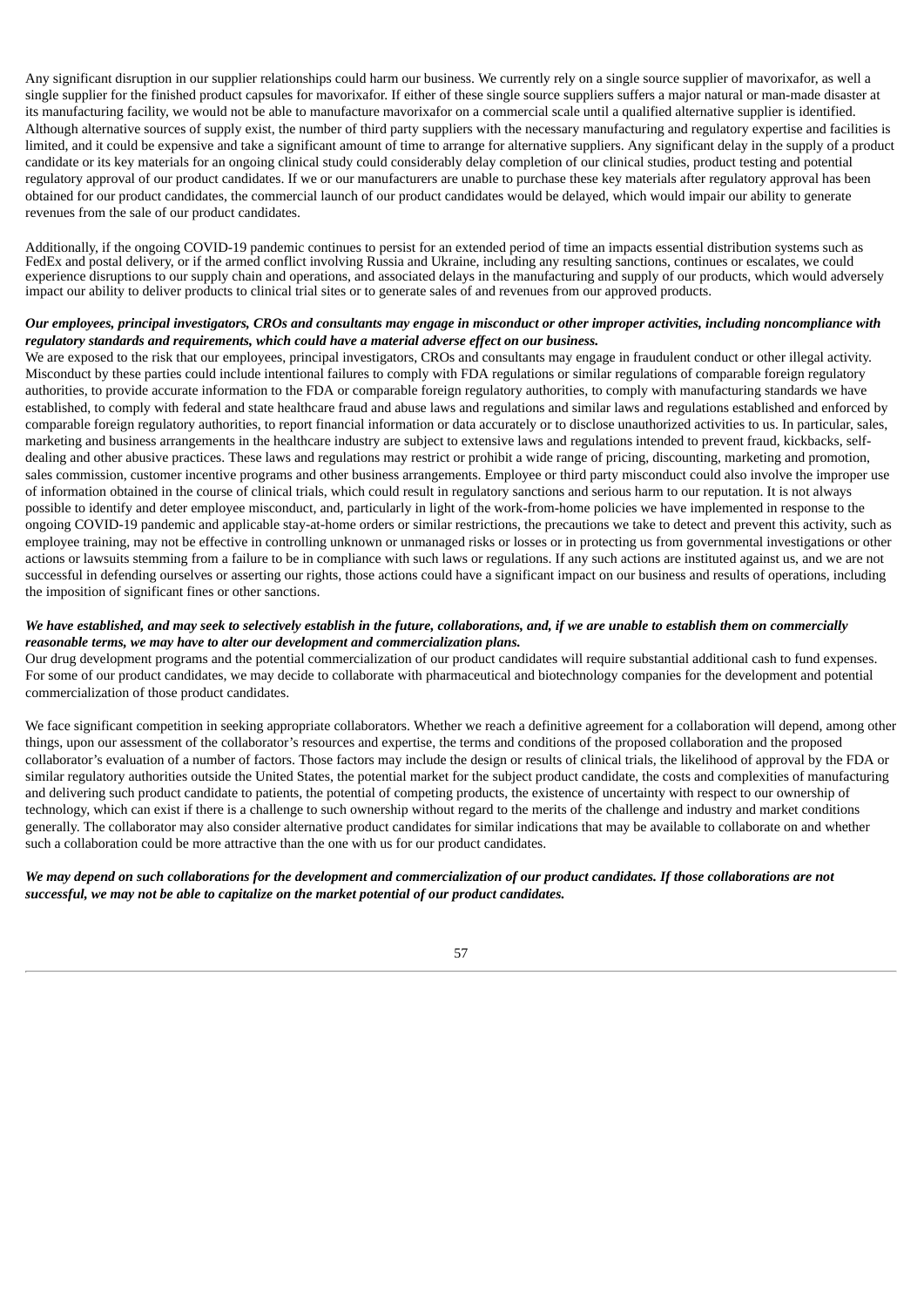We have, and may selectively seek in the future, third-party collaborators for the development and commercialization of our product candidates. Our likely collaborators for any collaboration arrangements include large and mid-size pharmaceutical companies, regional and national pharmaceutical companies and biotechnology companies. If we enter into any such arrangements with any third parties, we will likely have limited control over the amount and timing of resources that our collaborators dedicate to the development or commercialization of our product candidates. Our ability to generate revenue from these arrangements will depend on our collaborators' abilities to successfully perform the functions assigned to them in these arrangements.

Collaborations involving our product candidates pose many risks to us, including that:

- collaborators have significant discretion in determining the efforts and resources that they will apply to these collaborations;
- collaborators may not pursue development and commercialization of our product candidates or may elect not to continue or renew development or commercialization programs based on clinical trial results, changes in the collaborator's strategic focus or available funding or external factors such as an acquisition that diverts resources or creates competing priorities;
- collaborators may delay clinical trials, provide insufficient funding for a clinical trial program, stop a clinical trial or abandon a product candidate, repeat or conduct new clinical trials or require a new formulation of a product candidate for clinical testing;
- collaborators could independently develop, or develop with third parties, products that compete directly or indirectly with our product candidates or products if the collaborators believe that competitive products are more likely to be successfully developed or can be commercialized under terms that are more economically attractive than ours;
- collaborators with marketing and distribution rights to one or more product candidates or products may not commit sufficient resources to the marketing and distribution of such drugs;
- collaborators may not properly maintain or defend our intellectual property rights or may use our proprietary information in such a way as to invite litigation that could jeopardize or invalidate our proprietary information or expose us to potential litigation;
- disputes may arise between the collaborators and us that result in the delay or termination of the research, development or commercialization of our product candidates or products or that result in costly litigation or arbitration that diverts management attention and resources;
- we may lose certain valuable rights under circumstances identified in our collaborations if we undergo a change of control;
- collaborations may be terminated and, if terminated, may result in a need for additional capital to pursue further development or commercialization of the applicable product candidates; and
- collaboration agreements may not lead to development or commercialization of product candidates in the most efficient manner or at all. In addition, if a future collaborator of ours were to be involved in a business combination, the continued pursuit and emphasis on our product development or commercialization program under such collaboration could be delayed, diminished or terminated.

# We may engage in future acquisitions or in-licenses of technology that could disrupt our business, cause dilution to our stockholders and harm our *financial condition and operating results.*

While we currently have no specific plans to acquire any other businesses or in-license any additional products or technology, we may, in the future, make acquisitions or licenses of, or investments in, companies, products or technologies that we believe are a strategic or commercial fit with our current product candidates and business or otherwise offer opportunities for us. In connection with these acquisitions or investments, we may:

- issue stock that would dilute our stockholders' percentage of ownership;
	- expend cash;
	- incur debt and assume liabilities; and
	- incur amortization expenses related to intangible assets or incur large and immediate write-offs.

We also may be unable to find suitable acquisition or license candidates and we may not be able to complete acquisitions or licenses on favorable terms, if at all. If we do complete an acquisition or license, we cannot assure you that it will ultimately strengthen our competitive position or that it will not be viewed negatively by customers, financial markets or investors.

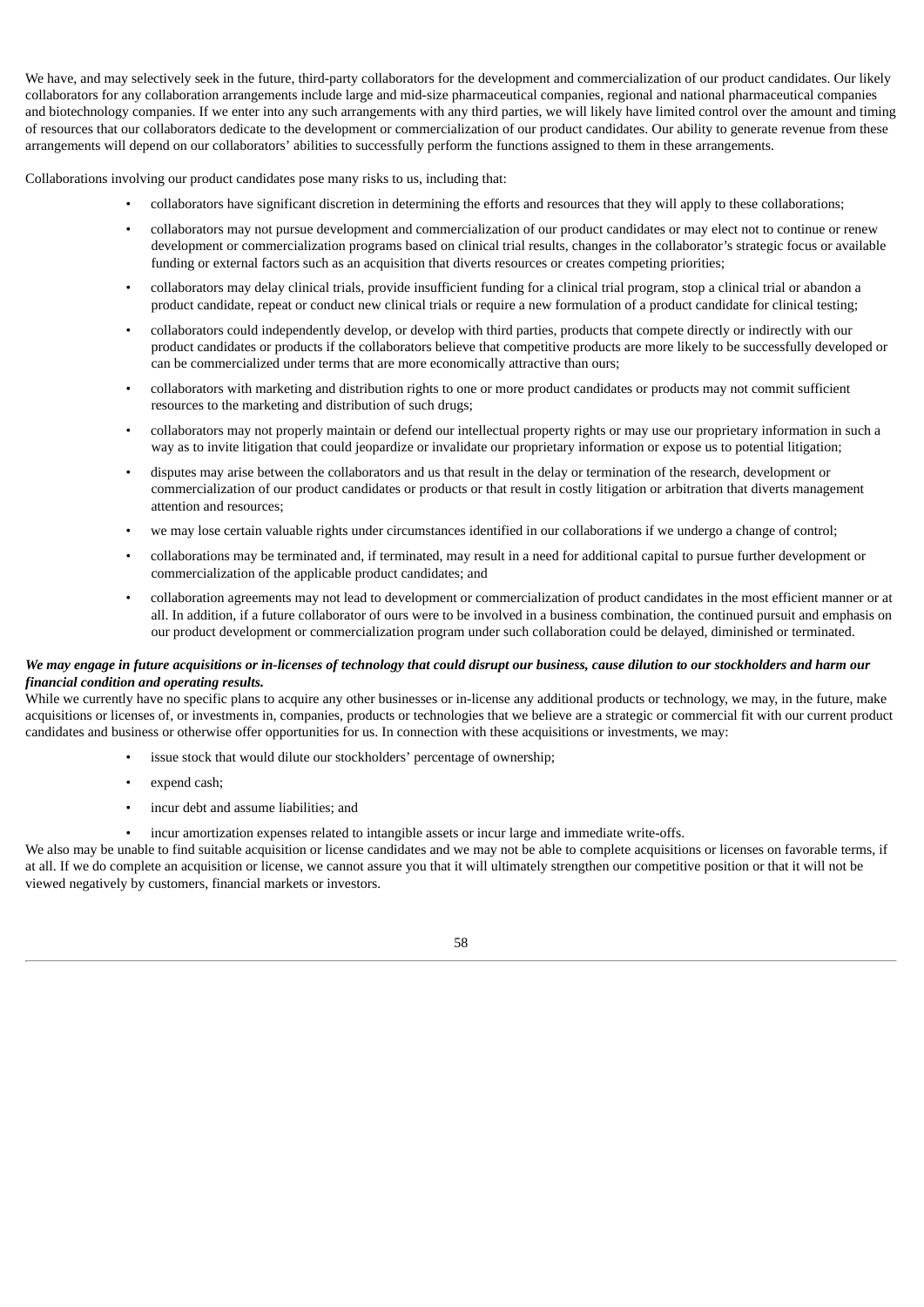Further, the Merger poses, and future acquisitions or licenses could also pose, numerous additional risks to our operations, including:

- problems integrating the purchased or licensed business, products or technologies;
- increases to our expenses
- the failure to have discovered undisclosed liabilities of the acquired or licensed asset or company;
- diversion of management's attention from their day-to-day responsibilities;
- harm to our operating results or financial condition;
- entrance into markets in which we have limited or no prior experience; and
- potential loss of key employees, particularly those of the acquired entity.

We may not be able to complete one or more acquisitions or effectively integrate the operations, products or personnel gained through any such acquisition without a material adverse effect on our business, financial condition and results of operations.

#### **Risks Related to Our Intellectual Property**

#### Recent laws and rulings by U.S. courts make it difficult to predict how patents will be issued or enforced in our industry.

Changes in either the patent laws or interpretation of the patent laws in the United States and other countries may have a significant impact on our ability to protect our technology and enforce our intellectual property rights.

There have been numerous recent changes to the patent laws and to the rules of the United States Patent and Trademark Office, or USPTO, which may have a significant impact on our ability to protect our technology and enforce our intellectual property rights. For example, the Leahy-Smith America Invents Act, or AIA, which was signed into law in 2011, includes a transition from a "first-to-invent" system to a "first-to-file" system, and changes the way issued patents are challenged. Certain changes, such as the institution of *inter partes* review proceedings, that allow third parties to challenge newly issued patents, came into effect on September 16, 2012. The burden of proof required for challenging a patent in these proceedings is lower than in district court litigation, and patents in the biologics and pharmaceuticals industry have been successfully challenged using these new post-grant challenges. In addition, the U.S. Supreme Court has ruled on several patent cases in recent years, either narrowing the scope of patent protection available in specified circumstances or weakening the rights of patent owners in specified situations. Depending on decisions by the U.S. Congress, the federal courts, and the USPTO, these substantive changes to patent law associated with the AIA may further weaken our ability to obtain new patents or to enforce our existing patents and patents that we might obtain in the future, all of which could harm our business.

Furthermore, the patent positions of companies engaged in the development and commercialization of biologics and pharmaceuticals are particularly uncertain. Two cases involving diagnostic method claims and "gene patents" have recently been decided by the Supreme Court. On March 20, 2012, the Supreme Court issued a decision in *Mayo Collaborative Services v. Prometheus Laboratories, Inc.*, or Prometheus, a case involving patent claims directed to measuring a metabolic product in a patient to optimize a drug dosage amount for the patient. According to the Supreme Court, the addition of wellunderstood, routine or conventional activity such as "administering" or "determining" steps was not enough to transform an otherwise patent ineligible natural phenomenon into patent eligible subject matter. On July 3, 2012, the USPTO issued guidance indicating that process claims directed to a law of nature, a natural phenomenon or an abstract idea that do not include additional elements or steps that integrate the natural principle into the claimed invention such that the natural principle is practically applied and the claim amounts to significantly more than the natural principle itself should be rejected as directed to non-statutory subject matter. On June 13, 2013, the Supreme Court issued its decision in *Association for Molecular Pathology v. Myriad Genetics, Inc.*, or Myriad, a case involving patent claims held by Myriad Genetics, Inc. relating to the breast cancer susceptibility genes BRCA1 and BRCA2. Myriad held that isolated segments of naturally occurring DNA, such as the DNA constituting the BRCA1 and BRCA2 genes, is not patent eligible subject matter, but that complementary DNA, which is an artificial construct that may be created from RNA transcripts of genes, may be patent eligible.

We cannot assure you that our efforts to seek patent protection for our technology and products will not be negatively impacted by the changes described above, future rulings in district court cases or changes in guidance or procedures issued by the USPTO. We cannot fully predict what impact the Supreme Court's decisions may have on the ability of life science companies to obtain or enforce patents relating to their products and technologies in the future.

Moreover, although the Supreme Court has held in Myriad that isolated segments of naturally occurring DNA are not patent-eligible subject matter, certain third parties could allege that activities that we may undertake infringe other gene-related patent

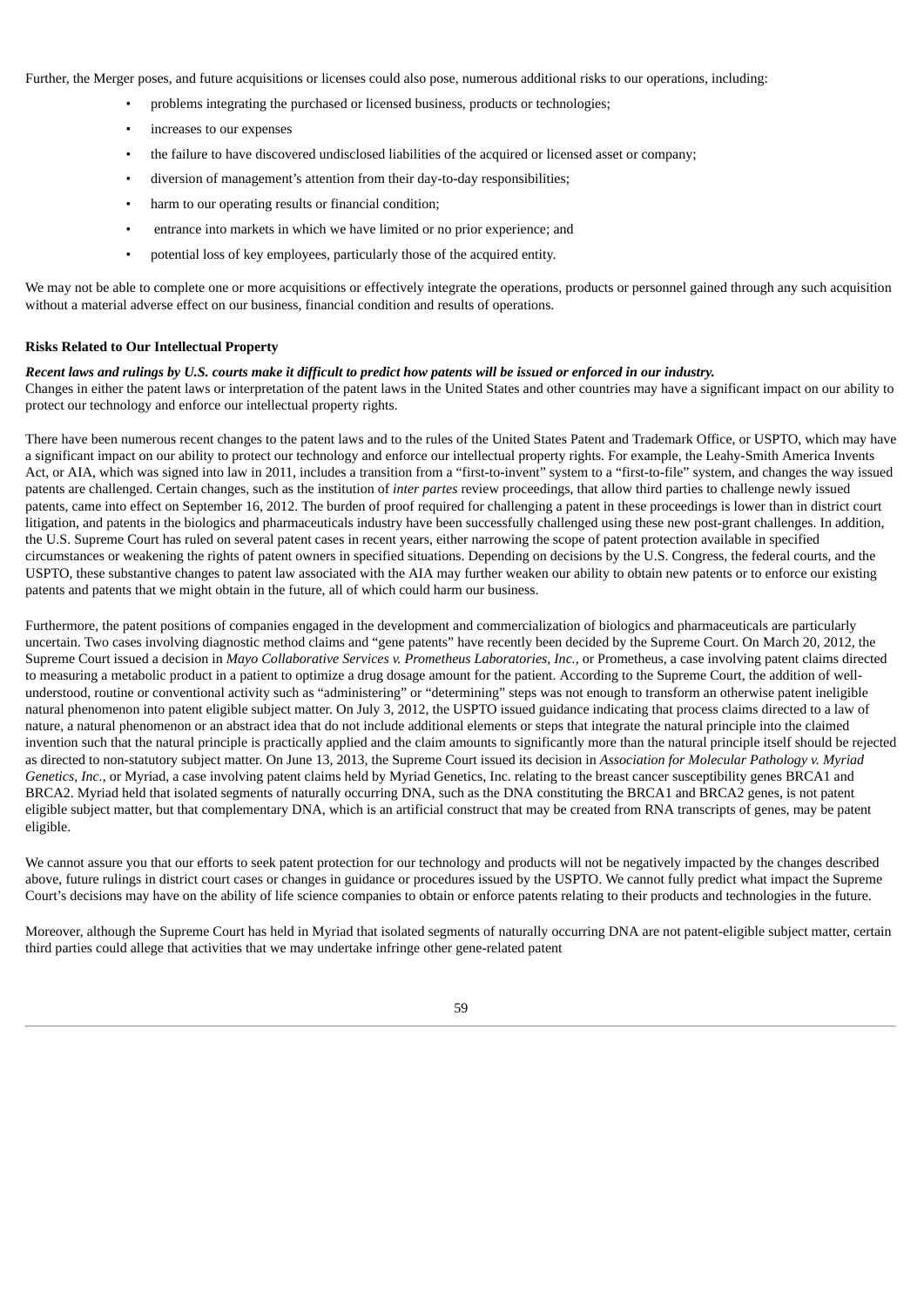claims, and we may deem it necessary to defend ourselves against these claims by asserting non-infringement and/or invalidity positions, or pay to obtain a license to these claims. In any of the foregoing or in other situations involving third-party intellectual property rights, if we are unsuccessful in defending against claims of patent infringement, we could be forced to pay damages or be subjected to an injunction that would prevent us from utilizing the patented subject matter. Such outcomes could harm our business.

#### *If we are unable to protect our intellectual property rights, our competitive position could be harmed.*

We depend on our ability to protect our proprietary technology. We rely on trade secret, patent, copyright and trademark laws, and confidentiality, licensing and other agreements with employees and third parties, all of which offer only limited protection. Our success depends in large part on our ability to obtain and maintain patent protection in the United States and other countries with respect to our proprietary technology and products. Where we have the right to do so under our license agreements, we seek to protect our proprietary position by filing patent applications in the United States and abroad related to our novel technologies and products that are important to our business.

The patent positions of biotechnology and pharmaceutical companies generally are highly uncertain, involve complex legal and factual questions and have in recent years been the subject of much litigation. As a result, the issuance, scope, validity, enforceability and commercial value of our patents, including those patent rights licensed to us by third parties, are highly uncertain.

The steps we have taken to police and protect our proprietary rights may not be adequate to preclude misappropriation of our proprietary information or infringement of our intellectual property rights, both inside and outside the United States. The rights already granted under any of our currently issued patents and those that may be granted under future issued patents may not provide us with the proprietary protection or competitive advantages that we are seeking. If we are unable to obtain and maintain patent protection for our technology and products, or if the scope of the patent protection obtained is not sufficient, our competitors could develop and commercialize technology and products similar or superior to ours, and our ability to successfully commercialize our technology and products may be adversely affected.

With respect to patent rights, we do not know whether any of the pending patent applications for any of our product candidates will result in the issuance of patents that protect our technology or products, or which will effectively prevent others from commercializing competitive technologies and products. Our pending applications cannot be enforced against third parties practicing the technology claimed in such applications unless and until a patent issues from such applications. Further, the examination process may require us or our licensors to narrow the claims, which may limit the scope of patent protection that may be obtained. Although our license agreement with Genzyme includes a number of issued patents that are exclusively licensed to us, the issuance of a patent is not conclusive as to its inventorship, scope, validity or enforceability, issued patents that we own or have licensed from third parties may be challenged in the courts or patent offices in the United States and abroad. Such challenges may result in the loss of patent protection, the narrowing of claims in such patents, or the invalidity or unenforceability of such patents, which could limit our ability to stop others from using or commercializing similar or identical technology and products, or limit the duration of the patent protection for our technology and products. Protecting against the unauthorized use of our patented technology, trademarks and other intellectual property rights is expensive, difficult and may, in some cases, not be possible. In some cases, it may be difficult or impossible to detect third party infringement or misappropriation of our intellectual property rights, even in relation to issued patent claims, and proving any such infringement may be even more difficult.

# We could be required to incur significant expenses to obtain our intellectual property rights, and we cannot ensure that we will obtain meaningful *patent protection for our product candidates.*

The patent prosecution process is expensive and time-consuming, and we may not be able to file and prosecute all necessary or desirable patent applications at a reasonable cost or in a timely manner. In addition, it is also possible that we will fail to identify patentable aspects of further inventions made in the course of our development and commercialization activities before they are publicly disclosed, making it too late to obtain patent protection on them. Further, given the amount of time required for the development, testing and regulatory review of new product candidates, patents protecting such candidates might expire before or shortly after such candidates are commercialized. We expect to seek extensions of patent terms where these are available in any countries where we are prosecuting patents. This includes in the United States under the Drug Price Competition and Patent Term Restoration Act of 1984, which permits a patent term extension of up to five years beyond the expiration of a patent that covers an approved product where the permission for the commercial marketing or use of the product is the first permitted commercial marketing or use, and as long as the remaining term of the patent does not exceed 14 years. However, the applicable authorities, including the FDA in the United States, and any equivalent regulatory authority in other countries, may not agree with our assessment of whether such extensions are available, and may refuse to grant extensions to our patents, or may grant more limited extensions than we request. If this occurs, our competitors may be able to take advantage of our investment in development and clinical trials by referencing our clinical and preclinical data and launch their product

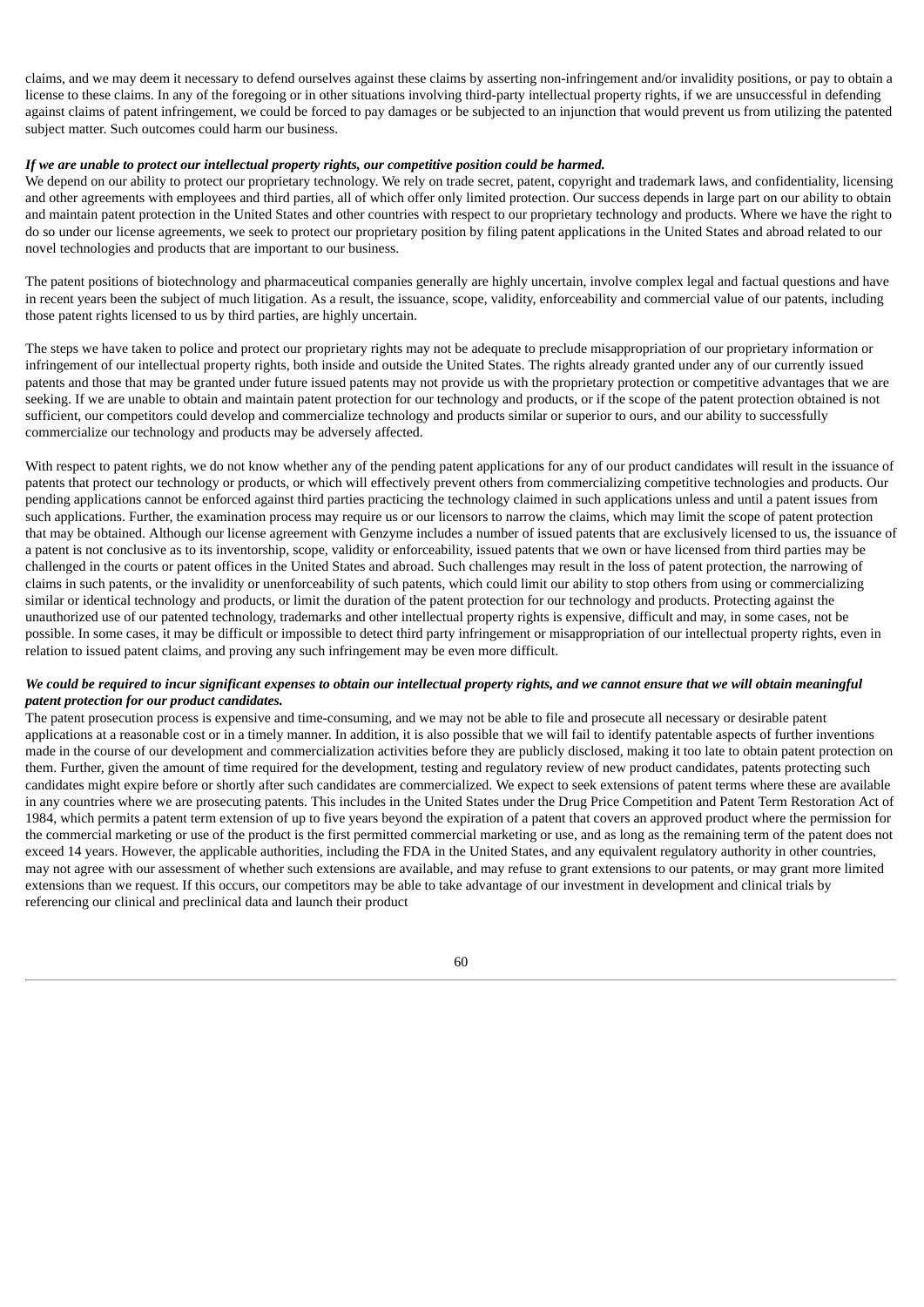earlier than might otherwise be the case. Changes in either the patent laws or interpretation of the patent laws in the United States and other countries may diminish the value of our patents or narrow the scope of our patent protection. The laws of foreign countries may not protect our rights to the same extent as the laws of the United States, and these foreign laws may also be subject to change. Publications of discoveries in the scientific literature often lag behind the actual discoveries, and patent applications in the United States and other jurisdictions are typically not published until 18 months after filing or in some cases not at all. Therefore, we cannot be certain that we or our licensors were the first to make the inventions claimed in our owned or licensed patents or pending patent applications, or that we or our licensors were the first to file for patent protection of such inventions.

In March 2013, the United States transitioned to a "first to file" system in which the first inventor to file a patent application will be entitled to the patent. Third parties are allowed to submit prior art prior to the issuance of a patent by the USPTO and may become involved in post-grant review or derivation proceedings for applications filed on or after March 16, 2013, interference proceedings for applications filed before March 16, 2013, *ex parte* reexamination, or *inter partes* review challenging our patent rights or the patent rights of others. An adverse determination in any such submission, proceeding or litigation could reduce the scope of, or invalidate, our patent rights, which could adversely affect our competitive position with respect to third parties.

# Obtaining and maintaining our patent protection depends on compliance with various procedural, documentary, fee payment and other requirements

imposed by governmental patent agencies, and our patent protection could be reduced or eliminated for non-compliance with these requirements. Periodic maintenance fees on any issued patent are due to be paid to the USPTO, and foreign patent agencies in several stages over the lifetime of the patent. The USPTO and various foreign governmental patent agencies require compliance with a number of procedural, documentary, fee payment and other requirements during the patent application process. While an inadvertent lapse can in many cases be cured by payment of a late fee or by other means in accordance with the applicable rules, there are situations in which noncompliance can result in abandonment or lapse of the patent or patent application, resulting in partial or complete loss of patent rights in the relevant jurisdiction. Non-compliance events that could result in abandonment or lapse of a patent or patent application include, but are not limited to, failure to respond to official actions within prescribed time limits, non-payment of fees and failure to properly legalize and submit formal documents. If we or our licensors fail to maintain the patents and patent applications covering our product candidates, our competitors might be able to enter the market, which would have a material adverse effect on our business.

# Patent terms may be inadequate to protect our competitive position on our product candidates for an adequate amount of time.

Patents have a limited lifespan. In the United States, if all maintenance fees are timely paid, the natural expiration of a patent is generally 20 years from its earliest U.S. non-provisional filing date. Various extensions may be available, but the life of a patent, and the protection it affords, is limited. Even if patents covering our product candidates are obtained, once the patent life has expired, we may be open to competition from competitive products, including generics or biosimilars. Given the amount of time required for the development, testing and regulatory review of new product candidates, patents protecting such candidates might expire before or shortly after such candidates are commercialized. As a result, our owned and licensed patent portfolio may not provide us with sufficient rights to exclude others from commercializing products similar or identical to ours.

# We may become involved in lawsuits to protect or enforce our intellectual property, which could be expensive, time consuming and unsuccessful.

In addition to the possibility of litigation relating to infringement claims asserted against it, we may become a party to other patent litigation and other proceedings, including *inter partes* review proceedings, post-grant review proceedings, derivation proceedings declared by the USPTO and similar proceedings in foreign countries, regarding intellectual property rights with respect to our current or future technologies or product candidates or products. The cost to us of any patent litigation or other proceeding, even if resolved in our favor, could be substantial. Some of our competitors may be able to sustain the costs of such litigation or proceedings more effectively than we can because of their substantially greater financial resources. Patent litigation and other proceedings may also absorb significant management time. Uncertainties resulting from the initiation and continuation of patent litigation or other proceedings could impair our ability to compete in the marketplace.

Competitors may infringe or otherwise violate our intellectual property, including patents that may issue to or be licensed by us. As a result, we may be required to file claims in an effort to stop third-party infringement or unauthorized use. Any such claims could provoke these parties to assert counterclaims against us, including claims alleging that we infringe their patents or other intellectual property rights. This can be prohibitively expensive, particularly for a company of our size, and time-consuming, and even if we are successful, any award of monetary damages or other remedy we may receive may not be commercially valuable. In addition, in an infringement proceeding, a court may decide that our asserted intellectual property is not valid or is unenforceable, or may refuse to stop the other party from using the technology at issue on the grounds that our intellectual

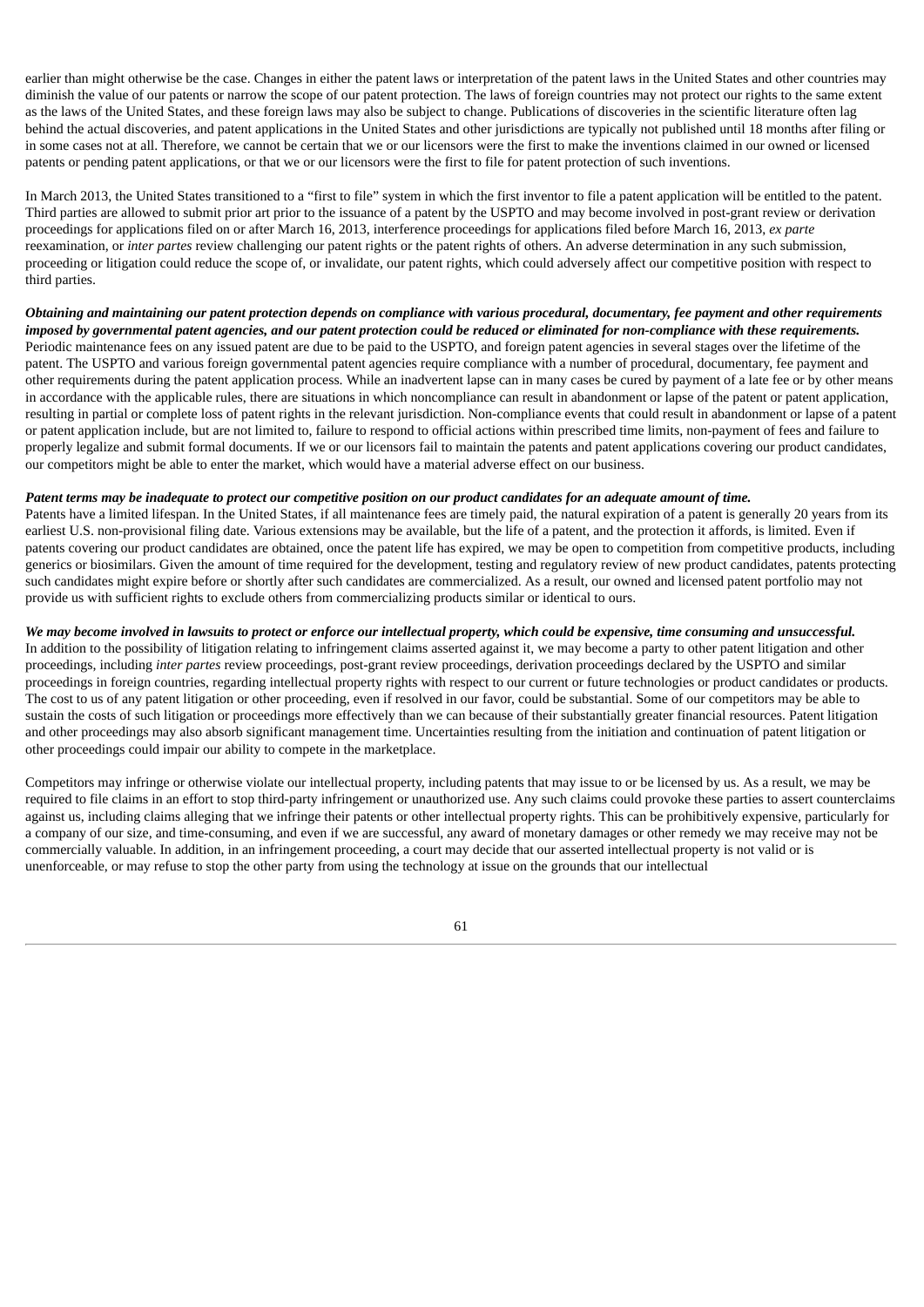property does not cover its technology. An adverse determination in any litigation or defense proceedings could put our intellectual property at risk of being invalidated or interpreted narrowly and could put our patent applications at risk of not issuing.

If the breadth or strength of our patent or other intellectual property rights is compromised or threatened, it could allow third parties to commercialize our technology or products or result in our inability to commercialize our technology and products without infringing third-party intellectual property rights. Further, third parties may be dissuaded from collaborating with us.

Interference or derivation proceedings brought by the USPTO or its foreign counterparts may be necessary to determine the priority of inventions with respect to our patent applications, and we may also become involved in other proceedings, such as re-examination proceedings, before the USPTO or its foreign counterparts. Due to the substantial competition in the pharmaceutical space, the number of such proceedings may increase. This could delay the prosecution of our pending patent applications or impact the validity and enforceability of any future patents that we may obtain. In addition, any such litigation, submission or proceeding may be resolved adversely to us and, even if successful, may result in substantial costs and distraction to our management.

Furthermore, because of the substantial amount of discovery required in connection with intellectual property litigation, there is a risk that some of our confidential information could be compromised by disclosure during this type of litigation. Moreover, intellectual property law relating to the fields in which we operate is still evolving and, consequently, patent and other intellectual property positions in our industry are subject to change and are often uncertain. We may not prevail in any of these suits or other efforts to protect our technology, and the damages or other remedies awarded, if any, may not be commercially valuable. During the course of this type of litigation, there could be public announcements of the results of hearings, motions or other interim proceedings or developments. If securities analysts or investors perceive these results to be negative, the market price for our common stock could be significantly harmed.

If we fail to comply with our obligations in the agreements under which we license intellectual property rights from third parties or otherwise experience disruptions to our business relationships with our licensors, we could lose intellectual property rights that are important to our business. We are a party to several license agreements and may need to obtain additional licenses from others to advance our research and development activities or allow the commercialization of our current product candidates and any that we may identify and pursue in the future. Our currently license agreements impose, and we expect that future license agreements will impose, various development, diligence, commercialization, and other obligations on us. In spite of our efforts, our licensors might conclude that we have materially breached our obligations under such license agreements and might therefore terminate the license agreements, thereby removing or limiting our ability to develop and commercialize products and technology covered by these license agreements. If these in-licenses are terminated, or if the underlying patents fail to provide the intended exclusivity, competitors or other third parties may gain the freedom to seek regulatory approval of, and to market, products identical to ours and we may be required to cease our development and commercialization of our product candidates. Any of the foregoing could have a material adverse effect on our competitive position, business, financial conditions, results of operations, and prospects.

Moreover, disputes may arise regarding intellectual property subject to a licensing agreement, including:

- the scope of rights granted under the license agreement and other interpretation-related issues;
- the extent to which our product candidates, technology and processes infringe on intellectual property of the licensor that is not subject to the licensing agreement;
- the sublicensing of patent and other rights under our collaborative development relationships;
- our diligence obligations under the license agreement and what activities satisfy those diligence obligations;
- the inventorship and ownership of inventions and know-how resulting from the joint creation or use of intellectual property by our licensors and us and our partners; and
- the priority of invention of patented technology.

In addition, the agreements under which we currently license intellectual property or technology from third parties are complex, and certain provisions in such agreements may be susceptible to multiple interpretations. The resolution of any contract interpretation disagreement that may arise could narrow what we believe to be the scope of our rights to the relevant intellectual property or technology, or increase what we believe to be our financial or other obligations under the relevant agreement, either of which could have a material adverse effect on our business, financial condition, results of operations, and prospects. Moreover, if disputes over intellectual property that we have licensed prevent or impair our ability to maintain our current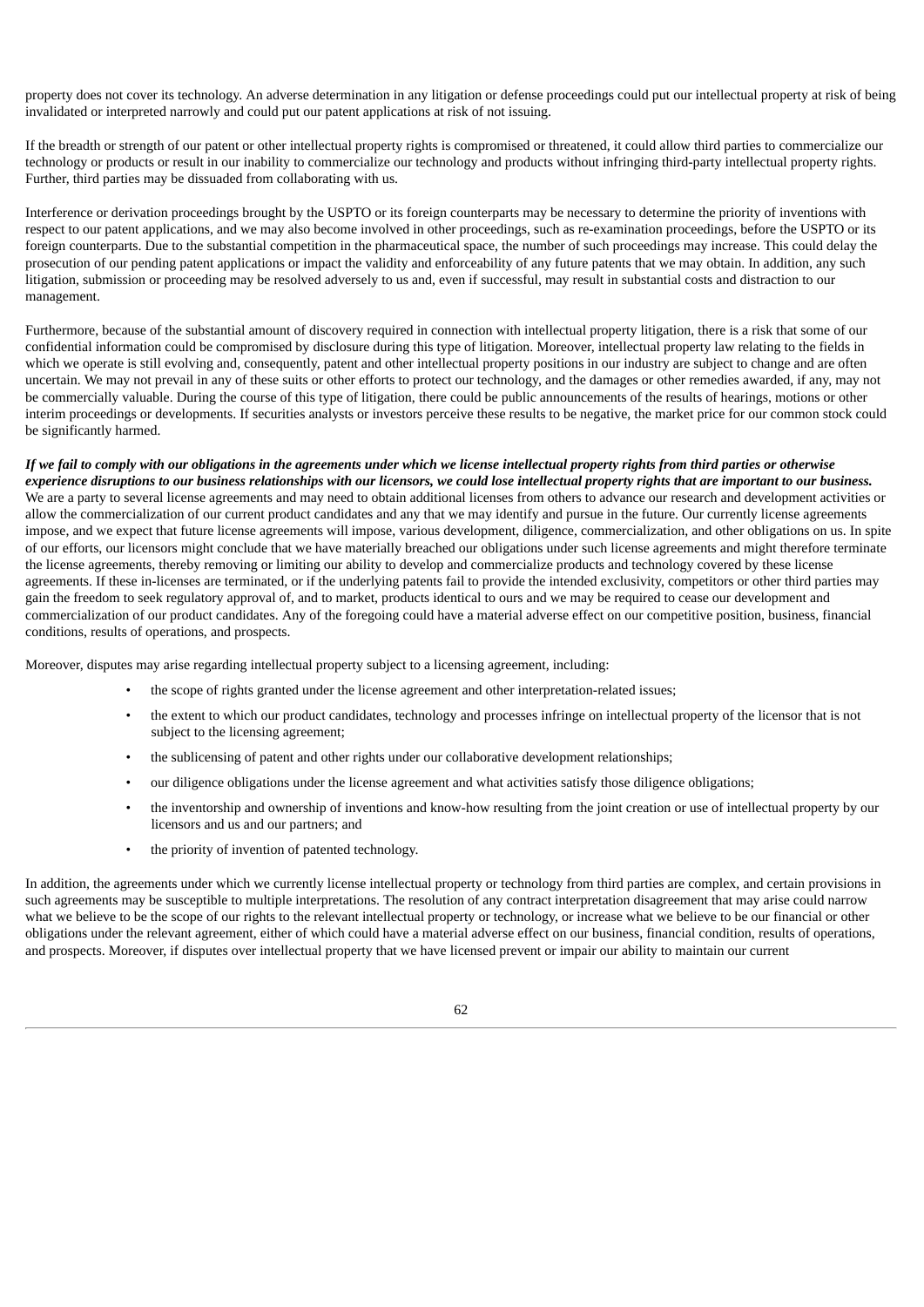licensing arrangements on commercially acceptable terms, we may be unable to successfully develop and commercialize the affected product candidates, which could have a material adverse effect on our business, financial conditions, results of operations, and prospects.

# From time to time, we may need to rely on licenses to proprietary technologies, which may be difficult or expensive to obtain or we may lose certain *licenses which may be difficult to replace.*

We may need to obtain licenses to patents and other proprietary rights held by third parties to develop, manufacture and market our product candidates. If we are unable to timely obtain these licenses on commercially reasonable terms and maintain these licenses, our ability to commercially market our product candidates may be inhibited or prevented, which could have a material adverse effect on our business, results of operations, financial condition and cash flows.

# Third parties may initiate legal proceedings alleging that we are infringing their intellectual property rights, the outcome of which would be uncertain *and could have a material adverse effect on the success of our business.*

Our commercial success depends upon our ability to develop, manufacture, market and sell our product candidates, and to use our proprietary technologies without infringing the proprietary rights of third parties. We may become party to, or threatened with, future adversarial proceedings or litigation regarding intellectual property rights with respect to our products and technology, including interference and various post grant proceedings before the USPTO, non-U.S. opposition proceedings, and German nullity proceedings. Third parties may assert infringement claims against us based on existing patents or patents that may be granted in the future.

As a result of any such infringement claims, or to avoid potential claims, we may choose or be compelled to seek intellectual property licenses from third parties. These licenses may not be available on acceptable terms, or at all. Even if we are able to obtain a license, the license would likely obligate us to pay license fees or royalties or both, and the rights granted to us likely would be nonexclusive, which would mean that our competitors also could obtain licenses to the same intellectual property. Ultimately, we could be prevented from commercializing a product candidate or technology or be forced to cease some aspect of our business operations if, as a result of actual or threatened infringement claims, we are unable to enter into licenses of the relevant intellectual property on acceptable terms. Further, if we attempt to modify a product candidate or technology or to develop alternative methods or products in response to infringement claims or to avoid potential claims, we could incur substantial costs, encounter delays in product introductions or interruptions in sales. Ultimately, such efforts could be unsuccessful.

Parties making claims against us may obtain injunctive or other equitable relief, which could effectively block our ability to further develop and commercialize our product candidates that we may identify. Defense of these claims, regardless of their merit, would involve substantial litigation expense and would be a substantial diversion of employee resources from our business. In the event of a successful claim of infringement against us, we may have to pay substantial damages, including treble damages and attorneys' fees for willful infringement, pay royalties, redesign our infringing products or obtain one or more licenses from third parties, which may be impossible or require substantial time and monetary expenditure.

Parties making claims against us may be able to sustain the costs of complex patent litigation more effectively than we can because they have substantially greater resources. Furthermore, because of the substantial amount of discovery required in connection with intellectual property litigation or administrative proceedings, there is a risk that some of our confidential information could be compromised by disclosure. In addition, any uncertainties resulting from the initiation and continuation of any litigation could have material adverse effect on our ability to raise additional funds or otherwise have a material adverse effect on our business, results of operations, financial condition and prospects.

#### Intellectual property litigation could cause us to spend substantial resources and distract our personnel from their normal responsibilities.

Litigation or other legal proceedings relating to intellectual property claims, with or without merit, is unpredictable and generally expensive and time consuming and is likely to divert significant resources from our core business, including distracting our technical and management personnel from their normal responsibilities. Furthermore, because of the substantial amount of discovery required in connection with intellectual property litigation, there is a risk that some of our confidential information could be compromised by disclosure during this type of litigation. In addition, there could be public announcements of the results of hearings, motions or other interim proceedings or developments and if securities analysts or investors perceive these results to be negative, it could have a substantial adverse effect on the price of our common stock and negatively impact our ability to raise additional funds. Such litigation or proceedings could substantially increase our operating losses and reduce the resources available for development activities or any future sales, marketing or distribution activities.

We may not have sufficient financial or other resources to adequately conduct such litigation or proceedings. Some of our competitors may be able to sustain the costs of such litigation or proceedings more effectively than we can because of their

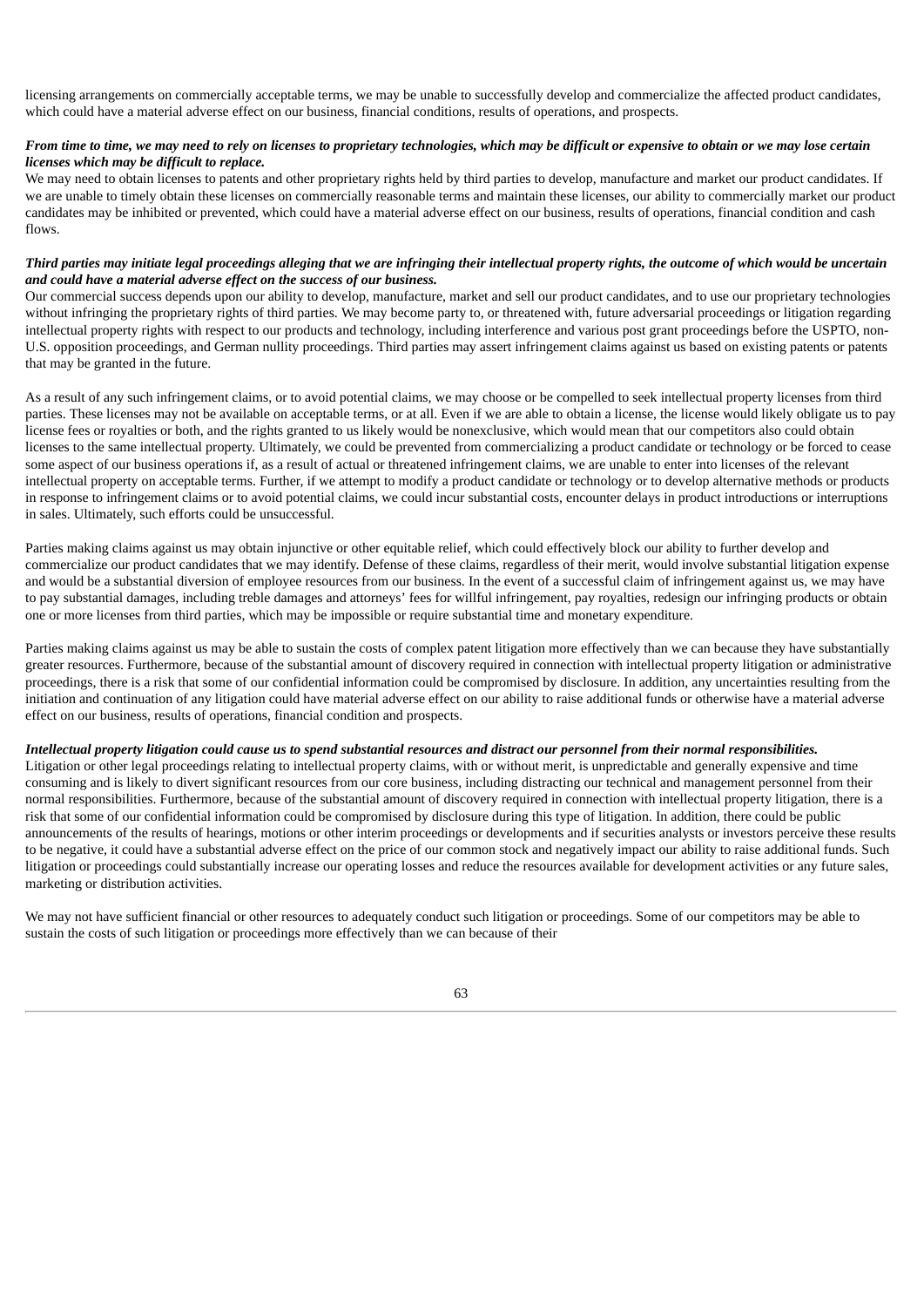greater financial resources and more mature and developed intellectual property portfolios. Accordingly, despite our efforts, we may not be able to prevent third parties from infringing upon or misappropriating or from successfully challenging our intellectual property rights. Uncertainties resulting from the initiation and continuation of patent litigation or other proceedings could have a material adverse effect on our ability to compete in the marketplace.

# Our trade secrets are difficult to protect and if we are unable to protect the confidentiality of our trade secrets, our business and competitive position *would be harmed.*

In addition to seeking patents for some of our technologies and product candidates, we also rely on trade secrets, including unpatented know-how, technology and other proprietary information, to maintain our competitive position. We seek to protect these trade secrets, in part, by entering into nondisclosure and confidentiality agreements with parties who have access to them, such as our employees, corporate collaborators, outside scientific collaborators, contract manufacturers, consultants, advisors and other third parties. We also enter into confidentiality, non-competition, non-solicitation, and invention assignment agreements with our employees and consultants that obligate them to assign to us any inventions developed in the course of their work for us. However, we cannot guarantee that we have executed these agreements with each party that may have or have had access to our trade secrets or that the agreements we have executed will provide adequate protection. Despite these efforts, any of these parties may breach the agreements and disclose our proprietary information, including our trade secrets, and we may not be able to obtain adequate remedies for such breaches. As a result, we may be forced to bring claims against third parties, or defend claims that they bring against us, to determine ownership of what we regard as our intellectual property. Monitoring unauthorized disclosure is difficult and we do not know whether the procedures that we have followed to prevent such disclosure are or will be adequate. Enforcing a claim that a party illegally disclosed or misappropriated a trade secret is difficult, expensive and time-consuming, and the outcome is unpredictable. In addition, some courts inside and outside the United States may be less willing or unwilling to protect trade secrets. If any of the technology or information that we protect as trade secrets were to be lawfully obtained or independently developed by a competitor, we would have no right to prevent them from using that technology or information to compete with us. If any of our trade secrets were to be disclosed to, or independently developed by, a competitor, our competitive position would be harmed.

# We may be subject to claims that our employees have wrongfully used or disclosed alleged trade secrets of their former employers.

Our employees, including members of our senior management, were previously employed at other biotechnology or pharmaceutical companies, including our competitors or potential competitors. All such individuals, including each member of our senior management, executed proprietary rights, nondisclosure and non-competition agreements in connection with such previous employment. Although we try to ensure that our employees do not use the proprietary information or know-how of others in their work for us, we may be subject to claims that we or these employees have used or disclosed intellectual property, including trade secrets or other proprietary information, of any such employee's former employer. We are not aware of any threatened or pending claims related to these matters or concerning the agreements with our senior management, but in the future litigation may be necessary to defend against such claims. If we fail in defending any such claims, in addition to paying monetary damages, we may lose valuable intellectual property rights or personnel. Even if we are successful in defending against such claims, litigation could result in substantial costs and be a distraction to management.

#### *We may not be able to protect our intellectual property rights throughout the world.*

Filing, prosecuting and defending patents on all of our product candidates throughout the world would be prohibitively expensive. In general, we have sought patent protection of our intellectual property in the following jurisdictions: US, Canada, China, Japan and in countries within Europe via the European Patent Office. Competitors may use our technologies in jurisdictions where we have not obtained patent protection to develop their own products and further, may export otherwise infringing products to territories where we have patent protection, but where enforcement is not as strong as that in the United States. These products may compete with our products in jurisdictions where we do not have any issued patents and our patent claims or other intellectual property rights may not be effective or sufficient to prevent them from so competing.

Many companies have encountered significant problems in protecting and defending intellectual property rights in foreign jurisdictions. The legal systems of certain countries, particularly certain developing countries, do not favor the enforcement of patents and other intellectual property protection, particularly those relating to biopharmaceuticals, which could make it difficult for us to stop the infringement of our patents or marketing of competing products in violation of our proprietary rights generally. Proceedings to enforce our patent rights in foreign jurisdictions could result in substantial cost and divert our efforts and attention from other aspects of our business.

#### **Risks Related to Our Business Operations, Employee Matters and Managing Growth**

The global COVID-19 pandemic is adversely affecting, and is expected to continue to adversely affect, our business, including our clinical trials and *preclinical studies.*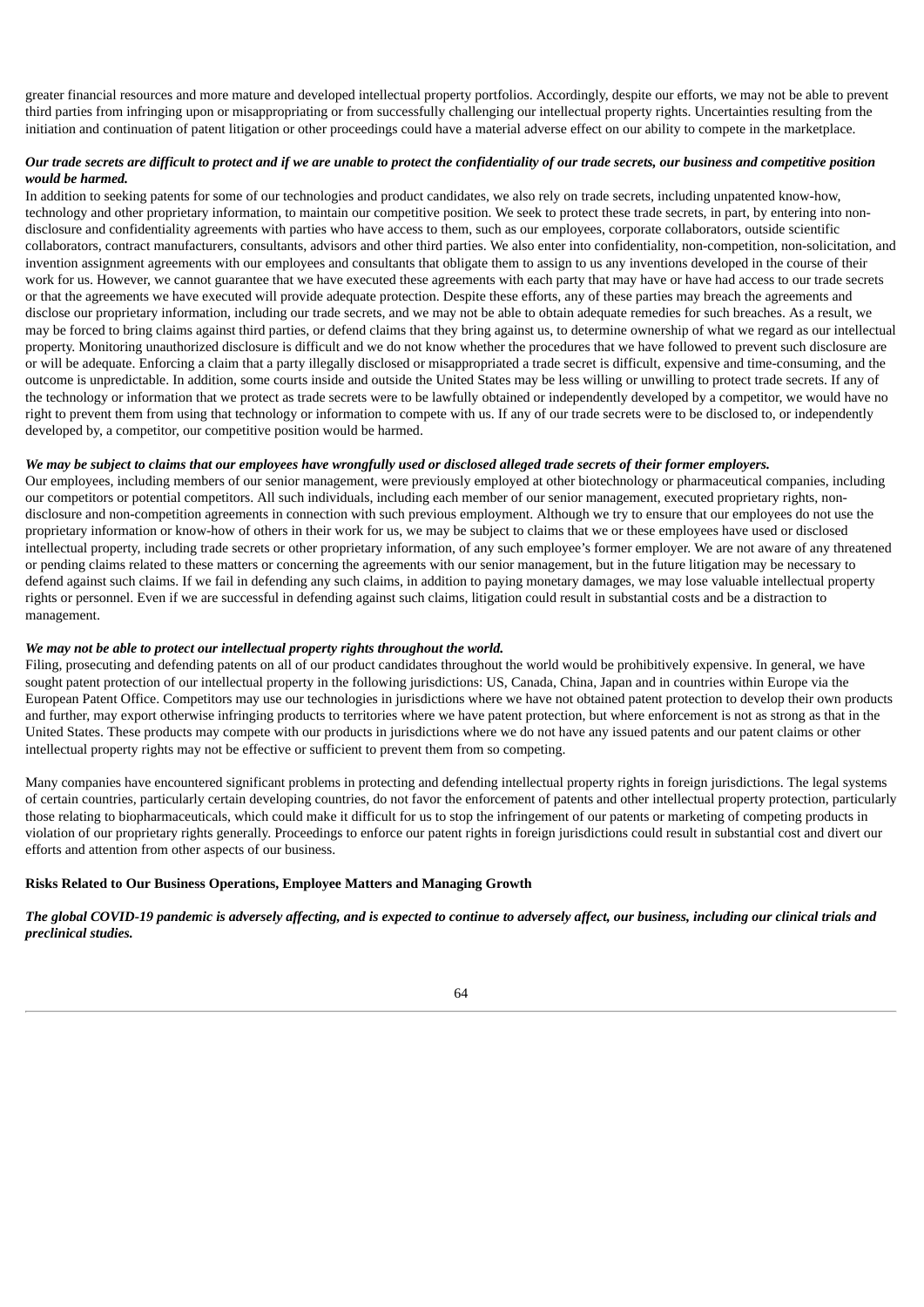Our business could be adversely affected by public health crises such as pandemics or similar outbreaks in regions where we have concentrations of clinical trial sites or other business operations, which could cause significant disruption in the operations of third party manufacturers and CROs upon whom we rely. The ongoing COVID-19 pandemic initially resulted in a variety of restrictions in order to reduce the spread of the disease, including state and local orders across the United States and other countries worldwide, which, among other things, have directed individuals to stay at their places of residence, directed businesses and governmental agencies to limit non-essential operations at physical locations, prohibited certain non-essential gatherings, and ordered restrictions on travel. While many such restrictions have been lifted and vaccination efforts are ongoing, governmental restrictions may be reimposed in light of rising incidence of COVID-19 cases and the discovery of variants of the virus. While fully vaccinated employees have returned to our Boston headquarters, work-from-home arrangements will persist to some degree. The effects of our work-from-home policies, as well as any government restrictions on in-office work that may be implemented or re-implemented in the future, including occupancy limits and social distancing requirements, may negatively impact productivity, disrupt our business and delay our clinical programs and timelines, the magnitude of which will depend, in part, on the length and severity of the restrictions the speed of vaccination efforts, the efficacy of vaccines against current and future variants of the SARS-CoV-2 virus and other limitations on our ability to conduct our business in the ordinary course. In addition, because of the challenging immune profile of both immunodeficient patients and cancer patients, COVID-19 may impact our clinical trial patients more significantly than clinical trials with patients who are not immunocompromised. These and similar, and perhaps more severe, disruptions in our operations could negatively impact our business, operating results and financial condition.

Quarantines, stay-at-home and similar government orders related to COVID-19, if instituted in new jurisdictions or re-imposed in jurisdictions where they were previously lifted, may adversely impact our business operations and the business operations of our CROs conducting our clinical trials and our thirdparty manufacturing facilities in the United States and other countries. Although vaccination efforts are on-going, many businesses continue to operate remotely, with limited personnel or with other impacts as a result of the ongoing pandemic. We cannot guarantee that these third parties will continue to perform their contractual duties in a timely and satisfactory manner as a result of the COVID-19 pandemic, which could negatively impact our supply chain activities and our clinical supply. Early in the pandemic, we experienced challenges in providing trial drugs to patients enrolled in our clinical trials and where necessary and practical have implemented direct-to-patient shipments from clinical sites. If the COVID-19 pandemic persists or if future variants of COVID-19 emerge globally and impacts the distribution system on which we rely or essential distribution systems such as FedEx and postal delivery, we could experience disruptions to our supply chain and operations, and associated delays in the manufacturing and supply of our product candidates, which would adversely impact our ability to carry out our clinical trials.

As a result of the ongoing COVID-19 pandemic, we are experiencing disruptions that could severely impact our business, clinical trials and preclinical studies, including:

- delays or difficulties in enrolling patients in our clinical trials, including travel restrictions on patients and constraints on the capacity of our clinical trial sites;
- delays or difficulties in clinical site activation, including difficulties in training clinical site investigators and clinical site staff;
- diversion or prioritization of healthcare resources away from the conduct of clinical trials and towards the COVID-19 pandemic, including the diversion of hospitals serving as our clinical trial sites and hospital staff supporting the conduct of our clinical trials, particularly for clinical trials that require in-patient monitoring following administration of the product candidate;
- delays or disruptions in the availability of clinical site staff, who, as healthcare providers, may have heightened exposure to COVID-19 or whose services may be diverted to the care of COVID-19 patients or to vaccination efforts, would adversely impact our clinical trial operations;
- interruption of our key clinical trial activities, such as clinical assessments at pre-specified time points during the trial and clinical trial site data monitoring, due to limitations on travel imposed or recommended by governmental entities, employers and others or interruption of clinical trial subject visits and study procedures (particularly any procedures that may be deemed non-essential), which may impact the integrity of subject data and clinical study endpoints;
- limitations on employee resources that would otherwise be focused on the conduct of our preclinical studies and clinical trials, including because of sickness of employees or their families, the desire of employees to avoid contact with large groups of people, an increased reliance on working from home or mass transit disruptions; and

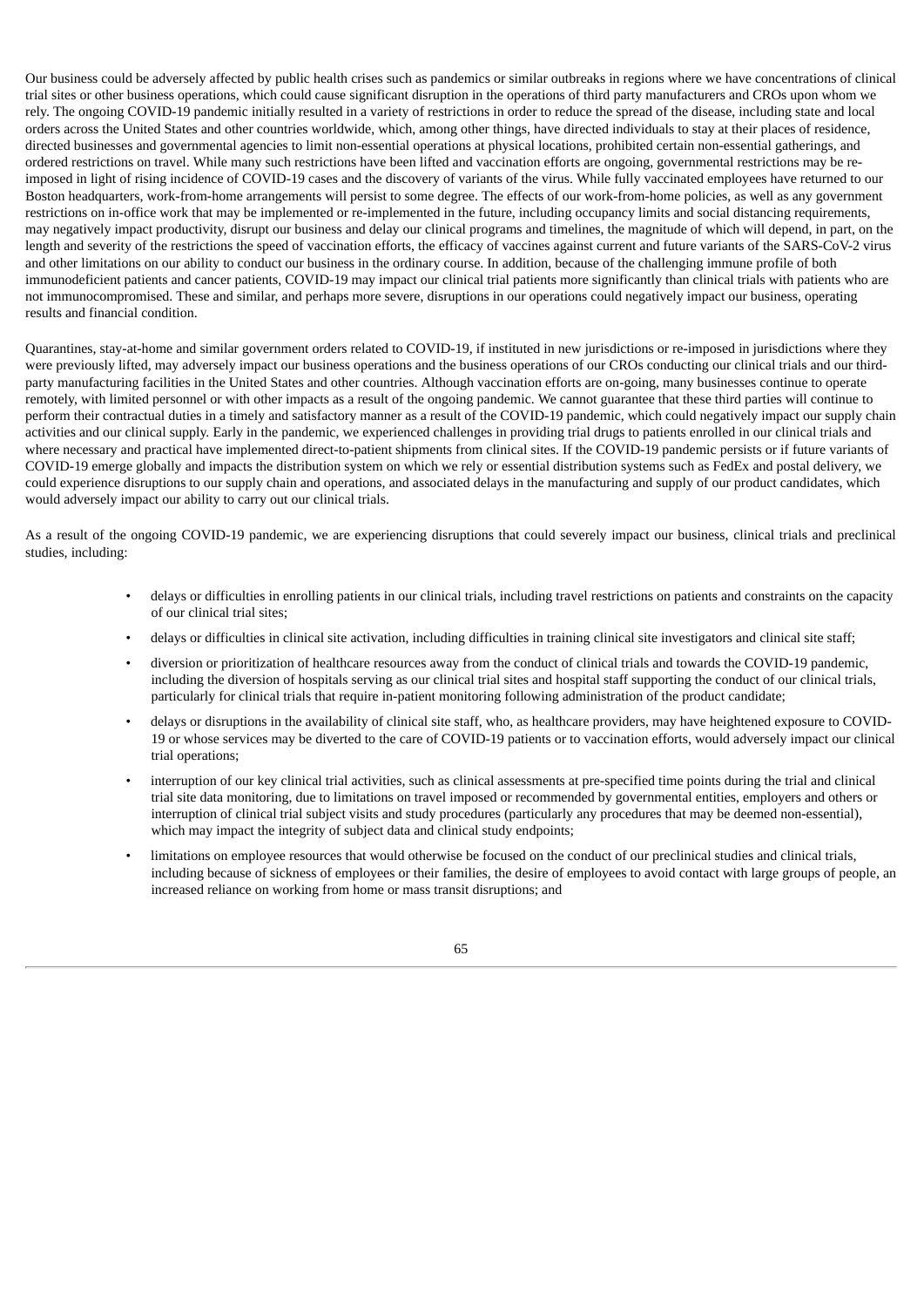• reduced ability to engage with the medical and investor communities due to the cancellation of conferences scheduled throughout the year.

These and other factors arising from the ongoing COVID-19 pandemic could worsen in countries that are already experiencing high levels of COVID-19, could continue to spread to additional countries, or could, particularly as new variants of the virus are discovered, return to countries where the pandemic has been partially contained, whether through vaccination, herd immunity or otherwise, each of which could continue to adversely impact our ability to conduct clinical trials and our business generally, and could have a material adverse impact on our operations and financial condition and results. These and other factors may also arise from future pandemics.

The continued spread of COVID-19, including the spread of new variants of the SARS-CoV-2 virus, which has caused a broad impact globally, may materially affect us economically. While the ultimate economic impact brought by, and the duration of, COVID-19 is difficult to assess or predict, a sustained pandemic could result in significant disruption of global financial markets, reducing our ability to access capital, which could in the future negatively affect our liquidity. In addition, a sustained or deepened recession or market correction resulting from the spread of COVID-19 and the impacts of an enduring pandemic could materially affect our business and the value of our common stock.

The global COVID-19 pandemic continues to evolve. The extent to which the ongoing COVID-19 pandemic will continue to impact our business, our clinical development and regulatory efforts will depend on future developments that are highly uncertain and cannot be predicted with confidence, such as the duration of the outbreak, travel restrictions, social distancing requirements, business closures in the United States and other countries, and the timing of the roll-out of coronavirus vaccines and the efficacy of those vaccines against current and future variants of the coronavirus and the effectiveness of actions taken in the United States and other countries to contain and treat the disease. Accordingly, we do not yet know the full extent of potential delays or impacts on our business, our clinical and regulatory activities, healthcare systems or the global economy as a whole.

#### Our future success depends on our ability to retain executives and to attract, retain and motivate key personnel in a competitive environment for skilled *biotechnology personnel.*

Because of the specialized scientific and managerial nature of our business, we rely heavily on our ability to attract and retain qualified scientific, technical and managerial personnel. We are highly dependent upon members of our current management team, including Paula Ragan, Ph.D., our Chief Executive Officer, the loss of whose services may adversely impact the achievement of our objectives. Although we have an employment agreement with Dr. Ragan, this agreement is at-will and does not prevent her from terminating her employment with us at any time by providing the requisite advance notice.

Our success will depend on our ability to retain our management team and other key employees, and to attract and retain qualified personnel in the future. The loss of the services of certain members of our senior management or key employees could prevent or delay the implementation and completion of our strategic objectives, or divert management's attention to seeking qualified replacements. The competition for qualified personnel in the pharmaceutical field is intense and we cannot guarantee that we will be able to retain our current personnel or attract and retain new qualified personnel necessary for the development of our business or to recruit suitable replacement personnel.

# We will need to arow the size of our organization, and we may experience difficulties in managing this growth.

As of March 31, 2022, we had approximately 100 full-time employees. As our development and commercialization plans and strategies develop, or as a result of any future acquisitions, we will need additional managerial, operational, development, sales, marketing, financial and other resources. Our management, personnel and systems currently in place will not be adequate to support this future growth. Future growth would impose significant added responsibilities on our employees, including:

- managing our clinical trials effectively;
- identifying, recruiting, maintaining, motivating and integrating additional employees;
- managing our internal development efforts effectively while complying with our contractual obligations to licensors, contractors and other third parties;
- improving our managerial, development, operational and finance systems; and
- expanding our facilities.

As our operations expand, we will need to manage additional relationships with various strategic collaborators, suppliers and other third parties. Our future financial performance and our ability to commercialize our product candidates and to compete effectively will depend, in part, on our ability to manage any future growth effectively. To that end, we must be able to manage our development efforts and clinical trials effectively and hire, train and integrate additional management, administrative,

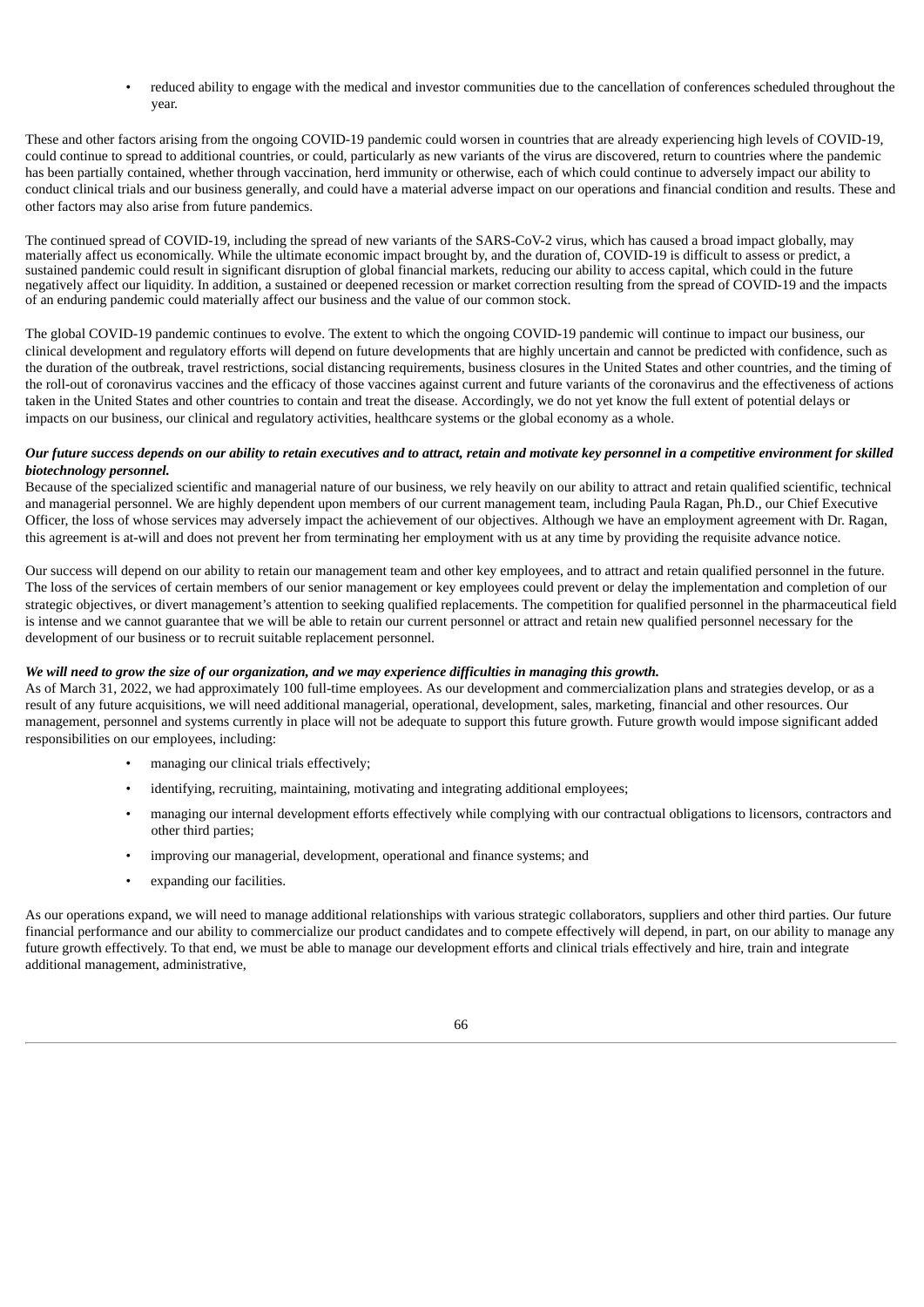research and development, and sales and marketing personnel. We may not be able to accomplish these tasks, and our failure to accomplish any of them could prevent us from successfully growing the company.

## The pharmaceutical industry is highly competitive and is subject to rapid and significant technological change, which could render our technologies *and products obsolete or uncompetitive.*

The pharmaceutical industry is highly competitive and is subject to rapid and significant technological change, which could render certain of our products obsolete or uncompetitive. This is particularly true in the development of therapeutics for oncology indications where new products and combinations of products are rapidly being developed that change the treatment paradigm for patients. There is no assurance that our product candidates will be the best, have the best safety profile, be the first to market, or be the most economical to make or use. The introduction of competitive therapies as alternatives to our product candidates could dramatically reduce the value of those development projects or chances of successfully commercializing those product candidates, which could have a material adverse effect on our long-term financial success.

We will compete with companies in the United States and internationally, including major pharmaceutical and chemical companies, specialized CROs, research and development firms, universities and other research institutions. Many of our competitors have greater financial resources and selling and marketing capabilities, greater experience in clinical testing and human clinical trials of pharmaceutical products and greater experience in obtaining FDA and other regulatory approvals than we do. In addition, some of our competitors may have lower development and manufacturing costs. We rely significantly on information technology and any failure, inadequacy, interruption or security lapse of that technology or loss of data, including any cyber security incidents, could compromise sensitive information related to our business, prevent us from accessing critical information or expose us to liability which could harm our ability to operate our business effectively and adversely affect our business and reputation.

In the ordinary course of our business, we, our contract research organizations and other third parties on which we rely collect and store sensitive data, including legally protected patient health information, personally identifiable information about our employees, intellectual property, and proprietary business information. We manage and maintain our applications and data utilizing on-site systems. These applications and data encompass a wide variety of business-critical information including research and development information and business and financial information.

The secure processing, storage, maintenance and transmission of this critical information is vital to our operations and business strategy. Because of the work-from-home policies we implemented due to COVID-19, information that is normally protected, including company confidential information, may be less secure. Additionally, despite the implementation of security measures, our internal computer systems and those of third parties with which we contract are vulnerable to damage from cyber-attacks, computer viruses, breaches, unauthorized access, interruptions due to employee error or malfeasance or other disruptions, or damage from natural disasters, terrorism, war and telecommunication and electrical failures. In addition, due to the COVID-19 pandemic, we have enabled substantially all of our employees to work remotely, which may make us more vulnerable to cyberattacks. Any such event could compromise our networks and the information stored there could be accessed by unauthorized parties, publicly disclosed, lost or stolen. We have measures in place that are designed to detect and respond to such security incidents and breaches of privacy and security mandates. Any such access, disclosure or other loss of information could result in legal claims or proceedings, liability under laws that protect the privacy of personal information, government enforcement actions and regulatory penalties. Unauthorized access, loss or dissemination could also disrupt our operations, including our ability to conduct research, development and commercialization activities, process and prepare company financial information, manage various general and administrative aspects of our business and damage our reputation, in addition to possibly requiring substantial expenditures of resources to remedy, any of which could adversely affect our business. The loss of clinical trial data could result in delays in our regulatory approval efforts and significantly increase our costs to recover or reproduce the data. In addition, there can be no assurance that we will promptly detect any such disruption or security breach, if at all. To the extent that any disruption or security breach were to result in a loss of, or damage to, our data or applications, or inappropriate disclosure of confidential or proprietary information, we could incur liability and our research, development and commercialization efforts could be delayed.

#### Business disruptions could seriously harm our future revenues and financial condition and increase our costs and expenses.

Our operations could be subject to earthquakes, power shortages, telecommunications failures, water shortages, floods, hurricanes, typhoons, fires, extreme weather conditions, medical epidemics (including but not limited to the COVID-19 pandemic) and other natural or man-made disasters or business interruptions, for which we are predominantly self-insured. The occurrence of any of these business disruptions could seriously harm our operations and financial condition and increase our costs and expenses. We rely on a single third-party manufacturer to provide the active pharmaceutical ingredient for mavorixafor and a single third-party manufacturer to provide fill and finish services for the final drug product formulation of mavorixafor for use in clinical trials. Our ability to obtain clinical supplies of product candidates could be disrupted if the operations of these suppliers are affected by a man-made or natural disaster or other business interruption.

67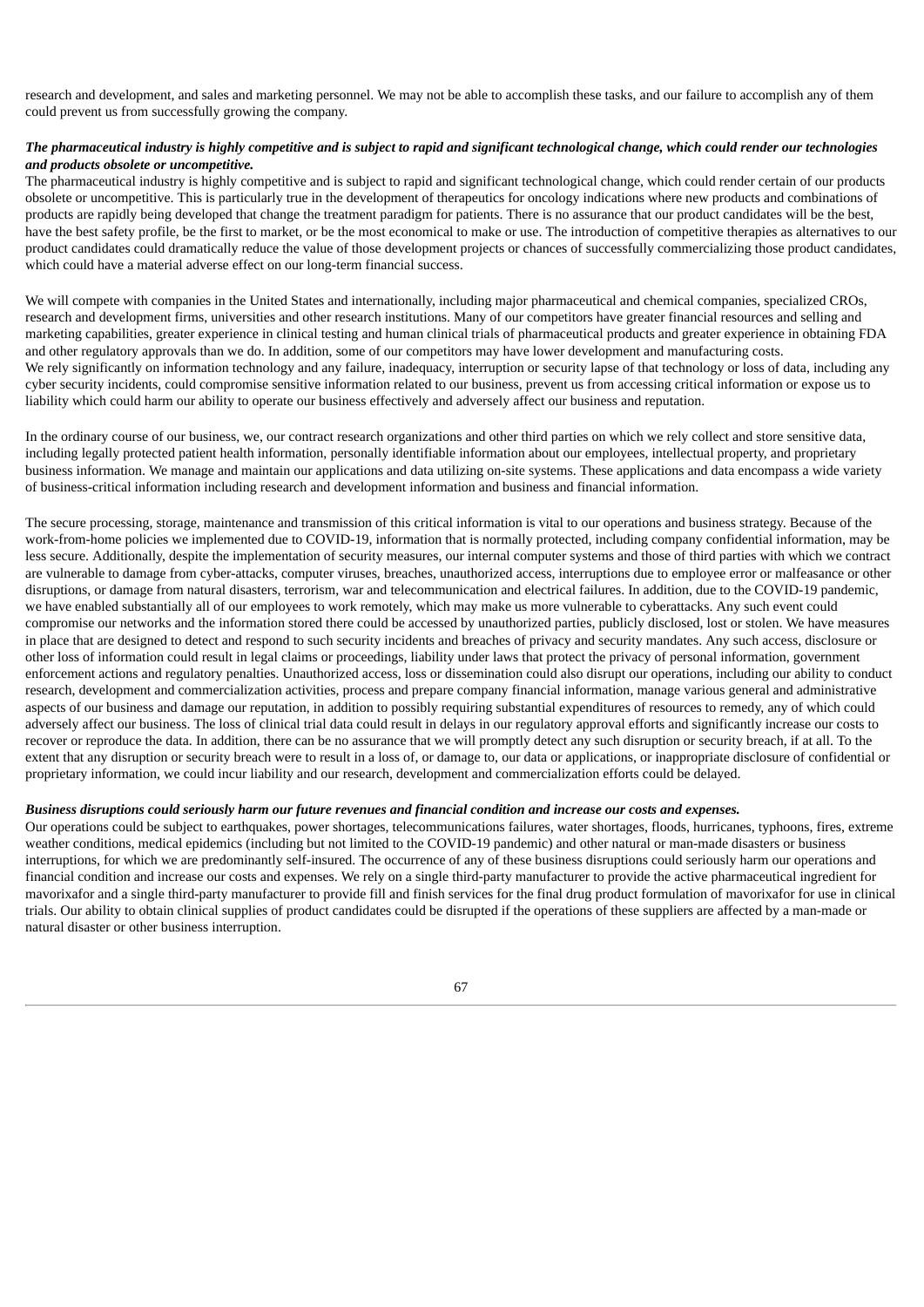#### Our ability to use our net operating losses to offset future taxable income may be subject to certain limitations.

Our net operating loss, or NOL, carryforwards could expire unused and be unavailable to offset future tax liabilities because of their limited duration or because of restrictions under U.S. tax law. As of December 31, 2021, we had U.S. federal and state NOLs of \$315.0 million and \$308.2 million, respectively. Our NOLs generated in tax years ending on or prior to December 31, 2017 are only permitted to be carried forward for 20 years under applicable U.S. tax law. Under the Tax Act, as modified by the CARES Act, our federal NOLs generated in tax years ending after December 31, 2017 may be carried forward indefinitely, but the deductibility of federal NOLs, particularly for tax years beginning after December 31, 2020, may be limited. It is uncertain if and to what extent various states will conform to the Tax Act and the CARES Act.

Section 382 of the Internal Revenue Code of 1986, as amended, or Section 382, contains rules that limit the ability of a company that undergoes an ownership change to utilize its net operating losses, or NOLs, and tax credits existing as of the date of such ownership change. Under the rules, such an ownership change is generally any change in ownership of more than 50% of a company's stock within a rolling three-year period. The rules generally operate by focusing on changes in ownership among stockholders considered by the rules as owning, directly or indirectly, 5% or more of the stock of a company and any change in ownership arising from new issuances of stock by the company. We have experienced multiple ownership changes since our inception and are conducting a study to assess whether an ownership change has occurred and whether these ownership changes will limit the future use of our NOL carryforwards. Future ownership changes as defined by Section 382 may further limit the amount of NOL carryforwards that could be utilized annually to offset future taxable income.

#### *Our term loan contains restrictions that limit our flexibility in operating our business.*

In October 2018, we entered into a loan and security agreement, as most recently amended in February 2022, with Hercules, secured by a lien on substantially all of our assets, including intellectual property. This loan contains various covenants that limit our ability to engage in specified types of transactions. These covenants limit our ability to, among other things:

- sell, transfer, lease or dispose of certain assets;
- incur indebtedness:
- encumber or permit liens on certain assets;
- make certain investments:
- make certain restricted payments, including paying dividends on, or repurchasing or making distributions with respect to, our common stock; and
- enter into certain transactions with affiliates.

The covenants also include a requirement that, from and after an initial test date of September 1, 2022, we maintain cash in an aggregate amount greater than or equal to the greater of (i) \$30.0 million, or (ii) six multiplied by a metric based on prior months' cash expenditures; provided, however, that from and after our achievement of certain financing milestones through June 30, 2022, we must maintain cash in an account or accounts in which Hercules has a first priority security interest in an aggregate amount of \$30.0 million. Following the achievement of certain operational performance milestones, the required level shall be reduced to the greater of \$20.0 million, or if we had not met the financing milestones noted above, three multiplied by the current cash expenditures metric; and provided further, that subject to the achievement of additional operational milestones, this covenant will be extinguished. Based on our current cash and cash equivalents and our current operating plan, we believe that if we fail to raise additional capital by June 30, 2022, we would be in violation of the minimum cash described above in the third quarter of 2022. A breach of any of the covenants under the loan and security agreement could result in a default under the loan. Upon the occurrence of an event of default under the loan, the lenders could elect to declare all amounts outstanding, if any, to be immediately due and payable and terminate all commitments to extend further credit. If there are any amounts outstanding that we are unable to repay, the lenders could proceed against the collateral granted to them to secure such indebtedness.

## **Risks Related to Ownership of Our Common Stock**

#### *Our stock price is expected to continue to be volatile.*

The market price of our common stock could continue to be subject to significant fluctuations. Market prices for securities of early-stage pharmaceutical, biotechnology and other life sciences companies have historically been particularly volatile. Some of the factors that may cause the market price of our common stock to fluctuate include:

> • our ability or the ability of our collaborators to develop product candidates and conduct clinical trials that demonstrate such product candidates are safe and effective;

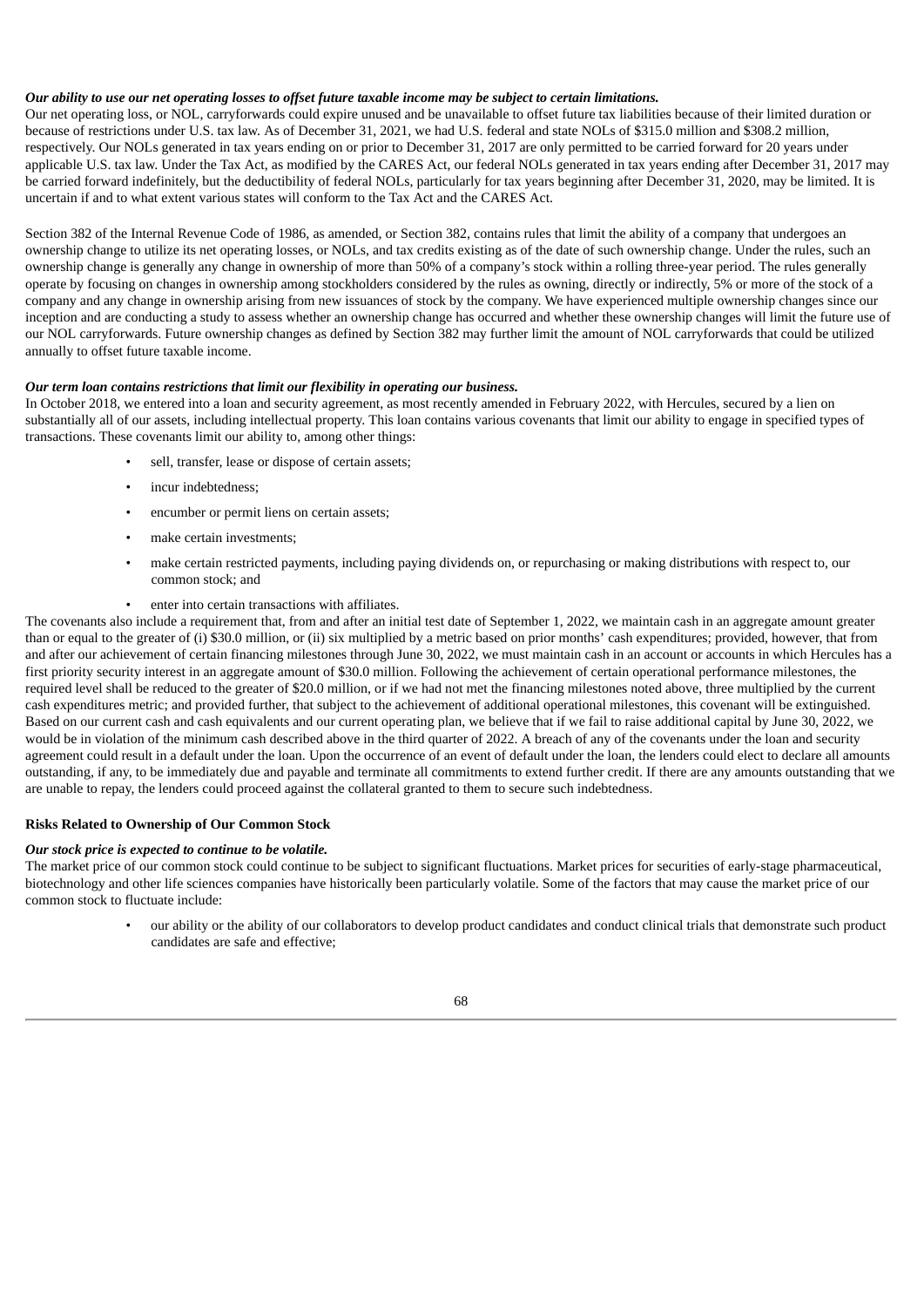- our ability or the ability of our collaborators to obtain regulatory approvals for product candidates, and delays or failures to obtain such approvals;
- failure of any our product candidates to demonstrate safety and efficacy, receive regulatory approval and achieve commercial success;
- failure to maintain our existing third-party license, manufacturing and supply agreements;
- failure by us or our licensors to prosecute, maintain or enforce our intellectual property rights;
- changes in laws or regulations applicable to our current or future product candidates;
- any inability to obtain adequate supply of product candidates or the inability to do so at acceptable prices;
- adverse decisions by regulatory authorities;
- introduction of new or competing products by our competitors;
- failure to meet or exceed financial and development projections that we may provide to the public;
- the perception of the pharmaceutical industry by the public, legislatures, regulators and the investment community;
- announcements of significant acquisitions, strategic collaborations, joint ventures or capital commitments by us or our competitors;
- disputes or other developments relating to proprietary rights, including patents, litigation matters and our ability to obtain intellectual property protection for our technologies;
- additions or departures of key personnel;
- significant lawsuits, including intellectual property or stockholder litigation;
- announcements by us of material developments in our business, financial condition and/or operations;
- if securities or industry analysts do not publish research or reports about us, or if they issue an adverse or misleading opinions regarding our business and stock;
- changes in the market valuations of similar companies;
- general market or macroeconomic conditions;
- sales of our common stock or our stockholders in the future;
- trading volume of our common stock;
- adverse publicity relating to our markets generally, including with respect to other products and potential products in such markets;
- changes in the structure of health care payment systems;
- period-to-period fluctuations in our financial results; and
- general economic, industry, political and market conditions, including, but not limited to the ongoing impact of the COVID-19 pandemic.

In addition, companies trading in the stock market in general, and Nasdaq in particular, have experienced extreme price and volume fluctuations that have often been unrelated or disproportionate to the operating performance of these companies, including recently in connection with the ongoing COVID-19 pandemic, which has resulted in decreased stock prices for many companies notwithstanding the lack of a fundamental change in their underlying business models or prospects. Broad market and industry factors, including potentially worsening economic conditions and other adverse effects or developments relating to the ongoing COVID-19 pandemic, may negatively affect the market price of our common stock, regardless of our actual operating performance.Similarly, the current conflict between Ukraine and Russia has created extreme volatility in the global capital markets and is expected to have further global economic consequences, including disruptions of the global supply chain and energy markets. In the past, following periods of volatility in the market price of a company's securities, stockholders have often instituted class action securities litigation against those companies. Such litigation, if instituted, could result in substantial costs and diversion of management attention and resources, which could significantly harm our business, financial condition, results of operations and reputation.

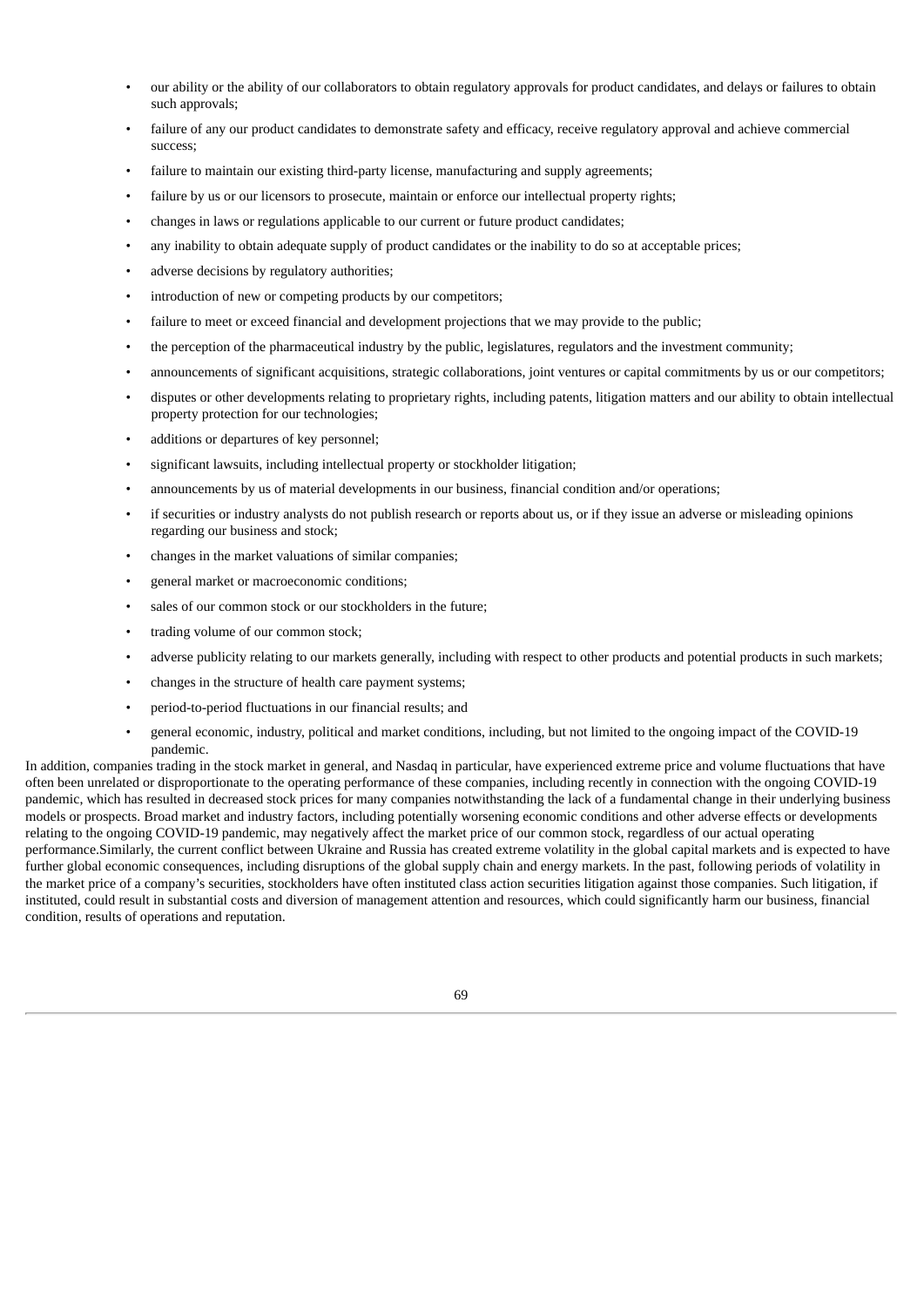#### We are an "emerging growth company," and a "smaller reporting company" and as a result of the reduced disclosure requirements applicable to *emerging growth companies and smaller reporting companies, our common stock may be less attractive to investors.*

We are an "emerging growth company," ("EGC"), as defined in the Jumpstart Our Business Startups Act of 2012, (the "JOBS Act"), and may remain an emerging growth company until December 31, 2022. For so long as we remain an EGC, we are permitted and intend to rely on exemptions from certain disclosure requirements that are applicable to other public companies that are not emerging growth companies. These exemptions include:

- not being required to comply with the auditor attestation requirements in the assessment of our internal control over financial reporting;
- not being required to comply with any requirement that may be adopted by the Public Company Accounting Oversight Board regarding a supplement to the auditor's report providing additional information about the audit and the financial statements;
- reduced disclosure obligations regarding executive compensation; and
- exemptions from the requirements of holding a nonbinding advisory vote on executive compensation and shareholder approval of any golden parachute payments not previously approved.

Investors may find our common stock less attractive as a result of our reliance on these exemptions. If some investors find our common stock less attractive as a result, there may be a less active trading market for our common stock and our stock price may be more volatile.

Even following the termination of our status as an emerging growth company, we will be able to take advantage of the reduced disclosure requirements applicable to smaller reporting companies (as that term is defined in Rule 12b-2 of the Exchange Act) and, in particular, reduced disclosure obligations regarding executive compensation in our periodic reports and proxy statements. To the extent that we are no longer eligible to use exemptions from various reporting requirements, we may be unable to realize our anticipated cost savings from these exemptions, which could have a material adverse impact on our operating results.

# If securities analysts do not publish research or reports about our business or if they publish negative evaluations of our stock, the price of our stock *could decline.*

The trading market for our common stock will be influenced, in part, on the research and reports that industry or financial analysts publish about us or our business. Equity research analysts may elect not to provide research coverage of our common stock, and such lack of research coverage may adversely affect the market price of our common stock. In the event we do have equity research analyst coverage, we will not have any control over the analysts or the content and opinions included in their reports. The price of our common stock could decline if one or more equity research analysts downgrade our stock or issue other unfavorable commentary or research. If one or more equity research analysts ceases coverage of us or fails to publish reports on us regularly, demand for our common stock could decrease, which in turn could cause our stock price or trading volume to decline.

# *We do not anticipate that we will pay any cash dividends in the foreseeable future.*

The current expectation is that we will retain our future earnings to fund the development and growth of our business. In addition, the terms of our debt agreements may preclude us from paying dividends. As a result, capital appreciation, if any, of our common stock will be your sole source of gain, if any, for the foreseeable future. We are prohibited from declaring or paying any cash dividends under our existing loan and security agreement with Hercules Capital, Inc.

#### Sales of a substantial number of shares of our common stock in the public market could cause our stock price to decline.

Sales of a substantial number of shares of our common stock in the public market, or the perception that these sales might occur, could depress the market price of our common stock and could impair our ability to raise capital through the sale of additional equity securities. We are unable to predict the effect that sales, particularly sales by our directors, executive officers, and significant stockholders, may have on the prevailing market price of our common stock.

In addition, we have filed registration statements on Form S-8 registering the issuance of shares of common stock subject to options or other equity awards issued or reserved for future issuance under our equity incentive plans. Shares registered under these registration statements are available for sale in the public market subject to vesting arrangements and exercise of options, as well as Rule 144 in the case of our affiliates.

# If we fail to maintain an effective system of internal control over financial reporting, we may not be able to accurately report our financial results or prevent fraud. As a result, stockholders could lose confidence in our financial and other public reporting, which would harm our business and the *trading price of our common stock.*

We are subject to the reporting requirements of the Exchange Act, the Sarbanes-Oxley Act of 2002 and the rules and regulations of The Nasdaq Global Market. Pursuant to Section 404 of the Sarbanes-Oxley Act of 2002, or Section 404, we are

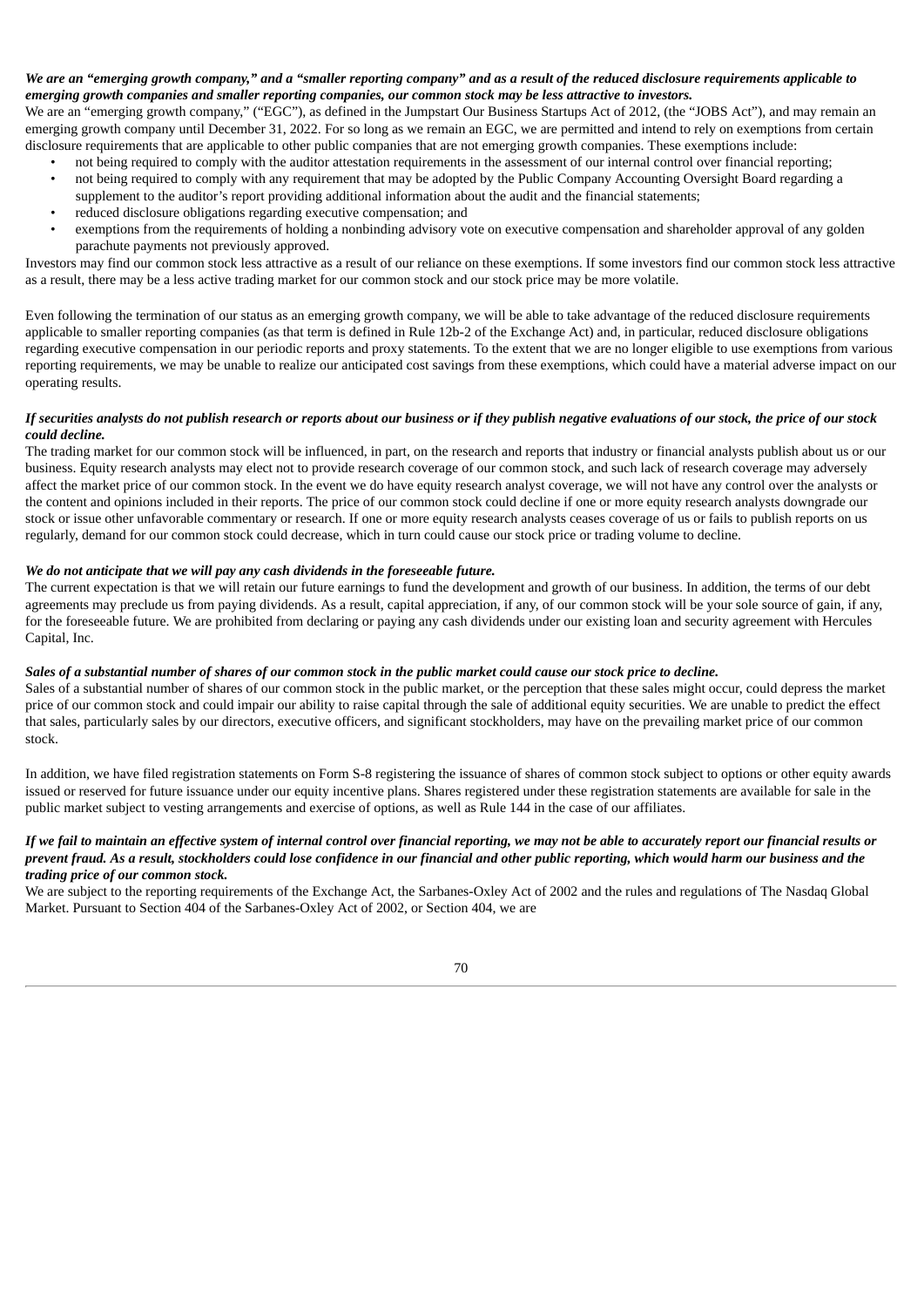required to perform system and process evaluation and testing of our internal control over financial reporting to allow our management to report on the effectiveness of our internal control over financial reporting in this Quarterly Report.

Effective internal control over financial reporting is necessary for us to provide reliable financial reports and, together with adequate disclosure controls and procedures, is designed to prevent fraud. Any failure to implement required new or improved controls, or difficulties encountered in their implementation, could cause us to fail to meet our reporting obligations. In addition, any testing by us, as and when required, conducted in connection with Section 404 of the Sarbanes-Oxley Act, or Section 404, or any subsequent testing by our independent registered public accounting firm, as and when required, may reveal deficiencies in our internal control over financial reporting that are deemed to be significant deficiencies or material weaknesses or that may require prospective or retroactive changes to our consolidated financial statements or identify other areas for further attention or improvement. Inferior internal controls could also cause investors to lose confidence in our reported financial information, which could have a negative effect on the trading price of our common stock.

Pursuant to Section 404, we are required to furnish a report by our management on our internal control over financial reporting. However, while we remain an EGC, we will not be required to include an attestation report on internal control over financial reporting issued by our independent registered public accounting firm. When we cease to be an emerging growth company and we no longer qualify as a non-accelerated filer, we will be required to incur substantial additional professional fees and internal costs to expand our accounting and finance functions in order to include such attestation report.

We may in the future discover weaknesses in our system of internal financial and accounting controls and procedures that could result in a material misstatement of our consolidated financial statements. Our internal control over financial reporting will not prevent or detect all error and all fraud. A control system, no matter how well designed and operated, can provide only reasonable, not absolute, assurance that the control system's objectives will be met. Because of the inherent limitations in all control systems, no evaluation of controls can provide absolute assurance that misstatements due to error or fraud will not occur or that all control issues and instances of fraud will be detected. If we identify one or more material weaknesses in our internal controls, investors could lose confidence in the reliability of our consolidated financial statements, the market price of our stock could decline and we could be subject to sanctions or investigations by The Nasdaq Global Market, the SEC or other regulatory authorities.

#### We may become involved in securities class action litigation or shareholder derivative litigation that could divert management's attention and harm our *business and insurance coverage may not be sufficient to cover all costs and damages.*

In the past, securities class action or shareholder derivative litigation has often followed certain significant business transactions, such as the sale of a business division or announcement of a merger. This risk is especially relevant for us because biopharmaceutical companies have experienced significant stock price volatility in recent years. We may become involved in this type of litigation in the future, including litigation, if any, that may result in connection with the Merger. Litigation often is expensive and diverts management's attention and resources, which could adversely affect our business.

## Provisions in our corporate charter documents and under Delaware law could make an acquisition of our company, which may be beneficial to our stockholders, more difficult and may prevent attempts by our stockholders to replace or remove our current management.

Provisions in our corporate charter and by-laws may discourage, delay or prevent a merger, acquisition or other change in control of our Company that stockholders may consider favorable, including transactions in which you might otherwise receive a premium for your shares. These provisions also could limit the price that investors might be willing to pay in the future for shares of our common stock, thereby depressing the market price of our common stock. In addition, because our board of directors is responsible for appointing the members of our management team, these provisions may frustrate or prevent any attempts by our stockholders to replace or remove our current management by making it more difficult for stockholders to replace members of our board of directors. Among other things, these provisions:

- establish a classified board of directors such that not all members of the board are elected at one time;
- allow the authorized number of our directors to be changed only by resolution of the board of directors;
- limit the manner in which stockholders can remove directors from the board;
- establish advance notice requirements for stockholder proposals that can be acted on at stockholder meetings and nominations to the board of directors<sup>.</sup>
- require that stockholder actions must be effected at a duly called stockholder meeting and prohibit actions by our stockholders by written consent;
- limit who may call stockholder meetings;
- authorize the board of directors to issue preferred stock without stockholder approval, which could be used to institute a shareholder rights plan, or so-called "poison pill," that would work to dilute the stock ownership of a potential hostile acquirer, effectively preventing acquisitions that have not been approved by the board of directors; and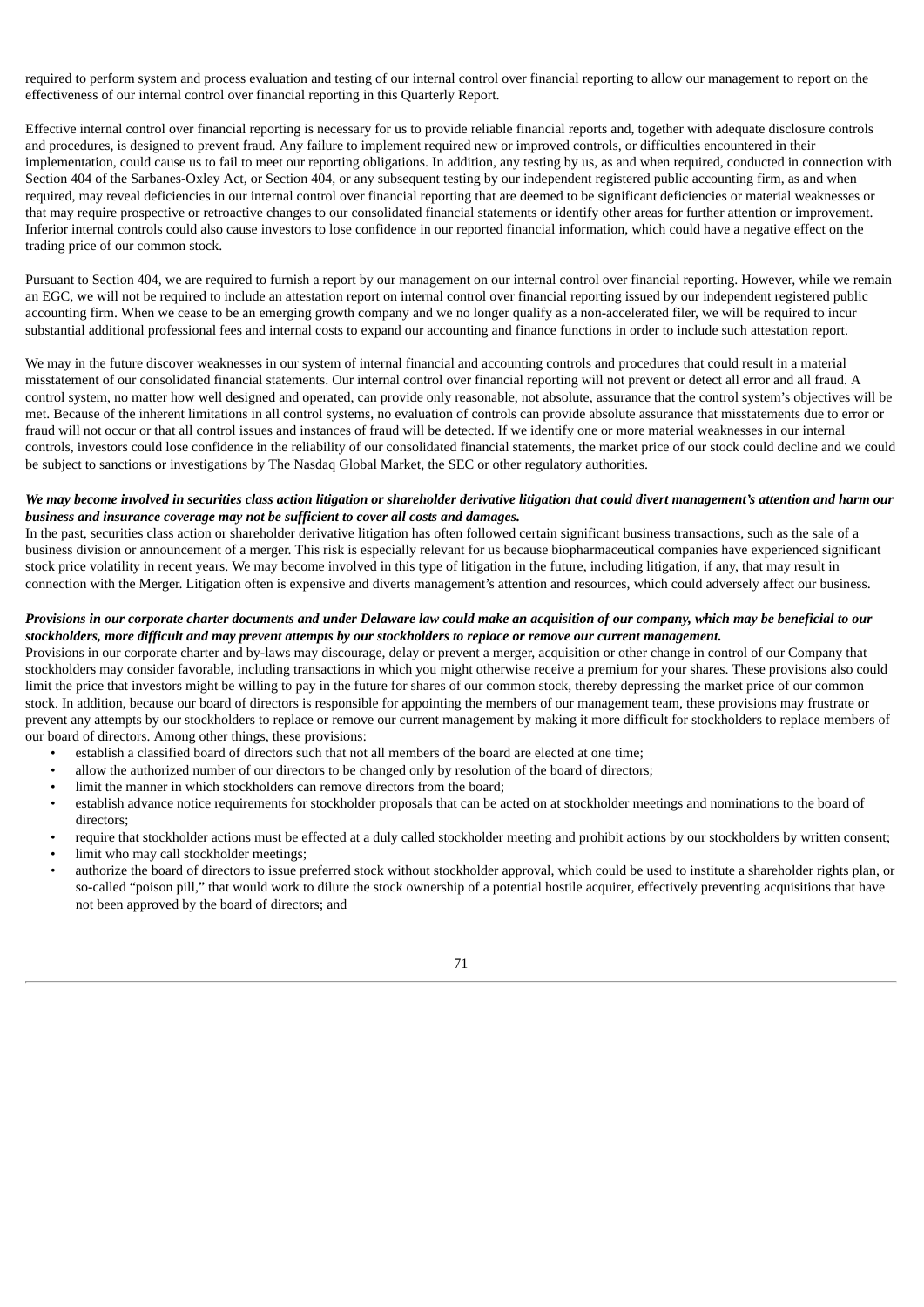• require the approval of the holders of at least 75% of the votes that all our stockholders would be entitled to cast to amend or repeal certain provisions of our charter or by-laws.

Moreover, because we are incorporated in Delaware, we are governed by the provisions of Section 203 of the Delaware General Corporation Law, which prohibits a person who owns in excess of 15% of our outstanding voting stock from merging or combining with the Company for a period of three years after the date of the transaction in which the person acquired in excess of 15% of our outstanding voting stock, unless the merger or combination is approved in a prescribed manner.

Our certificate of incorporation provides that the Court of Chancery of the State of Delaware will be the exclusive forum for substantially all disputes between the Company and our stockholders, which could limit our stockholders' ability to obtain a favorable judicial forum for disputes with the Company or our directors, officers, employees or stockholders.

Our certificate of incorporation provides that the Court of Chancery of the State of Delaware is the exclusive forum for any derivative action or proceeding brought on the Company's behalf, any action asserting a breach of fiduciary duty owed by our directors, officers, other employees or stockholders to the Company or our stockholders, any action asserting a claim against the Company arising pursuant to the Delaware General Corporation Law or as to which the Delaware General Corporation Law confers jurisdiction on the Court of Chancery of the State of Delaware, or any action asserting a claim arising pursuant to our certificate of incorporation or by-laws or governed by the internal affairs doctrine. This provision may limit a stockholder's ability to bring a claim in a judicial forum that it finds favorable for disputes with the Company or our directors, officers, employees or stockholders, which may discourage such lawsuits against the Company and our directors, officers, employees or stockholders.

Alternatively, if a court were to find this provision in our certificate of incorporation to be inapplicable or unenforceable in an action, we may incur additional costs associated with resolving such action in other jurisdictions, which could adversely affect our business and financial condition.

#### **Item 2. UNREGISTERED SALES OF EQUITY SECURITIES AND USE OF PROCEEDS**

None

# **Item . DEFAULTS UPON SENIOR SECURITIES**

None.

# **Item 4. MINE SAFETY DISCLOSURES**

Not applicable.

#### **Item 5. OTHER INFORMATION**

Not applicable.

#### **Item 6. EXHIBITS**

|                |                                                                                                                                           | <b>Incorporated by Reference to:</b> |                    |                    |           |
|----------------|-------------------------------------------------------------------------------------------------------------------------------------------|--------------------------------------|--------------------|--------------------|-----------|
| Exhibit<br>No. | <b>Exhibit Description</b>                                                                                                                | Form                                 | <b>Exhibit No.</b> | <b>Filing Date</b> | File No.  |
| 3.1            | Restated Certificate of Incorporation, as amended, as of<br>June 10, 2020.                                                                | $8-K$                                | 3.1                | 06/10/2020         | 001-38295 |
| 3.2            | Amended and Restated By-laws of the Company                                                                                               | 8-K                                  | 3.2                | 11/20/2017         | 001-38295 |
| 4.1            | Form of Common Stock Certificate                                                                                                          | $8-K$                                | 4.1                | 3/13/2019          | 001-38295 |
| 10.1           | Purchase Agreement, dated as of January 14, 2022, by<br>and between X4 Pharmaceuticals Inc. and Lincoln Park<br><b>Capital Fund, LLC.</b> | $8-K$                                | 10.1               | 1/14/2022          | 001-38295 |

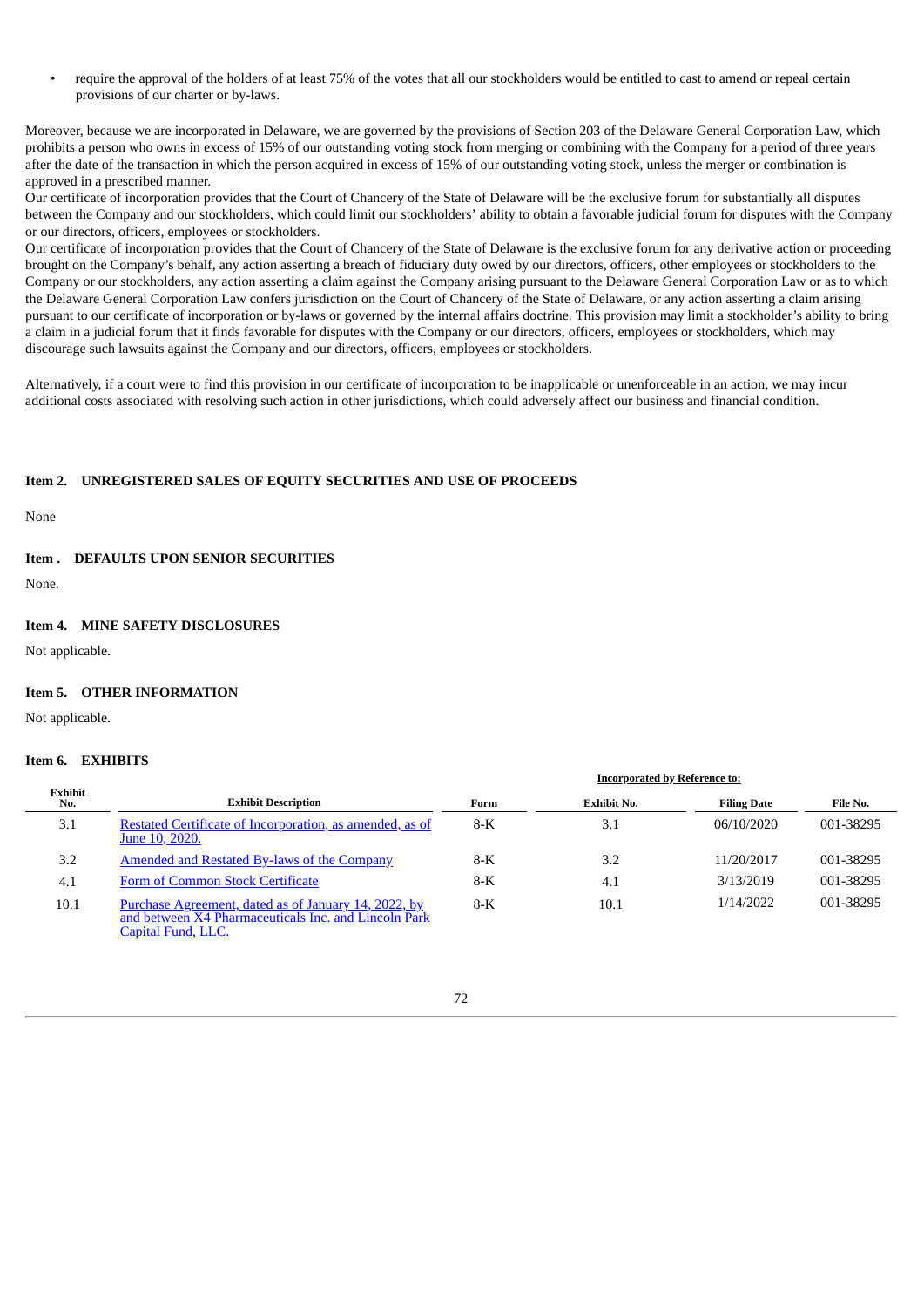| 10.2       | Registration Rights Agreement, dated as of January 14,<br>2022, by and between X4 Pharmaceuticals, Inc. and<br>Lincoln Park Capital Fund, LLC.       | $8-K$ | 10.2 | 1/14/2022 | 001-38295 |
|------------|------------------------------------------------------------------------------------------------------------------------------------------------------|-------|------|-----------|-----------|
| $31.1*$    | Certification of Principal Executive Officer pursuant to<br>Section 302 of the Sarbanes-Oxley Act of 2002.                                           |       |      |           |           |
| $31.2*$    | Certification of Principal Financial Officer pursuant to<br>Section 302 of the Sarbanes-Oxley Act of 2002.                                           |       |      |           |           |
| $32.1***$  | Certification of Principal Executive Officer and<br><b>Principal Financial Officer pursuant to Section 906 of</b><br>the Sarbanes-Oxley Act of 2002. |       |      |           |           |
| $101.INS*$ | Inline XBRL Instance Document                                                                                                                        |       |      |           |           |
| 101.SCH*   | Inline XBRL Taxonomy Extension Schema Document                                                                                                       |       |      |           |           |
| $101.CAL*$ | Inline XBRL Taxonomy Extension Calculation<br><b>Linkbase Document</b>                                                                               |       |      |           |           |
| 101.DEF*   | Inline XBRL Taxonomy Extension Definition Linkbase<br>Document                                                                                       |       |      |           |           |
| $101.LAB*$ | Inline XBRL Taxonomy Extension Label Linkbase<br>Document                                                                                            |       |      |           |           |
| 101.PRE*   | <b>XBRL Taxonomy Extension Presentation Linkbase</b><br>Document                                                                                     |       |      |           |           |
| 104        | Cover Page Interactive Data File (formatted as Inline<br>XBRL and contained in Exhibit 101)                                                          |       |      |           |           |

#### \* Filed herewith

\*\* The certification attached as Exhibit 32.1 accompanying this Quarterly Report on Form 10-Q is not deemed filed with the Securities and Exchange Commission and is not to be incorporated by reference into any filing of the Company under the Securities Act of 1933, as amended, or the Securities Exchange Act of 1934, as amended, whether made before or after the date of this Quarterly Report on Form 10-Q, irrespective of any general incorporation language contained in such filing.

73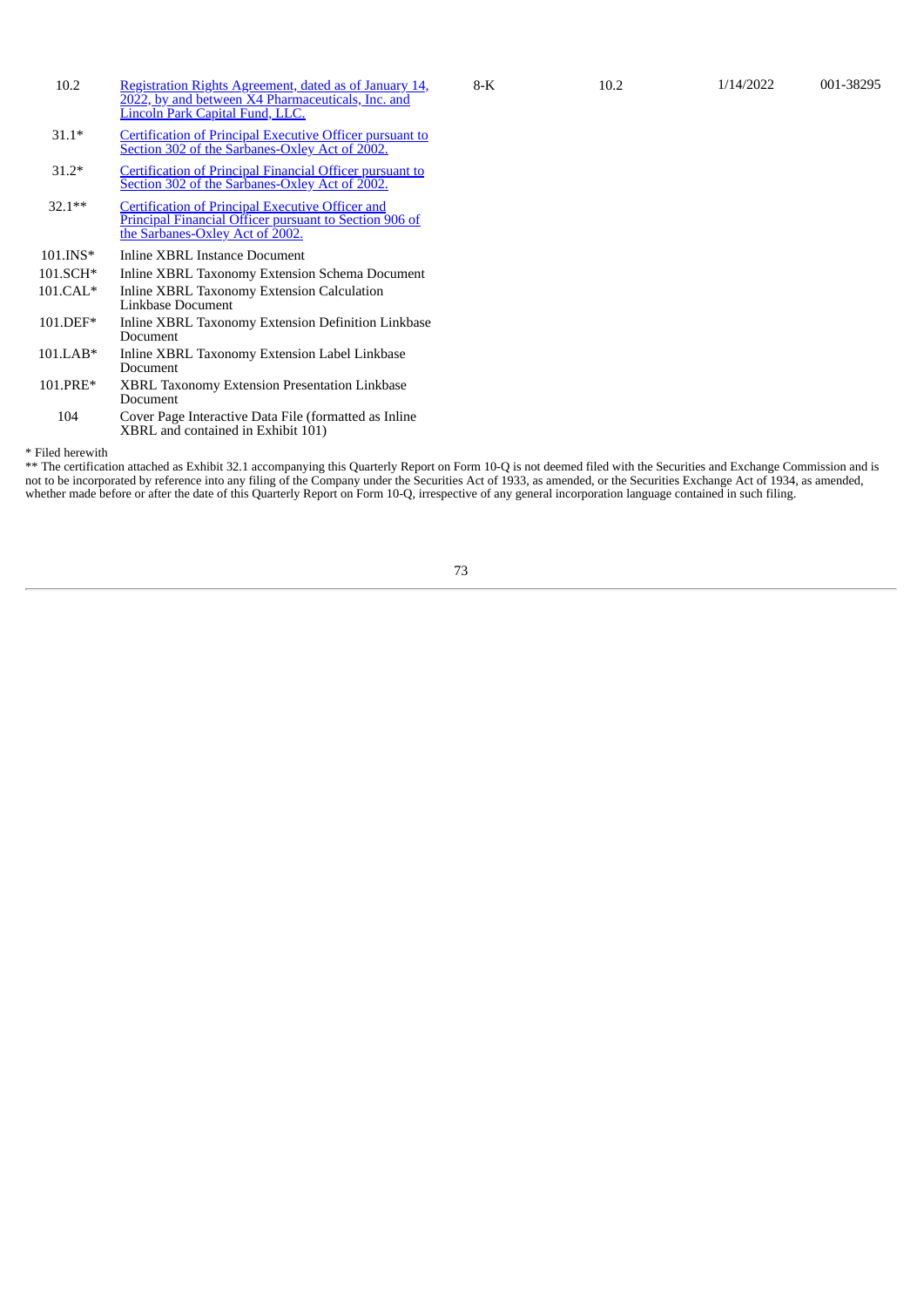## **SIGNATURES**

Pursuant to the requirements of the Securities Exchange Act of 1934, the registrant has duly caused this report to be signed on its behalf by the undersigned thereunto duly authorized.

# **X4 PHARMACEUTICALS, INC.**

Date: May 12, 2022 By: /s/ Paula Ragan, Ph.D. Paula Ragan, Ph.D. President and Chief Executive Officer

Date: May 12, 2022 By: /s/ Adam S. Mostafa

Adam S. Mostafa Chief Financial Officer and Treasurer

74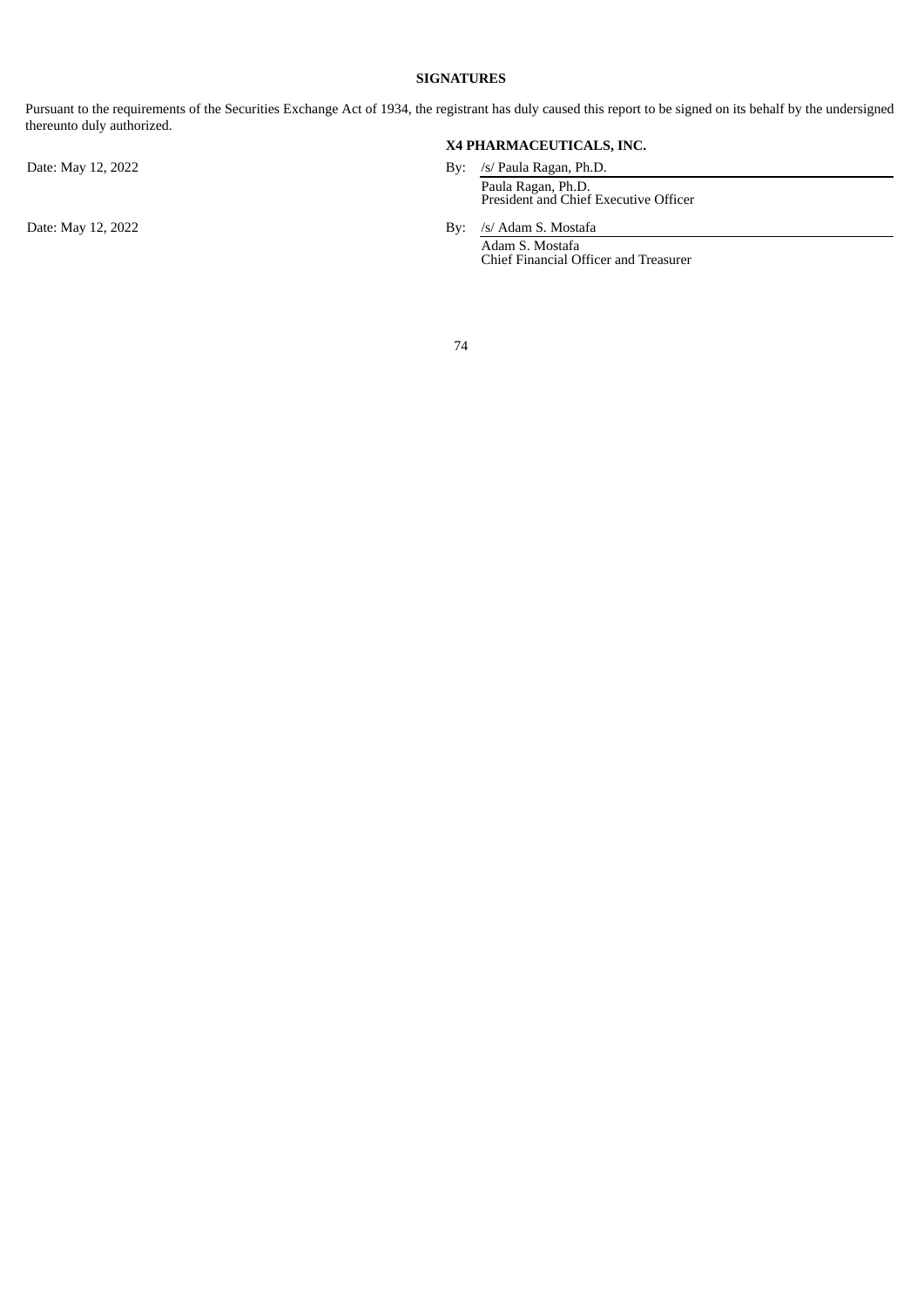### **CERTIFICATION**

<span id="page-74-0"></span>I, Paula Ragan, Ph.D., certify that:

- 1. I have reviewed this Quarterly Report on Form 10-Q of X4 Pharmaceuticals, Inc.;
- 2. Based on my knowledge, this report does not contain any untrue statement of a material fact or omit to state a material fact necessary to make the statements made, in light of the circumstances under which such statements were made, not misleading with respect to the period covered by this report;
- 3. Based on my knowledge, the financial statements, and other financial information included in this report, fairly present in all material respects the financial condition, results of operations and cash flows of the registrant as of, and for, the periods presented in this report;
- 4. The registrant's other certifying officer(s) and I are responsible for establishing and maintaining disclosure controls and procedures (as defined in Exchange Act Rules 13a-15(e) and 15d-15(e)) and internal control over financial reporting (as defined in Exchange Act Rules 13a-15(f) and 15d-15(f)) for the registrant and have:
	- a. Designed such disclosure controls and procedures, or caused such disclosure controls and procedures to be designed under our supervision, to ensure that material information relating to the registrant, including its consolidated subsidiaries, is made known to us by others within those entities, particularly during the period in which this report is being prepared;
	- b. Designed such internal control over financial reporting, or caused such internal control over financial reporting to be designed under our supervision, to provide reasonable assurance regarding the reliability of financial reporting and the preparation of financial statements for external purposes in accordance with generally accepted accounting principles;
	- c. Evaluated the effectiveness of the registrant's disclosure controls and procedures and presented in this report our conclusions about the effectiveness of the disclosure controls and procedures, as of the end of the period covered by this report based on such evaluation; and
	- d. Disclosed in this report any change in the registrant's internal control over financial reporting that occurred during the registrant's most recent fiscal quarter (the registrant's fourth fiscal quarter in the case of an annual report) that has materially affected, or is reasonably likely to materially affect, the registrant's internal control over financial reporting; and
- 5. The registrant's other certifying officer(s) and I have disclosed, based on our most recent evaluation of internal control over financial reporting, to the registrant's auditors and the audit committee of the registrant's board of directors (or persons performing the equivalent functions):
	- a. All significant deficiencies and material weaknesses in the design or operation of internal control over financial reporting which are reasonably likely to adversely affect the registrant's ability to record, process, summarize and report financial information; and
	- b. Any fraud, whether or not material, that involves management or other employees who have a significant role in the registrant's internal control over financial reporting.

Date: May 12, 2022

/s/ Paula Ragan, Ph.D. Paula Ragan, Ph.D. President and Chief Executive Officer (Principal Executive Officer)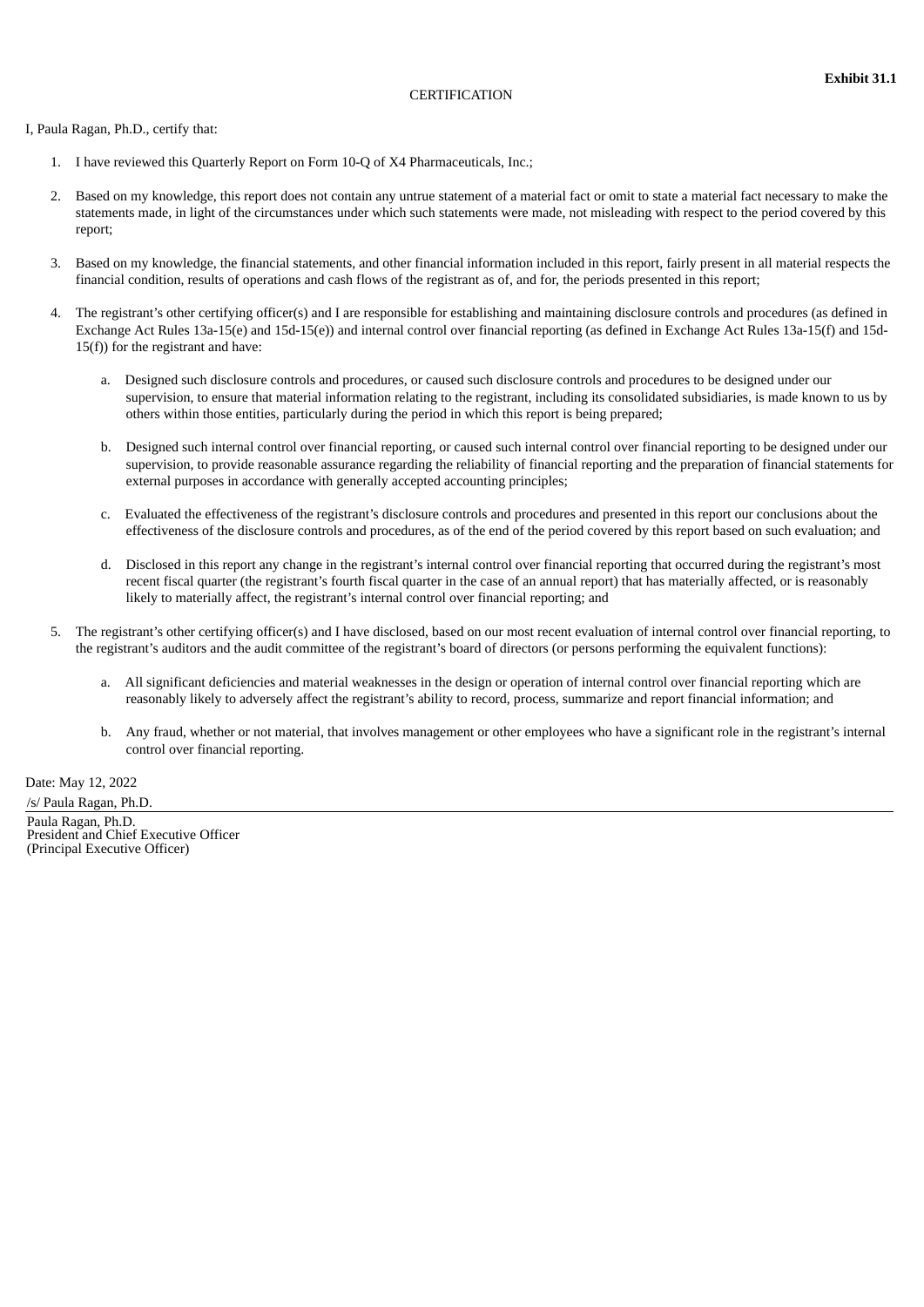### **CERTIFICATIONS**

<span id="page-75-0"></span>I, Adam S. Mostafa, certify that:

- 1. I have reviewed this Quarterly Report on Form 10-Q of X4 Pharmaceuticals, Inc.;
- 2. Based on my knowledge, this report does not contain any untrue statement of a material fact or omit to state a material fact necessary to make the statements made, in light of the circumstances under which such statements were made, not misleading with respect to the period covered by this report;
- 3. Based on my knowledge, the financial statements, and other financial information included in this report, fairly present in all material respects the financial condition, results of operations and cash flows of the registrant as of, and for, the periods presented in this report;
- 4. The registrant's other certifying officer(s) and I are responsible for establishing and maintaining disclosure controls and procedures (as defined in Exchange Act Rules 13a-15(e) and 15d-15(e)) and internal control over financial reporting (as defined in Exchange Act Rules 13a-15(f) and 15d-15(f)) for the registrant and have:
	- a. Designed such disclosure controls and procedures, or caused such disclosure controls and procedures to be designed under our supervision, to ensure that material information relating to the registrant, including its consolidated subsidiaries, is made known to us by others within those entities, particularly during the period in which this report is being prepared;
	- b. Designed such internal control over financial reporting, or caused such internal control over financial reporting to be designed under our supervision, to provide reasonable assurance regarding the reliability of financial reporting and the preparation of financial statements for external purposes in accordance with generally accepted accounting principles;
	- c. Evaluated the effectiveness of the registrant's disclosure controls and procedures and presented in this report our conclusions about the effectiveness of the disclosure controls and procedures, as of the end of the period covered by this report based on such evaluation; and
	- d. Disclosed in this report any change in the registrant's internal control over financial reporting that occurred during the registrant's most recent fiscal quarter (the registrant's fourth fiscal quarter in the case of an annual report) that has materially affected, or is reasonably likely to materially affect, the registrant's internal control over financial reporting; and
- 5. The registrant's other certifying officer(s) and I have disclosed, based on our most recent evaluation of internal control over financial reporting, to the registrant's auditors and the audit committee of the registrant's board of directors (or persons performing the equivalent functions):
	- a. All significant deficiencies and material weaknesses in the design or operation of internal control over financial reporting which are reasonably likely to adversely affect the registrant's ability to record, process, summarize and report financial information; and
	- b. Any fraud, whether or not material, that involves management or other employees who have a significant role in the registrant's internal control over financial reporting.

Date: May 12, 2022

/s/ Adam S. Mostafa Adam S. Mostafa Chief Financial Officer and Treasurer (Principal Financial Officer)